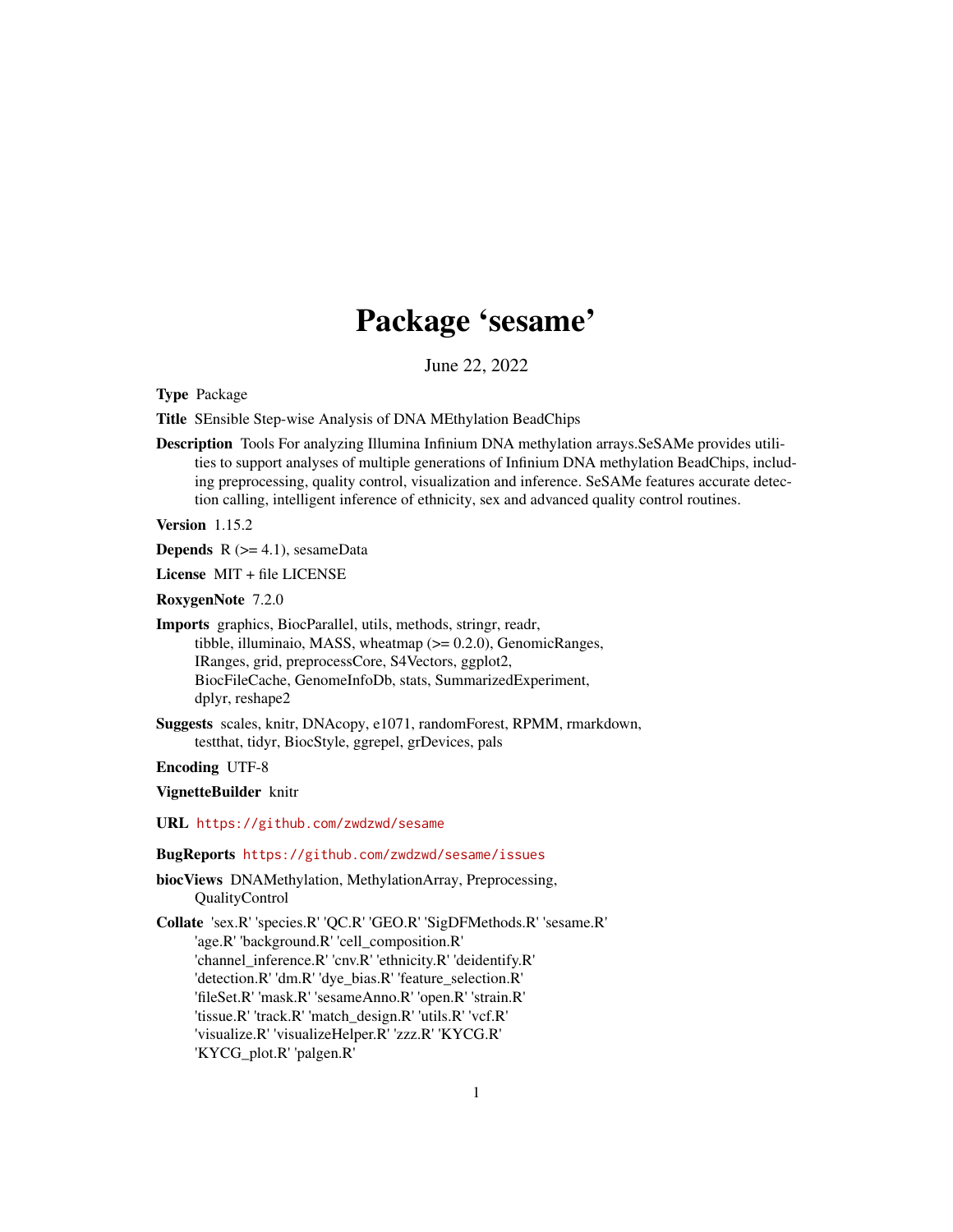2 R topics documented:

git\_url https://git.bioconductor.org/packages/sesame

git\_branch master

git\_last\_commit b4546f7

git\_last\_commit\_date 2022-06-02

Date/Publication 2022-06-22

Author Wanding Zhou [aut, cre], Wubin Ding [ctb], David Goldberg [ctb], Ethan Moyer [ctb], Bret Barnes [ctb], Timothy Triche [ctb], Hui Shen [aut]

Maintainer Wanding Zhou <zhouwanding@gmail.com>

# R topics documented:

| 5                                                                                                                  |
|--------------------------------------------------------------------------------------------------------------------|
| 6                                                                                                                  |
| 6                                                                                                                  |
| $\overline{7}$                                                                                                     |
| 8                                                                                                                  |
| 9                                                                                                                  |
| 9                                                                                                                  |
| 10                                                                                                                 |
| 10                                                                                                                 |
| 11                                                                                                                 |
| 12                                                                                                                 |
| 12                                                                                                                 |
| 13                                                                                                                 |
| 14                                                                                                                 |
| 14                                                                                                                 |
| 15                                                                                                                 |
| 15<br>$dataFrame2$ sesame $QC \dots \dots \dots \dots \dots \dots \dots \dots \dots \dots \dots \dots \dots \dots$ |
| 16                                                                                                                 |
| 17                                                                                                                 |
| 17                                                                                                                 |
| 18                                                                                                                 |
| 19                                                                                                                 |
| 20                                                                                                                 |
| DML.<br>20                                                                                                         |
| 21                                                                                                                 |
| 22                                                                                                                 |
| 23                                                                                                                 |
| 24                                                                                                                 |
| 24                                                                                                                 |
| 25                                                                                                                 |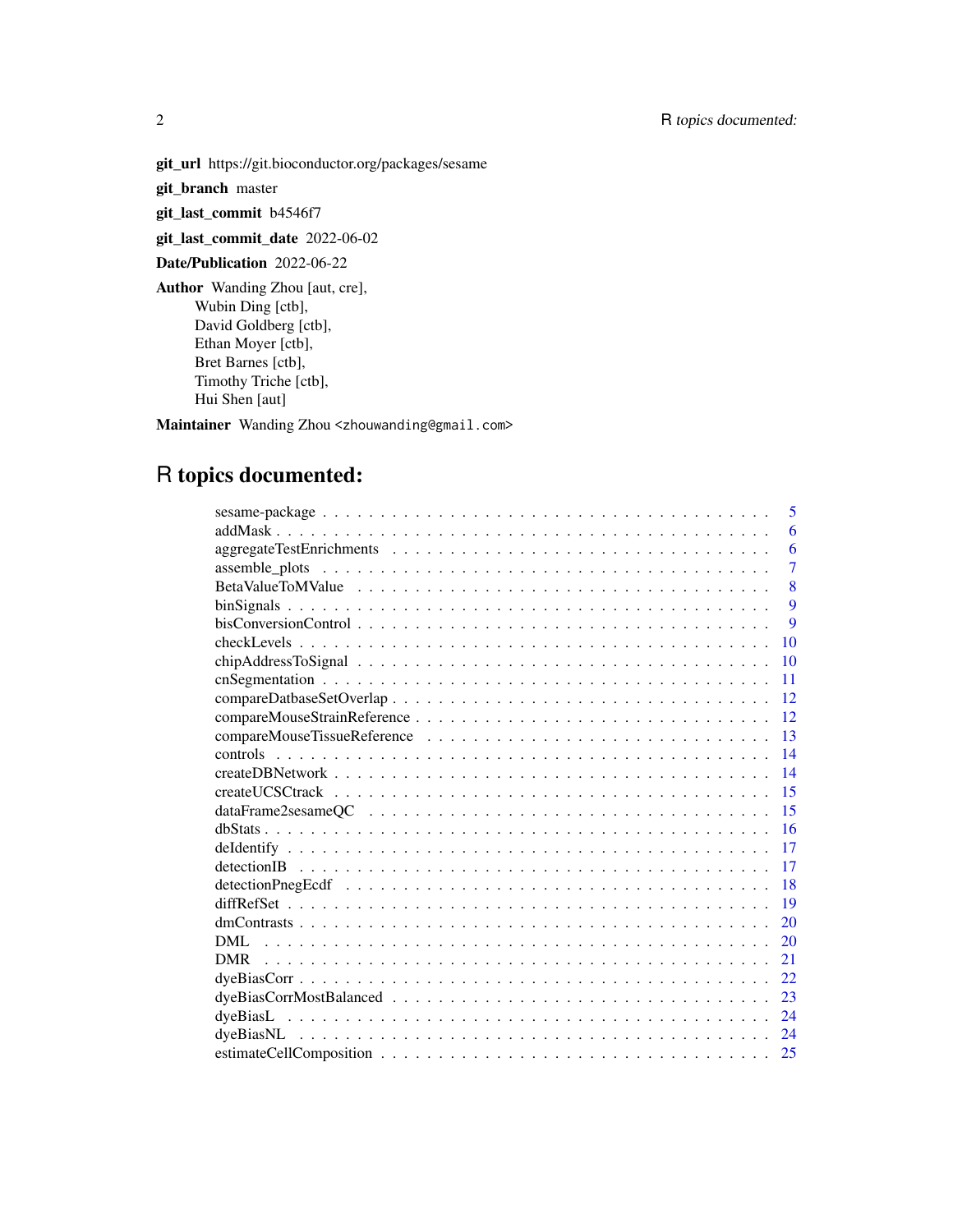|                                                                                                               | 26 |
|---------------------------------------------------------------------------------------------------------------|----|
|                                                                                                               | 27 |
|                                                                                                               | 28 |
|                                                                                                               | 28 |
|                                                                                                               | 29 |
|                                                                                                               | 30 |
|                                                                                                               | 30 |
|                                                                                                               | 31 |
|                                                                                                               | 31 |
|                                                                                                               | 32 |
|                                                                                                               | 33 |
|                                                                                                               | 34 |
|                                                                                                               | 34 |
|                                                                                                               | 35 |
|                                                                                                               |    |
|                                                                                                               |    |
|                                                                                                               |    |
|                                                                                                               |    |
|                                                                                                               |    |
|                                                                                                               |    |
|                                                                                                               |    |
| $KYCG\_plotDot \dots \dots \dots \dots \dots \dots \dots \dots \dots \dots \dots \dots \dots \dots \dots$     | 42 |
|                                                                                                               | 42 |
|                                                                                                               | 43 |
|                                                                                                               | 44 |
|                                                                                                               | 45 |
|                                                                                                               | 45 |
|                                                                                                               | 46 |
|                                                                                                               | 47 |
|                                                                                                               | 47 |
|                                                                                                               |    |
|                                                                                                               |    |
|                                                                                                               |    |
|                                                                                                               | 50 |
|                                                                                                               | 51 |
|                                                                                                               | 51 |
|                                                                                                               | 52 |
|                                                                                                               | 53 |
| $negContents \dots \dots \dots \dots \dots \dots \dots \dots \dots \dots \dots \dots \dots \dots \dots \dots$ | 53 |
|                                                                                                               | 54 |
|                                                                                                               | 54 |
|                                                                                                               | 55 |
|                                                                                                               | 56 |
|                                                                                                               | 57 |
|                                                                                                               | 57 |
|                                                                                                               | 58 |
|                                                                                                               | 59 |
|                                                                                                               |    |
|                                                                                                               | 60 |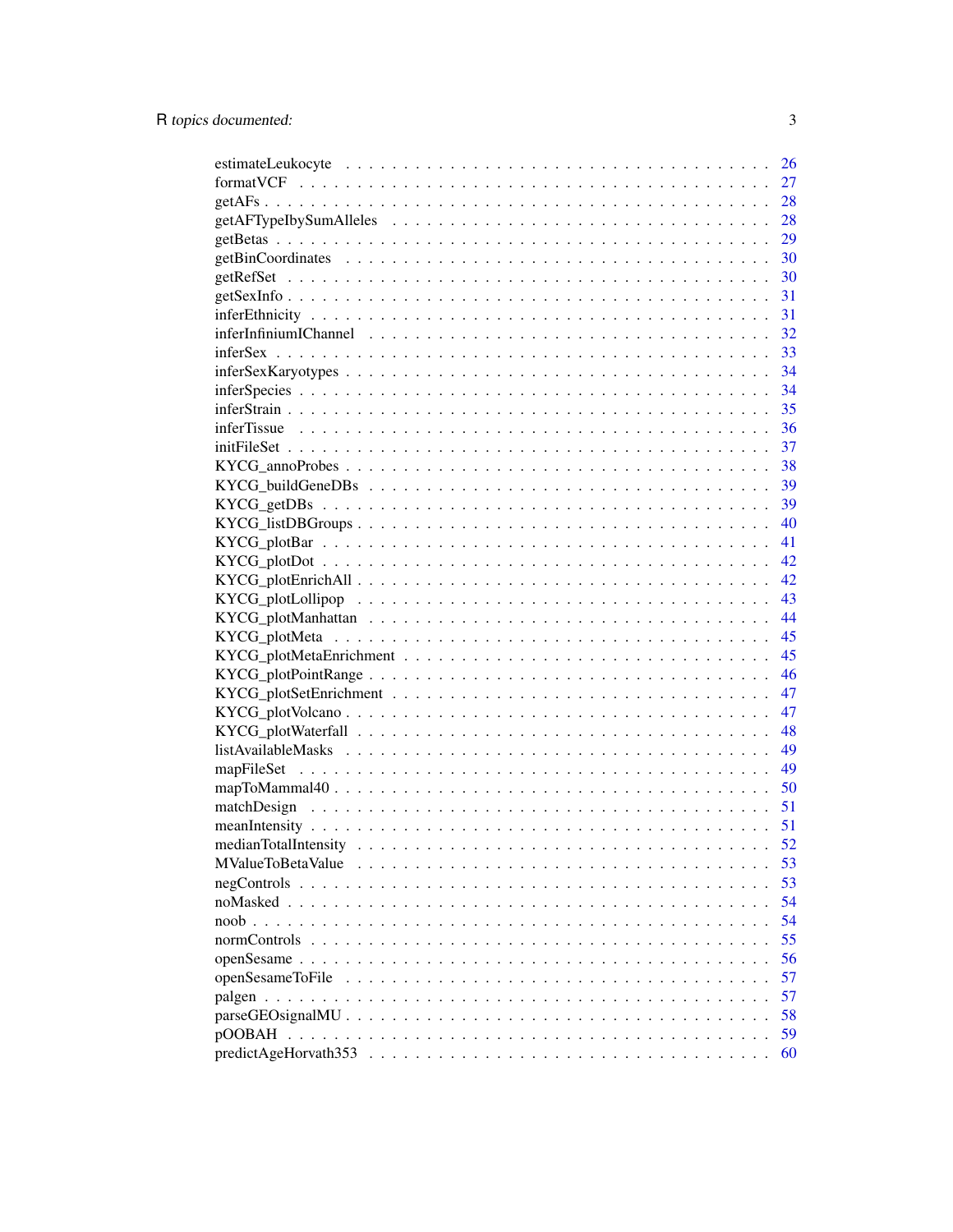|                                                                                                    | 60 |
|----------------------------------------------------------------------------------------------------|----|
|                                                                                                    | 61 |
|                                                                                                    | 62 |
|                                                                                                    | 62 |
|                                                                                                    | 63 |
|                                                                                                    | 63 |
|                                                                                                    | 64 |
|                                                                                                    | 65 |
|                                                                                                    | 65 |
| $probeID\_designType \ldots \ldots \ldots \ldots \ldots \ldots \ldots \ldots \ldots \ldots \ldots$ | 66 |
|                                                                                                    | 67 |
|                                                                                                    | 67 |
|                                                                                                    |    |
|                                                                                                    |    |
| relation that $70$                                                                                 |    |
|                                                                                                    |    |
|                                                                                                    |    |
|                                                                                                    | 72 |
|                                                                                                    | 72 |
|                                                                                                    | 73 |
|                                                                                                    | 73 |
|                                                                                                    | 74 |
|                                                                                                    | 75 |
|                                                                                                    | 75 |
|                                                                                                    | 76 |
|                                                                                                    | 77 |
|                                                                                                    | 77 |
|                                                                                                    | 78 |
|                                                                                                    | 79 |
|                                                                                                    | 79 |
|                                                                                                    | 80 |
|                                                                                                    | 80 |
|                                                                                                    | 81 |
|                                                                                                    |    |
|                                                                                                    |    |
|                                                                                                    |    |
|                                                                                                    |    |
|                                                                                                    | 84 |
| SigDF                                                                                              | 85 |
| signalMU                                                                                           | 86 |
| sliceFileSet                                                                                       | 86 |
| summaryExtractTest                                                                                 | 87 |
| testEnrichment                                                                                     | 88 |
| testEnrichmentFisher                                                                               | 89 |
|                                                                                                    | 89 |
|                                                                                                    | 90 |
|                                                                                                    | 91 |
| twoCompsEst2                                                                                       | 91 |
|                                                                                                    |    |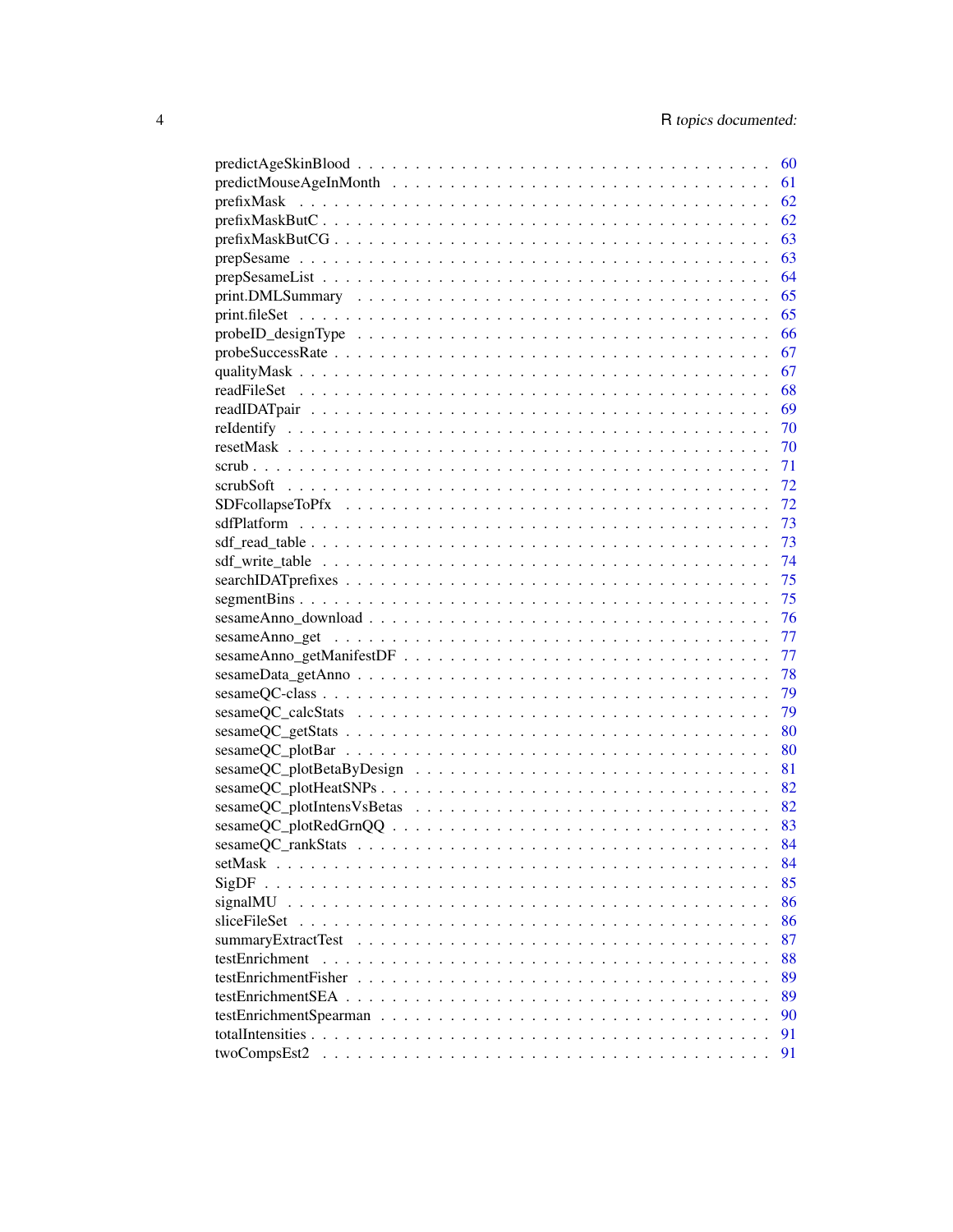# <span id="page-4-0"></span>sesame-package 5

| Index |  |
|-------|--|
|       |  |
|       |  |
|       |  |
|       |  |
|       |  |

sesame-package *Analyze DNA methylation data*

# Description

SEnsible and step-wise analysis of DNA methylation data

# Details

This package complements array functionalities that allow processing >10,000 samples in parallel on clusters.

#### Author(s)

Wanding Zhou <Wanding.Zhou@vai.org>, Hui Shen <Hui.Shen@vai.org> Timothy J Triche Jr <Tim.Triche@vai.org>

# See Also

Useful links:

- <https://github.com/zwdzwd/sesame>
- Report bugs at <https://github.com/zwdzwd/sesame/issues>

```
sdf <- readIDATpair(sub('_Grn.idat','',system.file(
    'extdata','4207113116_A_Grn.idat',package='sesameData')))
## The OpenSesame pipeline
betas <- openSesame(sdf)
```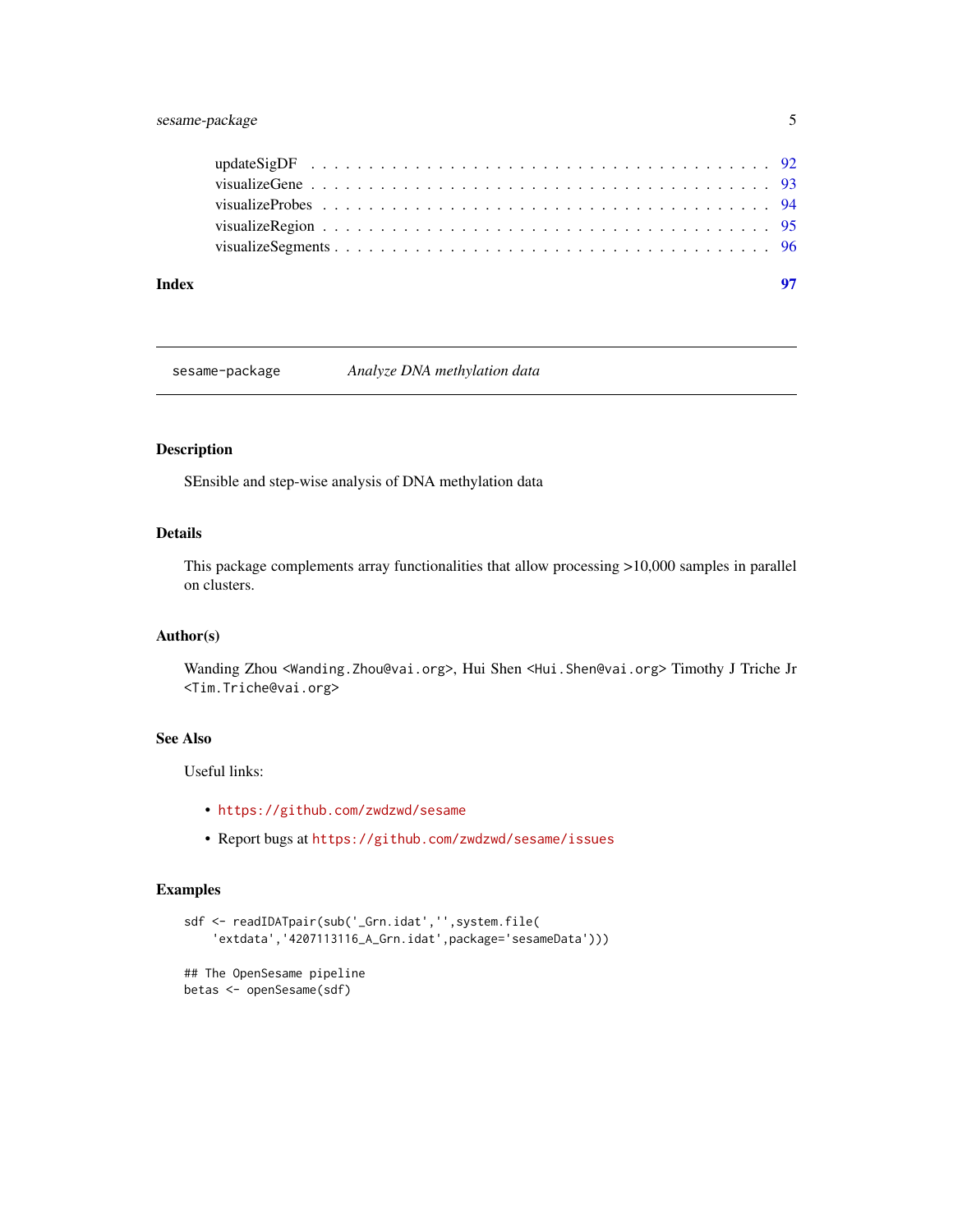<span id="page-5-0"></span>

This function essentially merge existing probe masking with new prboes to mask

# Usage

```
addMask(sdf, probes)
```
# Arguments

| sdf    | a SigDF                                                                        |
|--------|--------------------------------------------------------------------------------|
| probes | a vector of probe IDs or a logical vector with TRUE representing masked probes |

# Value

a SigDF with added mask

# Examples

```
sdf <- sesameDataGet('EPIC.1.SigDF')
sum(sdf$mask)
sum(addMask(sdf, c("cg14057072", "cg22344912"))$mask)
```
aggregateTestEnrichments

*Aggregate test enrichment results*

# Description

Aggregate test enrichment results

# Usage

```
aggregateTestEnrichments(result_list, column = "estimate", return_df = FALSE)
```
# Arguments

| result list | a list of results from testEnrichment            |
|-------------|--------------------------------------------------|
| column      | the column name to aggregate (Default: estimate) |
| return df   | whether to return a merged data frame.           |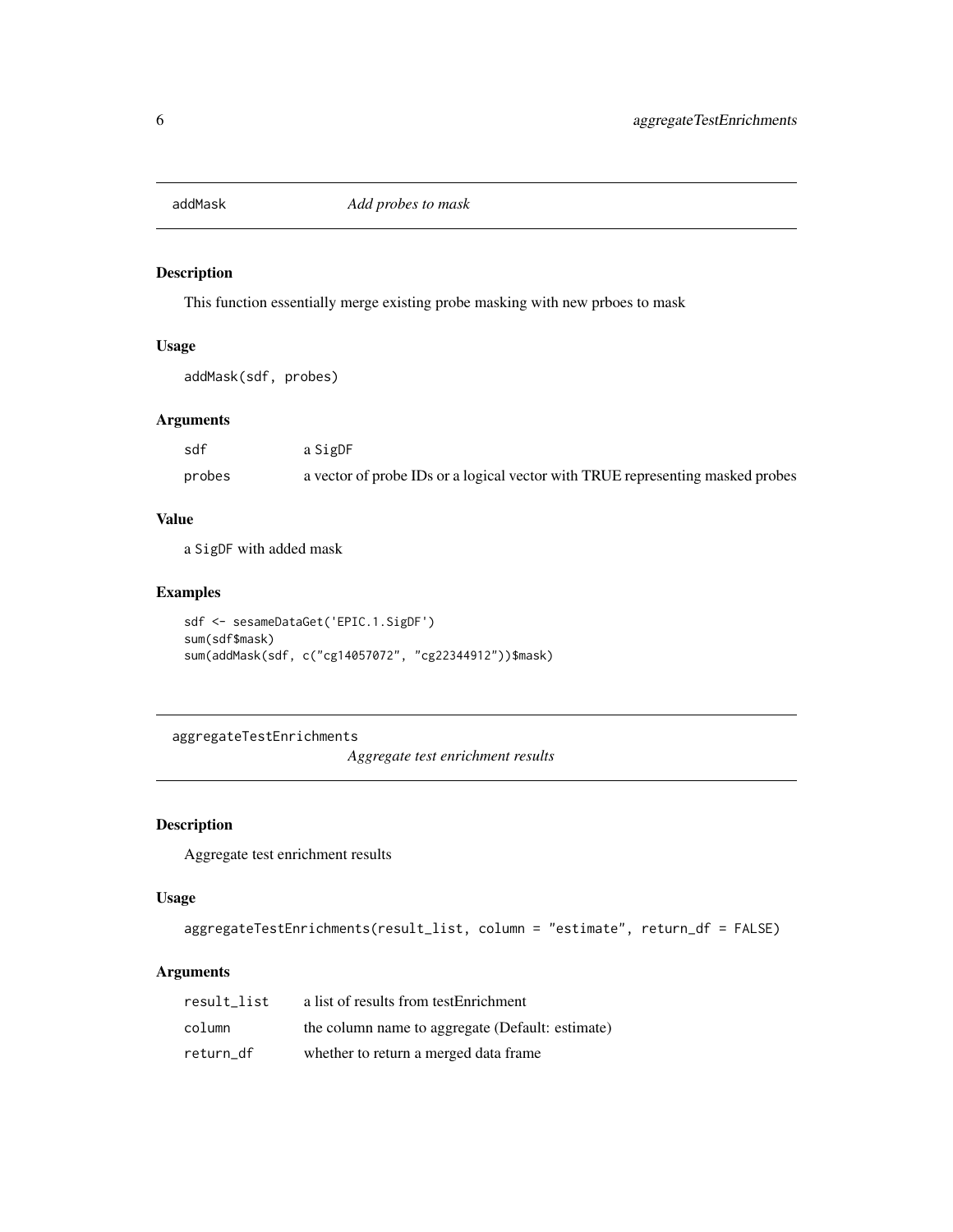# <span id="page-6-0"></span>assemble\_plots 7

# Value

a matrix for all results

# Examples

```
## pick some big TFBS-overlapping CpG groups
cg_lists <- KYCG_getDBs("MM285.TFBS")
queries <- cg_lists[(sapply(cg_lists, length) > 40000)]
result_list <- lapply(queries, testEnrichment, "MM285.chromHMM")
mtx <- aggregateTestEnrichments(result_list)
```
assemble\_plots *assemble plots*

# Description

assemble plots

# Usage

```
assemble_plots(
 betas,
  txns,
 probes,
 plt.txns,
 plt.mapLines,
 plt.cytoband,
 heat.height = NULL,
  show.probeNames = TRUE,
  show.samples.n = NULL,
  show.sampleNames = TRUE,
  sample.name.fontsize = 10,
 dmin = \theta,
  dmax = 1)
```
# Arguments

| betas        | beta value               |
|--------------|--------------------------|
| txns         | transcripts GRanges      |
| probes       | probe GRanges            |
| plt.txns     | transcripts plot objects |
| plt.mapLines | map line plot objects    |
| plt.cytoband | cytoband plot objects    |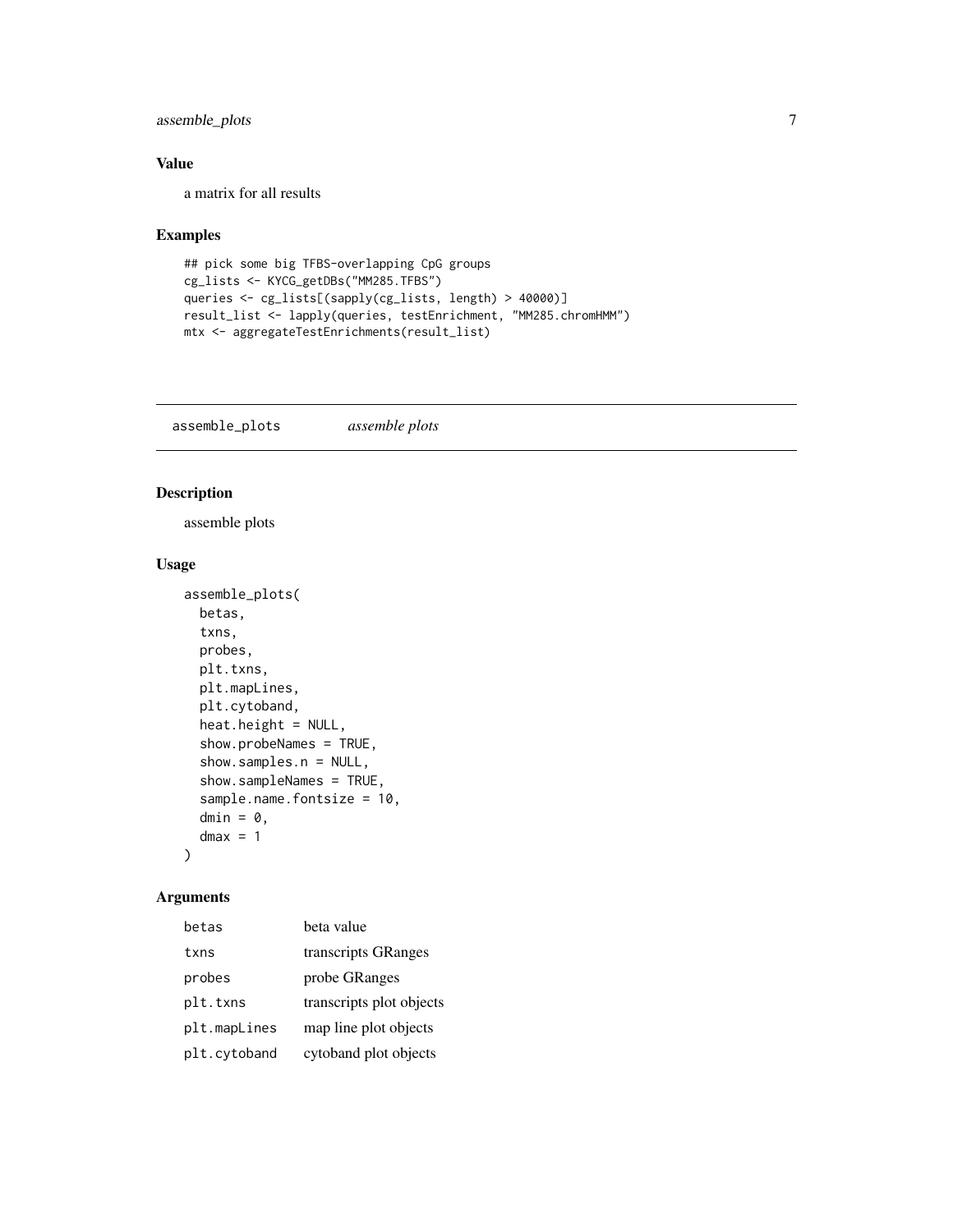<span id="page-7-0"></span>

| heat.height          | heatmap height (auto inferred based on rows)            |
|----------------------|---------------------------------------------------------|
| show.probeNames      |                                                         |
|                      | whether to show probe names                             |
|                      | show.samples.n number of samples to show (default: all) |
| show.sampleNames     |                                                         |
|                      | whether to show sample names                            |
| sample.name.fontsize |                                                         |
|                      | sample name font size                                   |
| dmin                 | data min                                                |
| dmax                 | data max                                                |

# Value

a grid object

BetaValueToMValue *Convert beta-value to M-value*

# Description

Logit transform a beta value vector to M-value vector.

# Usage

BetaValueToMValue(b)

# Arguments

b vector of beta values

# Details

Convert beta-value to M-value (aka logit transform)

# Value

a vector of M values

# Examples

BetaValueToMValue(c(0.1, 0.5, 0.9))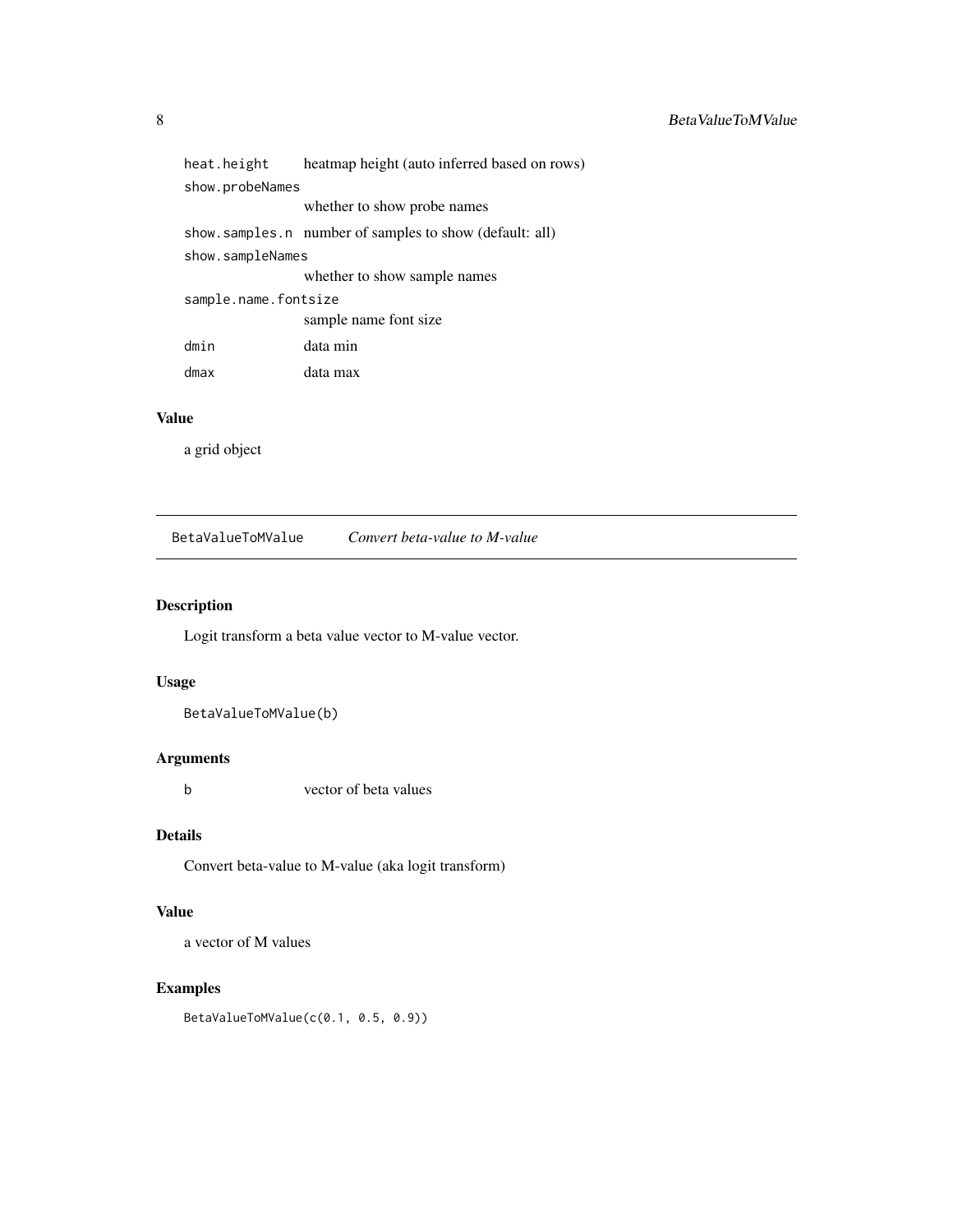<span id="page-8-0"></span>

require GenomicRanges

# Usage

binSignals(probe.signals, bin.coords, probe.coords)

# Arguments

| probe signals probe signals |                   |
|-----------------------------|-------------------|
| bin.coords                  | bin coordinates   |
| probe.coords                | probe coordinates |

# Value

bin signals

bisConversionControl *Compute internal bisulfite conversion control*

# Description

Compute GCT score for internal bisulfite conversion control. The function takes a SigSet as input. The higher the GCT score, the more likely the incomplete conversion.

# Usage

bisConversionControl(sdf, verbose = FALSE)

# Arguments

| sdf     | a SigDF             |
|---------|---------------------|
| verbose | print more messages |

#### Value

GCT score (the higher, the more incomplete conversion)

```
sesameDataCache() # if not done yet
sdf <- sesameDataGet('EPIC.1.SigDF')
bisConversionControl(sdf)
```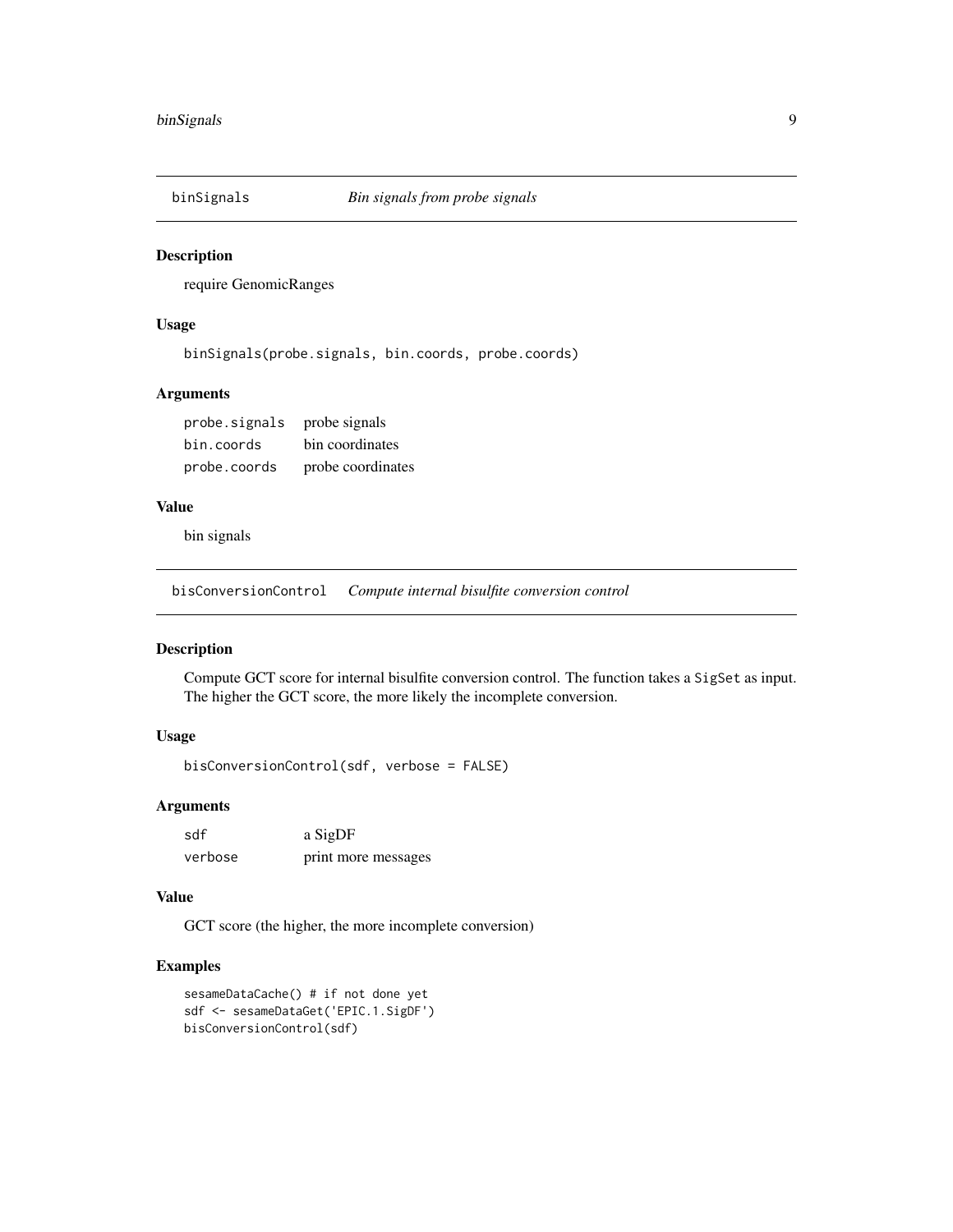<span id="page-9-0"></span>

filter data matrix by factor completeness only works for discrete factors

#### Usage

```
checkLevels(betas, fc)
```
#### Arguments

| betas | matrix data            |
|-------|------------------------|
| fc    | factors, or characters |

#### Value

a boolean vector whether there is non-NA value for each tested group for each probe

# Examples

```
se0 <- sesameDataGet("MM285.10.SE.tissue")[1:100,]
se_ok <- checkLevels(SummarizedExperiment::assay(se0),
    SummarizedExperiment::colData(se0)$tissue)
sum(se_ok) # number of good probes
se1 <- se0[se_ok,]
```
sesameDataGet\_resetEnv()

chipAddressToSignal *Lookup address in one sample*

# Description

Lookup address and transform address to probe

#### Usage

```
chipAddressToSignal(dm, mft)
```
# Arguments

| dm  | data frame in chip address, 2 columns: cy3/Grn and cy5/Red |
|-----|------------------------------------------------------------|
| mft | a data frame with columns Probe ID, M, U and col           |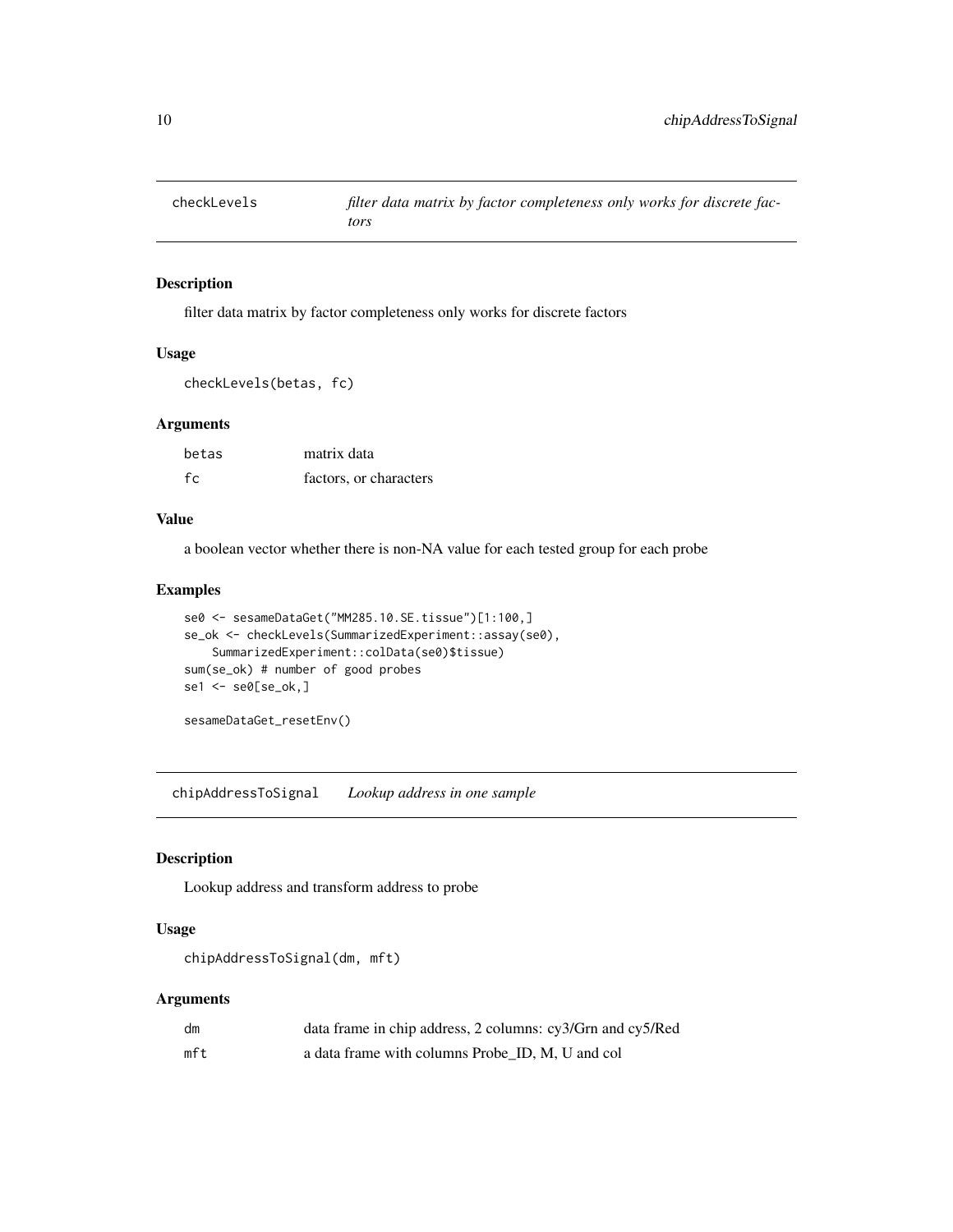# <span id="page-10-0"></span>cnSegmentation 11

#### Details

Translate data in chip address to probe address. Type I probes can be separated into Red and Grn channels. The methylated allele and unmethylated allele are at different addresses. For type II probes methylation allele and unmethylated allele are at the same address. Grn channel is for methylated allele and Red channel is for unmethylated allele. The out-of-band signals are type I probes measured using the other channel.

# Value

a SigDF, indexed by probe ID address

cnSegmentation *Perform copy number segmentation*

#### **Description**

Perform copy number segmentation using the signals in the signal set. The function takes a SigDF for the target sample and a set of normal SigDF for the normal samples. An optional arguments specifies the version of genome build that the inference will operate on. The function outputs an object of class CNSegment with signals for the segments ( seg.signals), the bin coordinates ( bin.coords) and bin signals (bin.signals).

#### Usage

```
cnSegmentation(sdf, sdfs.normal = NULL, verbose = FALSE)
```
#### Arguments

| sdf         | SigDF                                                                                                                                                                                      |
|-------------|--------------------------------------------------------------------------------------------------------------------------------------------------------------------------------------------|
| sdfs.normal | a list of SigDFs for normalization, if not given, use the stored normal data from<br>sesameData. However, we do recommend using a matched copy number normal<br>dataset for normalization. |
| verbose     | print more messages                                                                                                                                                                        |

#### Value

an object of CNSegment

#### Examples

```
sesameDataCache()
```
## sdf <- sesameDataGet('EPIC.1.SigDF') ## sdfs.normal <- sesameDataGet('EPIC.5.SigDF.normal') ## seg <- cnSegmentation(sdf, sdfs.normal)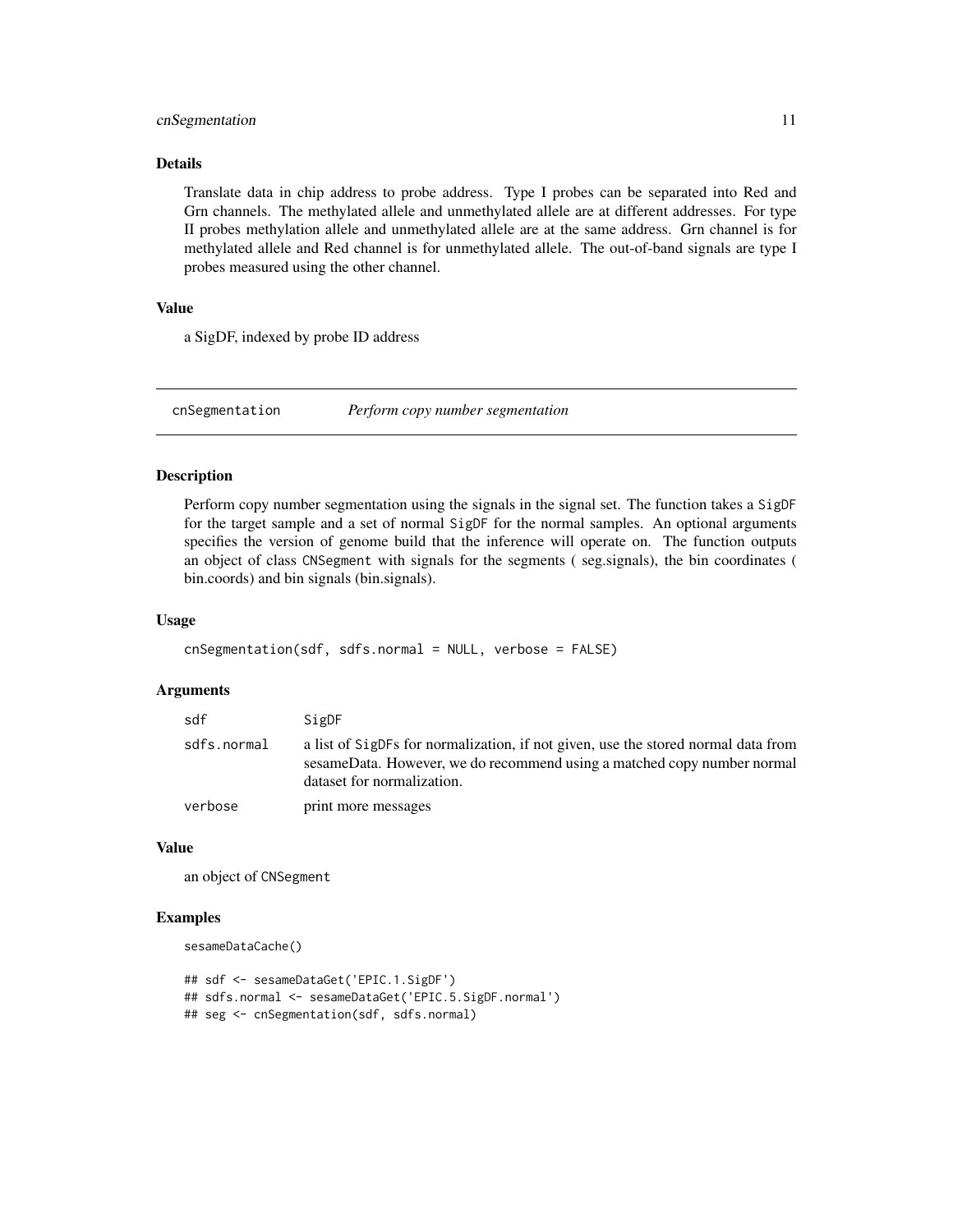```
compareDatbaseSetOverlap
```
*calculates the pariwise overlap between given list of database sets using a distance metric.*

# Description

calculates the pariwise overlap between given list of database sets using a distance metric.

#### Usage

```
compareDatbaseSetOverlap(databases = NA, metric = "Jaccard")
```
#### **Arguments**

| databases | List of vectors corresponding to the database sets of interest with associated    |
|-----------|-----------------------------------------------------------------------------------|
|           | meta data as an attribute to each element. Optional. (Default: NA)                |
| metric    | String representing the similarity metric to use. Optional. (Default: "Jaccard"). |

## Value

An upper triangular matrix containing a metric (Jaccard) comparing the pairwise distances between database sets.

```
compareMouseStrainReference
                         Compare Strain SNPs with a reference panel
```
# Description

Compare Strain SNPs with a reference panel

#### Usage

```
compareMouseStrainReference(
  betas = NULL,
  show_sample_names = FALSE,
  query_width = NULL
)
```
#### Arguments

betas beta value vector or matrix (for multiple samples) show\_sample\_names whether to show sample name query\_width optional argument for adjusting query width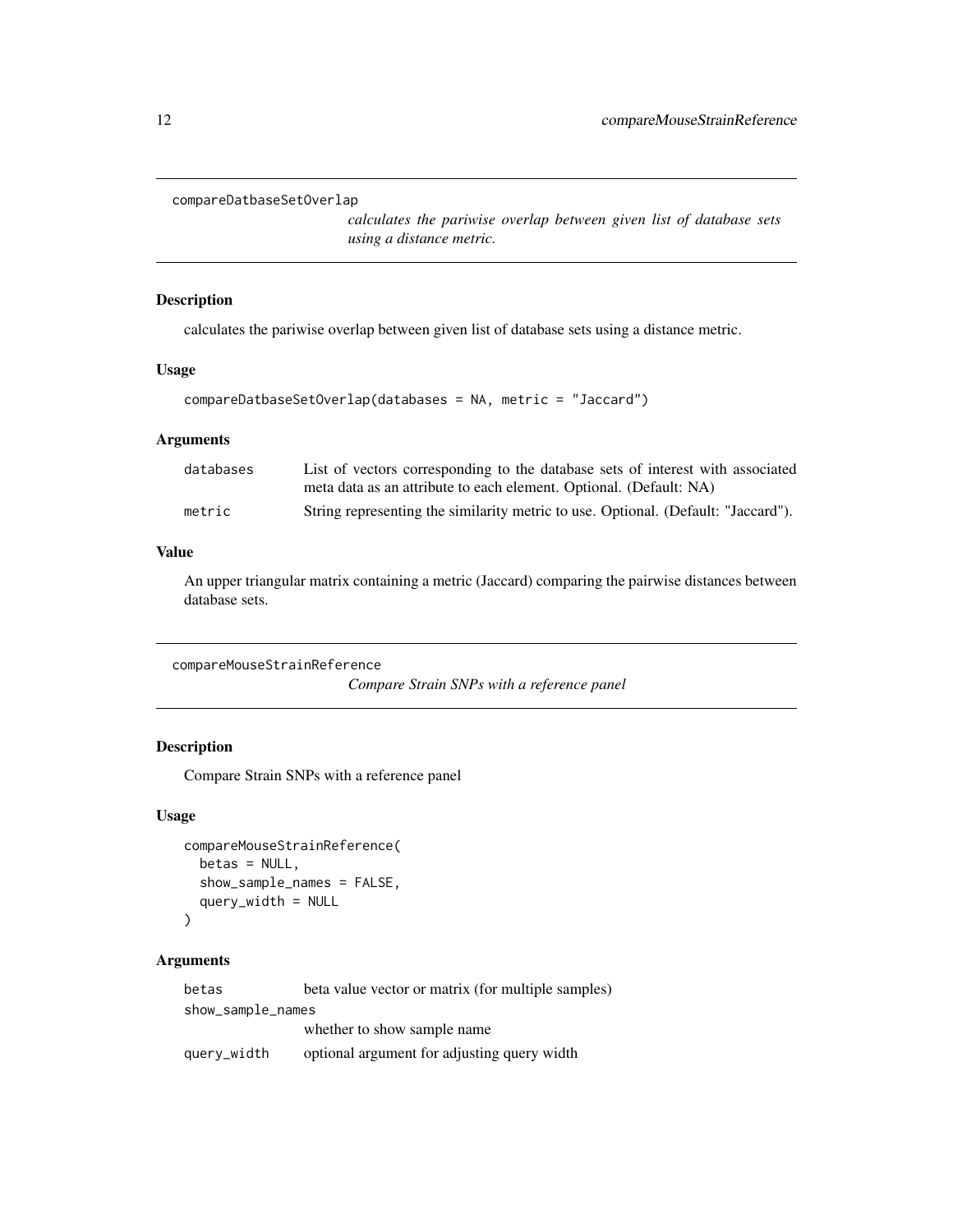# <span id="page-12-0"></span>Value

grid object that contrast the target sample with pre-built mouse strain reference

## Examples

```
sesameDataCache() # if not done yet
compareMouseStrainReference()
```
compareMouseTissueReference

*Compare mouse array data with mouse tissue references*

#### Description

Compare mouse array data with mouse tissue references

# Usage

```
compareMouseTissueReference(
 betas = NULL,
 color = "blueYellow",
 query_width = 0.3)
```
#### Arguments

| betas       | matrix of betas for the target sample    |
|-------------|------------------------------------------|
| color       | either blue Yellow or full Jet           |
| query_width | the width of the query beta value matrix |

# Value

grid object that contrast the target sample with pre-built mouse tissue reference

```
sesameDataCache() # if not done yet
compareMouseTissueReference()
sesameDataGet_resetEnv()
```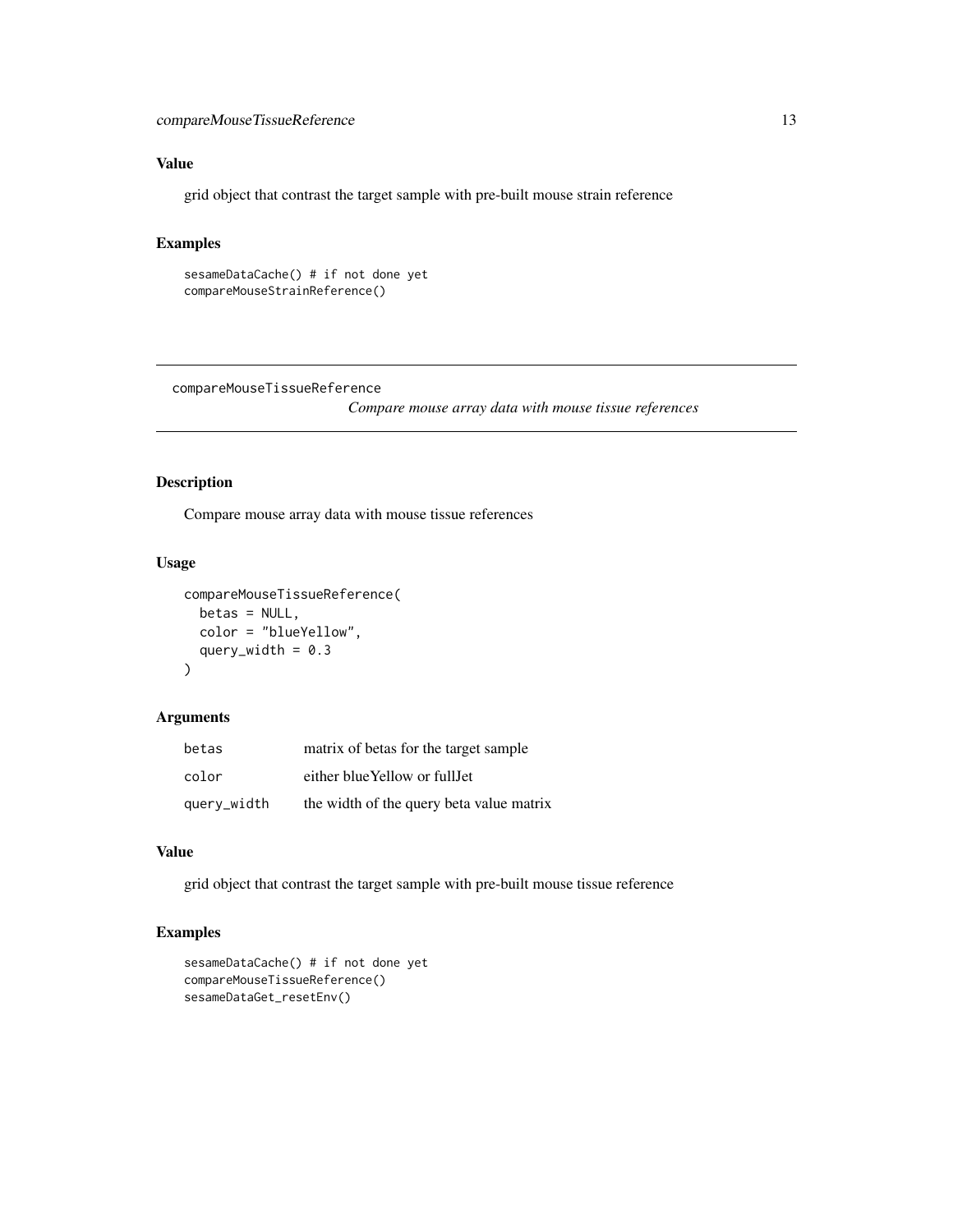<span id="page-13-0"></span>

get the controls attributes

# Usage

controls(sdf, verbose = FALSE)

# Arguments

| sdf     | a SigDF             |
|---------|---------------------|
| verbose | print more messages |

# Value

the controls data frame

#### Examples

```
sesameDataCache() # if not done yet
sdf <- sesameDataGet('EPIC.1.SigDF')
head(controls(sdf))
```
createDBNetwork *createGeneNetwork creates database network using the Jaccard index.*

#### Description

createGeneNetwork creates database network using the Jaccard index.

#### Usage

```
createDBNetwork(databases)
```
# Arguments

databases Vector of probes corresponding to a single database set of interest.

# Value

ggplot lollipop plot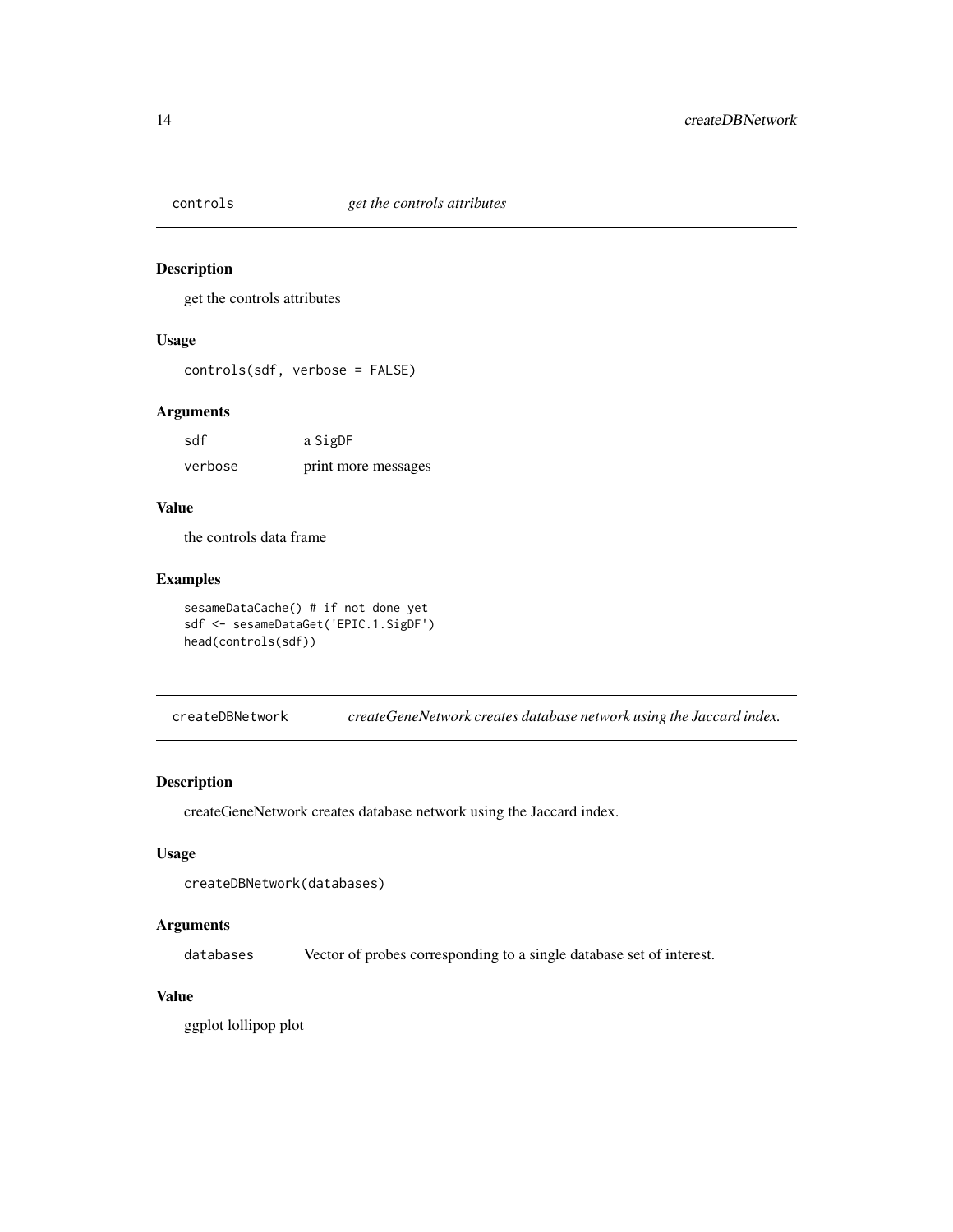<span id="page-14-0"></span>

Turn beta values into a UCSC browser track

# Usage

```
createUCSCtrack(betas, output = NULL, platform = "HM450", genome = "hg38")
```
#### Arguments

| betas    | a named numeric vector |
|----------|------------------------|
| output   | output file name       |
| platform | HM450, EPIC etc.       |
| genome   | $hg38, hg19$ etc.      |

#### Value

when output is null, return a data.frame, otherwise NULL

#### Examples

```
betas.tissue <- sesameDataGet('HM450.1.TCGA.PAAD')$betas
## add output to create an actual file
df <- createUCSCtrack(betas.tissue)
## to convert to bigBed
## sort -k1,1 -k2,2n output.bed >output_sorted.bed
## bedToBigBed output_sorted.bed hg38.chrom output.bb
```
dataFrame2sesameQC *Convert data frame to sesameQC object*

# Description

The function convert a data frame back to a list of sesameQC objects

#### Usage

```
dataFrame2sesameQC(df)
```
#### Arguments

df a publicQC data frame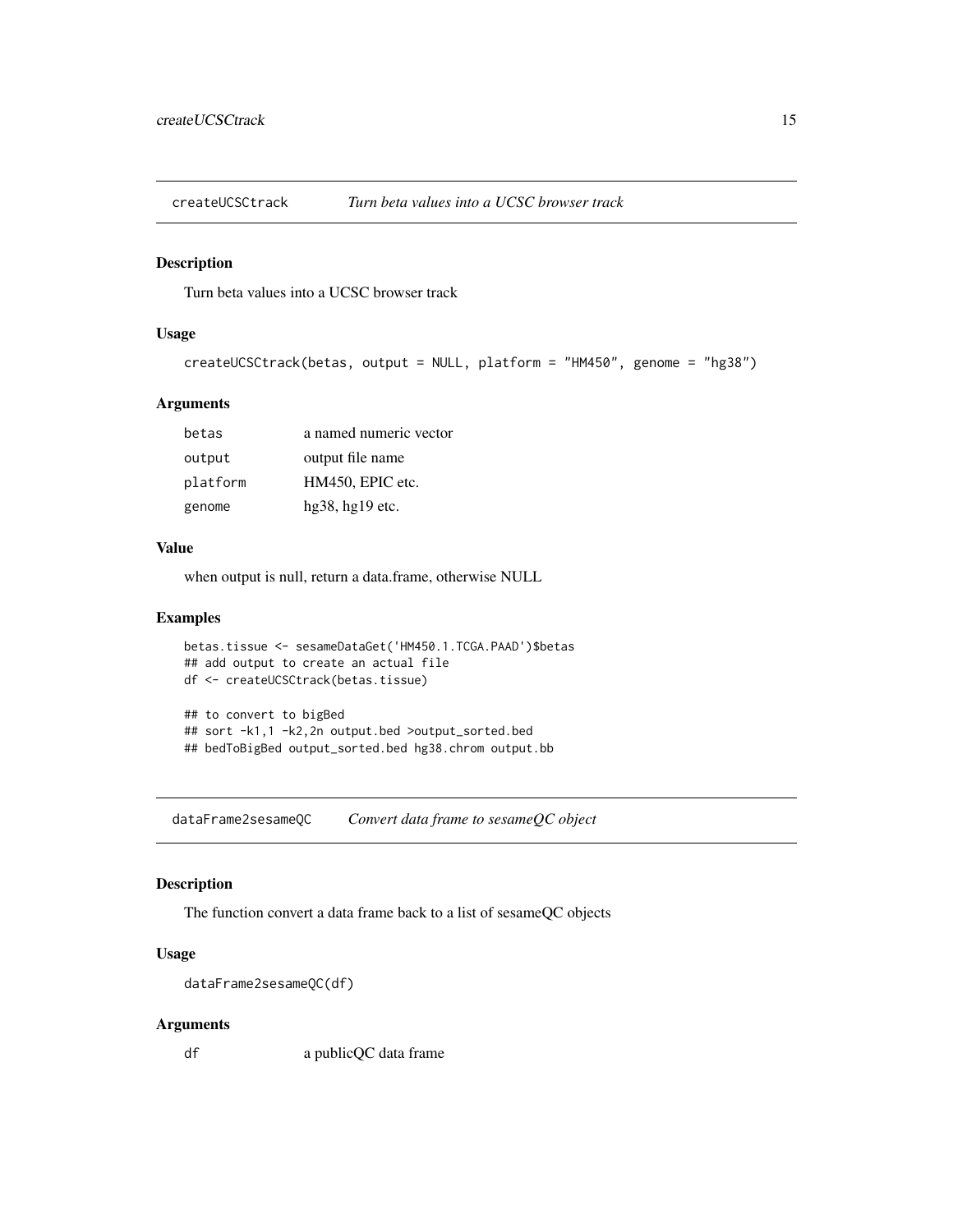# Value

a list sesameQC objects

#### Examples

```
df <- sesameDataGet("MM285.publicQC")
qcs <- dataFrame2sesameQC(df[1:2,])
```

| dbStats | dbStats builds dataset for a given betas matrix composed of engineered |
|---------|------------------------------------------------------------------------|
|         | features from the given database sets                                  |

# Description

dbStats builds dataset for a given betas matrix composed of engineered features from the given database sets

# Usage

```
dbStats(betas, databases, fun = mean, na.rm = TRUE, n_min = NULL, f_min = 0.1)
```
# Arguments

| betas     | matrix of beta values where probes are on the rows and samples are on the<br>columns         |
|-----------|----------------------------------------------------------------------------------------------|
| databases | List of vectors corresponding to probe locations for which the features will be<br>extracted |
| fun       | aggregation function, default to mean                                                        |
| na.rm     | whether to remove NA                                                                         |
| $n$ _min  | min number of non-NA for aggregation function to apply, overrides f_min                      |
| $f_m$ in  | min fraction of non-NA for aggregation function to apply                                     |

#### Value

matrix with samples on the rows and database set on the columns

```
library(SummarizedExperiment)
se <- sesameDataGet('MM285.467.SE.tissue20Kprobes')
head(dbStats(assay(se), "MM285.probeType")[,1:3])
sesameDataGet_resetEnv()
```
<span id="page-15-0"></span>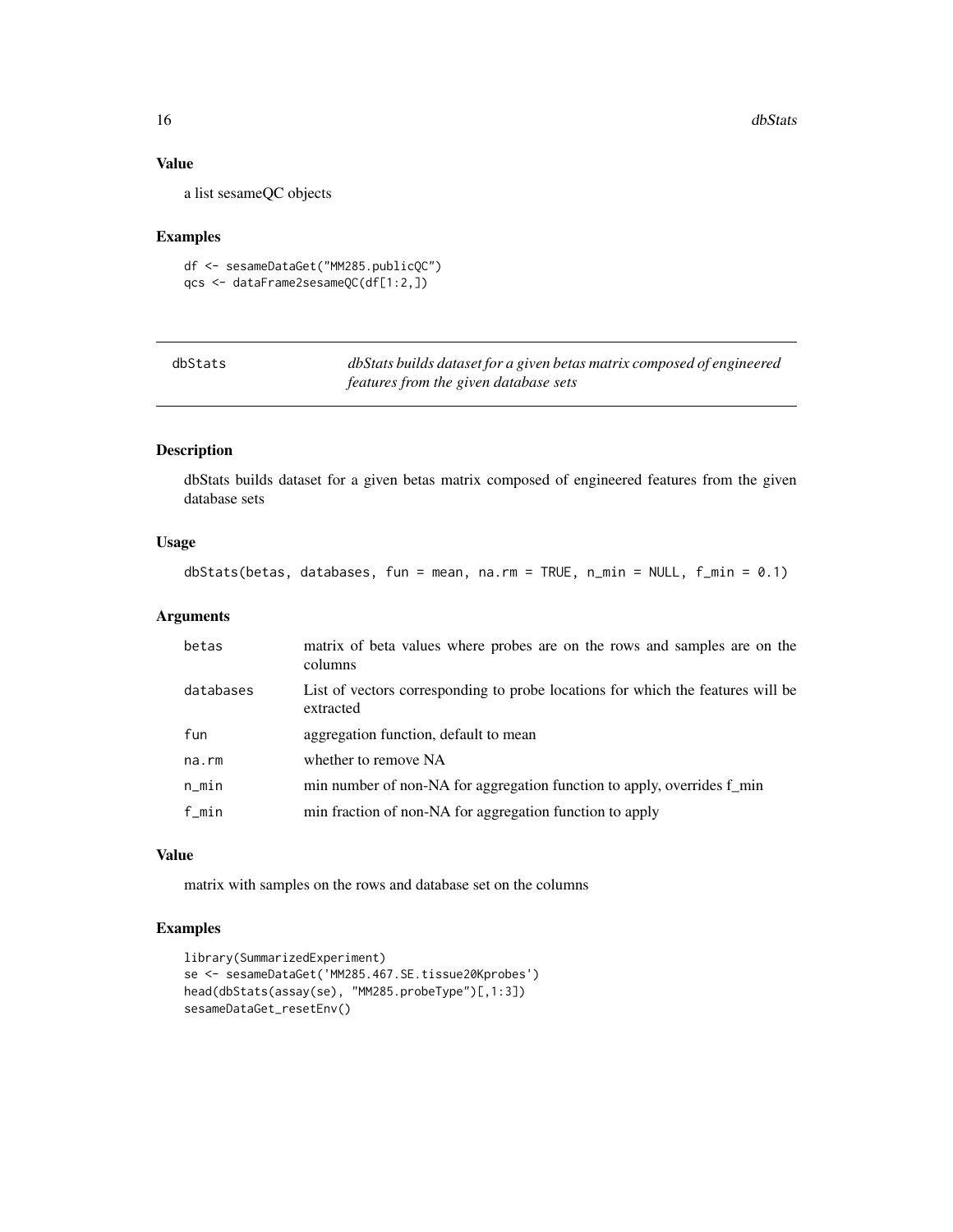<span id="page-16-0"></span>

Mask SNP probe intensity mean by zero.

#### Usage

deIdentify(path, out\_path = NULL, snps = NULL, mft = NULL, randomize = FALSE)

# Arguments

| path      | input IDAT file                                                                                                                                                                                                    |
|-----------|--------------------------------------------------------------------------------------------------------------------------------------------------------------------------------------------------------------------|
| out_path  | output IDAT file                                                                                                                                                                                                   |
| snps      | SNP definition, if not given, default to SNP probes                                                                                                                                                                |
| mft       | sesame-compatible manifest if non-standard                                                                                                                                                                         |
| randomize | whether to randomize the SNPs. if TRUE, randomize the signal intensities, one<br>can use set, seed to reidentify the IDAT with the secret seed (see examples). If<br>FALSE, this sets all SNP intensities to zero. |

# Value

NULL, changes made to the IDAT files

#### Examples

```
my_secret <- 13412084
set.seed(my_secret)
temp_out <- tempfile("test")
deIdentify(system.file(
    "extdata", "4207113116_A_Grn.idat", package = "sesameData"),
     temp_out, randomize = TRUE)
unlink(temp_out)
```
detectionIB *Mask detection by intermediate beta values*

#### Description

Mask detection by intermediate beta values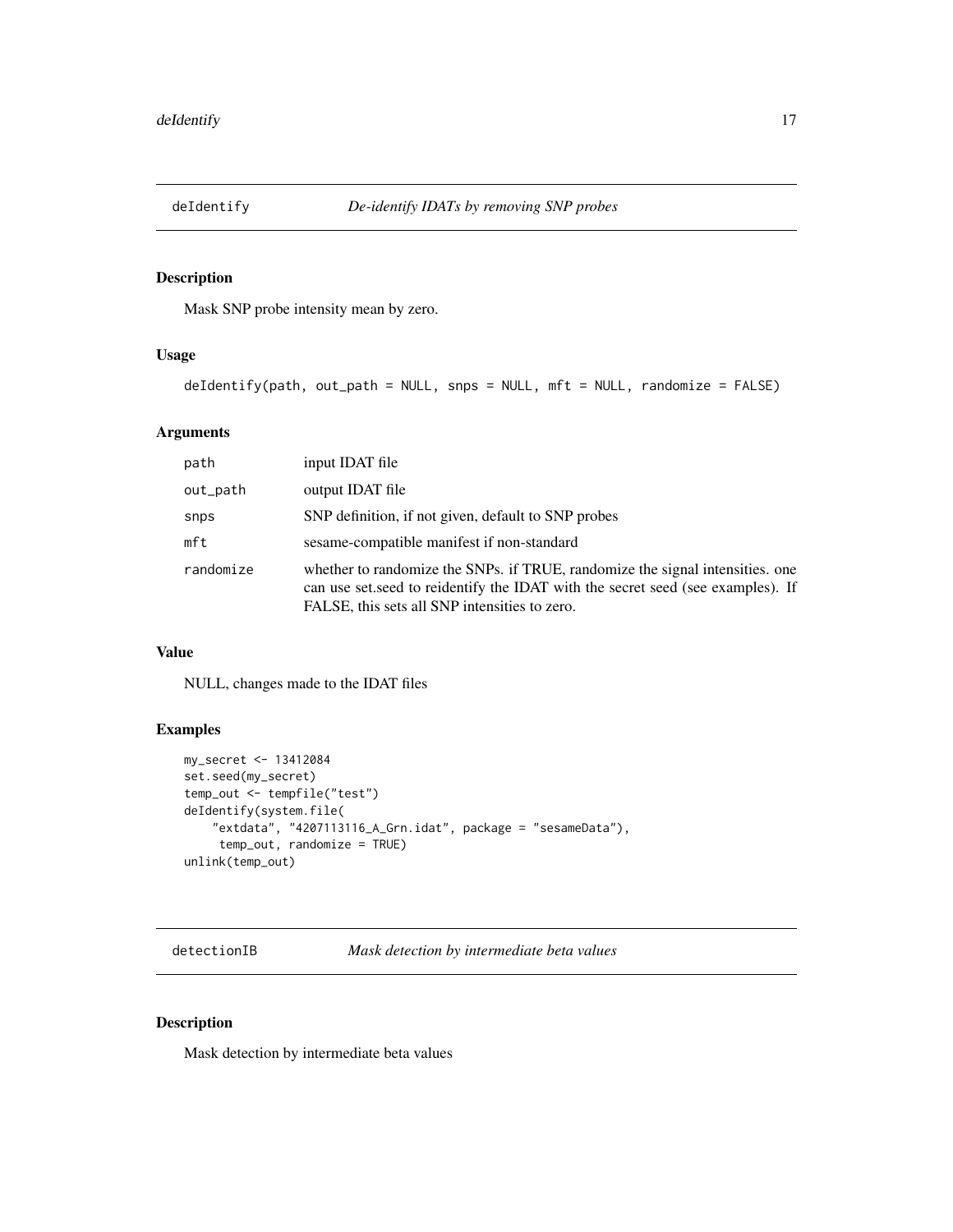# Usage

```
detectionIB(
  sdf,
  return.pval = FALSE,
 pval.threshold = 0.05,
 capMU = 3000,window = 100)
```
#### Arguments

| sdf         | a SigDF                                           |
|-------------|---------------------------------------------------|
| return.pval | whether to return p-values, instead of a SigDF    |
|             | pval.threshold minimum p-value to mask            |
| capMU       | the maximum M+U to search for intermediate betas  |
| window      | window size for smoothing and beta fraction calc. |

# Value

a SigDF with mask added

# Examples

```
sdf <- sesameDataGet("EPIC.1.SigDF")
sum(sdf$mask)
sum(detectionIB(sdf)$mask)
```
detectionPnegEcdf *Detection P-value based on ECDF of negative control*

# Description

The function takes a SigDF as input, computes detection p-value using negative control probes' empirical distribution and returns a new SigDF with an updated mask slot.

# Usage

```
detectionPnegEcdf(sdf, return.pval = FALSE, pval.threshold = 0.05)
```
#### Arguments

sdf a SigDF return.pval whether to return p-values, instead of a masked SigDF pval.threshold minimum p-value to mask

<span id="page-17-0"></span>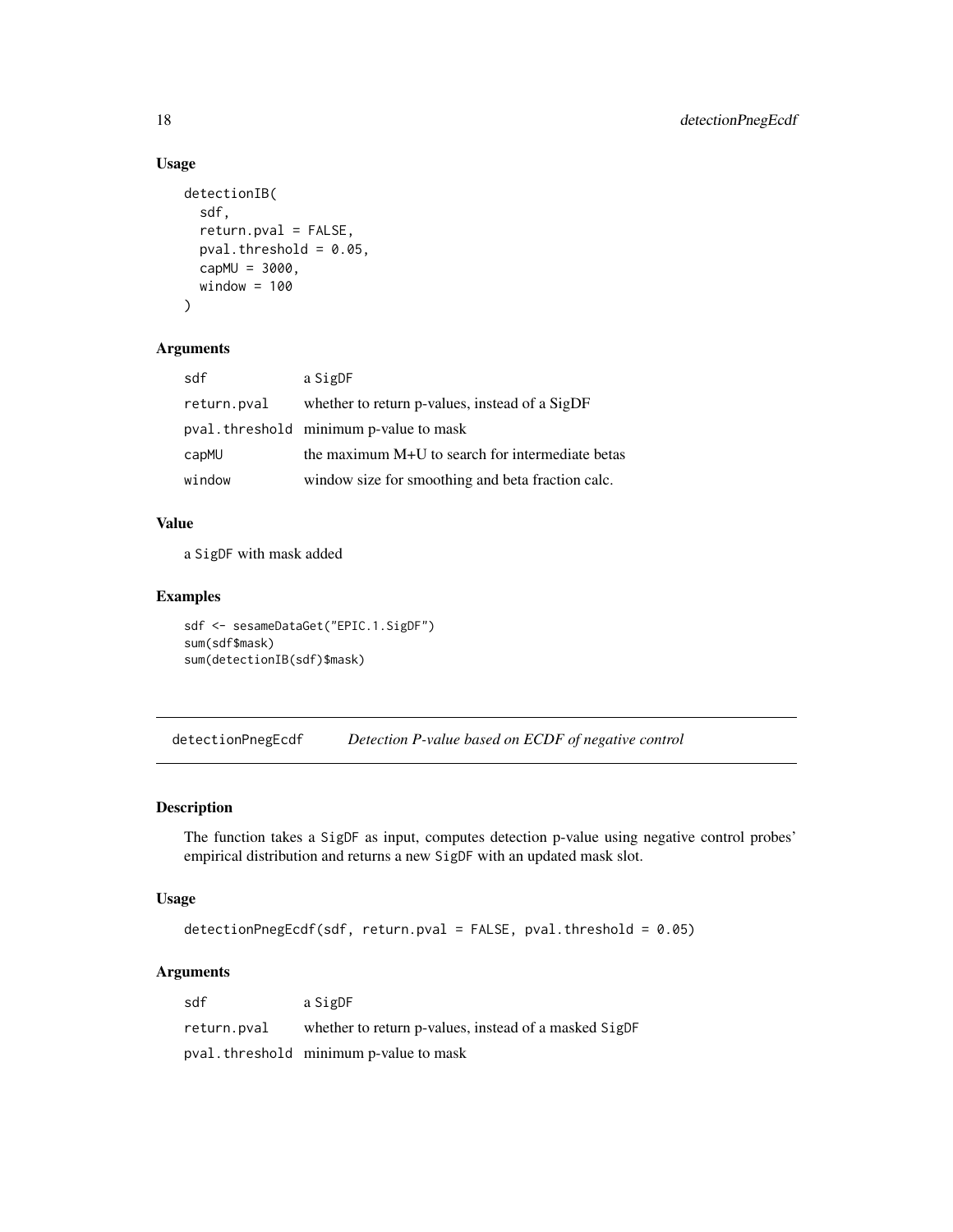#### <span id="page-18-0"></span>diffRefSet 19

# Value

a SigDF, or a p-value vector if return.pval is TRUE

#### Examples

```
sdf <- sesameDataGet("EPIC.1.SigDF")
sum(sdf$mask)
sum(detectionPnegEcdf(sdf)$mask)
```

| diffRefSet | Restrict refset to differentially methylated probes use with care, might |  |
|------------|--------------------------------------------------------------------------|--|
|            | <i>introduce bias</i>                                                    |  |

# Description

The function takes a matrix with probes on the rows and cell types on the columns and output a subset matrix and only probes that show discordant methylation levels among the cell types.

# Usage

```
diffRefSet(g)
```
# Arguments

g a matrix with probes on the rows and cell types on the columns

#### Value

g a matrix with a subset of input probes (rows)

```
g = diffRefSet(getRefSet(platform='HM450'))
sesameDataGet_resetEnv()
```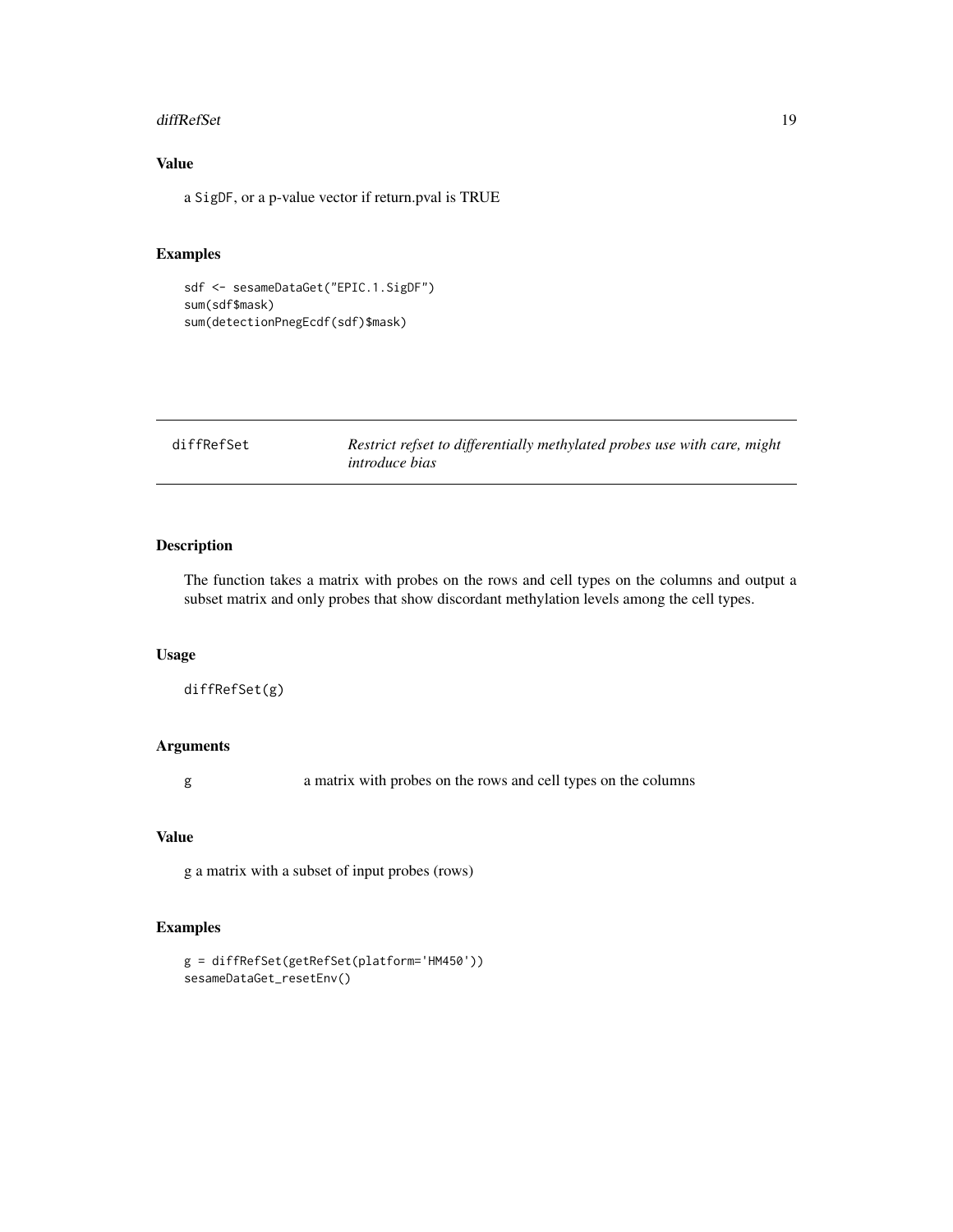<span id="page-19-0"></span>

List all contrasts of a DMLSummary

#### Usage

```
dmContrasts(smry)
```
# Arguments

smry a DMLSummary object

#### Value

a character vector of contrasts

#### Examples

```
data <- sesameDataGet('HM450.76.TCGA.matched')
smry <- DML(data$betas[1:10,], ~type, meta=data$sampleInfo)
dmContrasts(smry)
```
sesameDataGet\_resetEnv()

DML *Test differential methylation on each locus*

# Description

The function takes a beta value matrix with probes on the rows and samples on the columns. It also takes a sample information data frame (meta) and formula for testing. The function outputs a list of coefficient tables for each factor tested.

# Usage

DML(betas, fm, meta = NULL, mc.cores = 1)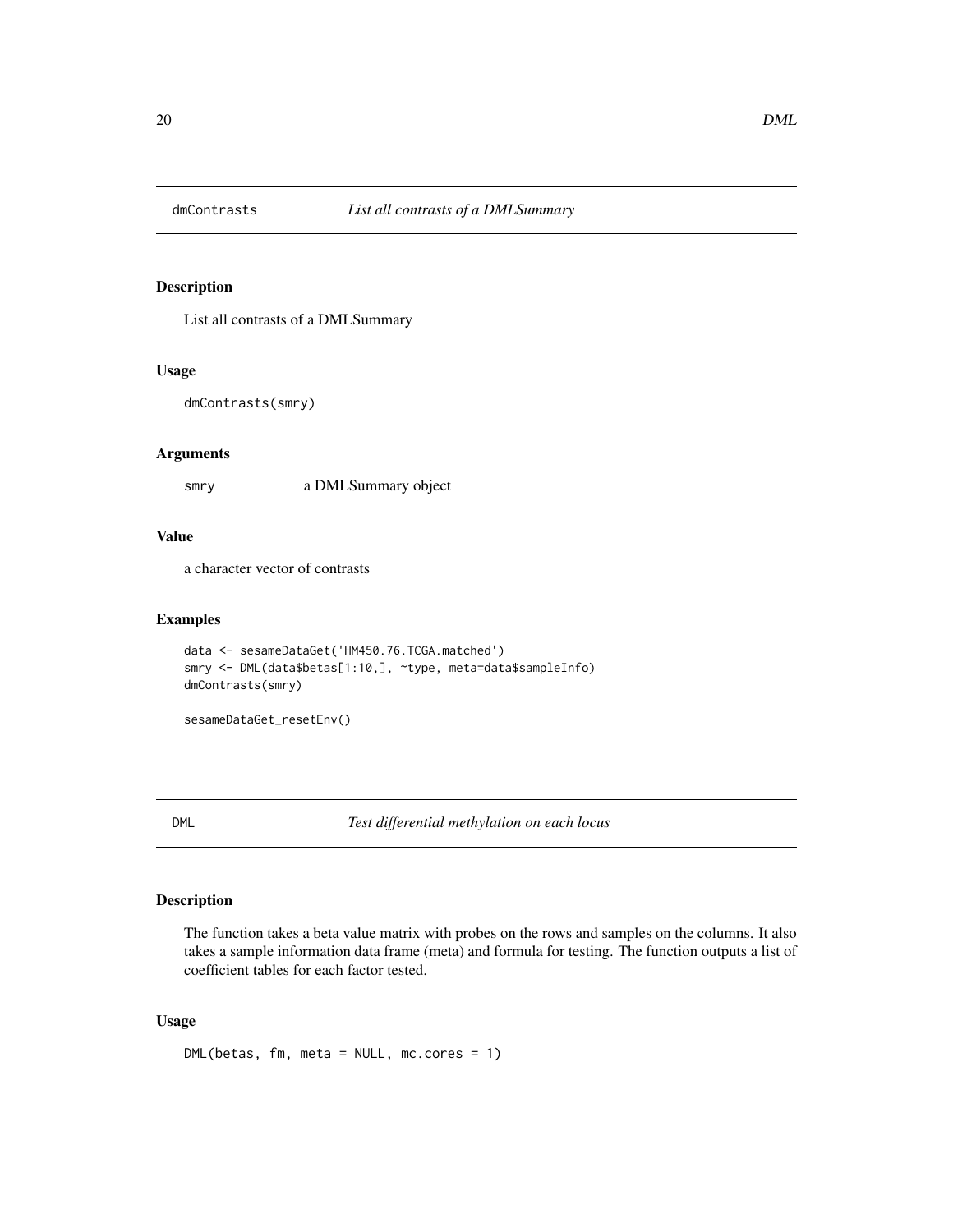#### <span id="page-20-0"></span> $DMR$  21

#### Arguments

| betas    | beta values, matrix or Summarized Experiment rows are probes and columns are<br>samples.                                                                                                                                                                                                         |
|----------|--------------------------------------------------------------------------------------------------------------------------------------------------------------------------------------------------------------------------------------------------------------------------------------------------|
| fm       | formula                                                                                                                                                                                                                                                                                          |
| meta     | data frame for sample information, column names are predictor variables (e.g.,<br>sex, age, treatment, tumor/normal etc) and are referenced in formula. Rows are<br>samples. When the betas argument is a Summarized Experiment object, this is<br>ignored. colData(betas) will be used instead. |
| mc.cores | number of cores for parallel processing                                                                                                                                                                                                                                                          |

#### Value

a list of test summaries, summary.lm objects

#### Examples

```
sesameDataCache() # in case not done yet
data <- sesameDataGet('HM450.76.TCGA.matched')
smry <- DML(data$betas[1:1000,], ~type, meta=data$sampleInfo)
```

```
sesameDataGet_resetEnv()
```
DMR *Find Differentially Methylated Region (DMR)*

# Description

This subroutine uses Euclidean distance to group CpGs and then combine p-values for each segment. The function performs DML test first if cf is NULL. It groups the probe testing results into differential methylated regions in a coefficient table with additional columns designating the segment ID and statistical significance (P-value) testing the segment.

```
DMR(
  betas,
  smry,
  contrast,
  platform = NULL,
  genome = NULL,
  dist.cutoff = NULL,
  seg.per.locus = 0.5\mathcal{E}
```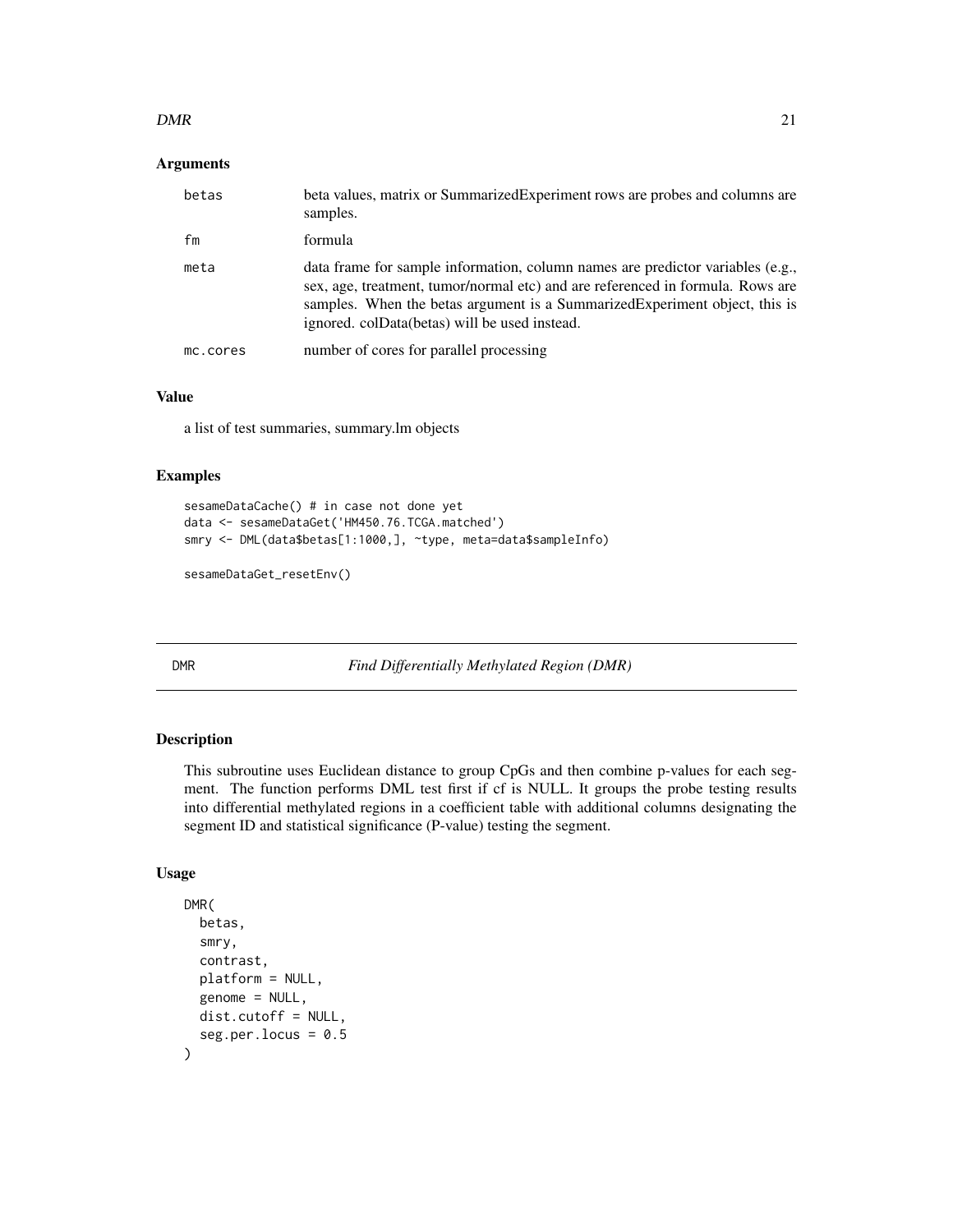#### Arguments

| betas         | beta values for distance calculation                                                              |
|---------------|---------------------------------------------------------------------------------------------------|
| smry          | DML                                                                                               |
| contrast      | the pair-wise comparison or contrast check colnames (attr (smry, "model.matrix"))<br>if uncertain |
| platform      | EPIC, HM450, MM285,                                                                               |
| genome        | hg38, hg19, mm10,                                                                                 |
| dist.cutoff   | distance cutoff (default to use dist.cutoff.quantile)                                             |
| seg.per.locus | number of segments per locus higher value leads to more segments                                  |

#### Value

coefficient table with segment ID and segment P-value each row is a locus, multiple loci may share a segment ID if they are merged to the same segment. Records are ordered by Seg\_Est.

#### Examples

sesameDataCache() # in case not done yet

```
data <- sesameDataGet('HM450.76.TCGA.matched')
smry <- DML(data$betas[1:1000,], ~type, meta=data$sampleInfo)
colnames(attr(smry, "model.matrix")) # pick a contrast from here
## showing on a small set of 100 CGs
merged_segs <- DMR(data$betas[1:100,], smry, "typeTumour")
```

```
sesameDataGet_resetEnv()
```
dyeBiasCorr *Correct dye bias in by linear scaling.*

#### Description

The function takes a SigDF as input and scale both the Grn and Red signal to a reference (ref) level. If the reference level is not given, it is set to the mean intensity of all the in-band signals. The function returns a SigDF with dye bias corrected.

#### Usage

dyeBiasCorr(sdf, ref = NULL)

#### **Arguments**

| sdf | a SigDF                |
|-----|------------------------|
| ref | reference signal level |

<span id="page-21-0"></span>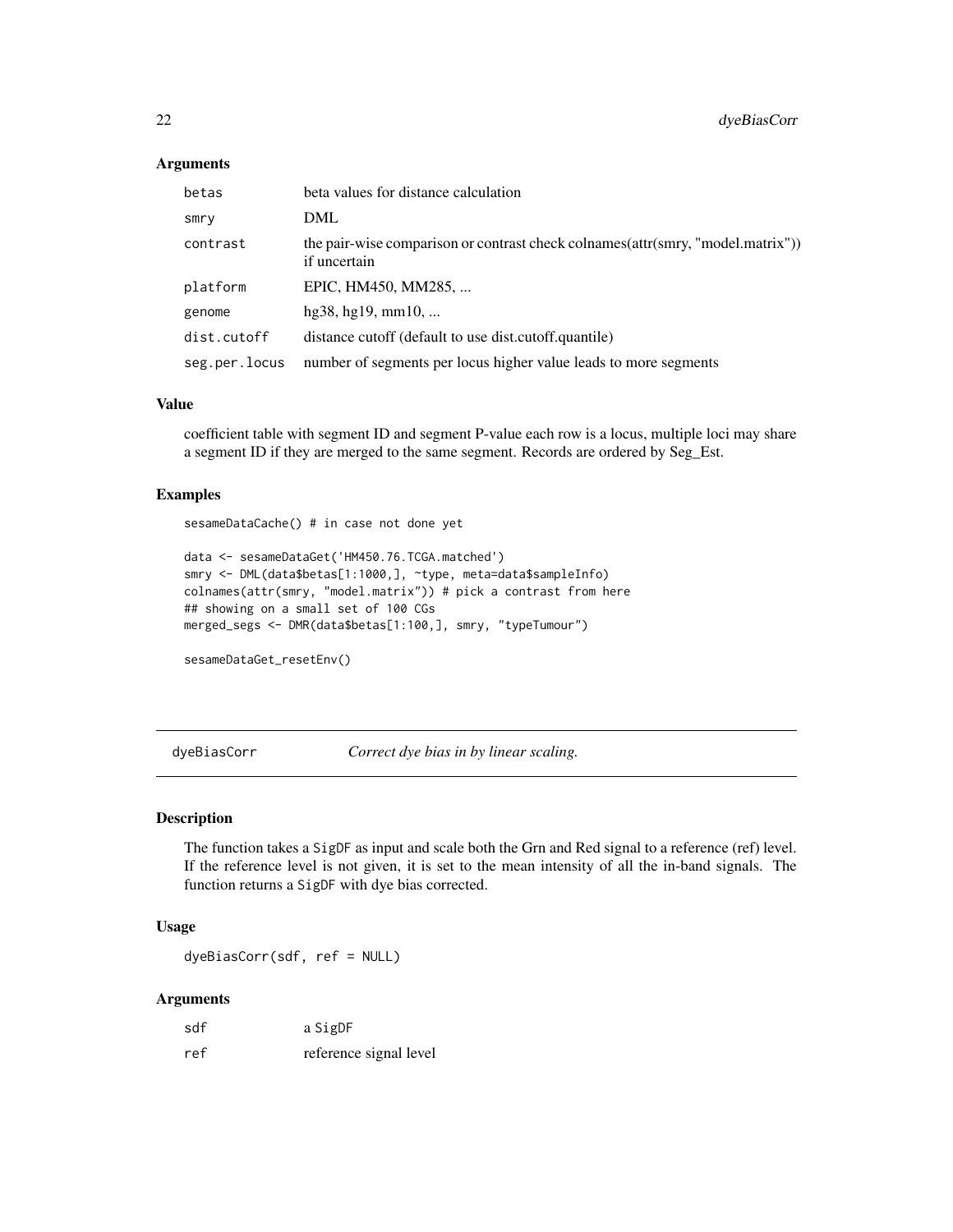#### <span id="page-22-0"></span>Value

a normalized SigDF

#### Examples

```
sesameDataCache() # if not done yet
sdf <- sesameDataGet('EPIC.1.SigDF')
sdf.db <- dyeBiasCorr(sdf)
```

```
dyeBiasCorrMostBalanced
```
*Correct dye bias using most balanced sample as the reference*

# Description

The function chose the reference signal level from a list of SigDF. The chosen sample has the smallest difference in Grn and Red signal intensity as measured using the normalization control probes. In practice, it doesn't matter which sample is chosen as long as the reference level does not deviate much. The function returns a list of SigDFs with dye bias corrected.

#### Usage

```
dyeBiasCorrMostBalanced(sdfs)
```
# Arguments

sdfs a list of normalized SigDFs

#### Value

a list of normalized SigDFs

```
sesameDataCache() # if not done yet
sdfs <- sesameDataGet('HM450.10.SigDF')[1:2]
sdfs.db <- dyeBiasCorrMostBalanced(sdfs)
```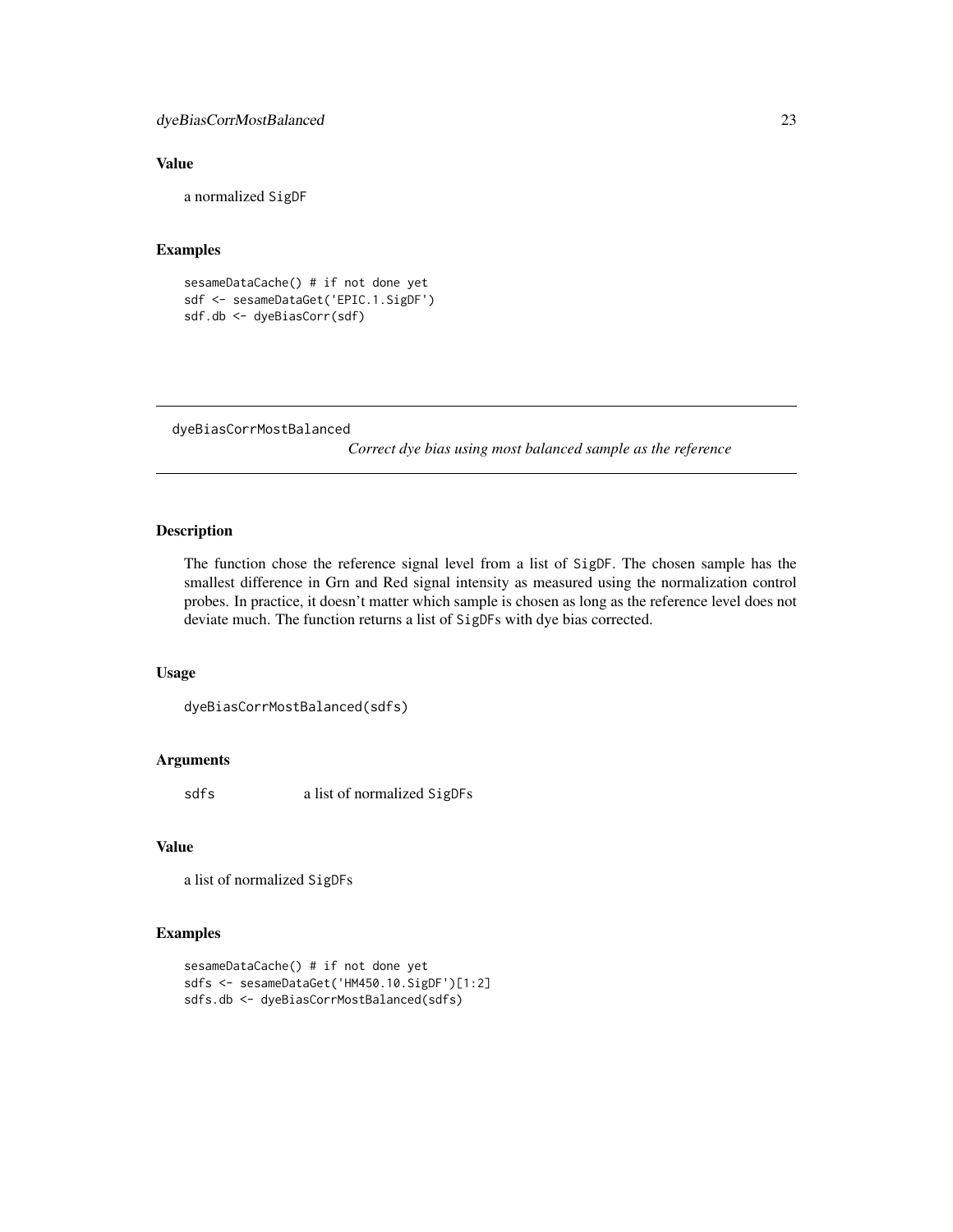<span id="page-23-0"></span>

The function takes a SigDF as input and scale both the Grn and Red signal to a reference (ref) level. If the reference level is not given, it is set to the mean intensity of all the in-band signals. The function returns a SigDF with dye bias corrected.

# Usage

dyeBiasL(sdf, ref = NULL)

#### Arguments

| sdf | a SigDF                |
|-----|------------------------|
| ref | reference signal level |

#### Value

a normalized SigDF

#### Examples

sesameDataCache() # if not done yet sdf <- sesameDataGet('EPIC.1.SigDF') sdf.db <- dyeBiasL(sdf)

dyeBiasNL *Dye bias correction by matching green and red to mid point*

#### Description

This function compares the Type-I Red probes and Type-I Grn probes and generates and mapping to correct signal of the two channels to the middle. The function takes one single SigDF and returns a SigDF with dye bias corrected.

#### Usage

dyeBiasNL(sdf, mask = TRUE, verbose = FALSE) dyeBiasCorrTypeINorm(sdf, mask = TRUE, verbose = FALSE)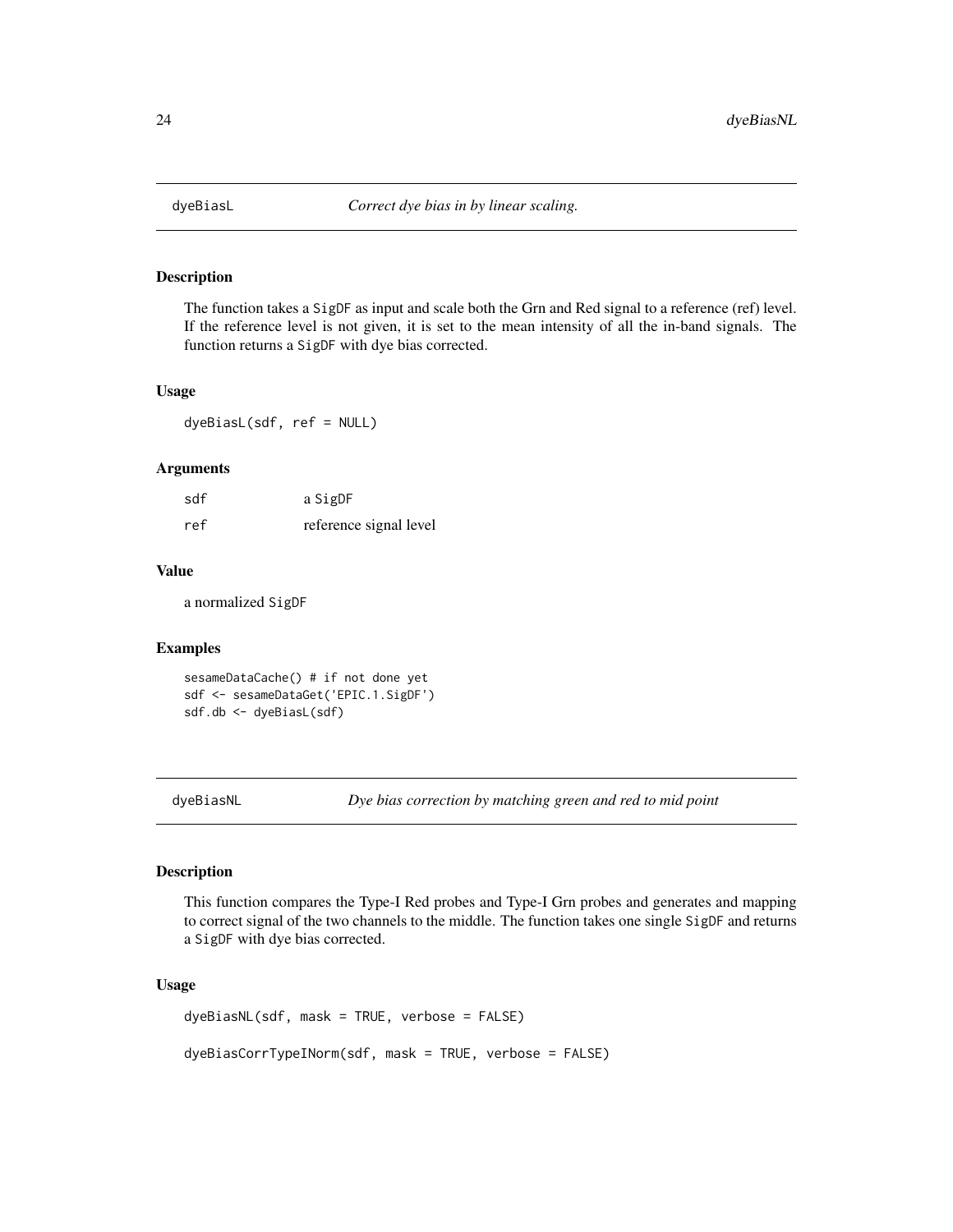#### <span id="page-24-0"></span>**Arguments**

| sdf     | a SigDF                                                                                                                    |
|---------|----------------------------------------------------------------------------------------------------------------------------|
| mask    | include masked probes in Infinium-I probes. No big difference is noted in prac-<br>tice. More probes are generally better. |
| verbose | print more messages                                                                                                        |

#### Value

a SigDF after dye bias correction.

#### Examples

```
sesameDataCache() # if not done yet
sdf <- sesameDataGet('EPIC.1.SigDF')
sdf.db <- dyeBiasNL(sdf)
sdf <- sesameDataGet('EPIC.1.SigDF')
sdf <- dyeBiasCorrTypeINorm(sdf)
```
estimateCellComposition

*Estimate cell composition using reference*

# Description

This is a reference-based cell composition estimation. The function takes a reference methylation status matrix (rows for probes and columns for cell types, can be obtained by getRefSet function) and a query beta value measurement. The length of the target beta values should be the same as the number of rows of the reference matrix. The method assumes one unknown component. It outputs a list containing the estimated cell fraction, the error of optimization and methylation status of the unknown component.

#### Usage

```
estimateCellComposition(g, q, refine = TRUE, dichotomize = FALSE, ...)
```
#### Arguments

| g           | reference methylation                                                                                                                                                                                                                   |
|-------------|-----------------------------------------------------------------------------------------------------------------------------------------------------------------------------------------------------------------------------------------|
| q           | target measurement: $length(q) == nrow(q)$                                                                                                                                                                                              |
| refine      | to refine estimate, takes longer                                                                                                                                                                                                        |
| dichotomize | to dichotomize query beta value before estimate, this relieves unclean back-<br>ground subtraction                                                                                                                                      |
| $\cdot$     | extra parameters for optimization, this includes temp - annealing temperature<br>$(0.5)$ maximum iteration to stop after converge $(1000)$ delta - delta<br>score to reset counter $(0.0001)$ verbose - output debug info $(FA \cup E)$ |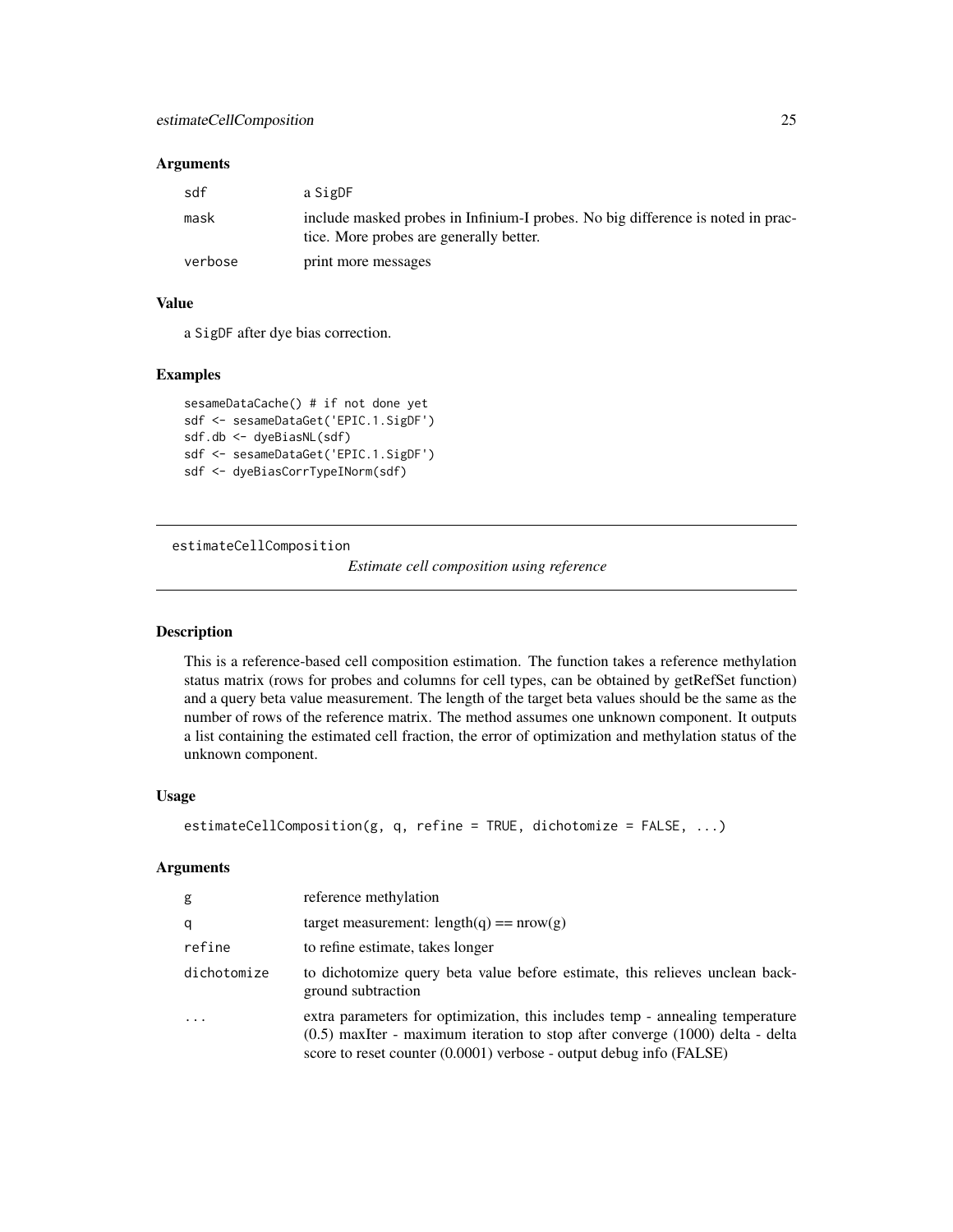# <span id="page-25-0"></span>Value

a list of fraction, min error and unknown component methylation state

estimateLeukocyte *Estimate leukocyte fraction using a two-component model*

# Description

The method assumes only two components in the mixture: the leukocyte component and the target tissue component. The function takes the beta values matrix of the target tissue and the beta value matrix of the leukocyte. Both matrices have probes on the row and samples on the column. Row names should have probe IDs from the platform. The function outputs a single numeric describing the fraction of leukocyte.

#### Usage

```
estimateLeukocyte(
 betas.tissue,
  betas.leuko = NULL,
  betas.tumor = NULL,
  platform = c("EPIC", "HM450", "HM27")
)
```
#### Arguments

| betas.tissue | tissue beta value matrix (#probes X #samples)                                           |
|--------------|-----------------------------------------------------------------------------------------|
| betas.leuko  | leukocyte beta value matrix, if missing, use the SeSAMe default by infinium<br>platform |
| betas.tumor  | optional, tumor beta value matrix                                                       |
| platform     | "HM450", "HM27" or "EPIC"                                                               |

#### Value

leukocyte estimate, a numeric vector

```
betas.tissue <- sesameDataGet('HM450.1.TCGA.PAAD')$betas
estimateLeukocyte(betas.tissue)
sesameDataGet_resetEnv()
```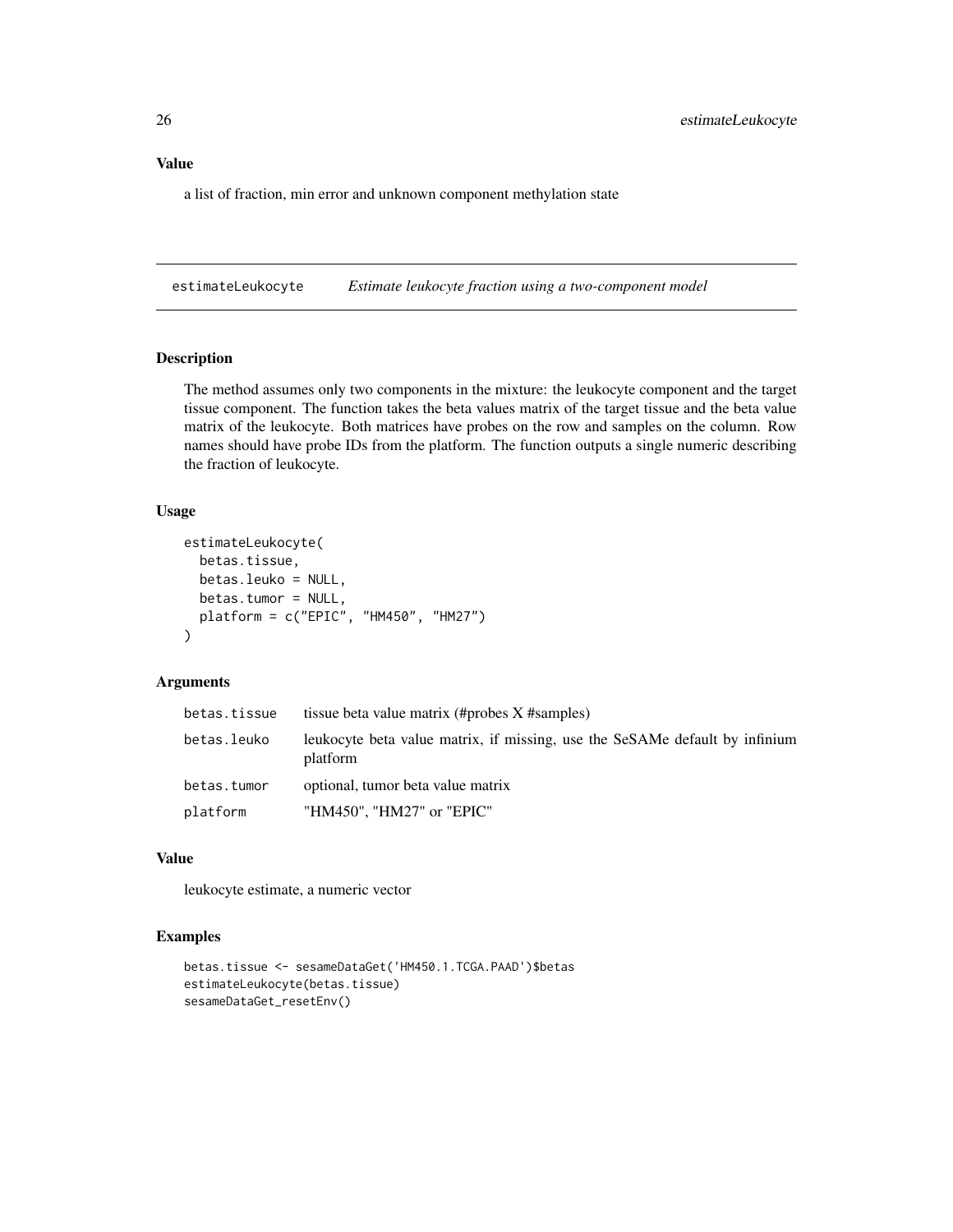<span id="page-26-0"></span>

Convert SNP from Infinium array to VCF file

#### Usage

```
formatVCF(
  sdf,
  vcf = NULL,genome = "hg19",annos = NULL,annoI = NULL,verbose = FALSE
\mathcal{L}
```
# Arguments

| sdf     | SigDF                                                                       |
|---------|-----------------------------------------------------------------------------|
| vcf     | output VCF file path, if NULL output to console                             |
| genome  | genome                                                                      |
| annoS   | SNP variant annotation, download if not given                               |
| annoI   | Infinium-I variant annotation, download if not given hg19 and hg38 in human |
| verbose | print more messages                                                         |

# Value

VCF file. If vcf is NULL, a data.frame is output to console. The data.frame does not contain VCF headers.

Note the vcf is not sorted. You can sort with awk '\$1 ~ /^#/ print \$0;next print \$0 | "sort -k1,1" -k2,2n"'

```
sesameDataCacheAll() # if not done yet
sdf <- sesameDataGet('EPIC.1.SigDF')
## output to console
head(formatVCF(sdf))
```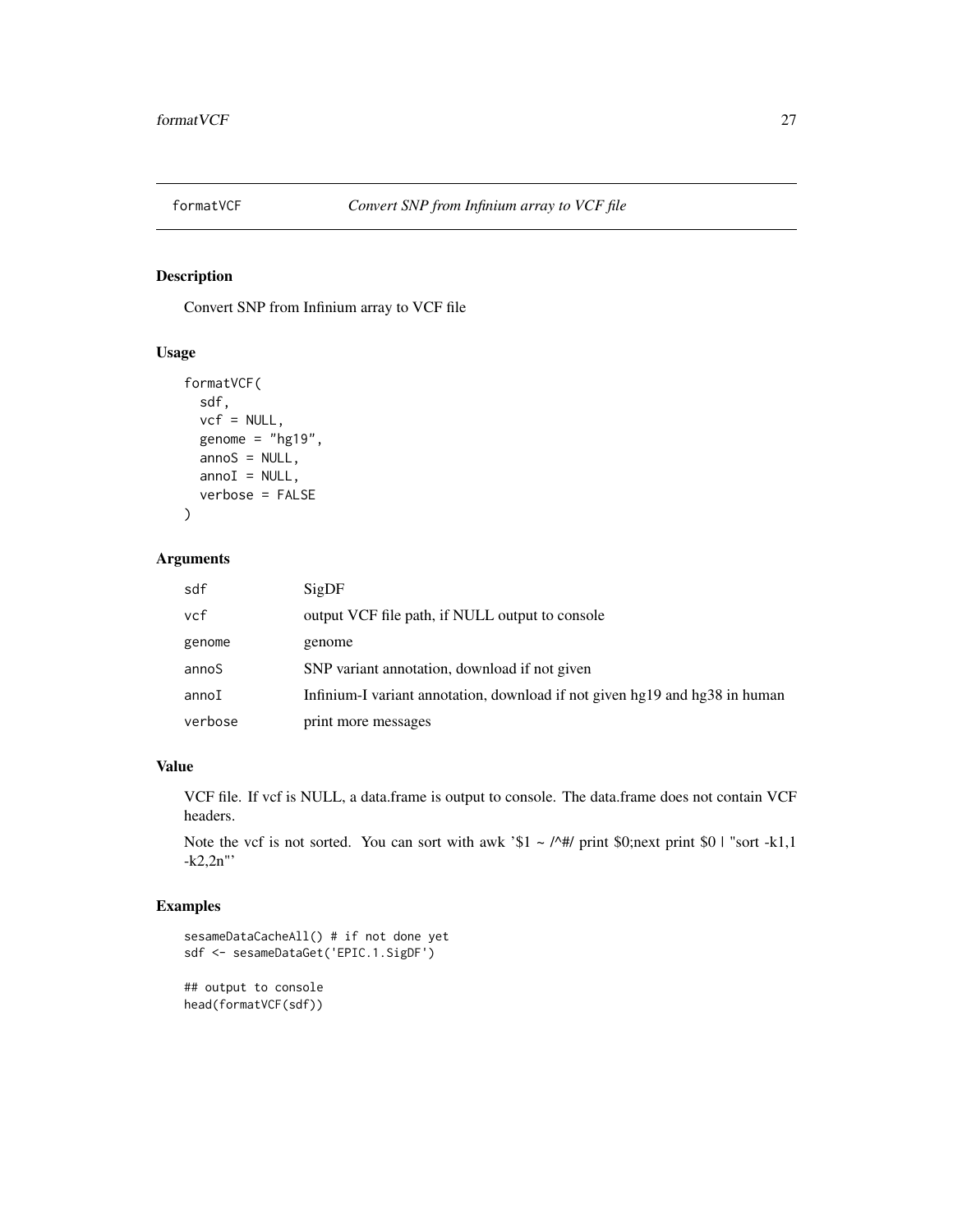<span id="page-27-0"></span>

Get allele frequency

# Usage

getAFs(sdf, ...)

#### Arguments

| sdf      | SigDF                          |
|----------|--------------------------------|
| $\cdots$ | additional options to getBetas |

#### Value

allele frequency

#### Examples

```
sesameDataCache() # if not done yet
sdf <- sesameDataGet('EPIC.1.SigDF')
af <- getAFs(sdf)
```
getAFTypeIbySumAlleles

*Get allele frequency treating type I by summing alleles*

#### Description

Takes a SigDF as input and returns a numeric vector containing extra allele frequencies based on Color-Channel-Switching (CCS) probes. If no CCS probes exist in the SigDF, then an numeric(0) is returned.

# Usage

getAFTypeIbySumAlleles(sdf, known.ccs.only = TRUE)

#### Arguments

sdf SigDF

known.ccs.only consider only known CCS probes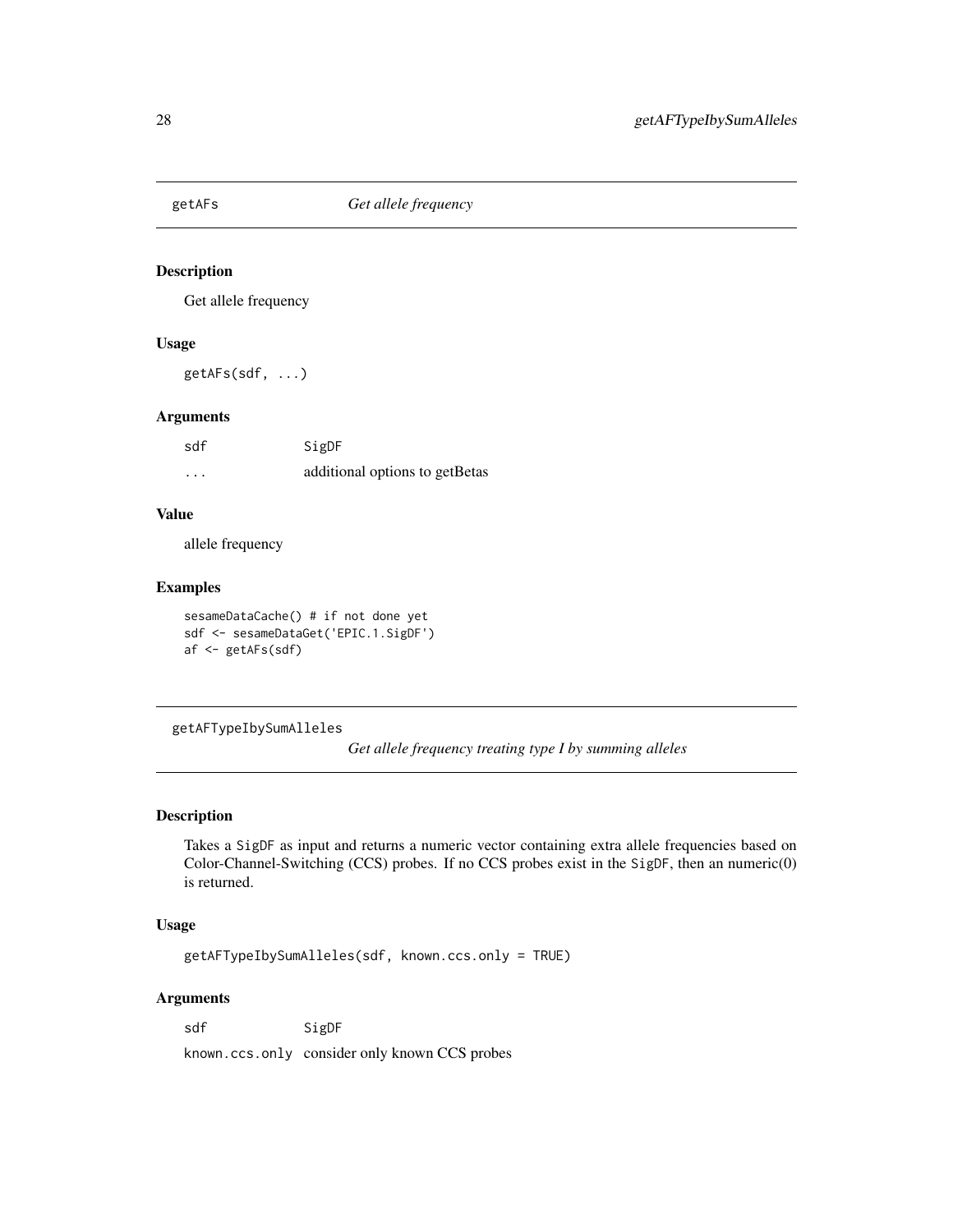#### <span id="page-28-0"></span>getBetas 29

# Value

beta values

#### Examples

```
sesameDataCache() # if not done yet
sdf <- sesameDataGet('EPIC.1.SigDF')
af <- getAFTypeIbySumAlleles(sdf)
```
getBetas *Get beta Values*

# Description

sum.typeI is used for rescuing beta values on Color-Channel-Switching CCS probes. The function takes a SigDF and returns beta value except that Type-I in-band signal and out-of-band signal are combined. This prevents color-channel switching due to SNPs.

# Usage

```
getBetas(sdf, mask = TRUE, sum.TypeI = FALSE, collapseToPfx = FALSE)
```
# Arguments

| sdf       | SigDF                                                                            |
|-----------|----------------------------------------------------------------------------------|
| mask      | whether to use mask                                                              |
| sum.TvpeI | whether to sum type I channels                                                   |
|           | collapseToPfx remove replicate to prefix (e.g., cg number) and remove the suffix |

# Value

a numeric vector, beta values

```
sesameDataCache() # if not done yet
sdf <- sesameDataGet('EPIC.1.SigDF')
betas <- getBetas(sdf)
```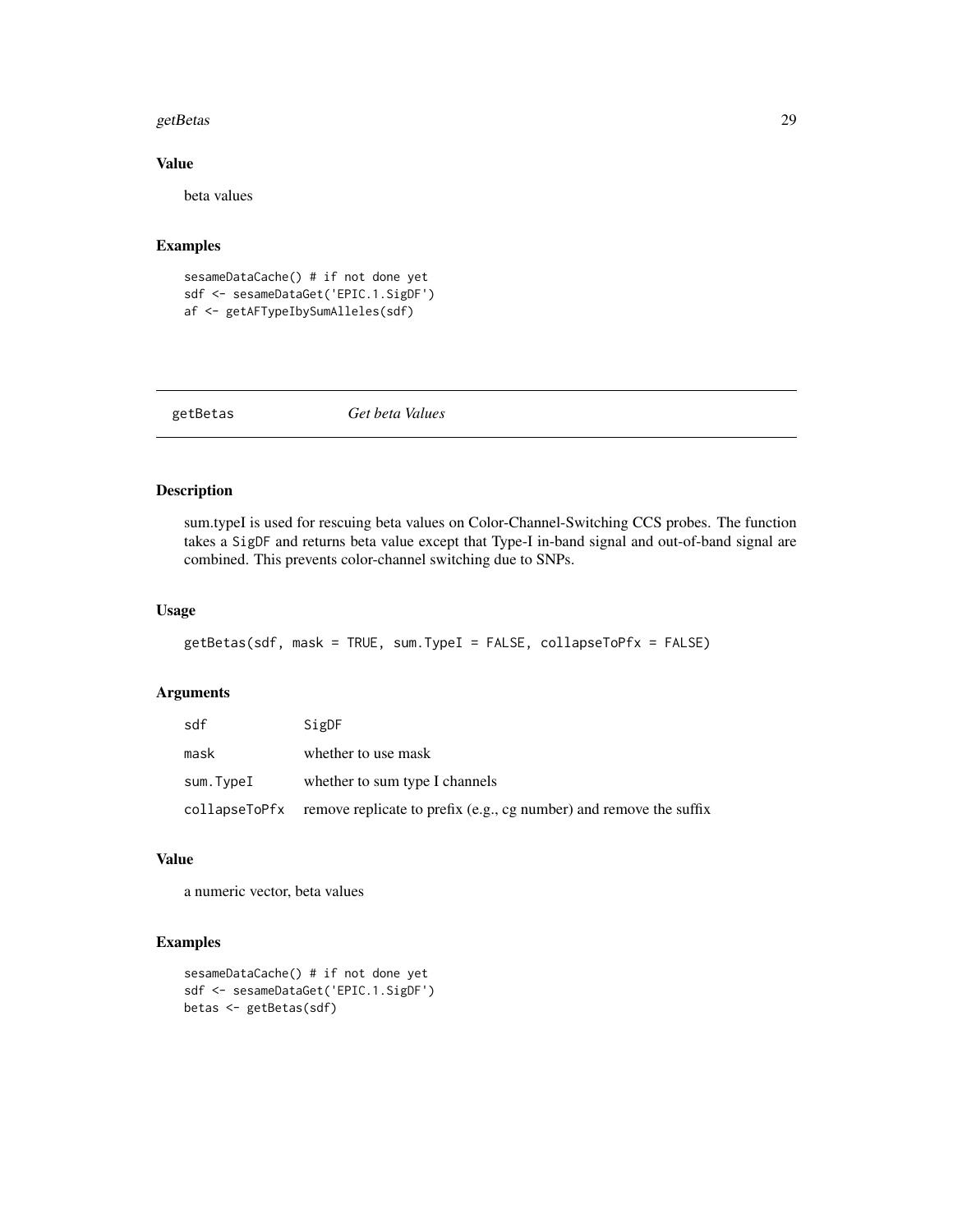<span id="page-29-0"></span>getBinCoordinates *Get bin coordinates*

#### Description

requires GenomicRanges, IRanges

# Usage

getBinCoordinates(seqLength, gapInfo, probe.coords)

#### Arguments

| segLength    | chromosome information object |
|--------------|-------------------------------|
| gapInfo      | chromosome gap information    |
| probe.coords | probe coordinates             |

#### Value

bin.coords

getRefSet *Retrieve reference set*

# Description

The function retrieves the curated reference DNA methylation status for a set of cell type names under the Infinium platform. Supported cell types include "CD4T", "CD19B", "CD56NK", "CD14Monocytes", "granulocytes", "scFat", "skin" etc. See package sesameData for more details. The function output a matrix with probes on the rows and specified cell types on the columns. 0 suggests unmethylation and 1 suggests methylation. Intermediate methylation and nonclusive calls are left with NA.

# Usage

```
getRefSet(cells = NULL, platform = c("EPIC", "HM450"))
```
#### Arguments

| cells    | reference cell types |
|----------|----------------------|
| platform | EPIC or HM450        |

# Value

g, a 0/1 matrix with probes on the rows and specified cell types on the columns.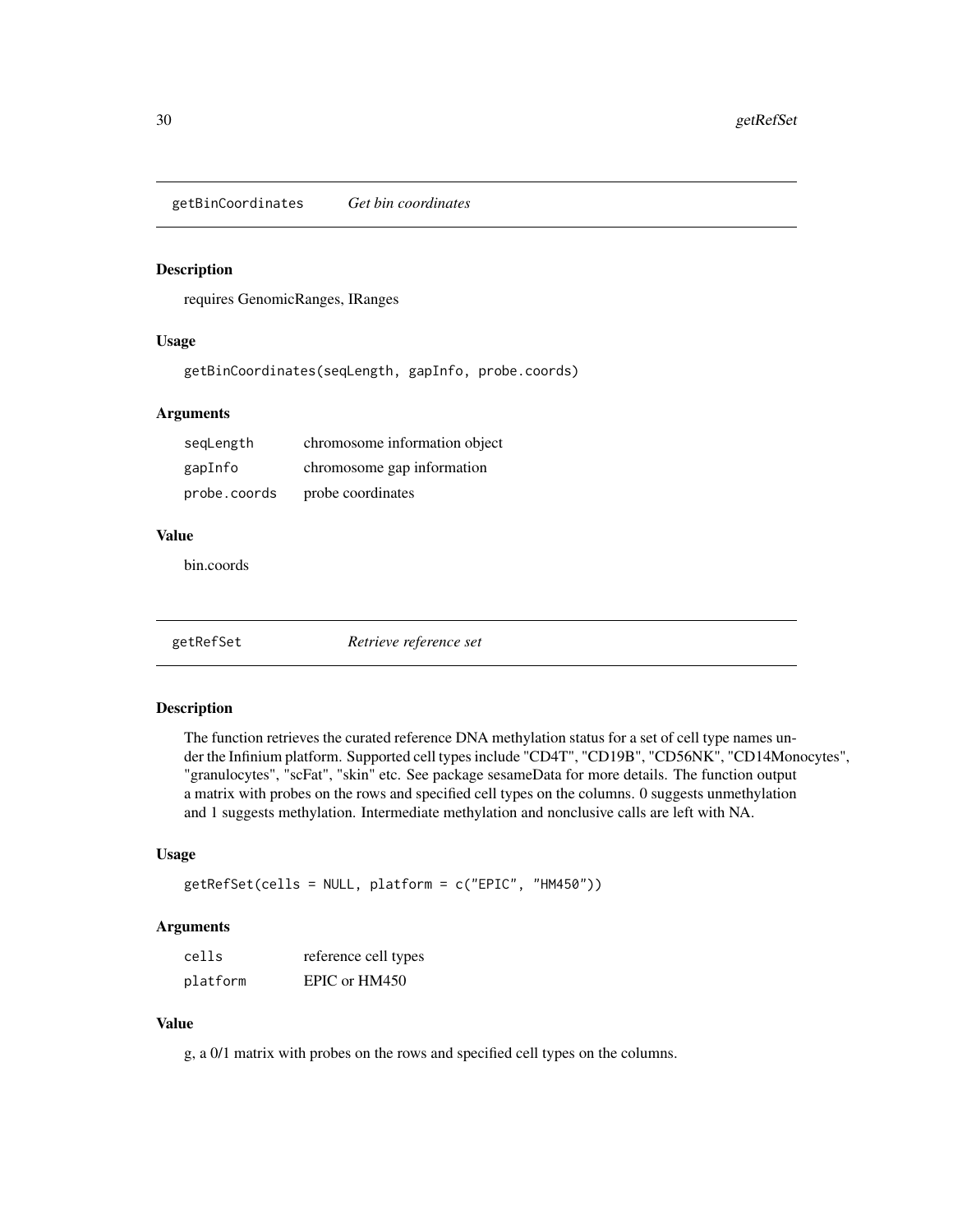# <span id="page-30-0"></span>getSexInfo 31

#### Examples

```
betas = getRefSet('CD4T', platform='HM450')
sesameDataGet_resetEnv()
```
getSexInfo *Get sex-related information*

#### Description

The function takes a SigDF and returns a vector of three numerics: the median intensity of chrY probes; the median intensity of chrX probes; and fraction of intermediate chrX probes. chrX and chrY probes excludes pseudo-autosomal probes.

## Usage

getSexInfo(sdf, verbose = FALSE)

#### Arguments

| sdf     | a SigDF             |
|---------|---------------------|
| verbose | print more messages |

#### Value

medianY and medianX, fraction of XCI, methylated and unmethylated X probes, median intensities of auto-chromosomes.

#### Examples

```
sesameDataCache() # if not done yet
sdf <- sesameDataGet('EPIC.1.SigDF')
getSexInfo(sdf)
```
inferEthnicity *Infer Ethnicity*

#### Description

This function uses both the built-in rsprobes as well as the type I Color-Channel-Switching probes to infer ethnicity.

#### Usage

inferEthnicity(sdf, verbose = FALSE)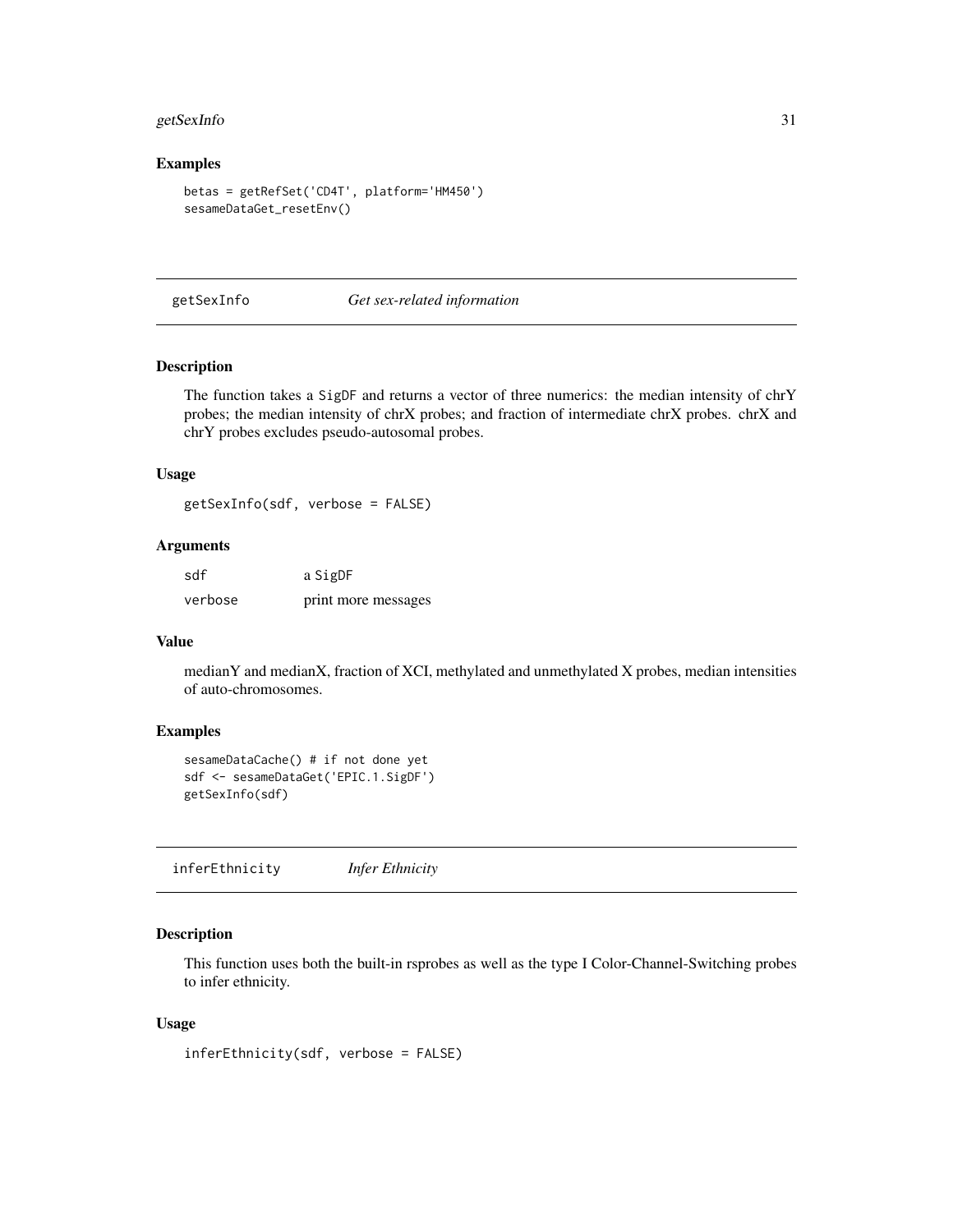#### Arguments

| sdf     | a SigDF             |
|---------|---------------------|
| verbose | print more messages |

# Details

s better be background subtracted and dyebias corrected for best accuracy Please note: the betas should come from SigDF \*without\* channel inference.

# Value

string of ethnicity

# Examples

```
sdf <- sesameDataGet('EPIC.1.SigDF')
inferEthnicity(sdf)
```
inferInfiniumIChannel *Infer and reset color channel for Type-I probes instead of using what is specified in manifest. The results are stored to sdf@extra\$IGG and sdf@extra\$IRR slot.*

# Description

IGG => Type-I green that is inferred to be green IRR => Type-I red that is inferred to be red

#### Usage

```
inferInfiniumIChannel(
  sdf,
  switch_failed = FALSE,
 verbose = FALSE,
  summary = FALSE
)
```
# Arguments

| sdf           | a SigDF                                            |
|---------------|----------------------------------------------------|
| switch_failed | whether to switch failed probes (default to FALSE) |
| verbose       | whether to print correction summary                |
| summary       | return summarized numbers only.                    |

# Value

a SigDF, or numerics if summary == TRUE

<span id="page-31-0"></span>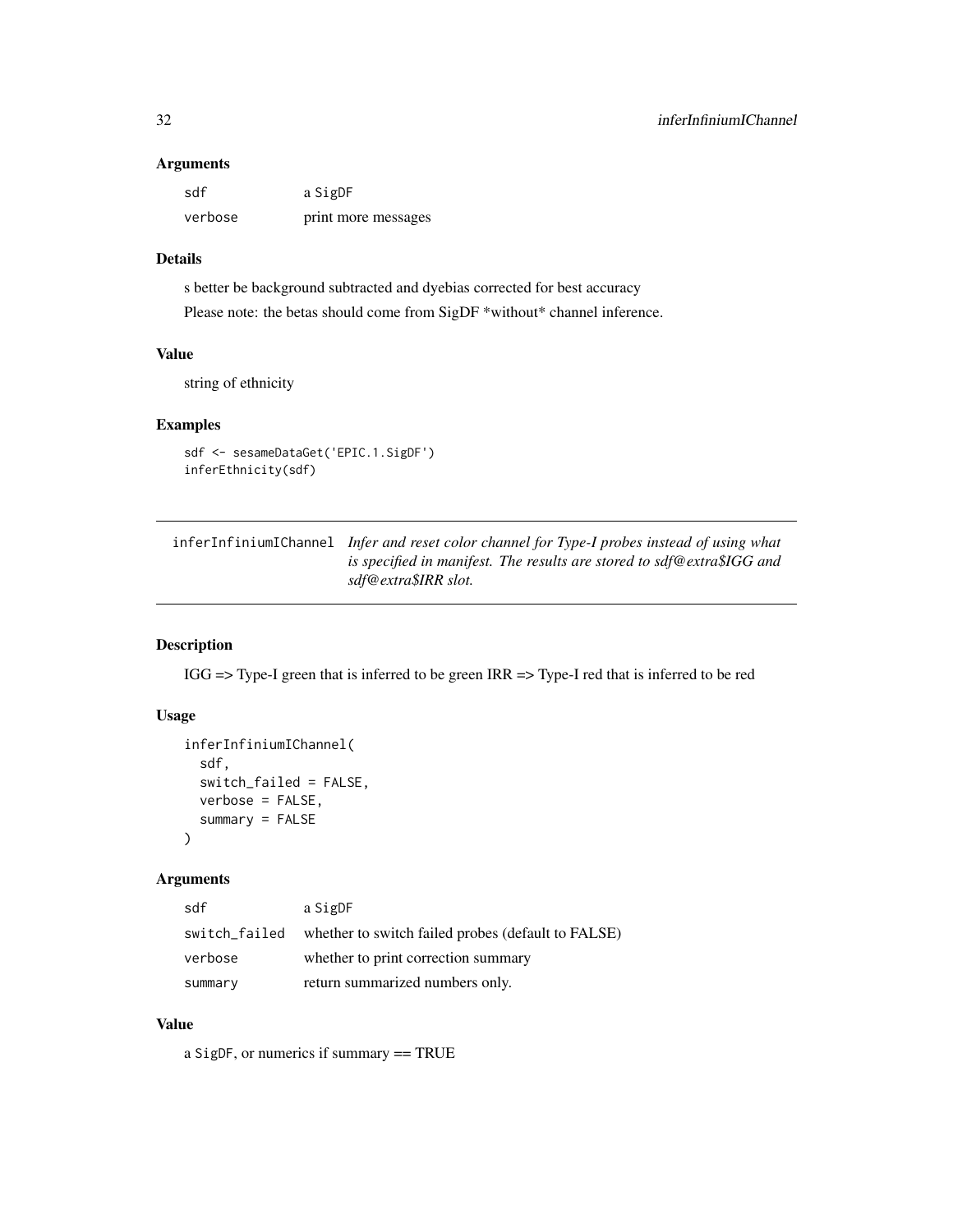#### <span id="page-32-0"></span>inferSex 33

# Examples

```
sdf <- sesameDataGet('EPIC.1.SigDF')
inferInfiniumIChannel(sdf)
```
inferSex *Infer Sex*

# Description

Infer Sex

# Usage

inferSex(x, platform = NULL, verbose = FALSE)

# Arguments

|          | either a raw SigDF or a beta value vector named by probe ID SigDF is preferred<br>over beta values. |
|----------|-----------------------------------------------------------------------------------------------------|
| platform | Only MM285, EPIC and HM450 are supported.                                                           |
| verbose  | print more messages                                                                                 |

# Value

'F' or 'M' We established our sex calling based on the CpGs hypermethylated in inactive X (XiH), CpGs hypomethylated in inactive X (XiL) and signal intensity ratio of Y-chromosome over autosomes. Currently human inference uses a random forest and mouse inference uses a support vector machine.

The function checks the sample quality. If the sample is of poor quality the inference return NA.

Note many factors such as Dnmt genotype, XXY male (Klinefelter's), 45,X female (Turner's) can confuse the model sometimes. This function works on a single sample.

```
sesameDataCache() # if not done yet
sdf <- sesameDataGet('EPIC.1.SigDF')
inferSex(sdf)
```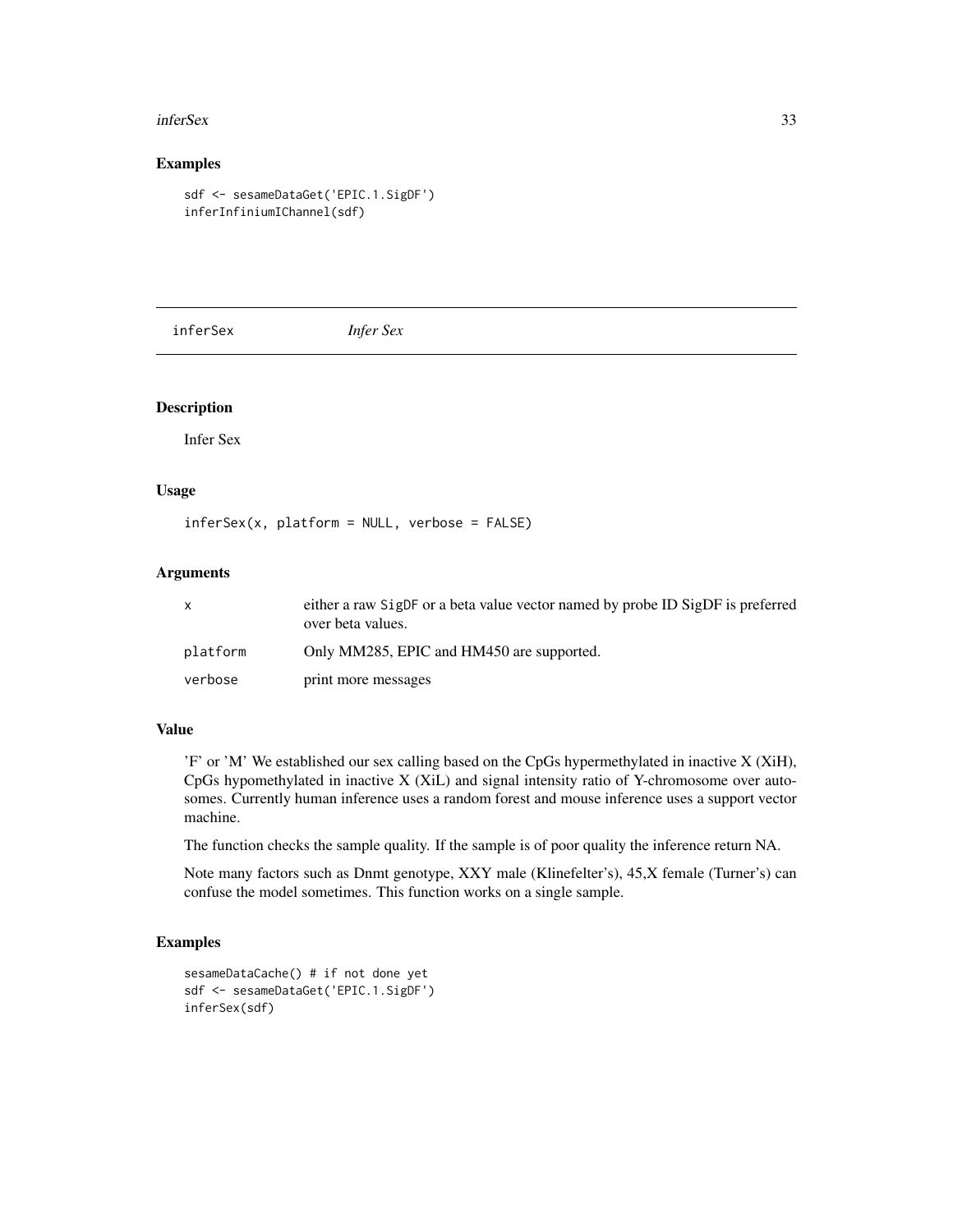<span id="page-33-0"></span>inferSexKaryotypes *Infer Sex Karyotype*

#### Description

The function takes a SigDF and infers the sex chromosome Karyotype and presence/absence of Xchromosome inactivation (XCI). chrX, chrY and XCI are inferred relatively independently. This function gives a more detailed look of potential sex chromosome aberrations.

#### Usage

inferSexKaryotypes(sdf)

#### Arguments

sdf a SigDF

#### Value

Karyotype string, with XCI

#### Examples

sesameDataCache() # if not done yet sdf <- sesameDataGet('EPIC.1.SigDF') inferSexKaryotypes(sdf)

inferSpecies *Infer Species*

# **Description**

We infer species based on probes pvalues and alignment score. AUC was calculated for each specie, y\_true is 1 or 0 for pval < threshold.pos or pval > threshold.neg, respeceively,

```
inferSpecies(
  sdf,
  topN = 1000,
  threshold.pos = 0.01,
  threshold.neg = 0.1,
  return.auc = FALSE,
  return.species = FALSE,
  verbose = FALSE
)
```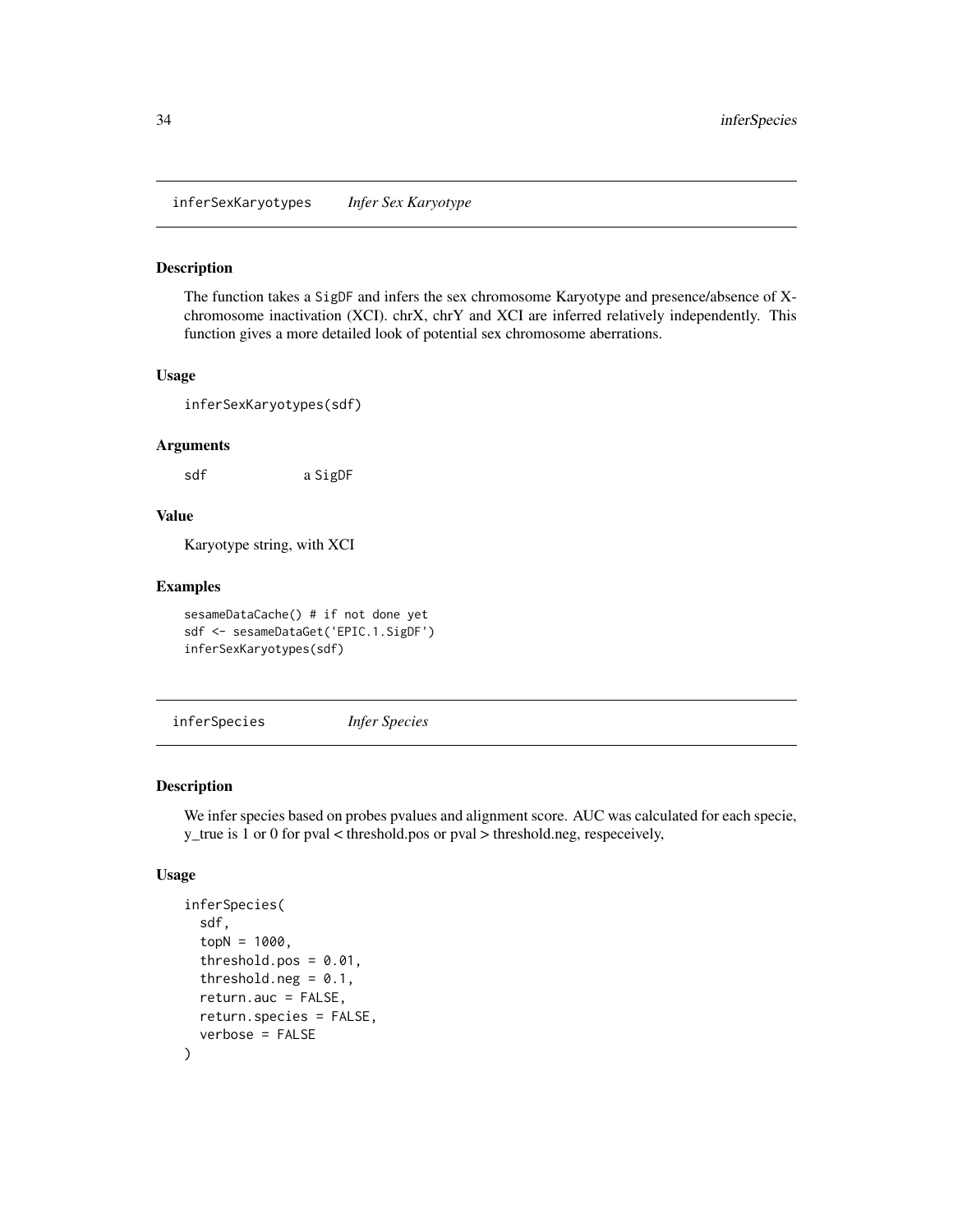#### <span id="page-34-0"></span>inferStrain 35

#### Arguments

| sdf           | a SigDF                                                                                                                          |
|---------------|----------------------------------------------------------------------------------------------------------------------------------|
| topN          | Top n positive and negative probes used to infer species. increase this number<br>can sometimes improve accuracy (DEFAULT: 1000) |
| threshold.pos | $pvalue <$ threshold positive (default: 0.01).                                                                                   |
| threshold.neg | $pvalue > threshold.neg$ are considered negative (default: 0.2).                                                                 |
| return.auc    | return AUC calculated, override return species                                                                                   |
|               | return. species return a string to represent species                                                                             |
| verbose       | print more messagges                                                                                                             |

#### Value

a SigDF

# Examples

```
sdf <- sesameDataGet("MM285.1.SigDF")
sdf <- inferSpecies(sdf)
## all available species
all_species <- names(sesameDataGet(sprintf(
  "%s.addressSpecies", sdfPlatform(sdf)))$species)
```

```
inferStrain Infer strain information for mouse array
```
# Description

Infer strain information for mouse array

```
inferStrain(
 sdf,
 return.strain = FALSE,
 return.probability = FALSE,
 return.pval = FALSE,
 min_frac_dt = 0.2,
 verbose = FALSE
)
```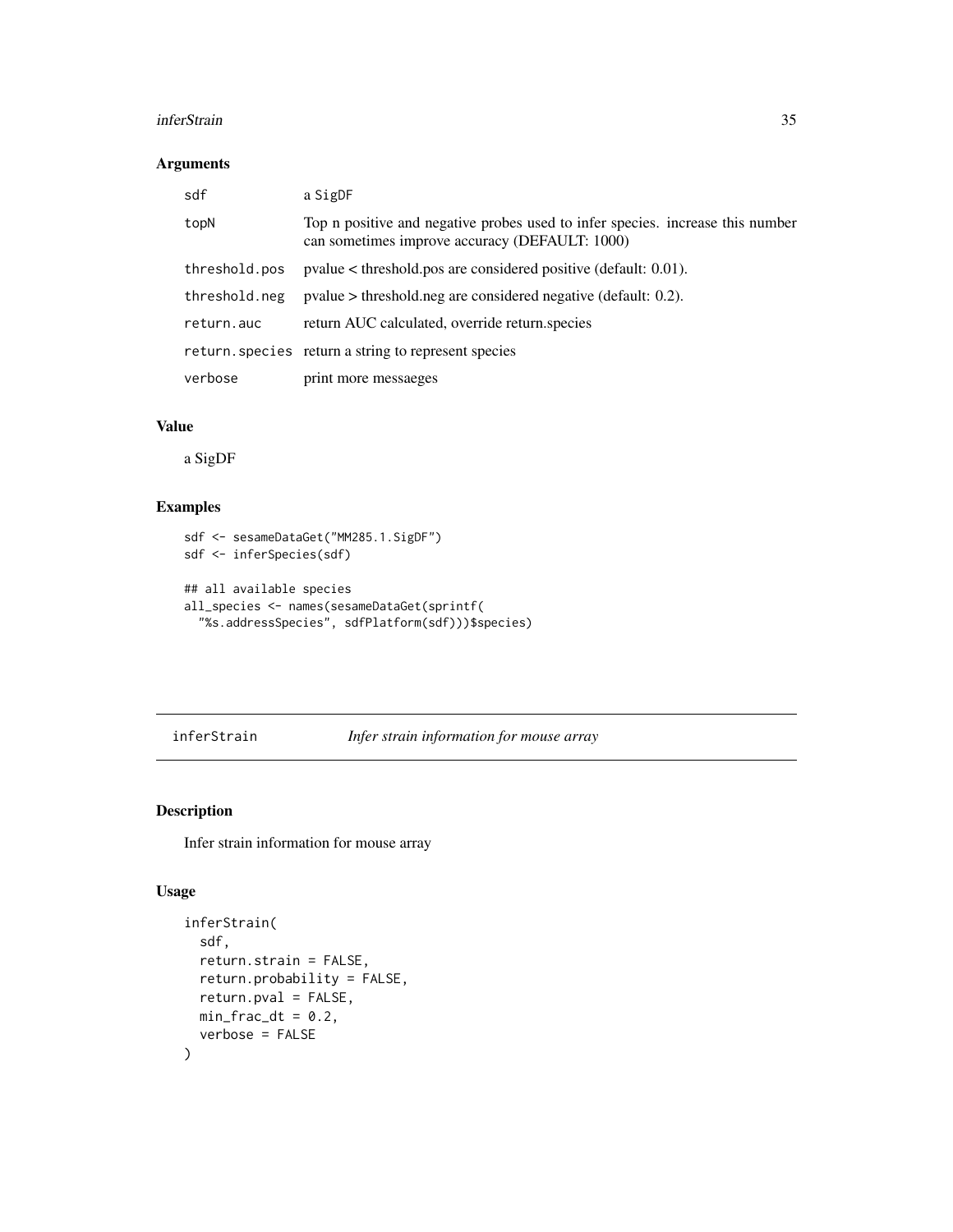# Arguments

| sdf                | SigDF                                                                                                       |
|--------------------|-------------------------------------------------------------------------------------------------------------|
| return.probability | return.strain return strain name                                                                            |
|                    | return probability vector for all strains                                                                   |
| return.pval        | return p-value                                                                                              |
| min_frac_dt        | minimum fraction of detected signal (DEFAULT: 0.2) otherwise, we give up<br>strain inference and return NA. |
| verbose            | print more messages                                                                                         |
|                    |                                                                                                             |

# Value

a list of best guess, p-value of the best guess and the probabilities of all strains

#### Examples

```
sesameDataCache() # if not done yet
sdf <- sesameDataGet('MM285.1.SigDF')
inferStrain(sdf, return.strain = TRUE)
sdf.strain <- inferStrain(sdf)
```

| inferTissuel infers the tissue of a single sample (as identified through<br>inferTissue<br>the branchIDs in the row data of the reference) by reporting indepen-<br>dent composition through cell type deconvolution. |
|-----------------------------------------------------------------------------------------------------------------------------------------------------------------------------------------------------------------------|
|-----------------------------------------------------------------------------------------------------------------------------------------------------------------------------------------------------------------------|

#### Description

inferTissue1 infers the tissue of a single sample (as identified through the branchIDs in the row data of the reference) by reporting independent composition through cell type deconvolution.

```
inferTissue(
 betas,
  reference = NULL,
 platform = NULL,
  abs_delta_beta_min = 0.3,
  auc\_min = 0.99,coverage_min = 0.8,
  topN = 15\mathcal{E}
```
<span id="page-35-0"></span>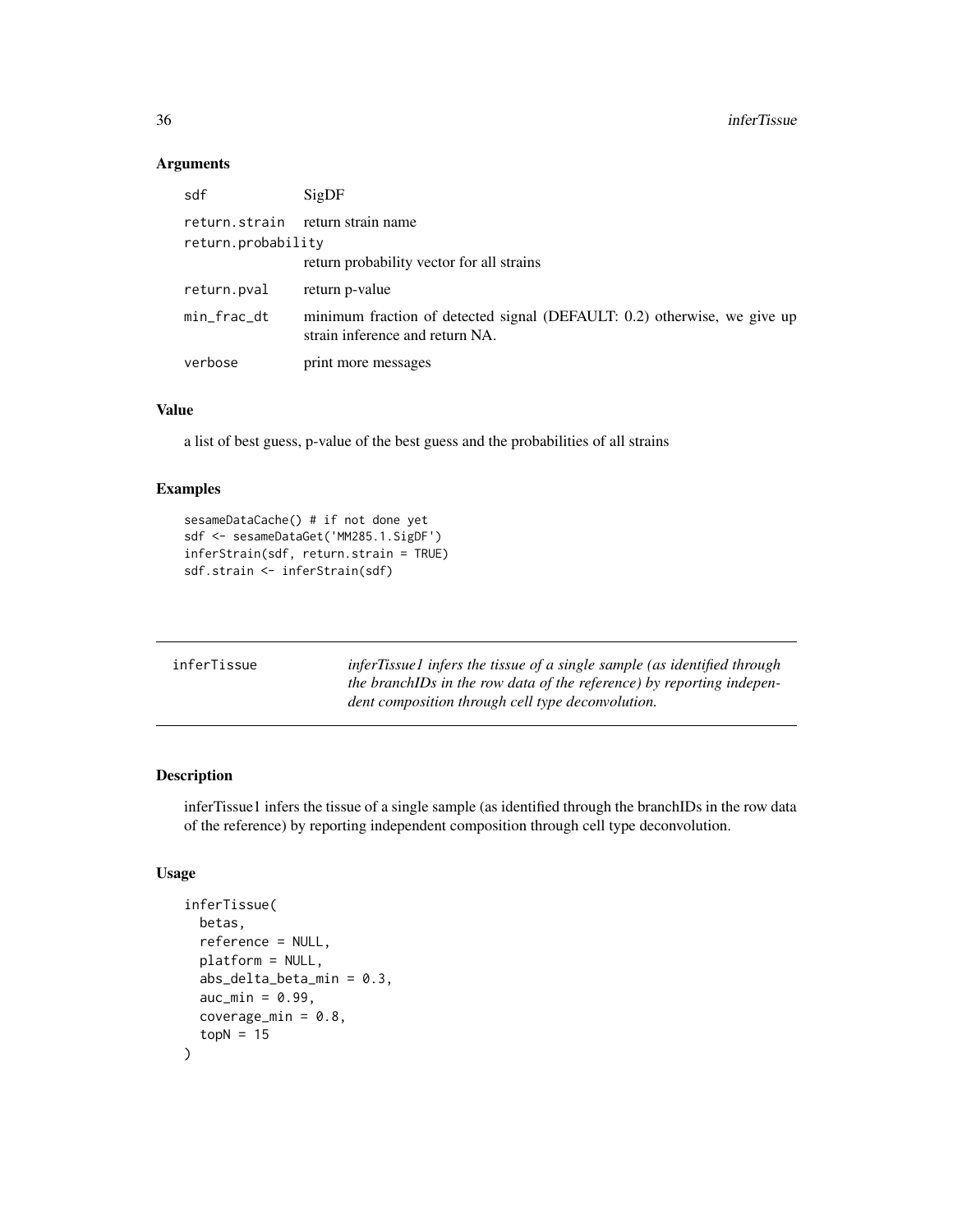#### initFileSet 37

# Arguments

| betas              | Named vector with probes and their corresponding beta value measurement                                                                                                                         |  |
|--------------------|-------------------------------------------------------------------------------------------------------------------------------------------------------------------------------------------------|--|
| reference          | Summarized Experiment with either hypomethylated or hypermethylated probe<br>selection (row data), sample selection (column data), meta data, and the betas<br>(assay)                          |  |
| platform           | String representing the array type of the betas and reference                                                                                                                                   |  |
| abs_delta_beta_min |                                                                                                                                                                                                 |  |
|                    | Numerical value indicating the absolute minimum required delta beta for the<br>probe selection criteria                                                                                         |  |
| $auc\_min$         | Numeric value corresponding to the minimum AUC value required for a probe<br>to be considered                                                                                                   |  |
| coverage_min       | Numeric value corresponding to the minimum coverage requirement for a probe<br>to be considered. Coverage is defined here as the proportion of samples without<br>an NA value at a given probe. |  |
| topN               | number of probes to at most use for each branch                                                                                                                                                 |  |

## Value

inferred tissue as a string

# Examples

```
sesameDataCache() # if not done yet
sdf <- sesameDataGet("MM285.1.SigDF")
inferTissue(getBetas(dyeBiasNL(noob(sdf))))
```

```
sesameDataGet_resetEnv()
```
initFileSet *initialize a fileSet class by allocating appropriate storage*

# Description

initialize a fileSet class by allocating appropriate storage

# Usage

```
initFileSet(map_path, platform, samples, probes = NULL, inc = 4)
```
# Arguments

| map_path | path of file to map                                   |
|----------|-------------------------------------------------------|
| platform | EPIC, HM450 or HM27, consistent with sdfPlatform(sdf) |
| samples  | sample names                                          |
| probes   | probe names                                           |
| inc      | bytes per unit data storage                           |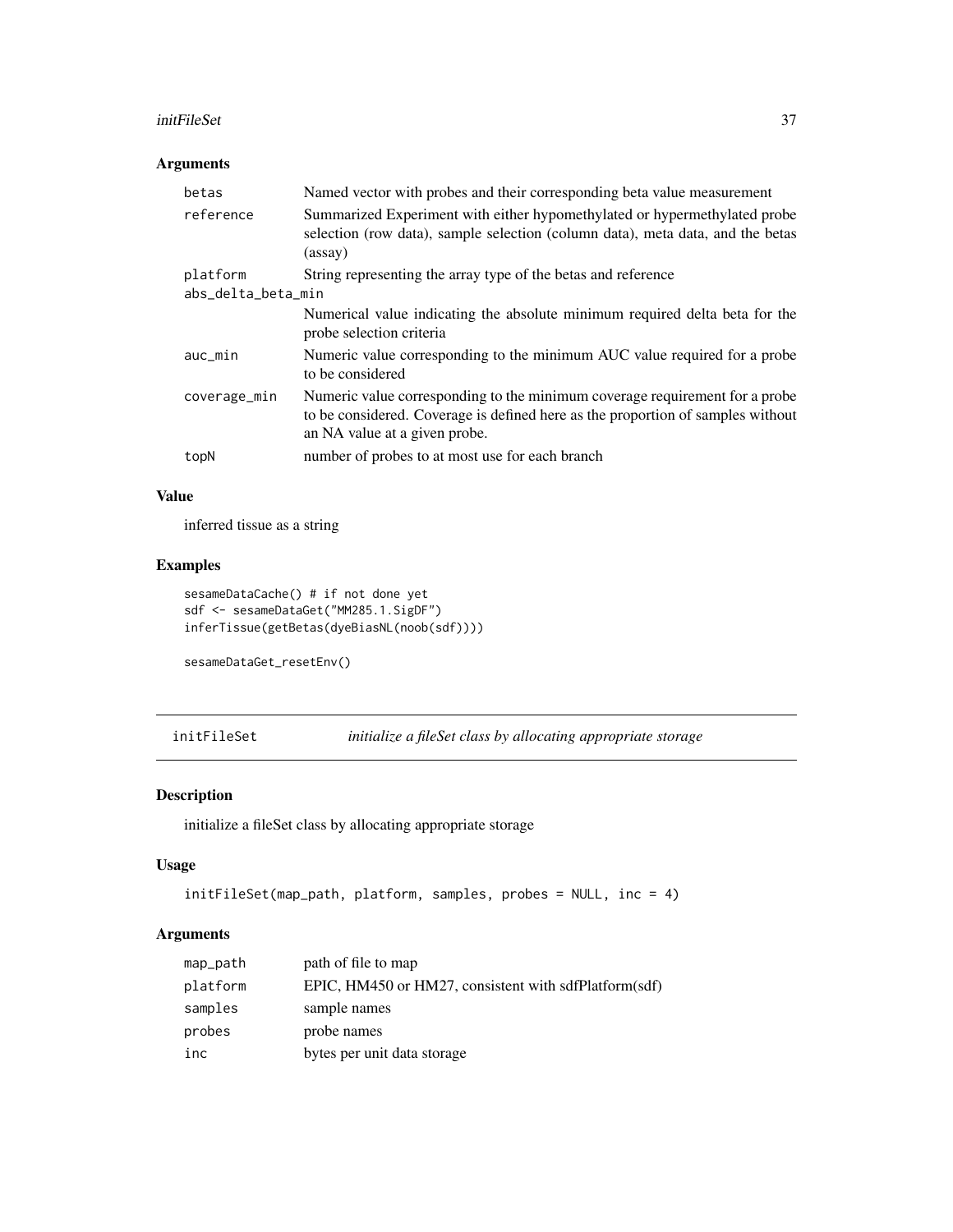# Value

a sesame::fileSet object

# Examples

```
fset <- initFileSet('mybetas2', 'HM27', c('s1','s2'))
```
KYCG\_annoProbes *Annotate Probe IDs using KYCG databases*

# Description

see sesameData\_annoProbes if you'd like to annotate by genomic coordinates (in GRanges)

# Usage

```
KYCG_annoProbes(
  query,
  databases,
 db_names = NULL,
 platform = NULL,
 sep = ","indicator = FALSE,
  silent = FALSE
\mathcal{L}
```
# Arguments

| query     | probe IDs in a character vector                                                                                |
|-----------|----------------------------------------------------------------------------------------------------------------|
| databases | character or actual database (i.e. list of probe IDs)                                                          |
| db_names  | specific database (default to all databases)                                                                   |
| platform  | EPIC, MM285 etc. will infer from probe IDs if not given                                                        |
| sep       | delimiter used in paste                                                                                        |
| indicator | return the indicator matrix instead of a concatenated annotation (in the case of<br>have multiple annotations) |
| silent    | suppress message                                                                                               |

# Value

named annotation vector, or indicator matrix

```
query <- names(sesameData_getManifestGRanges("MM285"))
anno <- KYCG_annoProbes(query, "designGroup", silent = TRUE)
```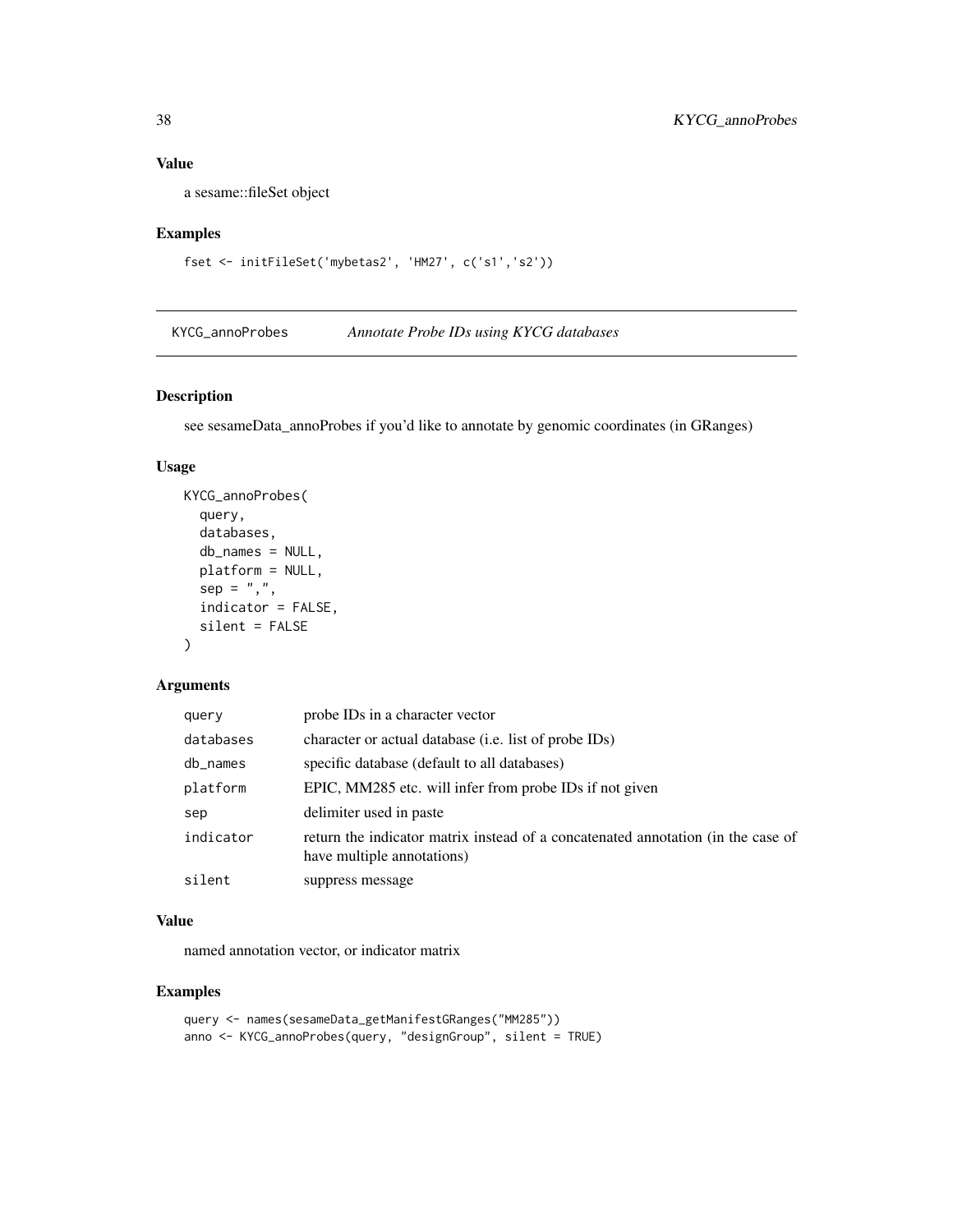KYCG\_buildGeneDBs *build gene-probe association database*

## Description

build gene-probe association database

### Usage

```
KYCG_buildGeneDBs(
  query = NULL,platform = NULL,
  max_distance = 10000,
  silent = FALSE
\mathcal{L}
```
# Arguments

| query        | the query probe list. If NULL, use all the probes on the platform |
|--------------|-------------------------------------------------------------------|
| platform     | HM450, EPIC, MM285, Mammal40, will infer from query if not given  |
| max_distance | probe-gene distance for association                               |
| silent       | suppress messages                                                 |

# Value

gene databases

## Examples

```
query <- c("cg04707299", "cg13380562", "cg00480749")
dbs <- KYCG_buildGeneDBs(query, platform = "EPIC")
testEnrichment(query, dbs, platform = "EPIC")
```
KYCG\_getDBs *Get databases by full or partial names of the database group(s)*

# Description

Get databases by full or partial names of the database group(s)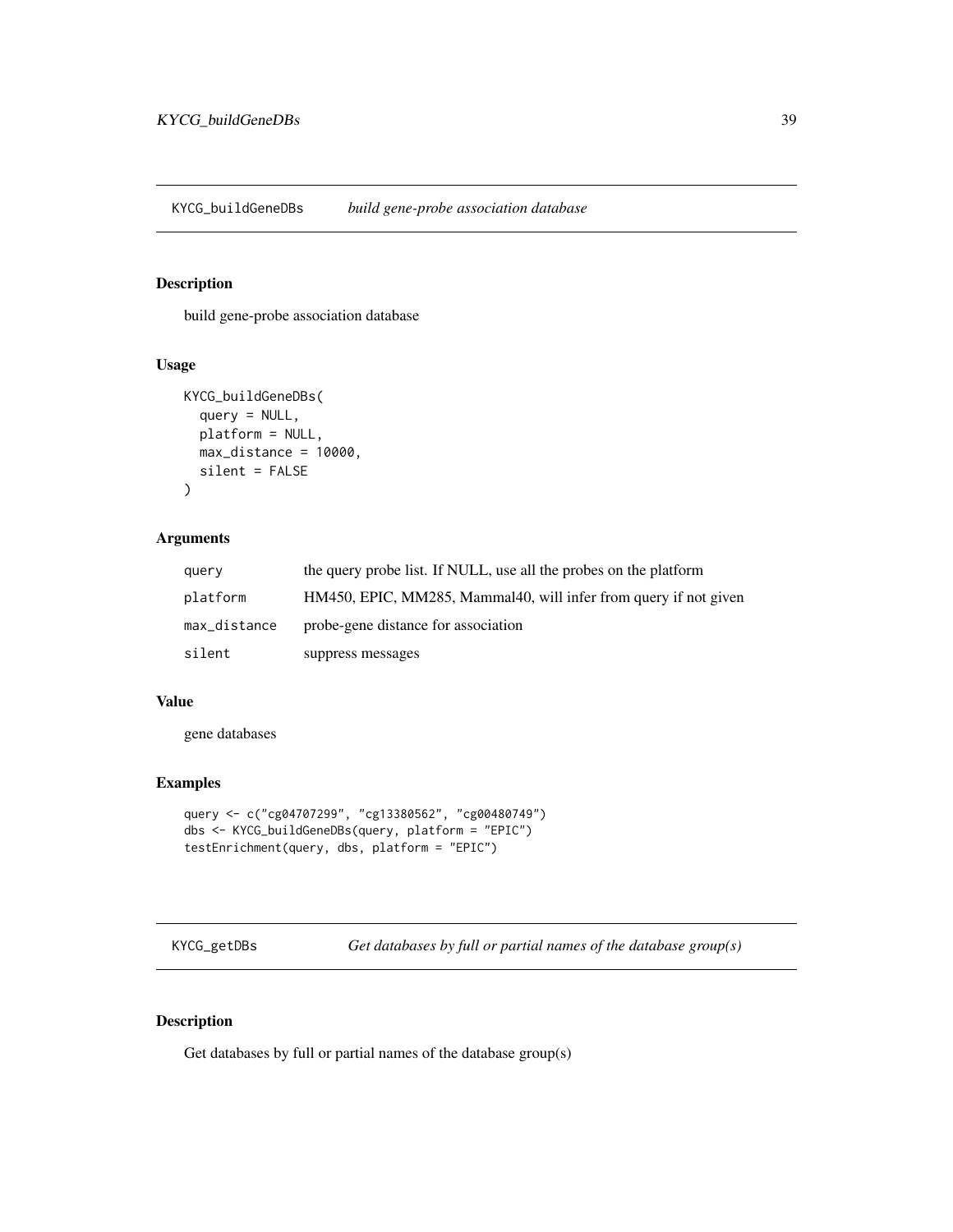# Usage

```
KYCG_getDBs(
 group_nms,
  db_names = NULL,
 platform = NULL,
  summary = FALSE,
  allow_multi = FALSE,
  type = NULL,
  silent = FALSE
)
```
# Arguments

| database group names                                           |
|----------------------------------------------------------------|
| name of the database, fetech only the given databases          |
| EPIC, HM450, MM285,  If given, will restrict to that platform. |
| return a summary of database instead of db itself              |
| allow multiple groups to be returned for                       |
| numerical, categorical, default: all                           |
| no messages each query.                                        |
|                                                                |

# Value

a list of databases, return NULL if no database is found

# Examples

```
dbs <- KYCG_getDBs("MM285.chromHMM")
dbs <- KYCG_getDBs(c("MM285.chromHMM", "MM285.probeType"))
```
KYCG\_listDBGroups *List database group names*

# Description

List database group names

## Usage

KYCG\_listDBGroups(filter = NULL, type = NULL)

# Arguments

| filter | keywords for filtering                |
|--------|---------------------------------------|
| type   | categorical, numerical (default: all) |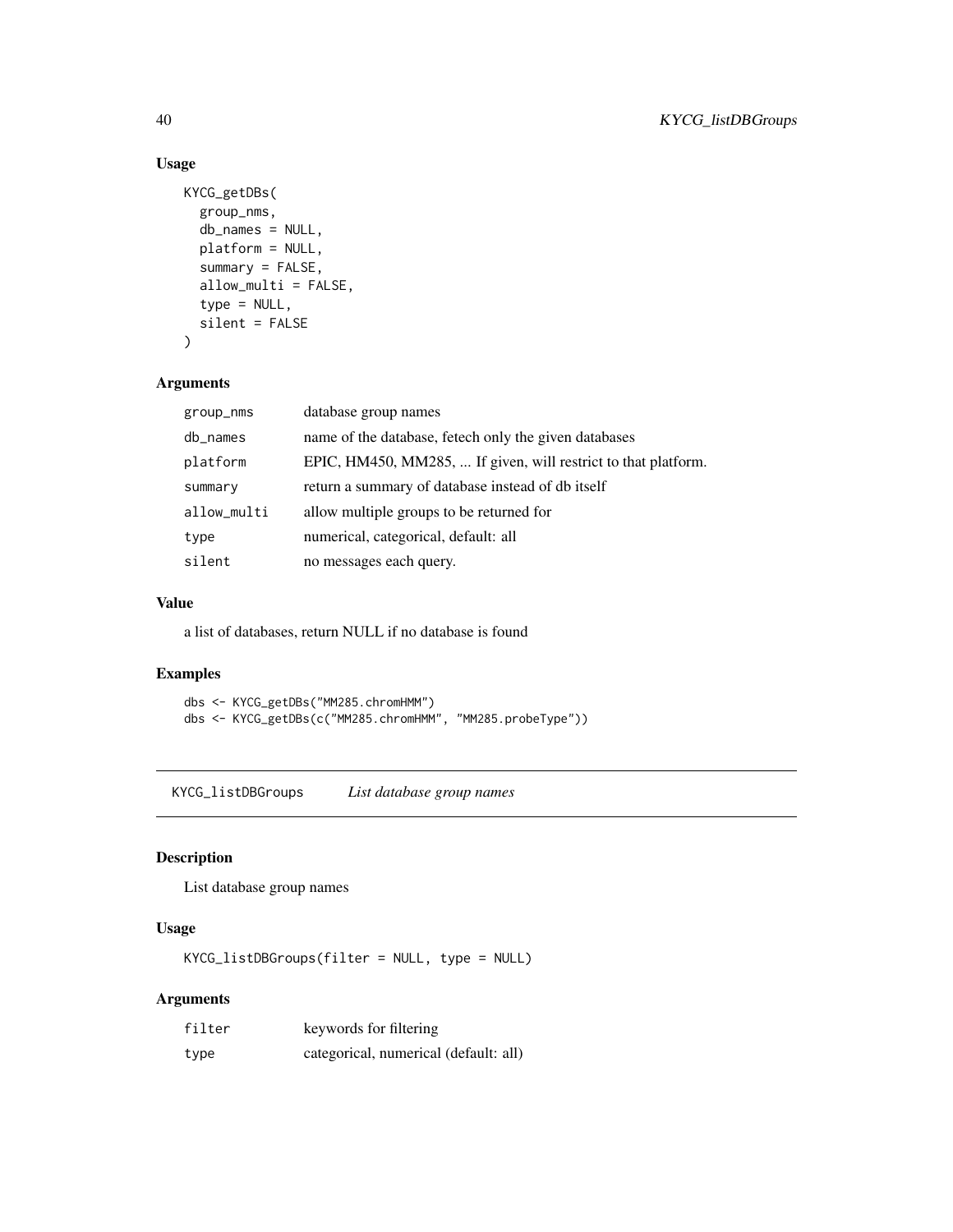# KYCG\_plotBar 41

# Value

a list of db group names

# Examples

```
head(KYCG_listDBGroups("chromHMM"))
```
KYCG\_plotBar *Bar plot to show most enriched CG groups from testEnrichment*

# Description

The input data frame should have an "estimate" and a "FDR" columns.

# Usage

KYCG\_plotBar(df, n\_min = 10, n\_max = 30, max\_fdr = 0.05, min\_cap =  $-5$ )

# Arguments

| df        | KYCG result data frame                               |
|-----------|------------------------------------------------------|
| n_min     | minimum number of databases to report                |
| $n_{max}$ | maximum number of databases to report                |
| max_fdr   | maximum FDR                                          |
| min_cap   | the minimum $log2(OR)$ , value below this are capped |

## Details

Top CG groups are determined by estimate (descending order).

# Value

grid plot object

```
KYCG_plotBar(data.frame(
  estimate=runif(10,0,10), FDR=runif(10,0,1), nD=10,
  overlap=as.integer(runif(10,0,30)), group="g", dbname=seq_len(10)))
```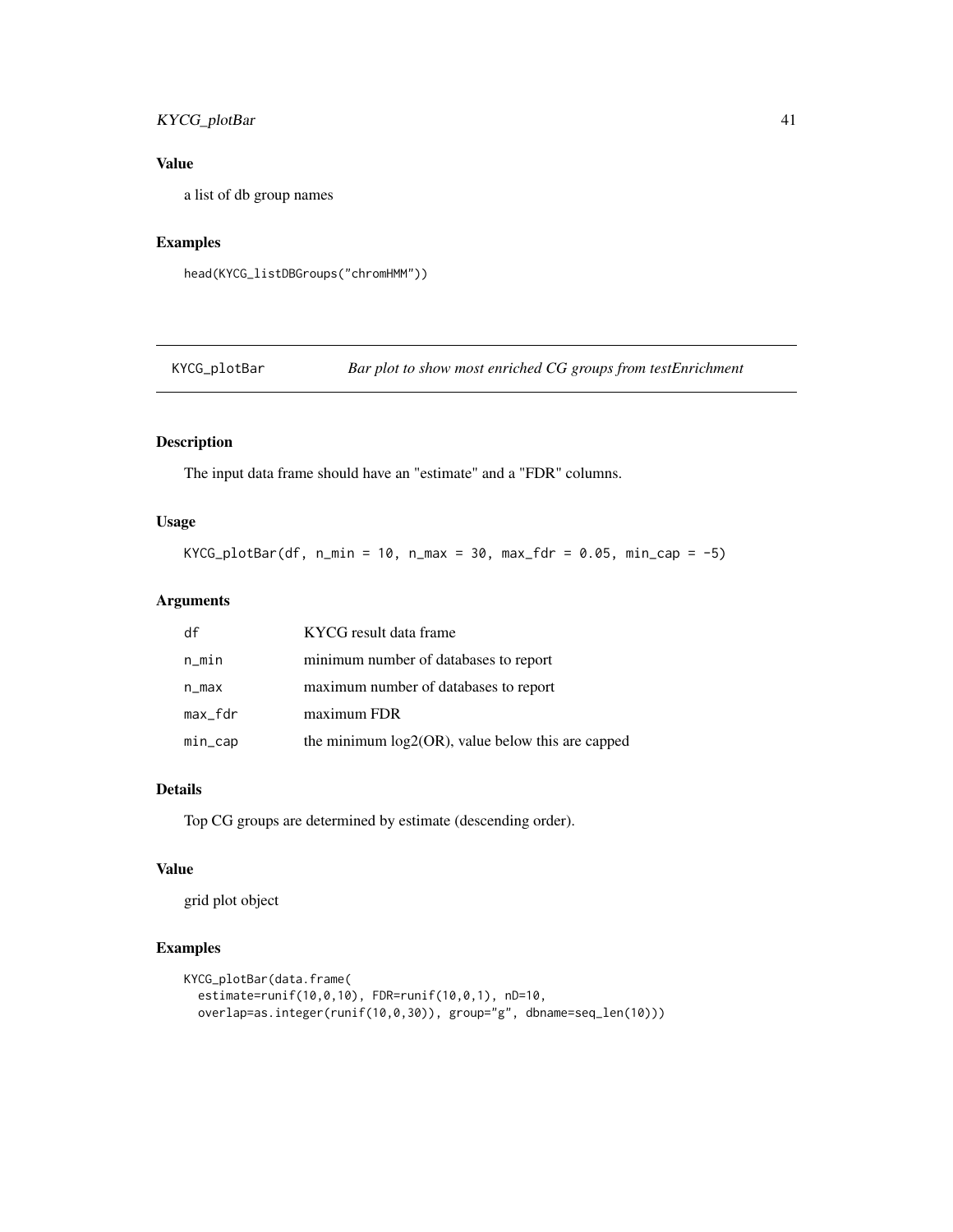The input data frame should have an "estimate" and a "FDR" columns.

# Usage

```
KYCG\_plotDot(df, n\_min = 10, n\_max = 30, max_fdr = 0.05)
```
### Arguments

| df      | KYCG result data frame                |
|---------|---------------------------------------|
| n_min   | minimum number of databases to report |
| n_max   | maximum number of databases to report |
| max_fdr | maximum FDR                           |

### Details

Top CG groups are determined by estimate (descending order).

# Value

grid plot object

## Examples

```
KYCG_plotDot(data.frame(
  estimate=runif(10,0,10), FDR=runif(10,0,1), nD=runif(10,10,20),
  overlap=as.integer(runif(10,0,30)), group="g", dbname=seq_len(10)))
```
KYCG\_plotEnrichAll *plot enrichment test result*

# Description

plot enrichment test result

### Usage

```
KYCG\_plotEnrichAll(df, fdr\_max = 25, n\_label = 15, min\_estimate = 0)
```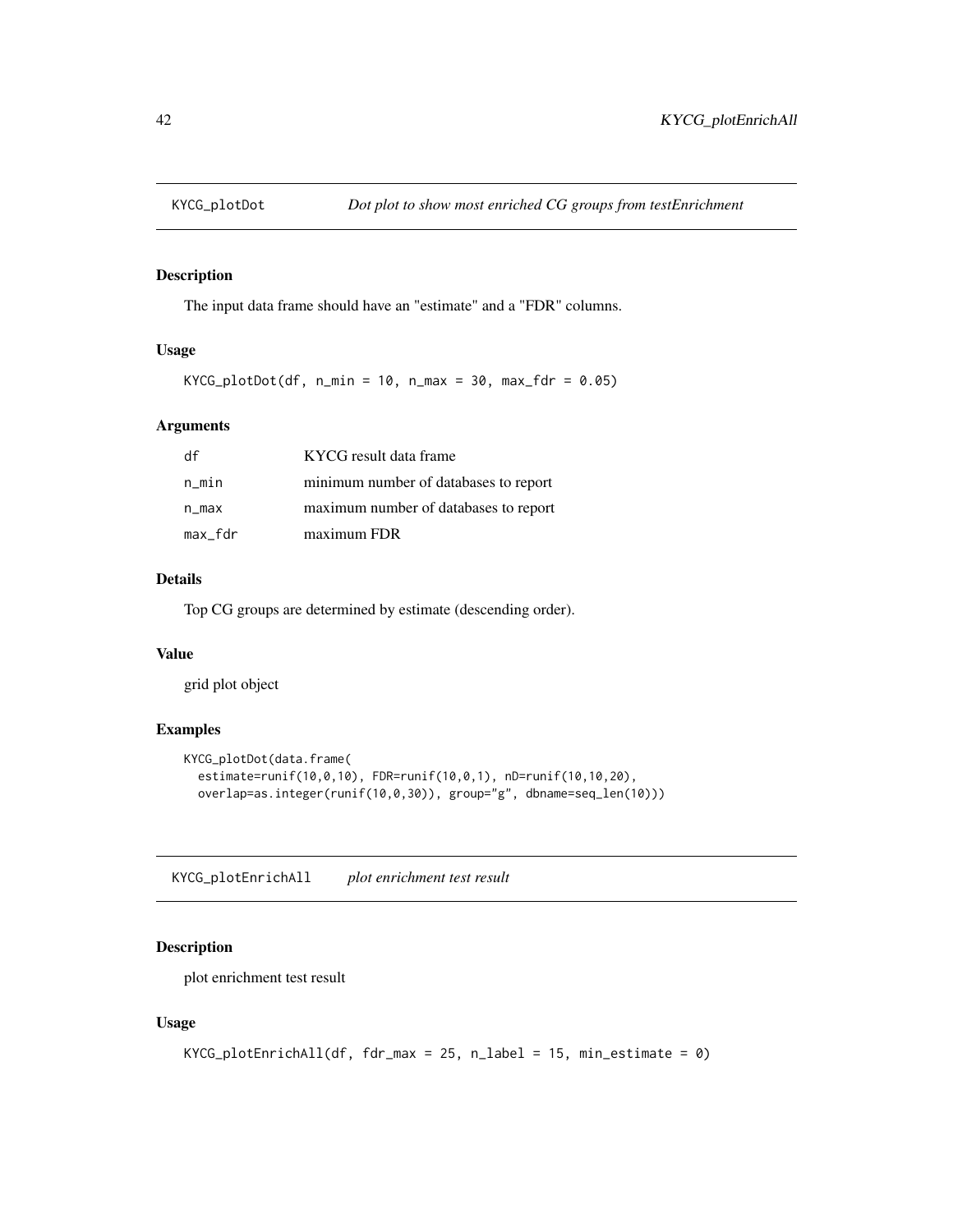# Arguments

| df           | test enrichment result data frame |
|--------------|-----------------------------------|
| fdr max      | maximum fdr for capping           |
| n label      | number of database to label       |
| min estimate | minimum estimate                  |

## Value

grid object

# Examples

```
query <- KYCG_getDBs("MM285.designGroup")[["PGCMeth"]]
res <- testEnrichment(query)
KYCG_plotEnrichAll(res)
```
KYCG\_plotLollipop *creates a lollipop plot of log(estimate) given data with fields estimate.*

# Description

creates a lollipop plot of log(estimate) given data with fields estimate.

# Usage

```
KYCG_plotLollipop(df, label_column = "dbname", n = 20)
```
### Arguments

| df           | DataFrame where each row is a database name with its estimate.                                |
|--------------|-----------------------------------------------------------------------------------------------|
| label column | column in df to be used as the label (default: dbname)                                        |
| n            | Integer representing the number of top enrichments to report. Optional. (De-<br>fault: $10$ ) |
|              |                                                                                               |

### Value

ggplot lollipop plot

```
KYCG_plotLollipop(data.frame(
  estimate=runif(10,0,10), FDR=runif(10,0,1), nD=runif(10,10,20),
  overlap=as.integer(runif(10,0,30)), group="g",
  dbname=as.character(seq_len(10))))
```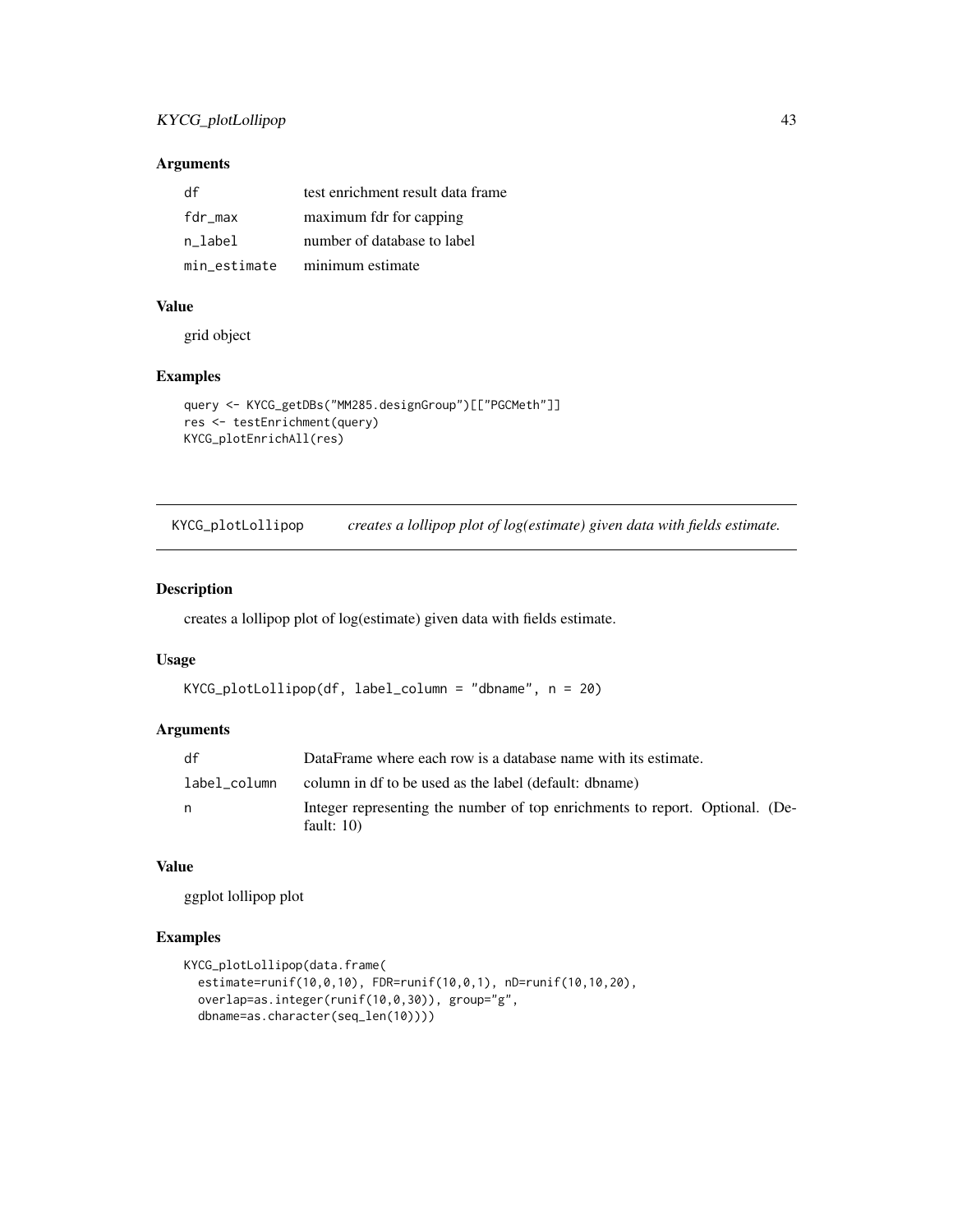KYCG\_plotManhattan makes a manhattan plot to summarize EWAS results

## Usage

```
KYCG_plotManhattan(
 vals,
 platform = NULL,
 gr = NULL,genome = NULL,
 title = NULL,
 label\_min = 100,col = c("wheel", "sienna3"),
 ylabel = "Value"
)
```
### Arguments

| vals      | named vector of values (P,Q etc), vector name is Probe ID.                                                                                                                                                                          |
|-----------|-------------------------------------------------------------------------------------------------------------------------------------------------------------------------------------------------------------------------------------|
| platform  | String corresponding to the type of platform to use for retrieving GRanges coor-<br>dinates of probes. Either MM285, EPIC, HM450, or HM27. If it is not provided,<br>it will be inferred from the query set probeIDs (Default: NA). |
| gr        | GRanges object containing genomic coordinates of probes. If not provided,<br>GRanges for provided or inferred platform will be retrieved                                                                                            |
| genome    | genome build                                                                                                                                                                                                                        |
| title     | title for plot                                                                                                                                                                                                                      |
| label_min | Threshold above which data points will be labelled with Probe ID                                                                                                                                                                    |
| col       | color                                                                                                                                                                                                                               |
| vlabel    | y-axis label                                                                                                                                                                                                                        |

## Value

a ggplot object

```
## see vignette for examples
sesameDataGet_resetEnv()
```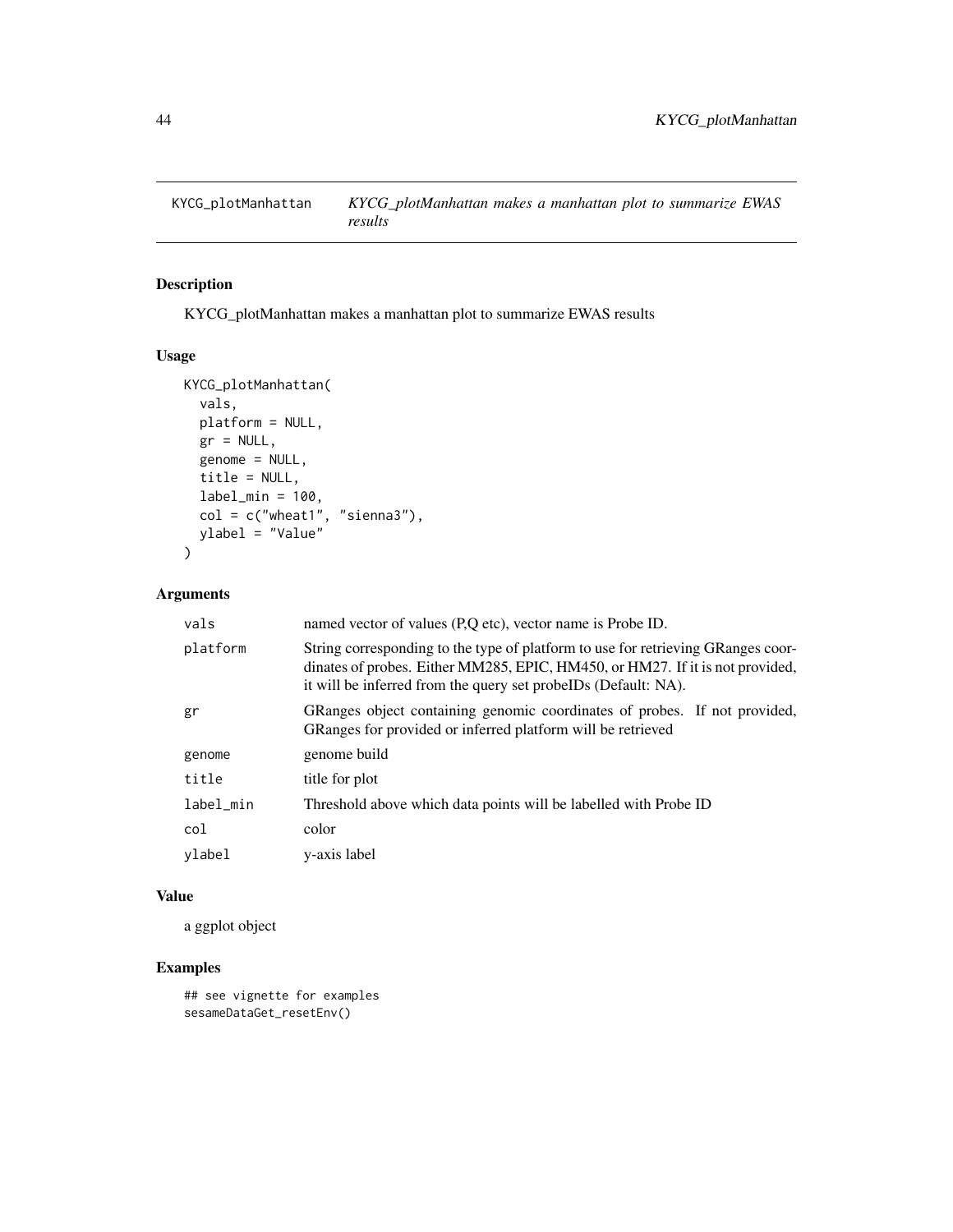Plot meta gene or other meta genomic features

## Usage

```
KYCG_plotMeta(betas, platform = NULL)
```
# Arguments

| betas    | a named numeric vector or a matrix (row: probes; column: samples) |
|----------|-------------------------------------------------------------------|
| platform | if not given and x is a SigDF, will be inferred the meta features |

### Value

a grid plot object

# Examples

```
sdf <- sesameDataGet("EPIC.1.SigDF")
KYCG_plotMeta(getBetas(sdf))
```
KYCG\_plotMetaEnrichment

*Plot meta gene or other meta genomic features*

# Description

Plot meta gene or other meta genomic features

## Usage

KYCG\_plotMetaEnrichment(result\_list)

# Arguments

result\_list one or a list of testEnrichment

# Value

a grid plot object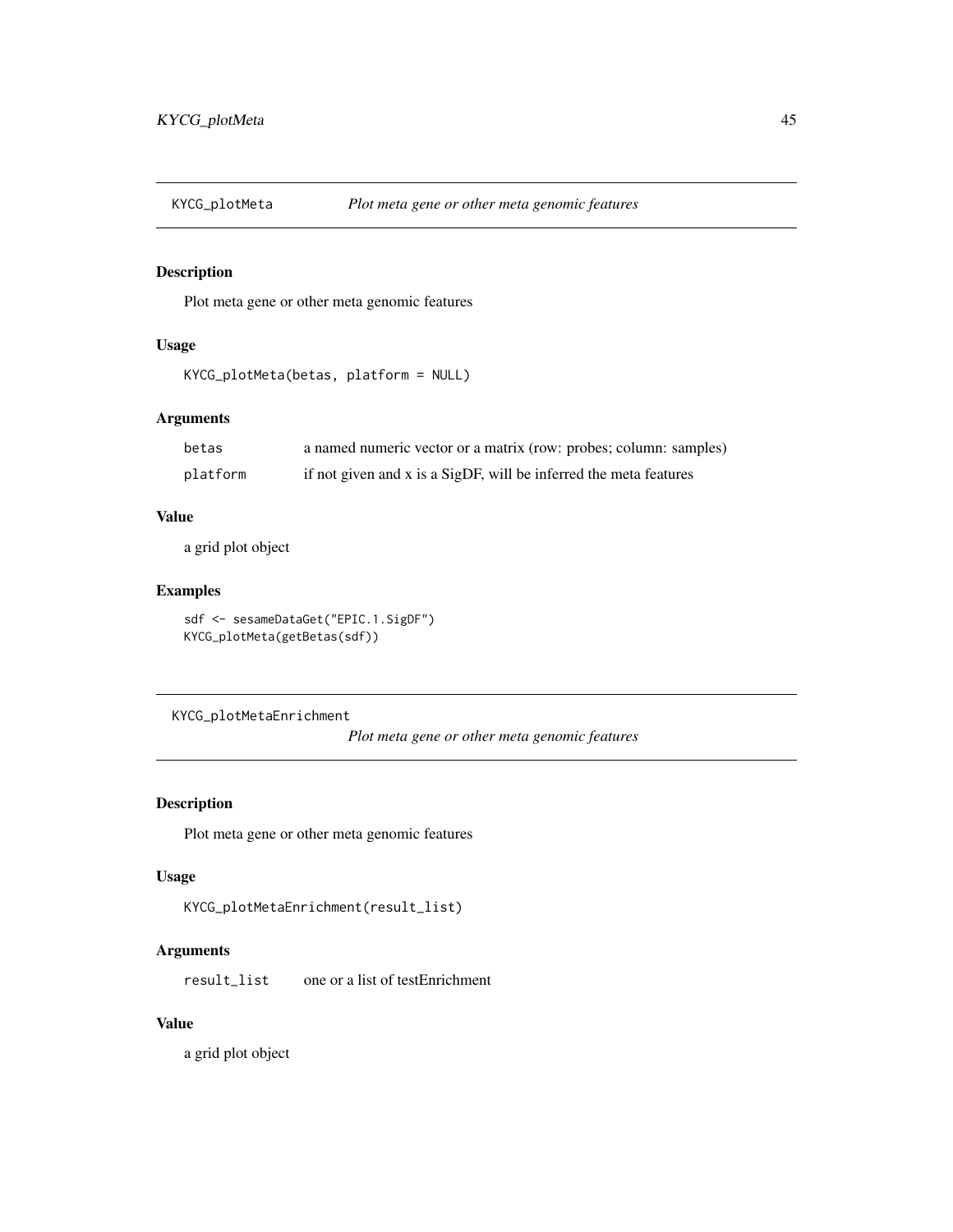# Examples

```
cg_lists <- KYCG_getDBs("MM285.TFBS")
queries <- cg_lists[(sapply(cg_lists, length) > 40000)]
result_list <- lapply(queries, testEnrichment,
    "MM285.metagene", silent=TRUE)
```

```
KYCG_plotMetaEnrichment(result_list)
```
KYCG\_plotPointRange *Plot point range for a list of enrichment testing results against the same set of databases*

## Description

Plot point range for a list of enrichment testing results against the same set of databases

## Usage

```
KYCG_plotPointRange(result_list)
```
## Arguments

result\_list a list of testEnrichment resultsx

#### Value

grid plot object

```
## pick some big TFBS-overlapping CpG groups
cg_lists <- KYCG_getDBs("MM285.TFBS")
queries <- cg_lists[(sapply(cg_lists, length) > 40000)]
result_list <- lapply(queries, testEnrichment, "MM285.chromHMM")
KYCG_plotPointRange(result_list)
```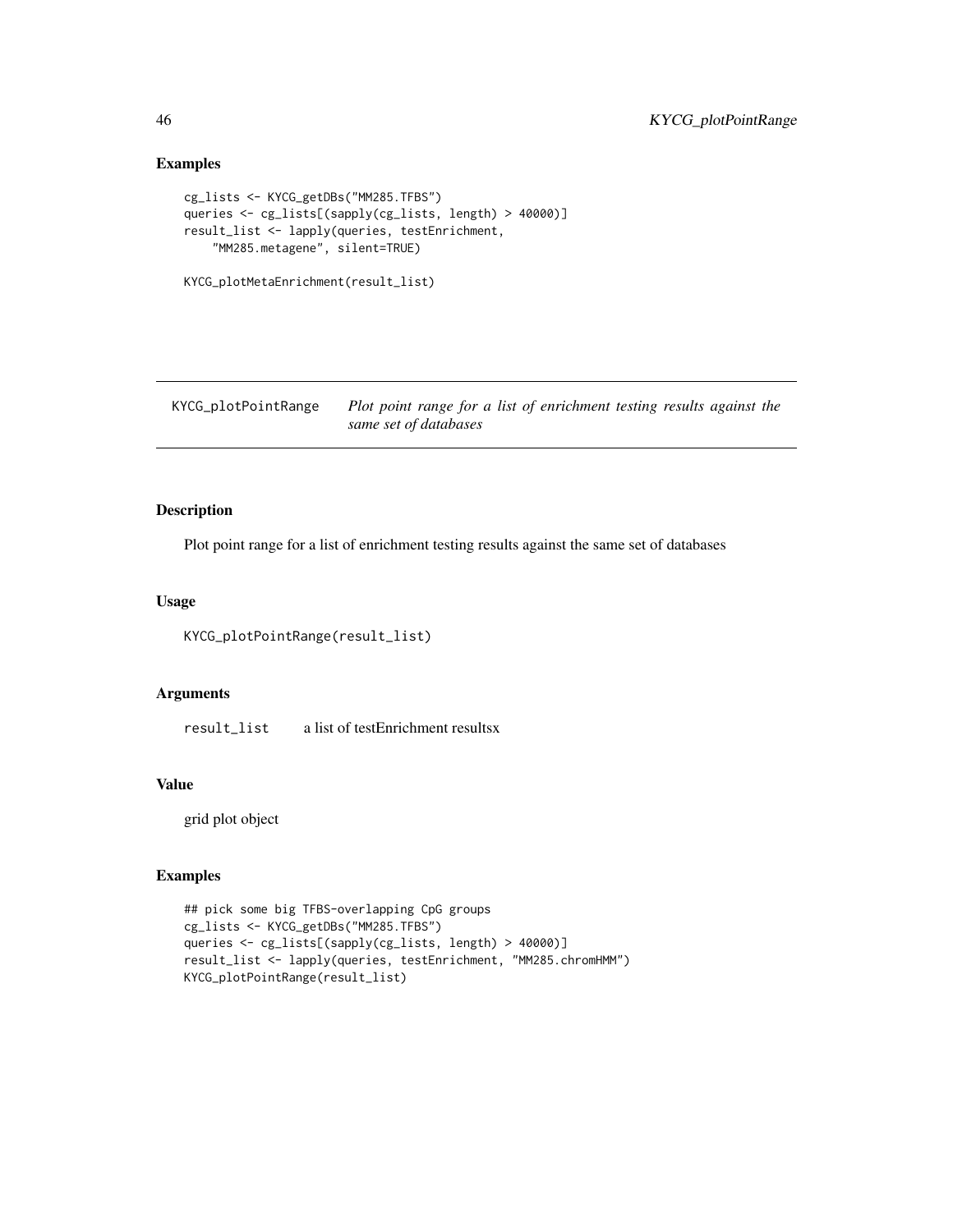KYCG\_plotSetEnrichment

*Plot Set Enrichment*

## Description

Plot Set Enrichment

## Usage

```
KYCG_plotSetEnrichment(result, n_sample = 1000, n_presence = 200)
```
# Arguments

| result     | result object as returned from an element of the list of testEnrichmentSEA(<br>$prepPlot = TRUE$ ) |
|------------|----------------------------------------------------------------------------------------------------|
| n_sample   | number of CpGs to sample                                                                           |
| n_presence | number of overlap to sample for the plot                                                           |

### Value

grid object for plot

## Examples

```
query <- KYCG_getDBs("KYCG.MM285.designGroup")[["VMR"]]
db <- KYCG_getDBs("MM285.seqContextN", "distToTSS")
res <- testEnrichmentSEA(query, db, prepPlot = TRUE)
KYCG_plotSetEnrichment(res[[1]])
```

| KYCG_plotVolcano | creates a volcano plot of -log2(p.value) and log(estimate) given data |
|------------------|-----------------------------------------------------------------------|
|                  | with fields estimate and p.value.                                     |

# Description

creates a volcano plot of -log2(p.value) and log(estimate) given data with fields estimate and p.value.

### Usage

```
KYCG_plotVolcano(data, label_column = "dbname", alpha = 0.05)
```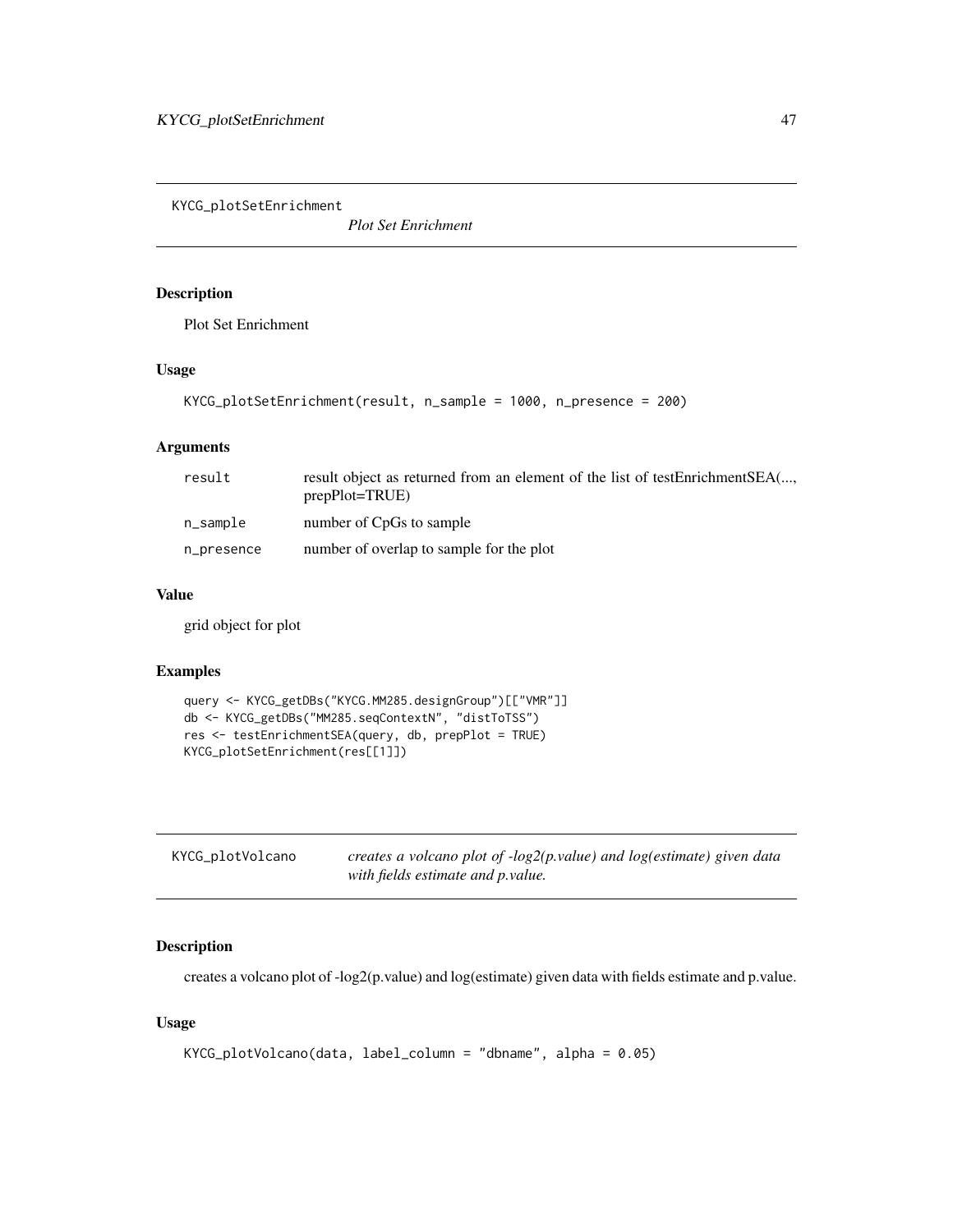# Arguments

| data         | DataFrame where each field is a database name with two fields for the estimate<br>and p.value. |
|--------------|------------------------------------------------------------------------------------------------|
| label column | column in df to be used as the label (default: dbname)                                         |
| alpha        | Float representing the cut-off alpha value for the plot. Optional. (Default: 0.05)             |

# Value

ggplot volcano plot

## Examples

```
KYCG_plotVolcano(data.frame(
  estimate=runif(10,0,10), FDR=runif(10,0,1), nD=runif(10,10,20),
  overlap=as.integer(runif(10,0,30)), group="g", dbname=seq_len(10)))
```
KYCG\_plotWaterfall *create a waterfall plot of log(estimate) given test enrichment*

## Description

create a waterfall plot of log(estimate) given test enrichment

### Usage

```
KYCG_plotWaterfall(df, label_column = "dbname")
```
# Arguments

| df           | data frame where each row is a database with test enrichment result |
|--------------|---------------------------------------------------------------------|
| label column | column in df to be used as the label (default: dbname)              |

#### Value

grid

```
library(SummarizedExperiment)
df <- rowData(sesameDataGet('MM285.tissueSignature'))
query <- df$Probe_ID[df$branch == "fetal_brain" & df$type == "Hypo"]
results <- testEnrichment(query, "TFBS")
KYCG_plotWaterfall(results)
```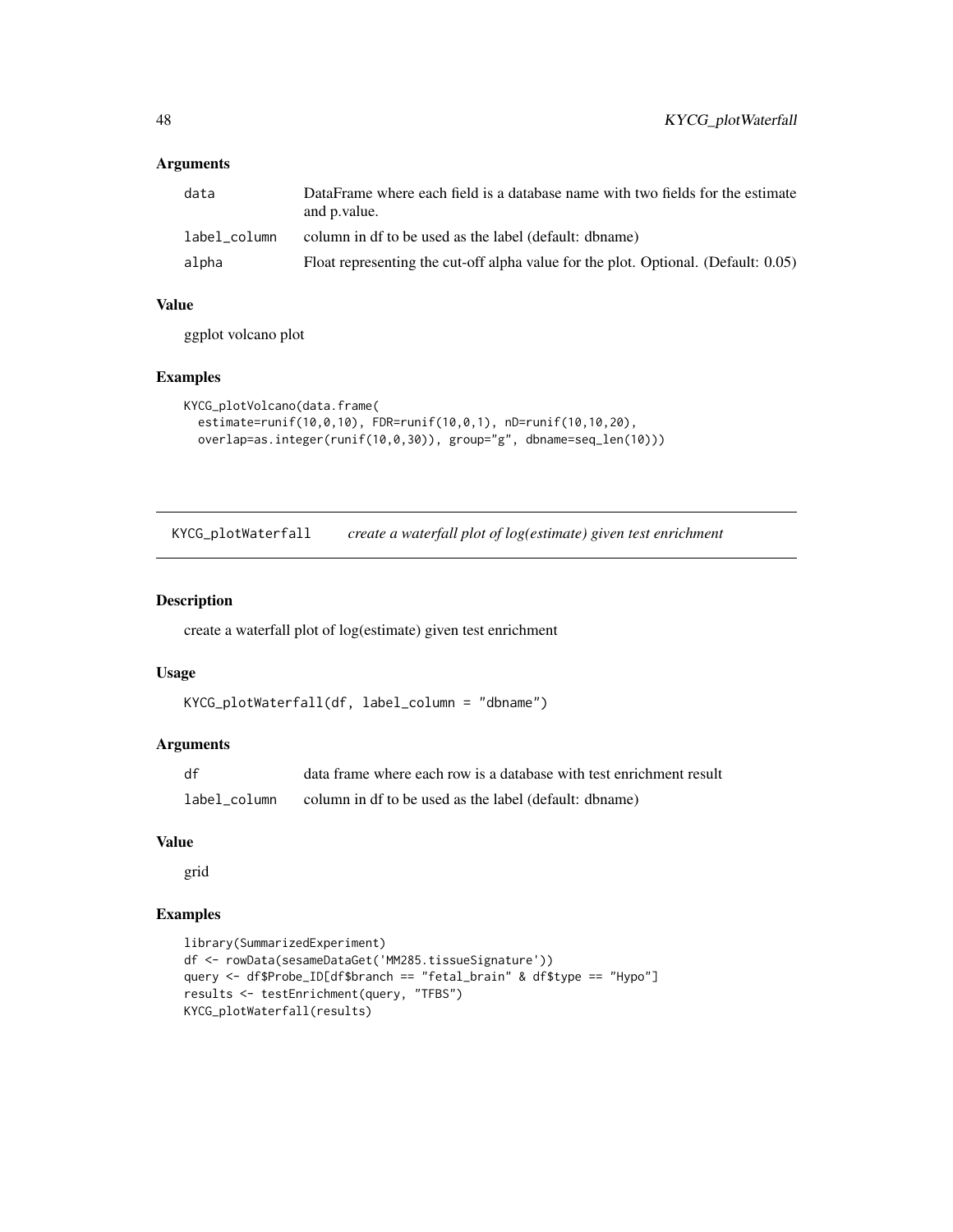listAvailableMasks *list existing quality masks for a SigDF*

# Description

list existing quality masks for a SigDF

# Usage

```
listAvailableMasks(platform, verbose = FALSE)
```
# Arguments

| platform | EPIC, MM285, HM450 etc |
|----------|------------------------|
| verbose  | print more messages    |

## Value

a tibble of masks

## Examples

listAvailableMasks("EPIC")

mapFileSet *Deposit data of one sample to a fileSet (and hence to file)*

# Description

Deposit data of one sample to a fileSet (and hence to file)

### Usage

```
mapFileSet(fset, sample, named_values)
```
# Arguments

| fset         | a sesame::fileSet, as obtained via readFileSet |
|--------------|------------------------------------------------|
| sample       | sample name as a string                        |
| named values | value vector named by probes                   |

# Value

a sesame::fileSet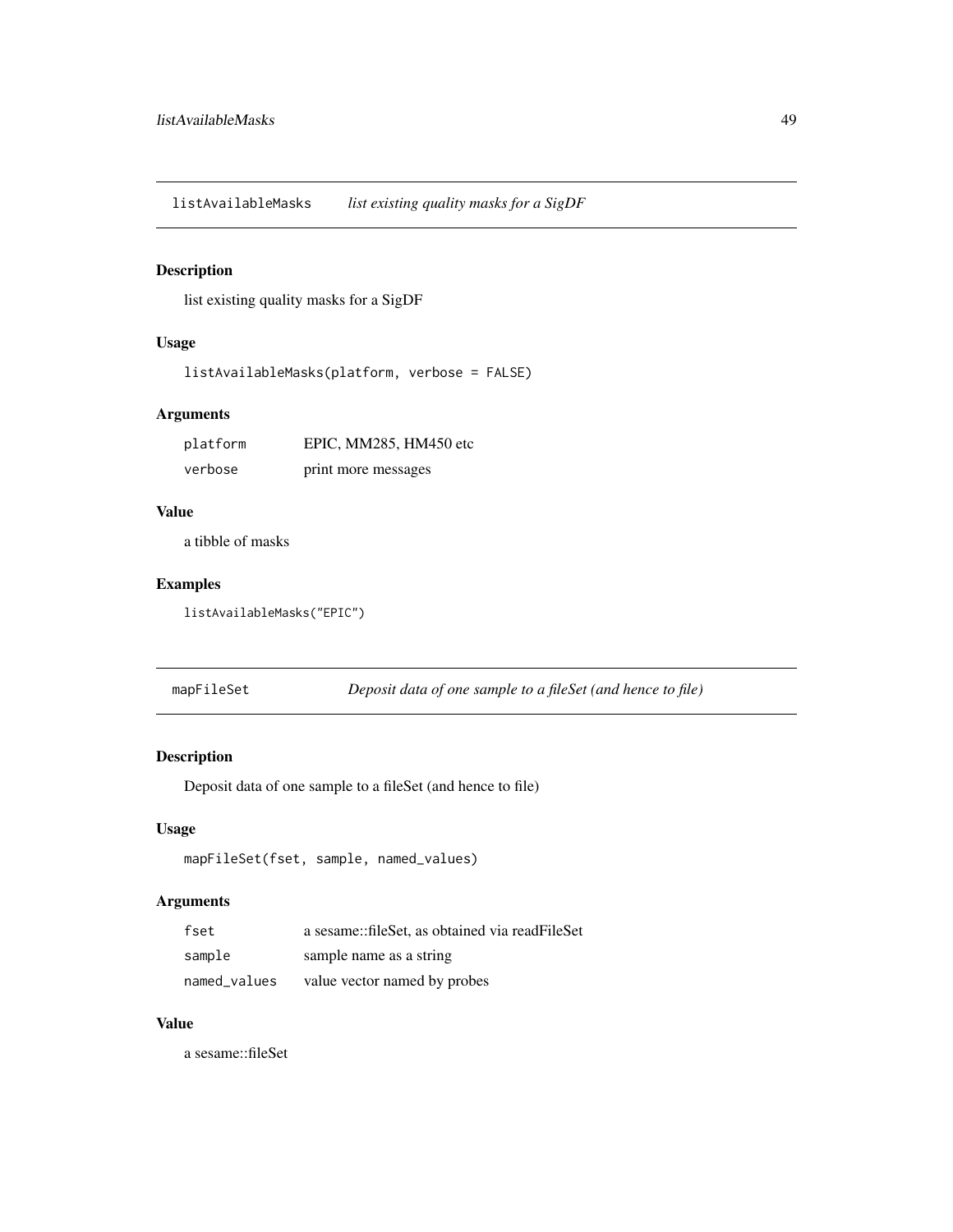# Examples

```
## create two samples
fset <- initFileSet('mybetas2', 'HM27', c('s1','s2'))
## a hypothetical numeric array (can be beta values, intensities etc)
hypothetical <- setNames(runif(fset$n), fset$probes)
## map the numeric to file
mapFileSet(fset, 's1', hypothetical)
## get data
sliceFileSet(fset, 's1', 'cg00000292')
```

| mapToMammal40 | Map the SDF (from overlap array platforms) Replicates are merged |
|---------------|------------------------------------------------------------------|
|               | by picking the best detection                                    |

# Description

Map the SDF (from overlap array platforms) Replicates are merged by picking the best detection

### Usage

mapToMammal40(sdf)

### Arguments

sdf a SigDF object

### Value

a named numeric vector for beta values

```
sdf <- sesameDataGet("Mammal40.1.SigDF")
betas <- mapToMammal40(sdf[1:10,])
```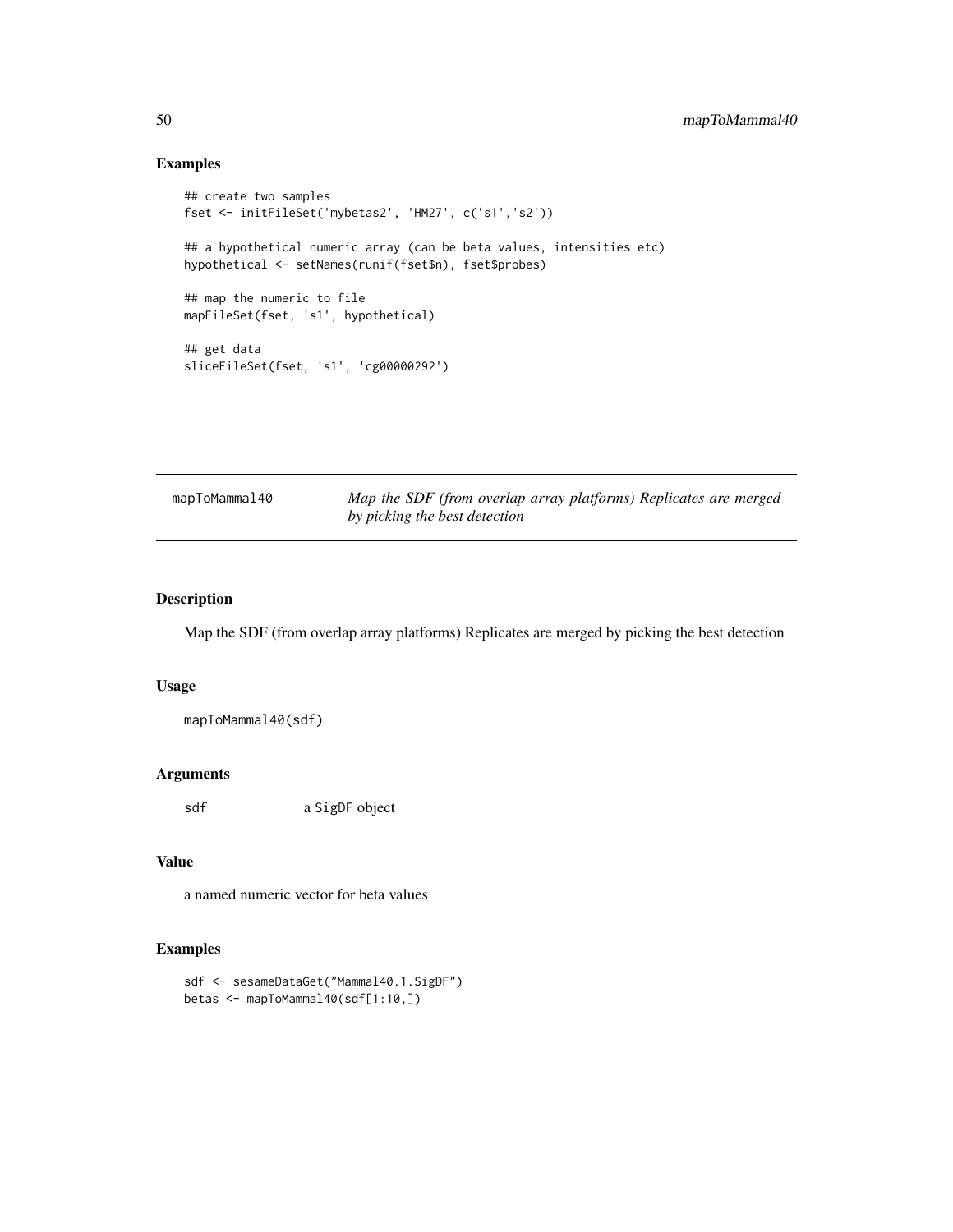This is designed to counter tail inflation in Infinium I probes.

## Usage

```
matchDesign(sdf, min_dbeta = 0.3)
```
### Arguments

sdf SigDF min\_dbeta the default algorithm perform 2-state quantile-normalization of the unmethylated and methylated modes separately. However, when the two modes are too close, we fall back to a one-mode normalization. The threshold defines the maximum inter-mode distance.

### Value

SigDF

# Examples

```
library(RPMM)
sdf <- sesameDataGet("MM285.1.SigDF")
sesameQC_plotBetaByDesign(sdf)
sesameQC_plotBetaByDesign(matchDesign(sdf))
```
meanIntensity *Whole-dataset-wide Mean Intensity*

## Description

The function takes one single SigDF and computes mean intensity of all the in-band measurements. This includes all Type-I in-band measurements and all Type-II probe measurements. Both methylated and unmethylated alleles are considered. This function outputs a single numeric for the mean.

### Usage

```
meanIntensity(sdf, mask = TRUE)
```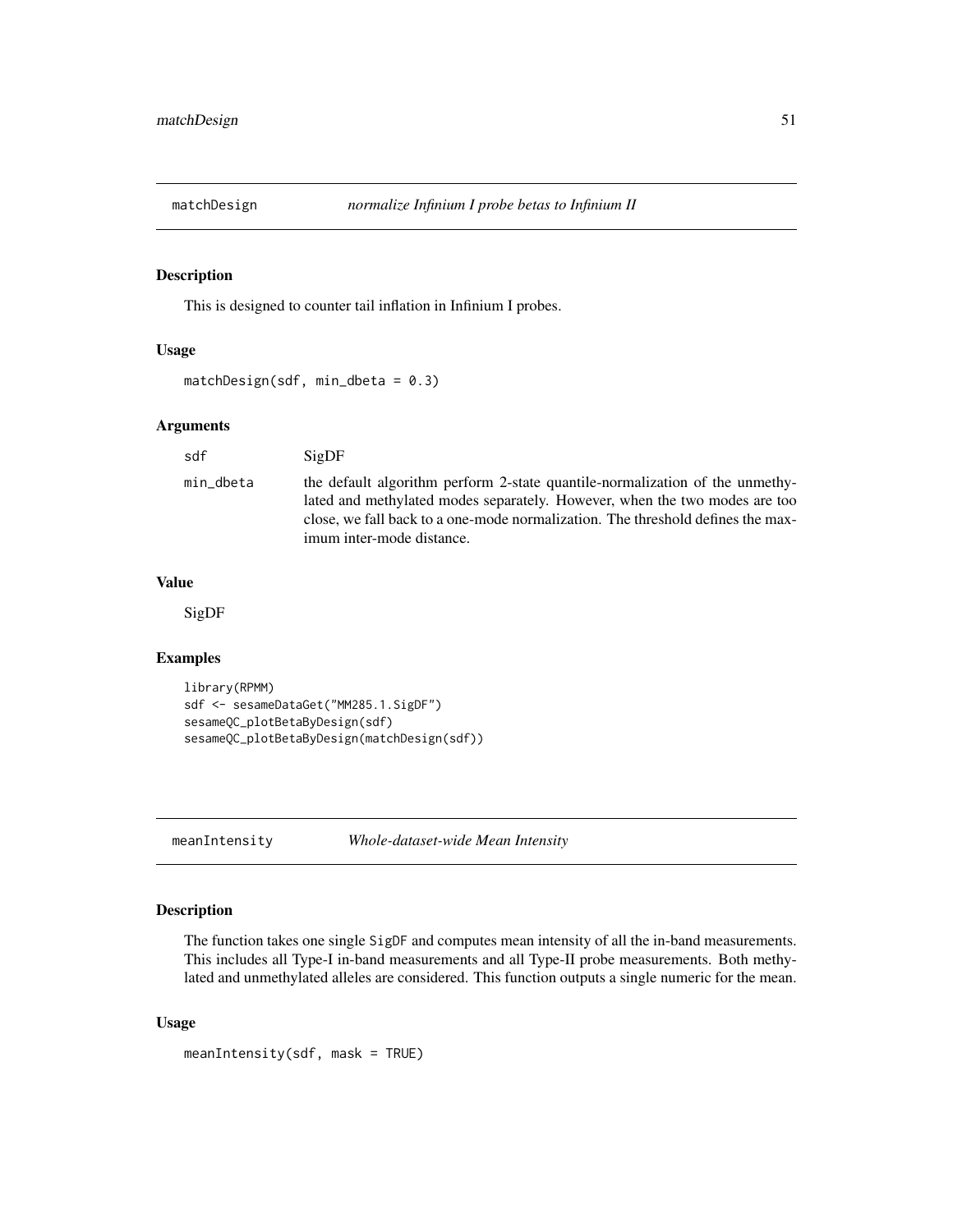### Arguments

| sdf  | a SigDF                                  |
|------|------------------------------------------|
| mask | whether to mask probes using mask column |

# Details

Note: mean in this case is more informative than median because methylation level is mostly bimodal.

## Value

mean of all intensities

## Examples

```
sesameDataCache() # if not done yet
sdf <- sesameDataGet('EPIC.1.SigDF')
meanIntensity(sdf)
```
medianTotalIntensity *Whole-dataset-wide Median Total Intensity (M+U)*

# Description

The function takes one single SigDF and computes median intensity of M+U for each probe. This function outputs a single numeric for the median.

### Usage

```
medianTotalIntensity(sdf, mask = TRUE)
```
## Arguments

| sdf  | a SigDF                                  |
|------|------------------------------------------|
| mask | whether to mask probes using mask column |

# Value

median of all intensities

```
sesameDataCache() # if not done yet
sdf <- sesameDataGet('EPIC.1.SigDF')
medianTotalIntensity(sdf)
```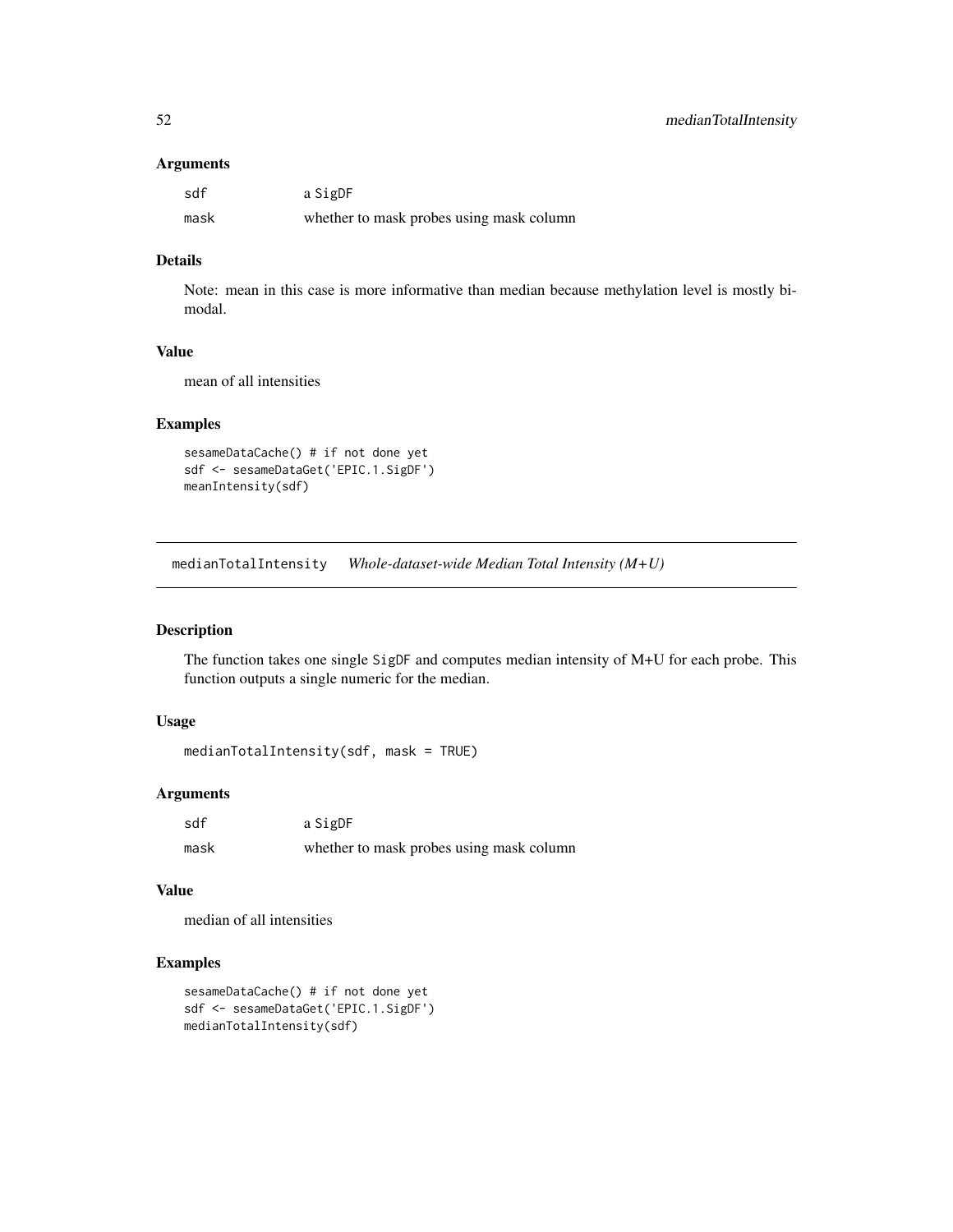MValueToBetaValue *Convert M-value to beta-value*

# Description

Convert M-value to beta-value (aka inverse logit transform)

# Usage

```
MValueToBetaValue(m)
```
# Arguments

m a vector of M values

# Value

a vector of beta values

# Examples

MValueToBetaValue(c(-3, 0, 3))

negControls *get negative control signal*

# Description

get negative control signal

## Usage

negControls(sdf)

# Arguments

sdf a SigDF

# Value

a data frame of negative control signals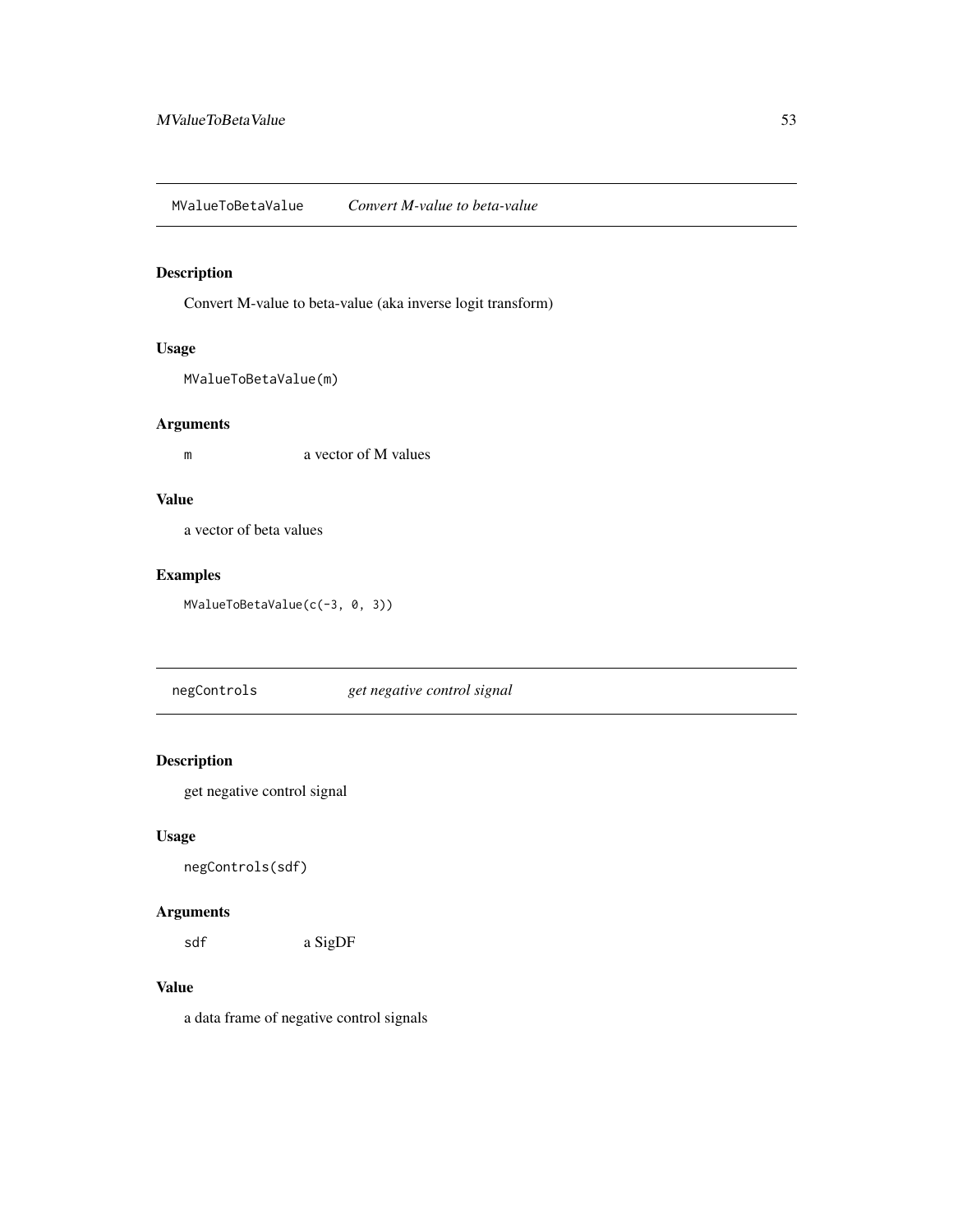remove masked probes from SigDF

### Usage

noMasked(sdf)

# Arguments

sdf input SigDF object

## Value

a SigDF object without masked probes

### Examples

```
sesameDataCache()
sdf <- sesameDataGet("EPIC.1.SigDF")
sdf <- pOOBAH(sdf)
sdf_noMasked <- noMasked(sdf)
```
noob *Noob background subtraction*

## Description

The function takes a SigDF and returns a modified SigDF with background subtracted. Background was modelled in a normal distribution and true signal in an exponential distribution. The Norm-Exp deconvolution is parameterized using Out-Of-Band (oob) probes. For species-specific processing, one should call inferSpecies on SigDF first. Multi-mapping probes are excluded.

### Usage

 $noob(sdf, combine.neg = TRUE, offset = 15)$ 

### Arguments

| sdf         | a SigDF                                    |
|-------------|--------------------------------------------|
| combine.neg | whether to combine negative control probe. |
| offset      | offset                                     |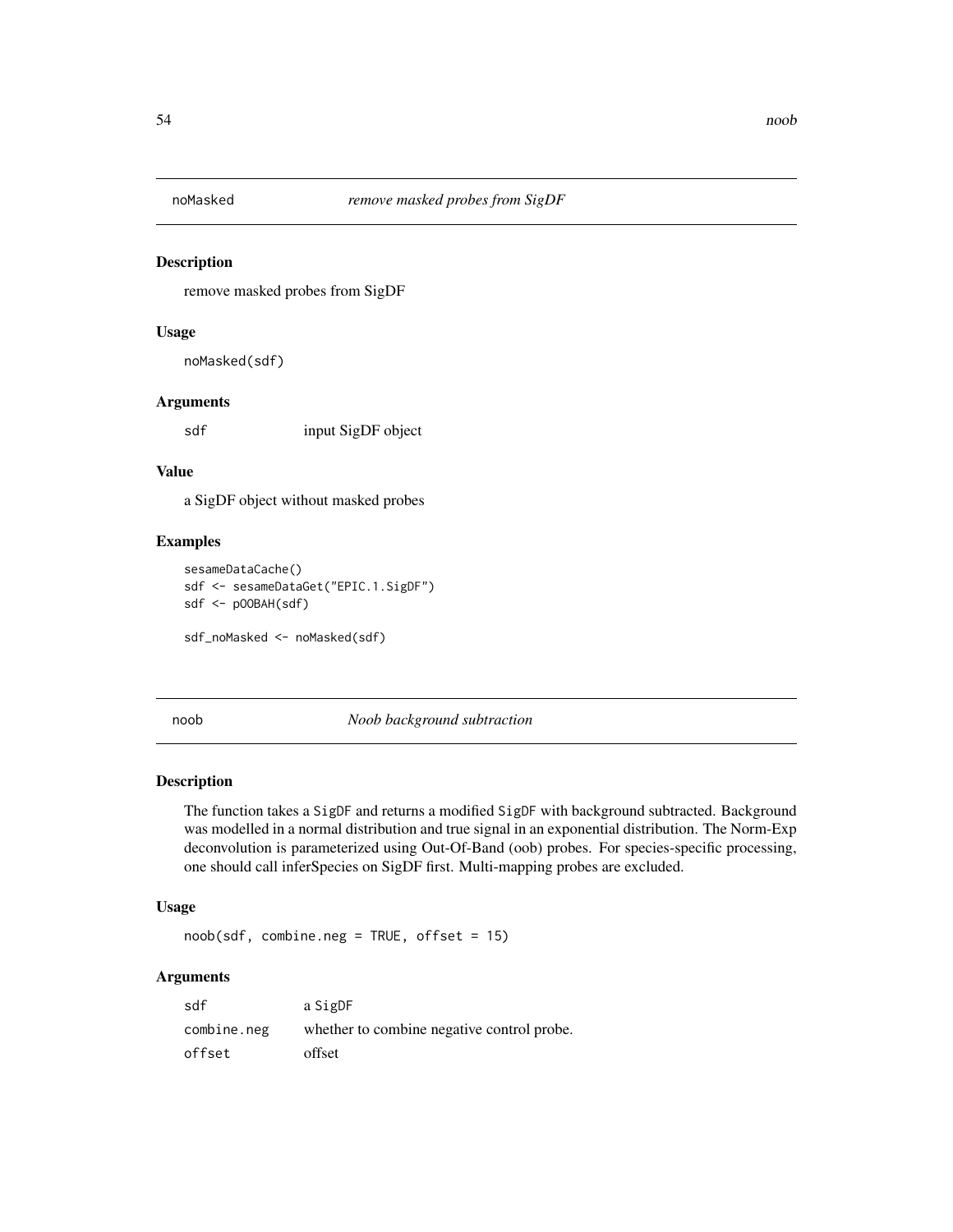# normControls 55

# Details

When combine.neg = TRUE, background will be parameterized by both negative control and outof-band probes.

# Value

a new SigDF with noob background correction

# Examples

```
sdf <- sesameDataGet('EPIC.1.SigDF')
sdf.nb <- noob(sdf)
```
normControls *get normalization control signal*

# Description

get normalization control signal from SigDF. The function optionally takes mean for each channel.

### Usage

normControls(sdf, average = FALSE, verbose = FALSE)

## Arguments

| sdf     | a SigDF             |
|---------|---------------------|
| average | whether to average. |
| verbose | print more messages |

### Value

a data frame of normalization control signals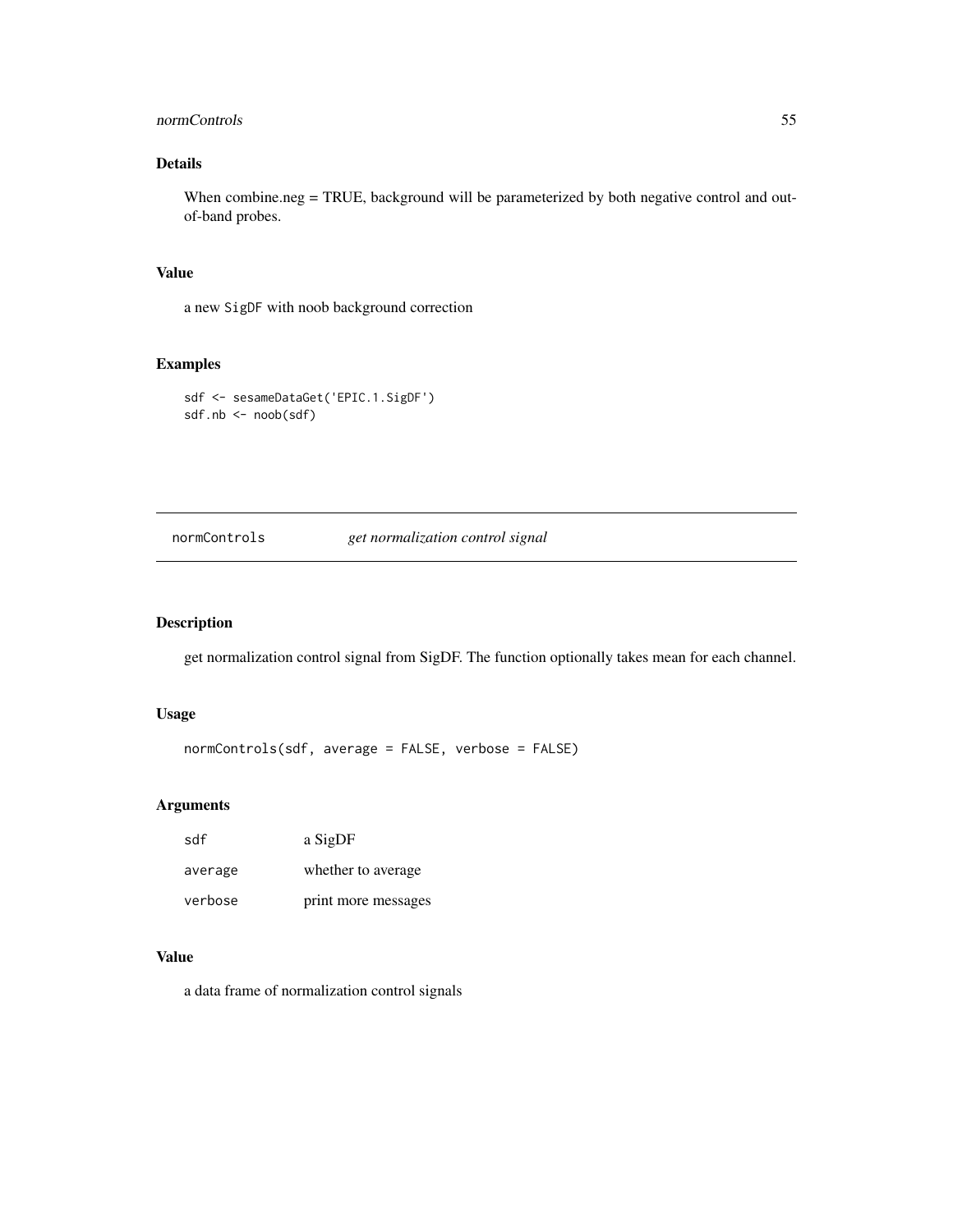This function is a simple wrapper of noob + nonlinear dye bias correction + pOOBAH masking.

# Usage

```
openSesame(
 x,
 prep = "QCDPB",
 prep_args = NULL,
 manifest = NULL,
 func = getBetas,
 BPPARAM = SerialParam(),
 platform = ",
  ...
)
```
### Arguments

| x              | $SigDF(s)$ , IDAT prefix(es)                               |
|----------------|------------------------------------------------------------|
| prep           | preprocessing code, see ?prepSesame                        |
| prep_args      | optional preprocessing argument list, see ?prepSesame      |
| manifest       | optional dynamic manifest                                  |
| func           | either getBetas or getAFs, if NULL, then return SigDF list |
| <b>BPPARAM</b> | get parallel with MulticoreParam(n)                        |
| platform       | optional platform string                                   |
|                | parameters to getBetas                                     |

# Details

If the input is an IDAT prefix or a SigDF, the output is the beta value numerics.

## Value

a numeric vector for processed beta values

```
IDATprefixes <- searchIDATprefixes(
    system.file("extdata", "", package = "sesameData"))
betas <- openSesame(IDATprefixes)
```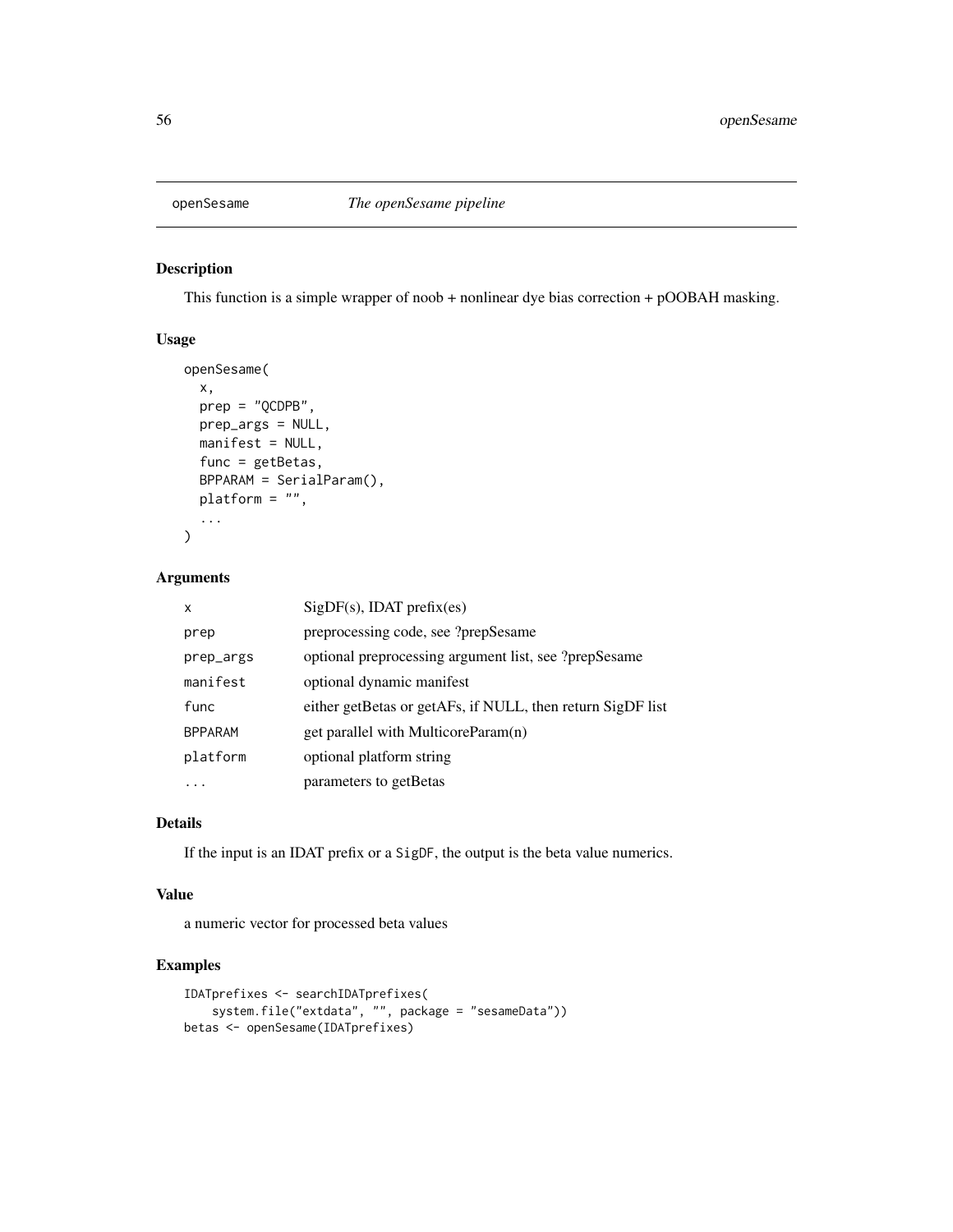openSesameToFile *openSesame pipeline with file-backed storage*

# Description

openSesame pipeline with file-backed storage

# Usage

```
openSesameToFile(map_path, idat_dir, BPPARAM = SerialParam(), inc = 4)
```
# Arguments

| map_path       | path of file to be mapped (beta values file)                                                                         |
|----------------|----------------------------------------------------------------------------------------------------------------------|
| idat_dir       | source IDAT directory                                                                                                |
| <b>BPPARAM</b> | get parallel with MulticoreParam(2)                                                                                  |
| inc            | bytes per item data storage. increase to 8 if precision is important. Most cases<br>32-bit representation is enough. |

## Value

a sesame::fileSet

# Examples

```
openSesameToFile('mybetas',
    system.file('extdata',package='sesameData'))
```
palgen *Generate some additional color palettes*

# Description

Generate some additional color palettes

## Usage

 $palign(pal, n = 150, space = "Lab")$ 

# Arguments

| pal   | a string for adhoc pals                |
|-------|----------------------------------------|
| n     | the number of colors for interpolation |
| space | rgb or Lab                             |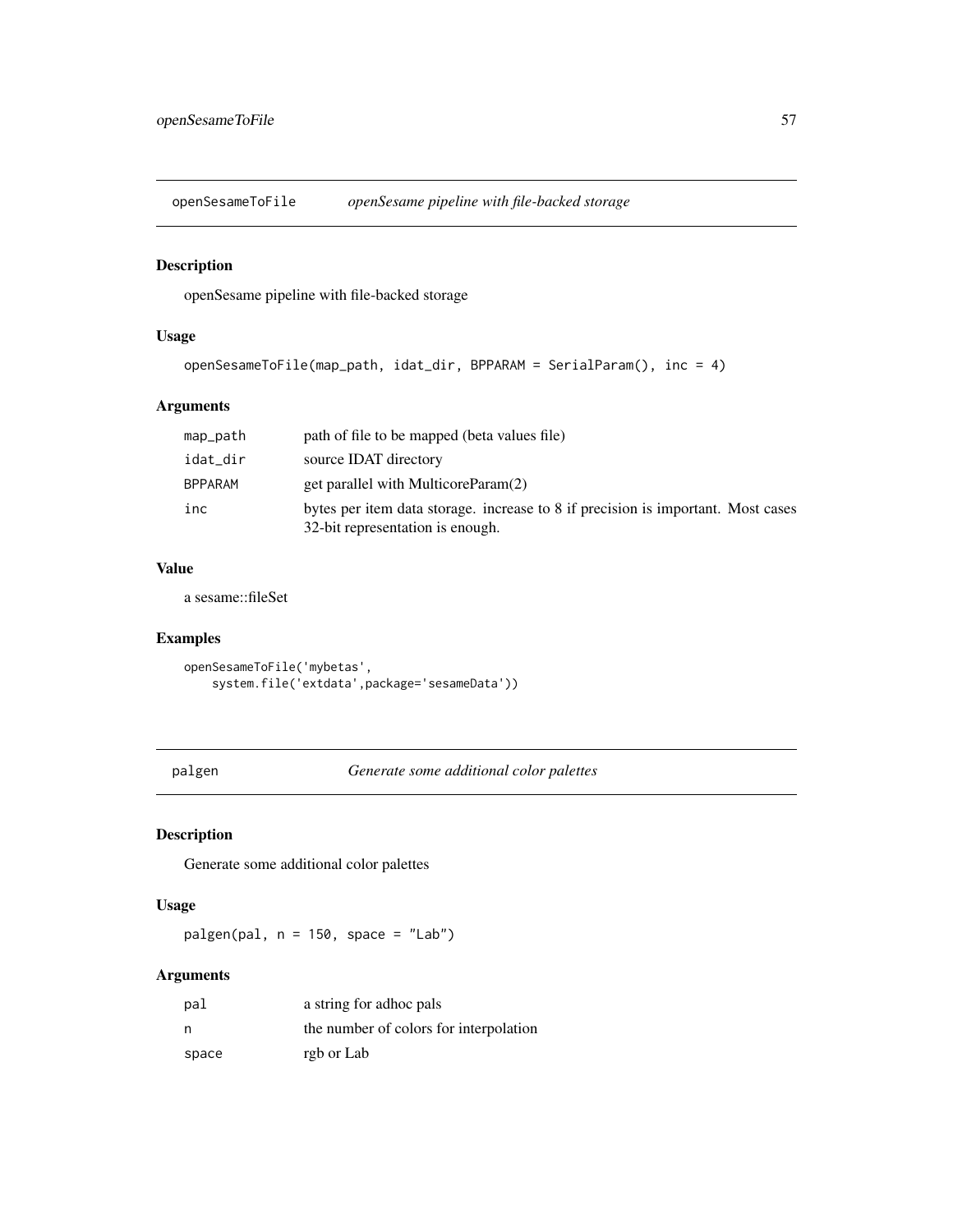# Value

a palette-generating function

# Examples

```
library(pals)
pal.bands(palgen("whiteturbo"))
```
parseGEOsignalMU *Convert signal M and U to SigDF*

## Description

This overcomes the issue of missing IDAT files. However, out-of-band signals will be missing or faked (sampled from a normal distribution).

# Usage

```
parseGEOsignalMU(
  sigM,
  sigU,
 Probe_IDs,
  oob.mean = 500,
 oob.sd = 300,platform = NULL
)
```
### Arguments

| sigM      | methylated signal, a numeric vector                |
|-----------|----------------------------------------------------|
| sigU      | unmethylated signal, a numirc vector               |
| Probe_IDs | probe ID vector                                    |
| oob.mean  | assumed mean for out-of-band signals               |
| oob.sd    | assumed standard deviation for out-of-band signals |
| platform  | platform code, will infer if not given             |

### Value

SigDF

```
sigM <- c(11436, 6068, 2864)
sigU <- c(1476, 804, 393)
probes <- c("cg07881041", "cg23229610", "cg03513874")
sdf <- parseGEOsignalMU(sigM, sigU, probes, platform = "EPIC")
```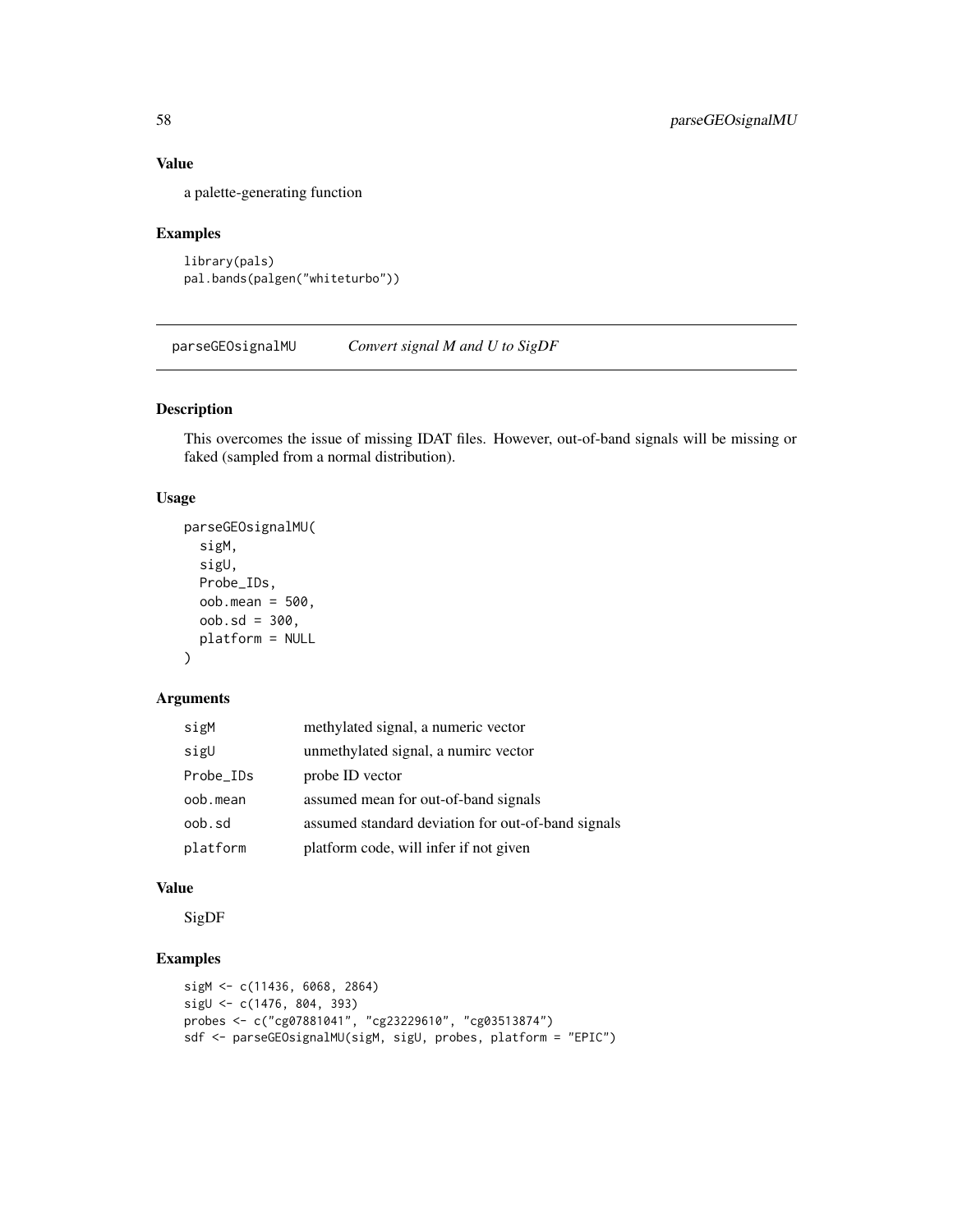aka pOOBAH (p-vals by Out-Of-Band Array Hybridization)

# Usage

```
pOOBAH(
  sdf,
  return.pval = FALSE,
  combine.neg = TRUE,
 pval.threshold = 0.05,
  verbose = FALSE
)
```
# Arguments

| sdf         | a SigDF                                                                                                         |
|-------------|-----------------------------------------------------------------------------------------------------------------|
| return.pval | whether to return p-values, instead of a masked SigDF                                                           |
| combine.neg | whether to combine negative control probes with the out-of-band probes in sim-<br>ulating the signal background |
|             | pval. threshold minimum p-value to mask                                                                         |
| verbose     | print more messages                                                                                             |

# Details

The function takes a SigDF as input, computes detection p-value using out-of-band probes empirical distribution and returns a new SigDF with an updated mask slot.

# Value

a SigDF, or a p-value vector if return.pval is TRUE

```
sdf <- sesameDataGet("EPIC.1.SigDF")
sum(sdf$mask)
sum(pOOBAH(sdf)$mask)
```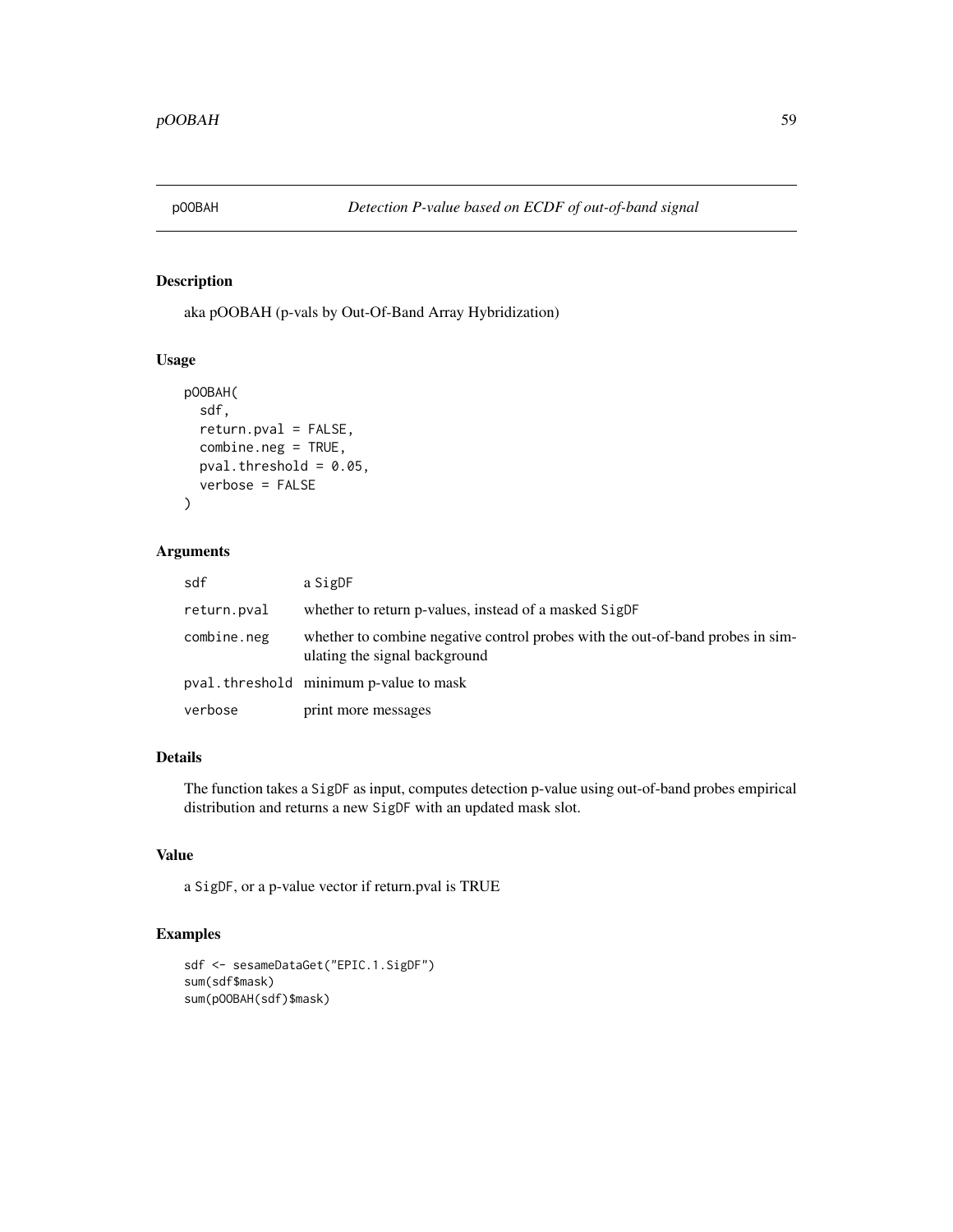predictAgeHorvath353 *Horvath 353 age predictor*

### Description

The function takes a named numeric vector of beta values. The name attribute contains the probe ID (cg, ch or rs IDs). The function looks for overlapping probes and estimate age using Horvath aging model (Horvath 2013 Genome Biology). The function outputs a single numeric of age in years.

### Usage

predictAgeHorvath353(betas)

# Arguments

betas a probeID-named vector of beta values

#### Value

age in years

# Examples

```
betas <- sesameDataGet('HM450.1.TCGA.PAAD')$betas
predictAgeHorvath353(betas)
sesameDataGet_resetEnv()
```
predictAgeSkinBlood *Horvath Skin and Blood age predictor*

## Description

The function takes a named numeric vector of beta values. The name attribute contains the probe ID (cg, ch or rs IDs). The function looks for overlapping probes and estimate age using Horvath aging model (Horvath et al. 2018 Aging, 391 probes). The function outputs a single numeric of age in years.

### Usage

```
predictAgeSkinBlood(betas)
```
#### Arguments

betas a probeID-named vector of beta values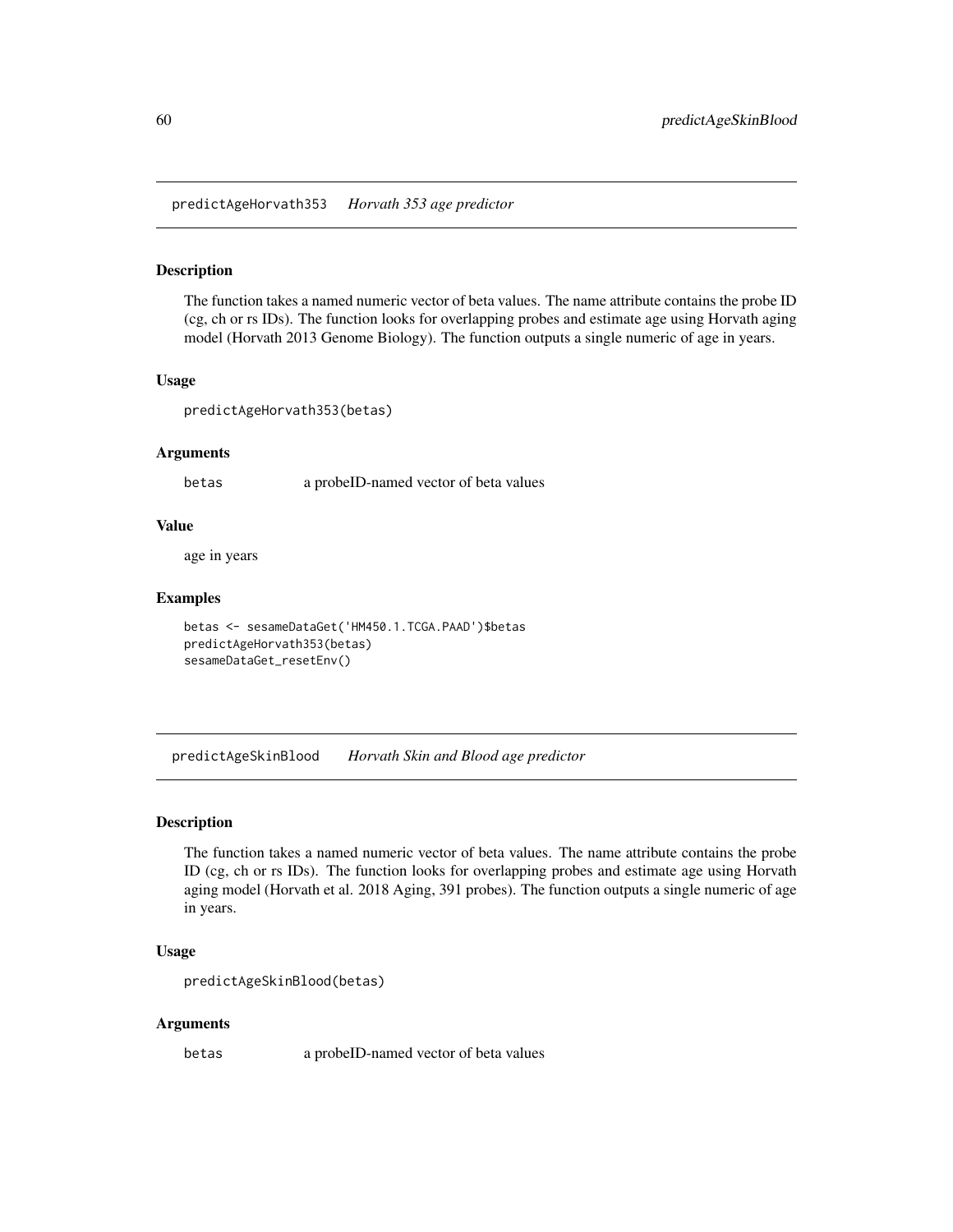# predictMouseAgeInMonth 61

# Value

age in years

### Examples

```
betas <- sesameDataGet('HM450.1.TCGA.PAAD')$betas
predictAgeSkinBlood(betas)
sesameDataGet_resetEnv()
```
predictMouseAgeInMonth

*Mouse age predictor*

# Description

The function takes a named numeric vector of beta values. The name attribute contains the probe ID. The function looks for overlapping probes and estimate age using an aging model built from 321 MM285 probes. The function outputs a single numeric of age in months. The clock is most accurate with the sesame preprocessing.

# Usage

```
predictMouseAgeInMonth(betas, na_fallback = TRUE)
```
# Arguments

| betas       | a probeID-named vector of beta values |
|-------------|---------------------------------------|
| na_fallback | use the fallback default for NAs.     |

### Value

age in month

```
betas <- SummarizedExperiment::assay(sesameDataGet('MM285.10.SE.tissue'))[,1]
predictMouseAgeInMonth(betas)
sesameDataGet_resetEnv()
```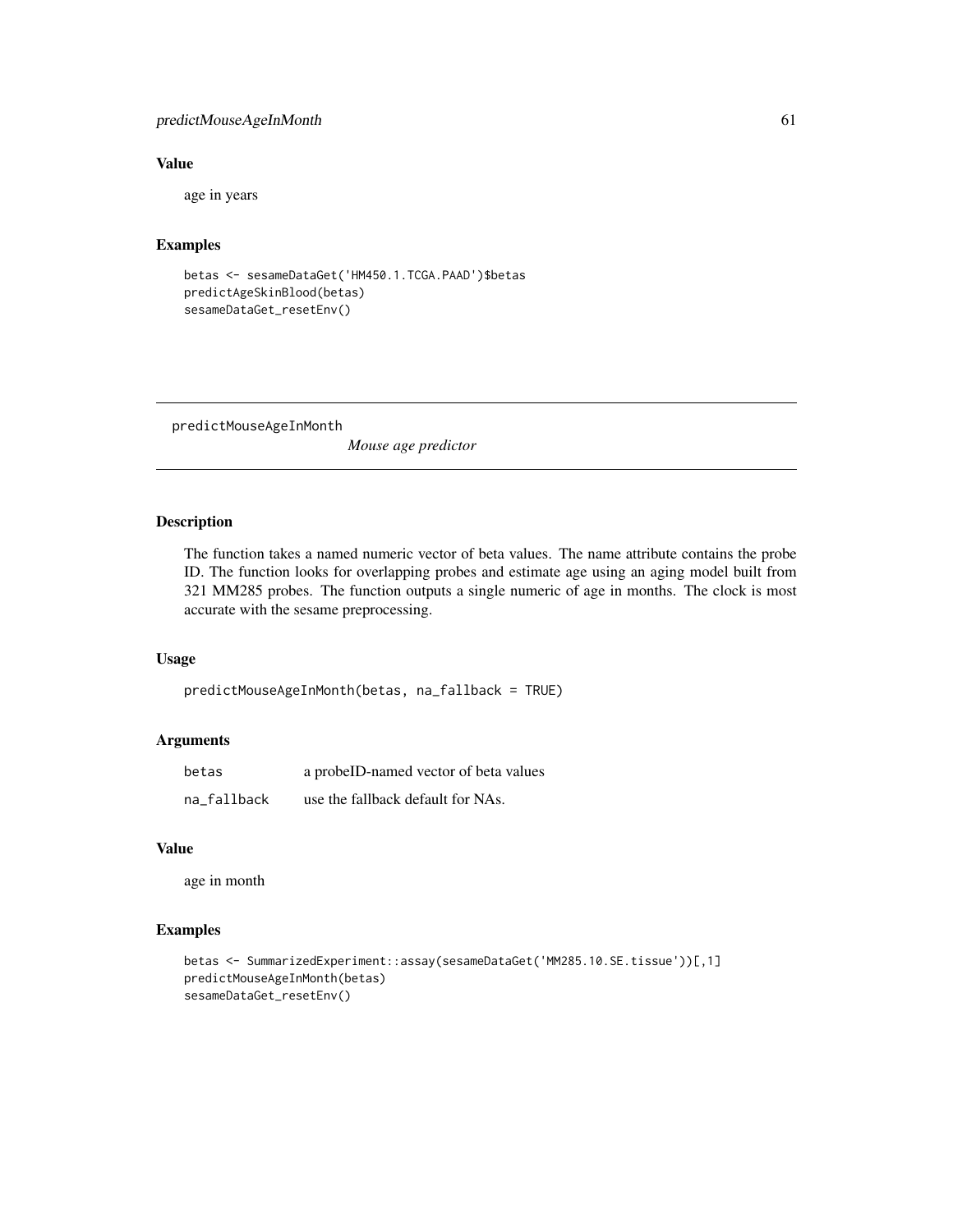Mask SigDF by probe ID prefix

### Usage

prefixMask(sdf, prefixes = NULL, invert = FALSE)

# Arguments

| sdf      | SigDF                  |
|----------|------------------------|
| prefixes | prefix characters      |
| invert   | use the complement set |

## Value

SigDF

# Examples

```
sdf <- resetMask(sesameDataGet("MM285.1.SigDF"))
sum(prefixMask(sdf, c("ctl","rs"))$mask)
sum(prefixMask(sdf, c("ctl"))$mask)
sum(prefixMask(sdf, c("ctl","rs","ch"))$mask)
```
prefixMaskButC *Mask all but C probes in SigDF*

# Description

Mask all but C probes in SigDF

### Usage

prefixMaskButC(sdf)

# Arguments

sdf SigDF

# Value

SigDF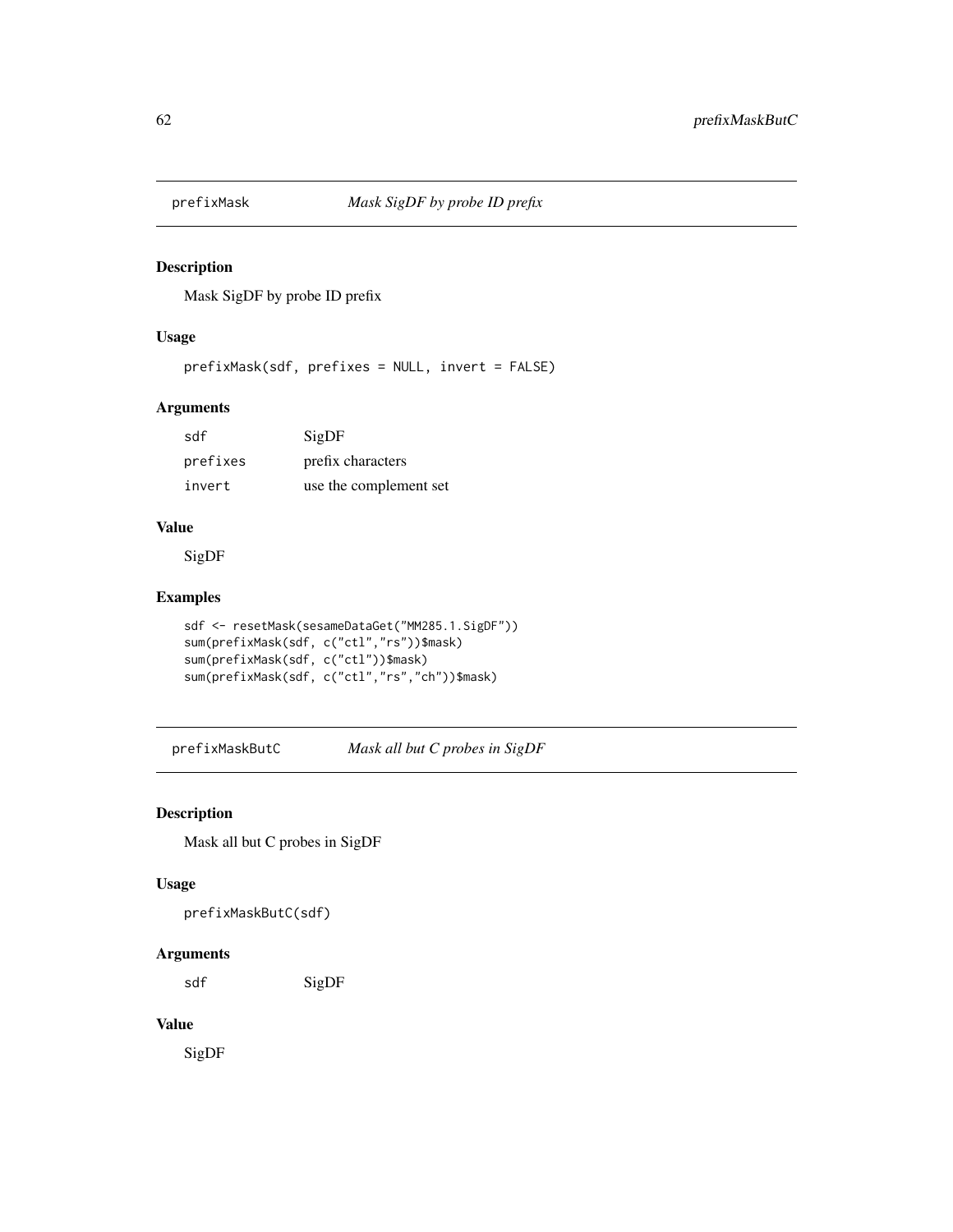# prefixMaskButCG 63

### Examples

```
sdf <- resetMask(sesameDataGet("MM285.1.SigDF"))
sum(prefixMaskButC(sdf)$mask)
```
prefixMaskButCG *Mask all but CG probes in SigDF*

## Description

Mask all but CG probes in SigDF

### Usage

prefixMaskButCG(sdf)

### Arguments

sdf SigDF

#### Value

SigDF

#### Examples

```
sdf <- resetMask(sesameDataGet("MM285.1.SigDF"))
sum(prefixMaskButCG(sdf)$mask)
```
prepSesame *Apply a chain of sesame preprocessing functions in an arbitrary order*

# Description

Notes on the order of operation: 1. qualityMask and inferSpecies should go before noob and pOOBAH, otherwise the background is too high because of Multi, uk and other probes 2. dyeBias correction needs to happen early 3. channel inference before dyebias 4. noob should happen last, pOOBAH before noob because noob modifies oob

### Usage

```
prepSesame(sdf, prep = "QCDPB", prep_args = NULL)
```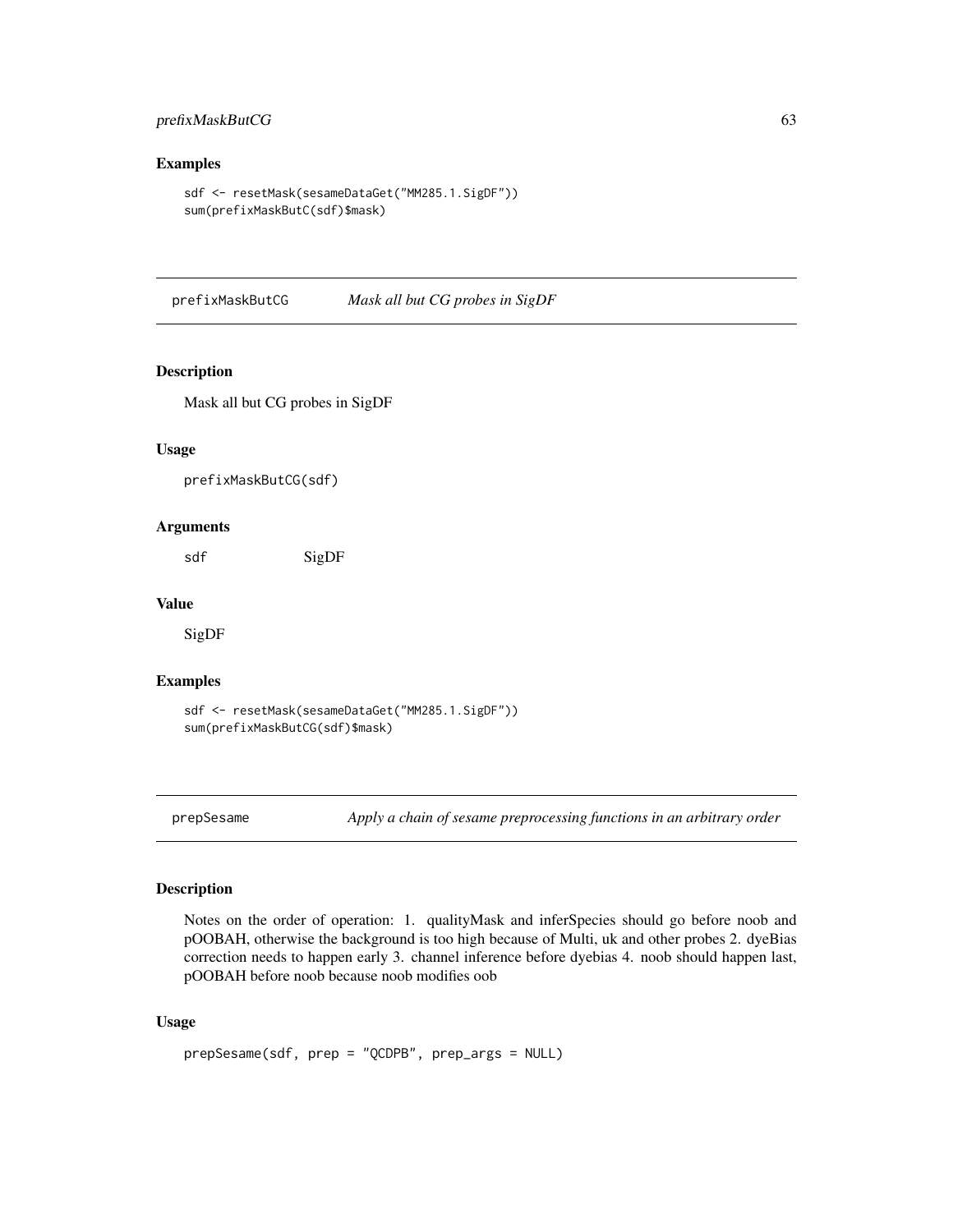# Arguments

| sdf       | SigDF                                                                                                                                                                              |
|-----------|------------------------------------------------------------------------------------------------------------------------------------------------------------------------------------|
| prep      | code that indicates preprocessing functions and their execution order (functions)<br>on the left is executed first).                                                               |
| prep_args | optional argument list to individual functions, e.g., prepSesame(sdf, prep_args=list(Q=list(mask_names<br>$=$ "design_issue"))) sets qualityMask(sdf, mask_names = "design_issue") |

# Value

SigDF

# Examples

sdf <- sesameDataGet("MM285.1.SigDF") sdf1 <- prepSesame(sdf, "QCDPB")

prepSesameList *List supported prepSesame functions*

# Description

List supported prepSesame functions

### Usage

```
prepSesameList()
```
# Value

a data frame with code, func, description

# Examples

prepSesameList()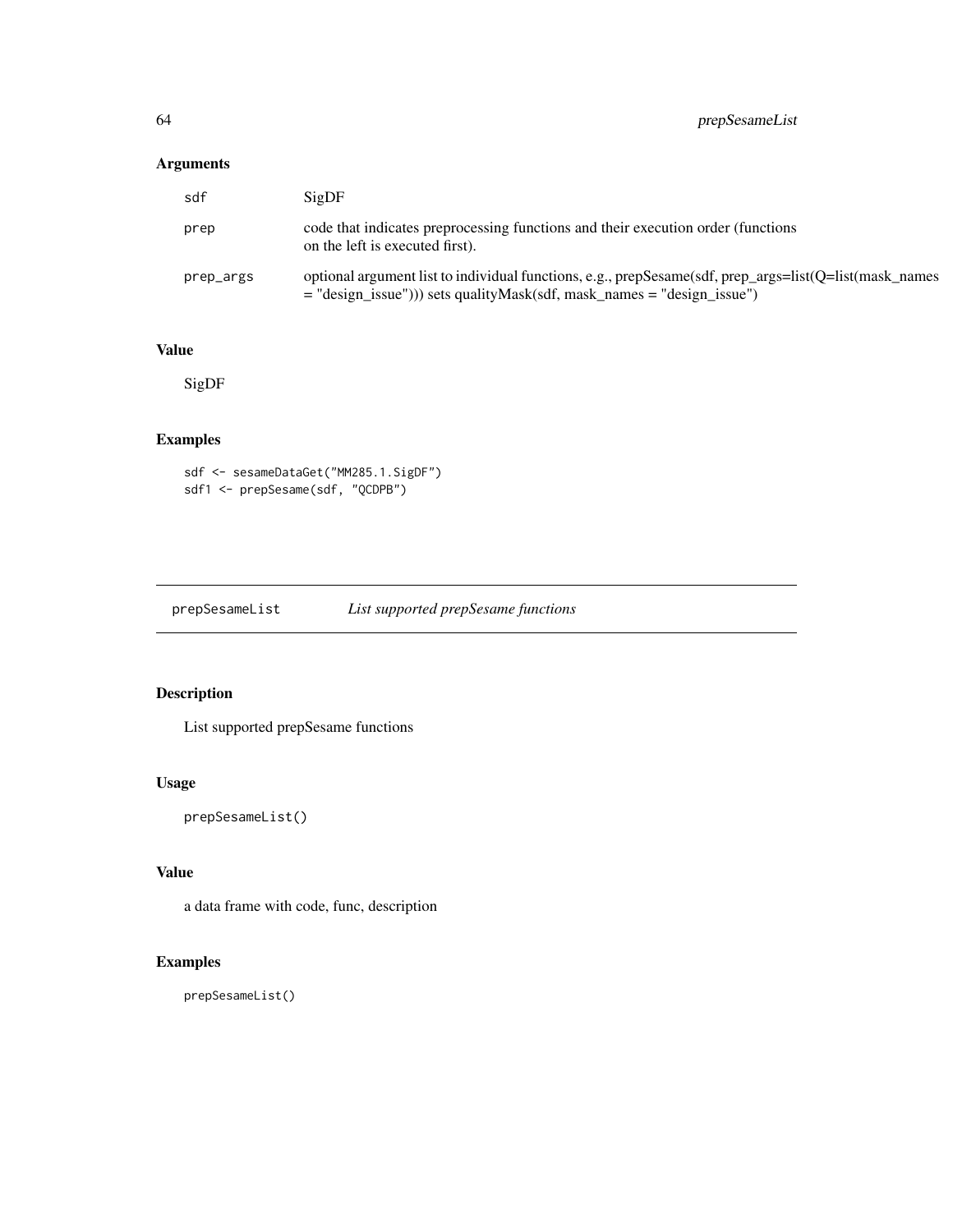print.DMLSummary *Print DMLSummary object*

### Description

Print DMLSummary object

# Usage

## S3 method for class 'DMLSummary'  $print(x, \ldots)$ 

## Arguments

| X | a DMLSummary object       |
|---|---------------------------|
| . | extra parameter for print |

### Value

print DMLSummary result on screen

### Examples

```
sesameDataCache() # in case not done yet
data <- sesameDataGet('HM450.76.TCGA.matched')
## test the first 10
smry <- DML(data$betas[1:10,], ~type, meta=data$sampleInfo)
smry
```
sesameDataGet\_resetEnv()

print.fileSet *Print a fileSet*

## Description

Print a fileSet

### Usage

## S3 method for class 'fileSet'  $print(x, \ldots)$ 

# Arguments

| x | a sesame::fileSet |
|---|-------------------|
| . | stuff for print   |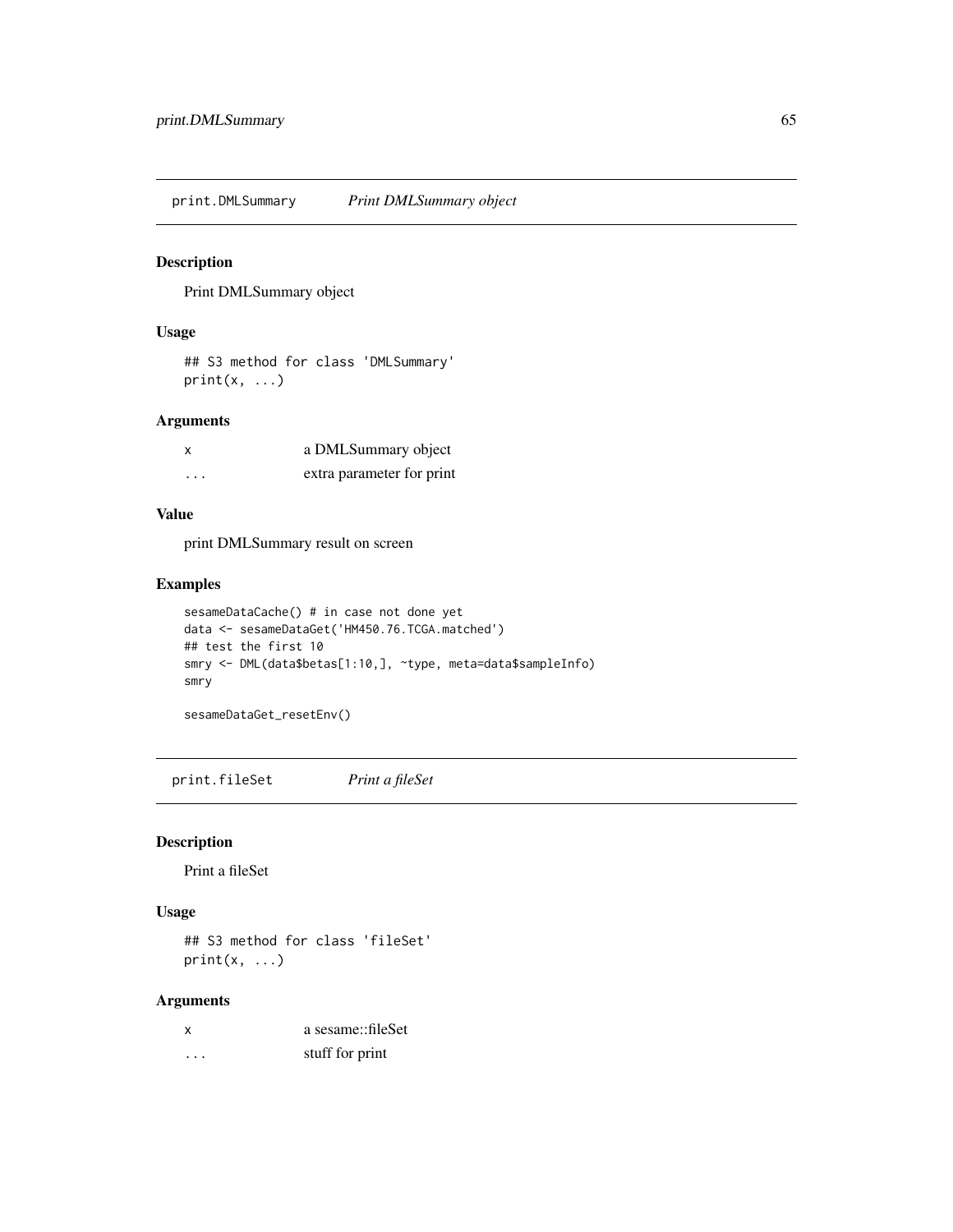# Value

string representation

# Examples

```
fset <- initFileSet('mybetas2', 'HM27', c('s1','s2'))
fset
```

| probeID_designType | Extract the probe type field from probe ID This only works with the new |
|--------------------|-------------------------------------------------------------------------|
|                    | probe ID system. See https://github.com/zhou-lab/InfiniumAnnotation     |
|                    | <i>for illustration</i>                                                 |

# Description

Extract the probe type field from probe ID This only works with the new probe ID system. See https://github.com/zhou-lab/InfiniumAnnotation for illustration

## Usage

probeID\_designType(Probe\_ID)

### Arguments

Probe\_ID Probe ID

# Value

a vector of '1' and '2' suggesting Infinium-I and Infinium-II

# Examples

probeID\_designType("cg36609548\_TC21")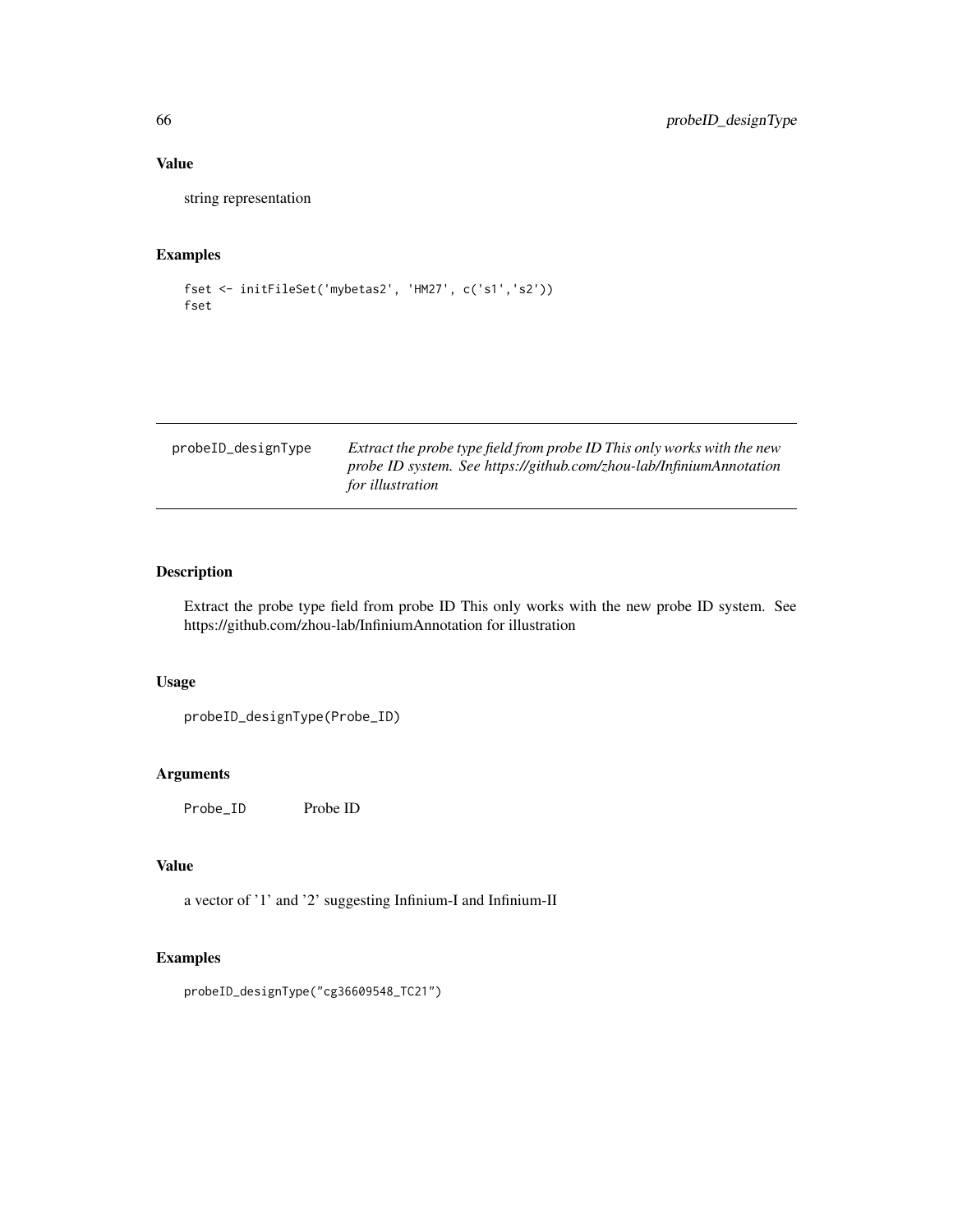probeSuccessRate *Whole-dataset-wide Probe Success Rate*

### Description

This function calculates the probe success rate using pOOBAH detection p-values. Probes that has a detection p-value higher than a specific threshold are considered failed probes.

# Usage

```
probeSuccessRate(sdf, mask = TRUE, max_pval = 0.05)
```
# Arguments

| sdf      | a SigDF                                            |
|----------|----------------------------------------------------|
| mask     | whether or not we count the masked probes in SigDF |
| max_pval | the maximum p-value to consider detection success  |

## Value

a fraction number as probe success rate

### Examples

```
sesameDataCache() # if not done yet
sdf <- sesameDataGet('EPIC.1.SigDF')
probeSuccessRate(sdf)
```

```
qualityMask Mask beta values by design quality
```
## Description

Currently quality masking only supports three platforms see also listAvailableMasks(sdfPlatform(sdf))

## Usage

```
qualityMask(sdf, mask_names = "recommended", prefixes = NULL, verbose = FALSE)
```
#### Arguments

| sdf        | a SigDF object                                                                                                             |
|------------|----------------------------------------------------------------------------------------------------------------------------|
| mask_names | mask names, default to "recommended", can be a vector of multiple masks, e.g.,<br>c("design_issue", "multi"), NULL to skip |
| prefixes   | mask by probe ID prefixes, e.g., cg.                                                                                       |
| verbose    | print more messages                                                                                                        |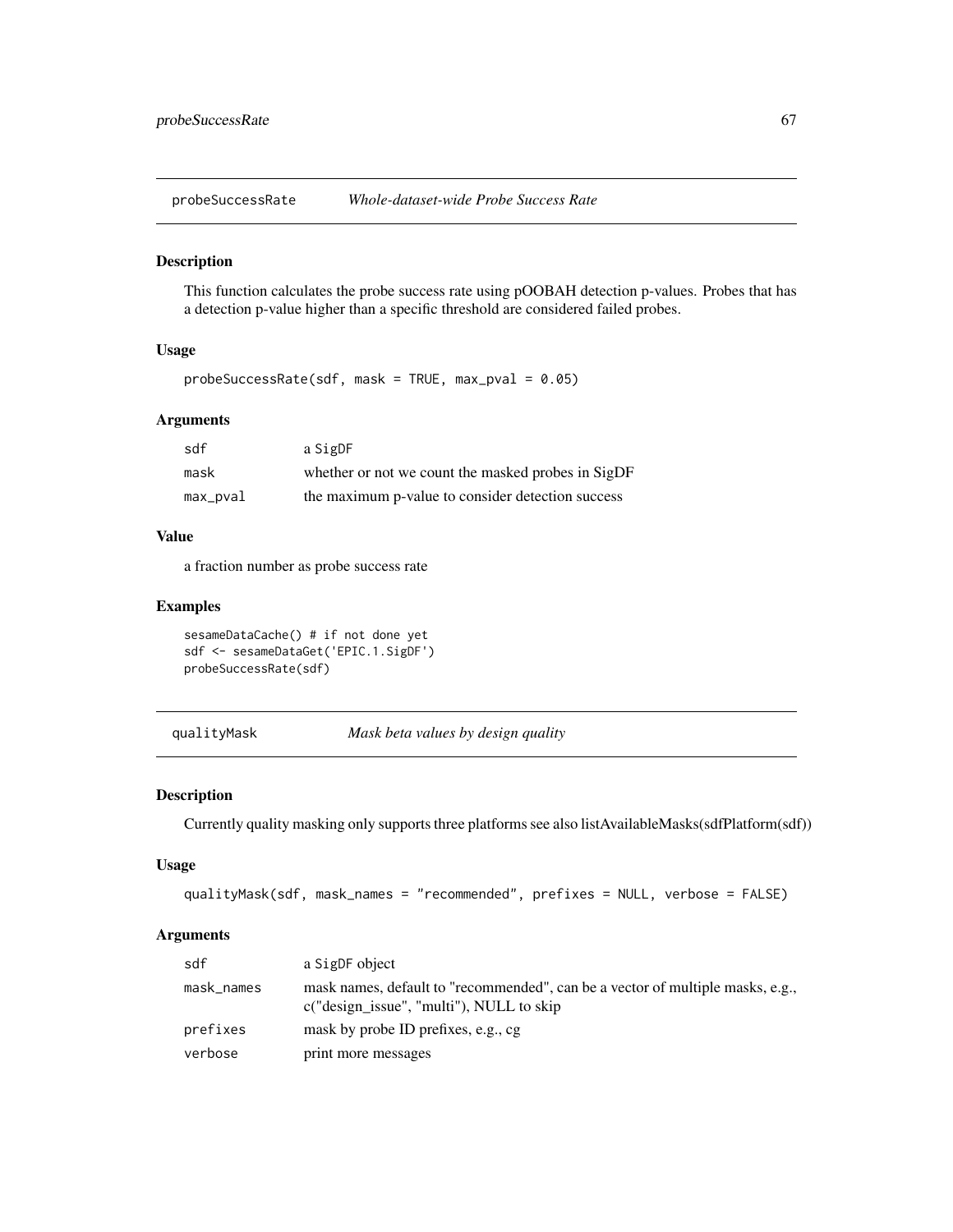### Value

a filtered SigDF

### Examples

```
sesameDataCache() # if not done yet
sdf <- sesameDataGet('EPIC.1.SigDF')
sum(sdf$mask)
sum(qualityMask(sdf)$mask)
sum(qualityMask(sdf, mask_names = NULL, prefixes = "rs")$mask)
## list available masks, the mask_name column
listAvailableMasks(sdfPlatform(sdf))
```
## readFileSet *Read an existing fileSet from storage*

## Description

This function only reads the meta-data.

## Usage

```
readFileSet(map_path)
```
#### Arguments

map\_path path of file to map (should contain valid \_idx.rds index)

### Value

a sesame::fileSet object

## Examples

```
## create two samples
fset <- initFileSet('mybetas2', 'HM27', c('s1','s2'))
```
## a hypothetical numeric array (can be beta values, intensities etc) hypothetical <- setNames(runif(fset\$n), fset\$probes)

## map the numeric to file mapFileSet(fset, 's1', hypothetical)

## read it from file fset <- readFileSet('mybetas2')

## get data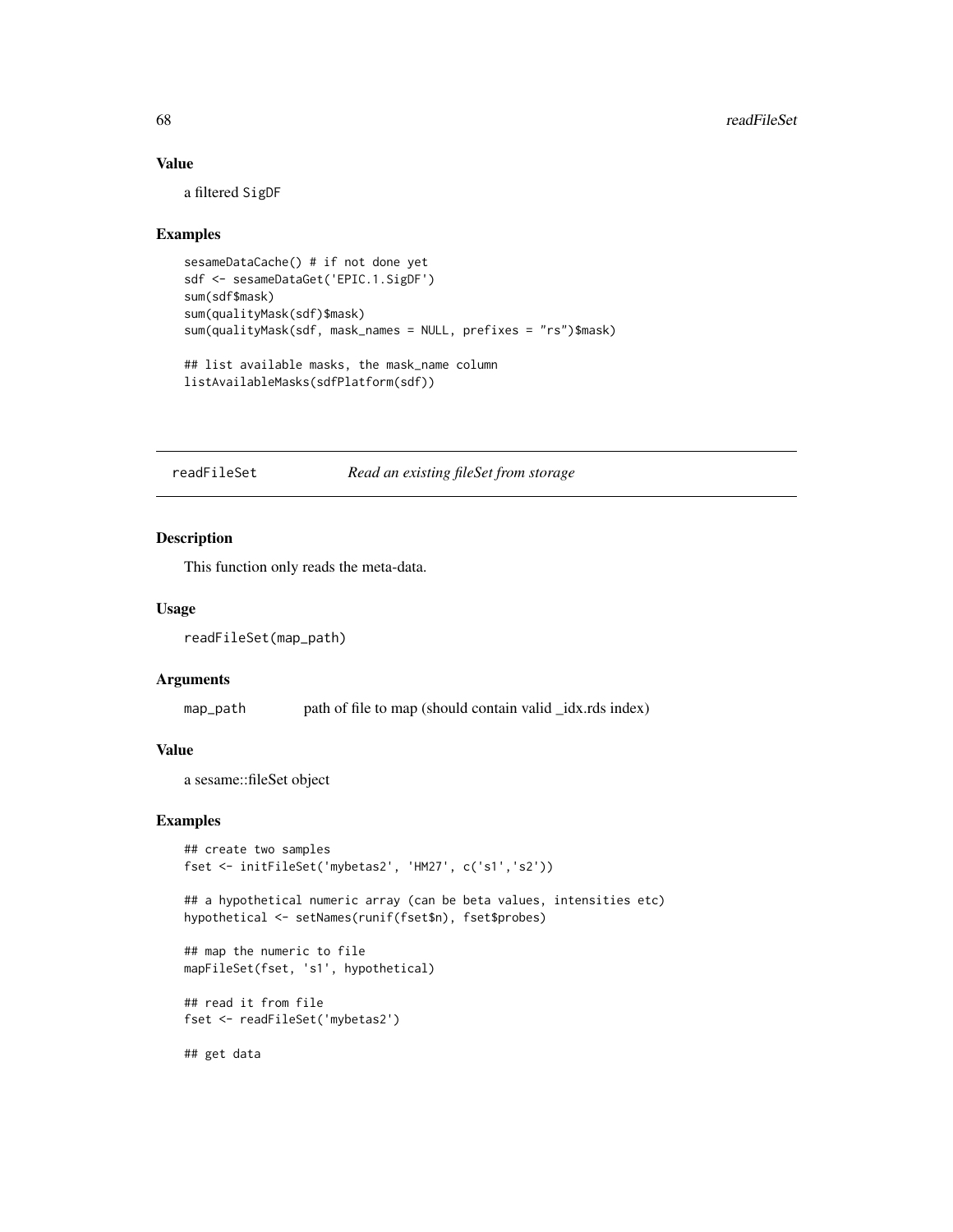```
sliceFileSet(fset, 's1', 'cg00000292')
```
readIDATpair *Import a pair of IDATs from one sample*

# Description

The function takes a prefix string that are shared with \_Grn.idat and \_Red.idat. The function returns a SigDF.

### Usage

```
readIDATpair(
  prefix.path,
  platform = \frac{1}{n},
  manifest = NULL,
  controls = NULL,
  verbose = FALSE
)
```
# Arguments

| prefix.path | sample prefix without _Grn.idat and _Red.idat |
|-------------|-----------------------------------------------|
| platform    | EPIC, HM450 and HM27 etc.                     |
| manifest    | optional design manifest file.                |
| controls    | optional control probe manifest file.         |
| verbose     | be verbose? (FALSE)                           |

# Value

a SigDF

```
sdf <- readIDATpair(sub('_Grn.idat','',system.file(
    "extdata", "4207113116_A_Grn.idat", package = "sesameData")))
```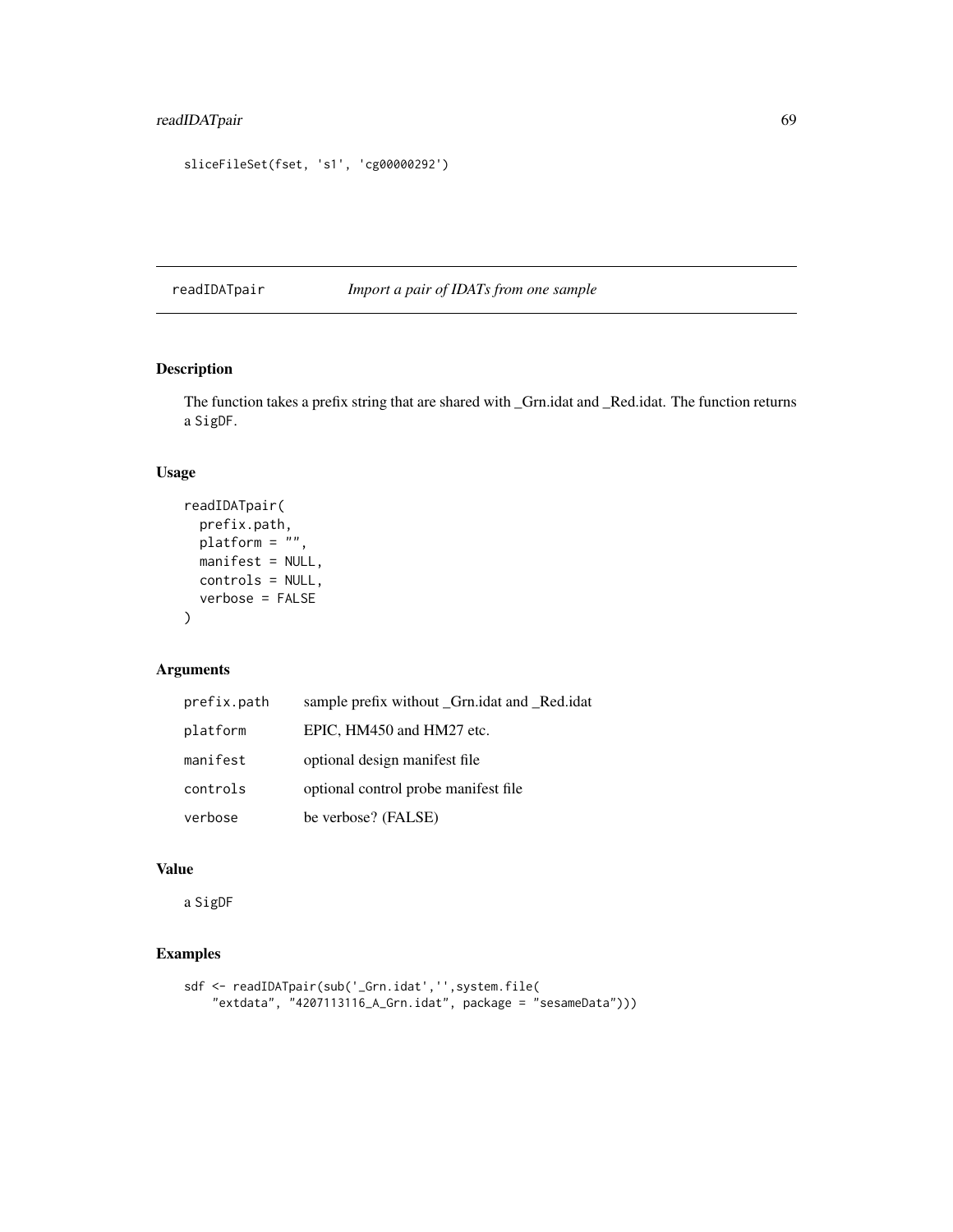This requries setting a seed with a secret number that was used to de-identify the IDAT (see example). This requires a secret number that was used to de-idenitfy the IDAT

# Usage

```
reIdentify(path, out_path = NULL, snps = NULL, mft = NULL)
```
# Arguments

| path     | input IDAT file                                     |
|----------|-----------------------------------------------------|
| out_path | output IDAT file                                    |
| snps     | SNP definition, if not given, default to SNP probes |
| mft      | sesame-compatible manifest if non-standard          |

# Value

NULL, changes made to the IDAT files

# Examples

```
temp_out <- tempfile("test")
set.seed(123)
reIdentify(system.file(
    "extdata", "4207113116_A_Grn.idat", package = "sesameData"), temp_out)
unlink(temp_out)
```
resetMask *Reset Masking*

# Description

Reset Masking

#### Usage

resetMask(sdf, verbose = FALSE)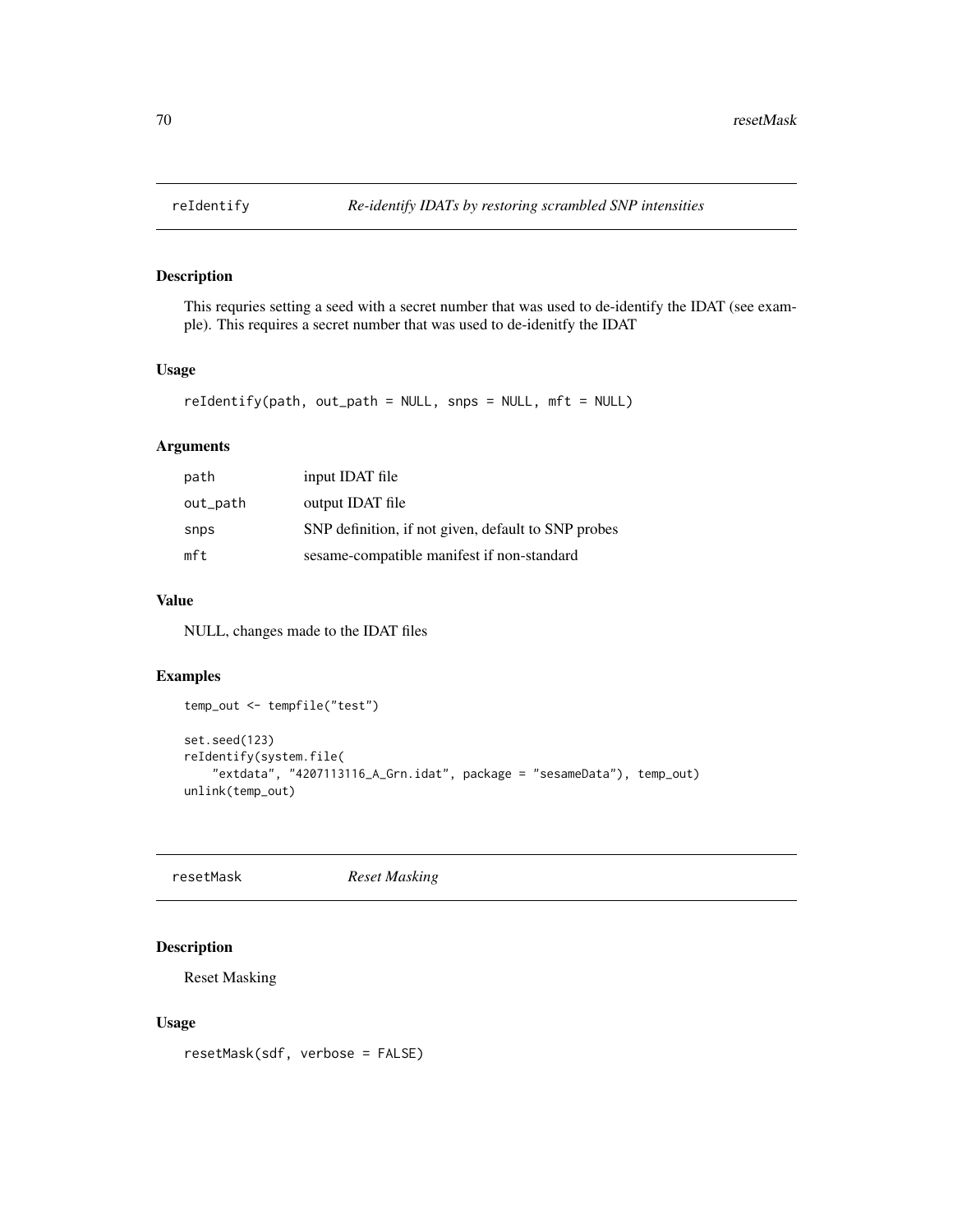$scrub$  71

### Arguments

| sdf     | a SigDF             |
|---------|---------------------|
| verbose | print more messages |

## Value

a new SigDF with mask reset to all FALSE

# Examples

```
sesameDataCache() # if not done yet
sdf <- sesameDataGet('EPIC.1.SigDF')
sum(sdf$mask)
sdf <- addMask(sdf, c("cg14057072", "cg22344912"))
sum(sdf$mask)
sum(resetMask(sdf)$mask)
```
scrub *SCRUB background correction*

### Description

This function takes a SigDF and returns a modified SigDF with background subtracted. scrub subtracts residual background using background median

#### Usage

scrub(sdf)

### Arguments

sdf a SigDF

## Details

This function is meant to be used after noob.

## Value

a new SigDF with noob background correction

```
sdf <- sesameDataGet('EPIC.1.SigDF')
sdf.nb <- noob(sdf)
sdf.nb.scrub <- scrub(sdf.nb)
```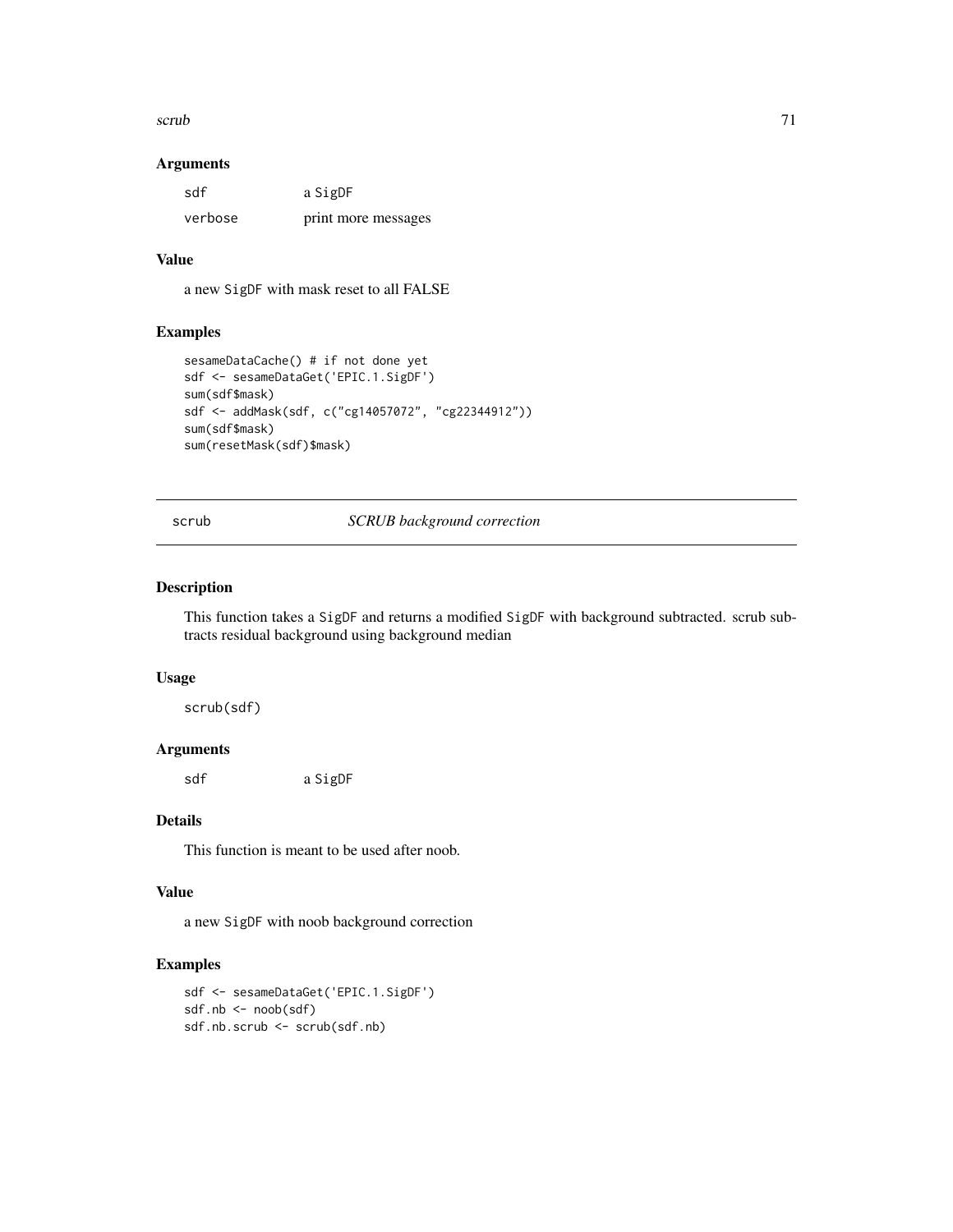This function takes a SigDF and returns a modified SigDF with background subtracted. scrubSoft subtracts residual background using a noob-like procedure.

## Usage

scrubSoft(sdf)

#### Arguments

sdf a SigDF

#### Details

This function is meant to be used after noob.

#### Value

a new SigDF with noob background correction

### Examples

sdf <- sesameDataGet('EPIC.1.SigDF') sdf.nb <- noob(sdf) sdf.nb.scrubSoft <- scrubSoft(sdf.nb)

SDFcollapseToPfx *collapse to probe prefix*

# Description

collapse to probe prefix

## Usage

SDFcollapseToPfx(sdf)

### Arguments

sdf a SigDF object

## Value

a data frame with updated Probe\_ID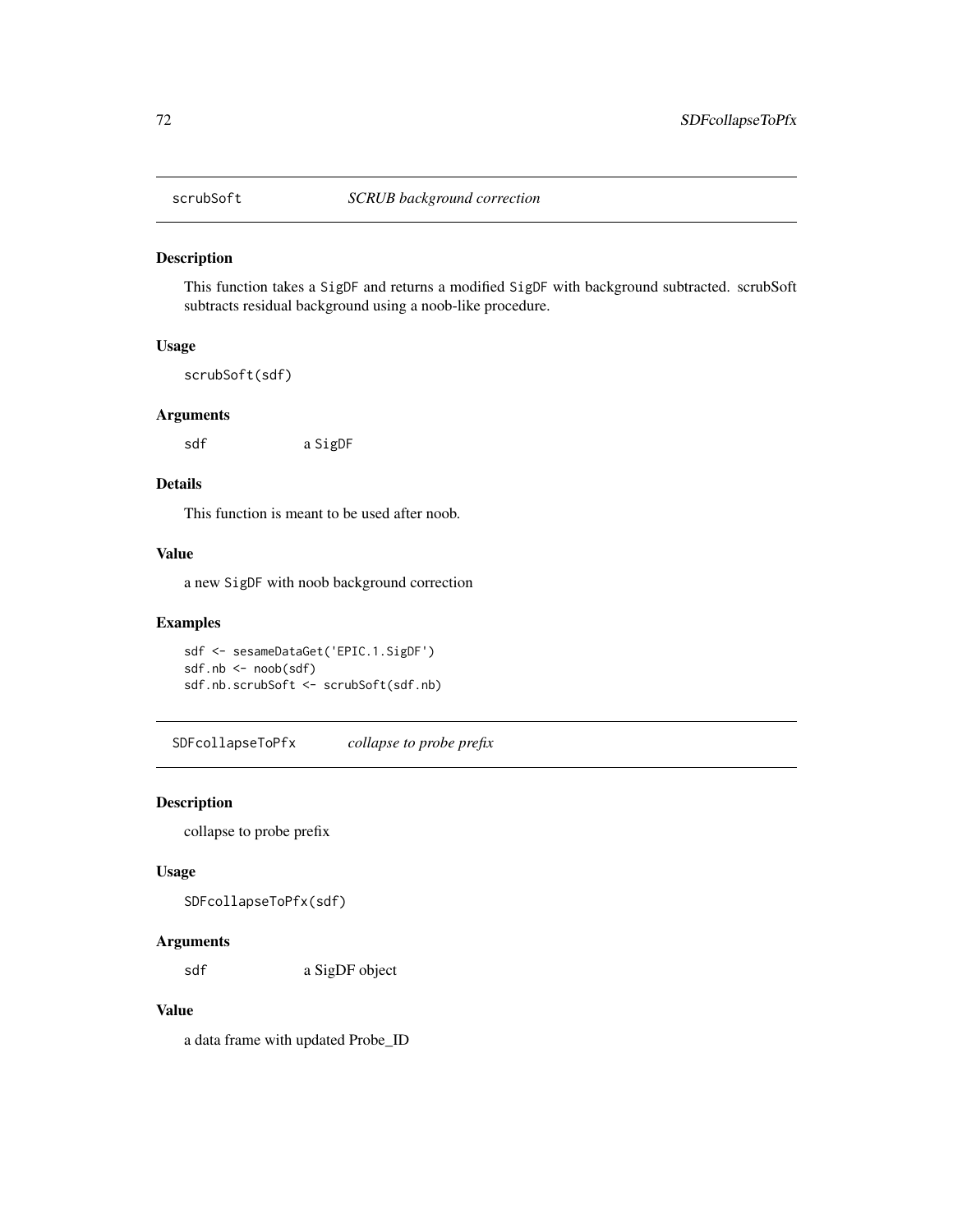<span id="page-72-0"></span>

Convenience function to output platform attribute of SigDF

# Usage

```
sdfPlatform(sdf, verbose = FALSE)
```
#### Arguments

| sdf     | a SigDF object      |
|---------|---------------------|
| verbose | print more messages |

#### Value

the platform string for the SigDF object

# Examples

```
sesameDataCache()
sdf <- sesameDataGet('EPIC.1.SigDF')
sdfPlatform(sdf)
```
sdf\_read\_table *read a table file to SigDF*

# Description

read a table file to SigDF

### Usage

```
sdf_read_table(fname, platform = NULL, verbose = FALSE, ...)
```
# Arguments

| fname    | file name                                |
|----------|------------------------------------------|
| platform | array platform (will infer if not given) |
| verbose  | print more information                   |
|          | additional argument to read.table        |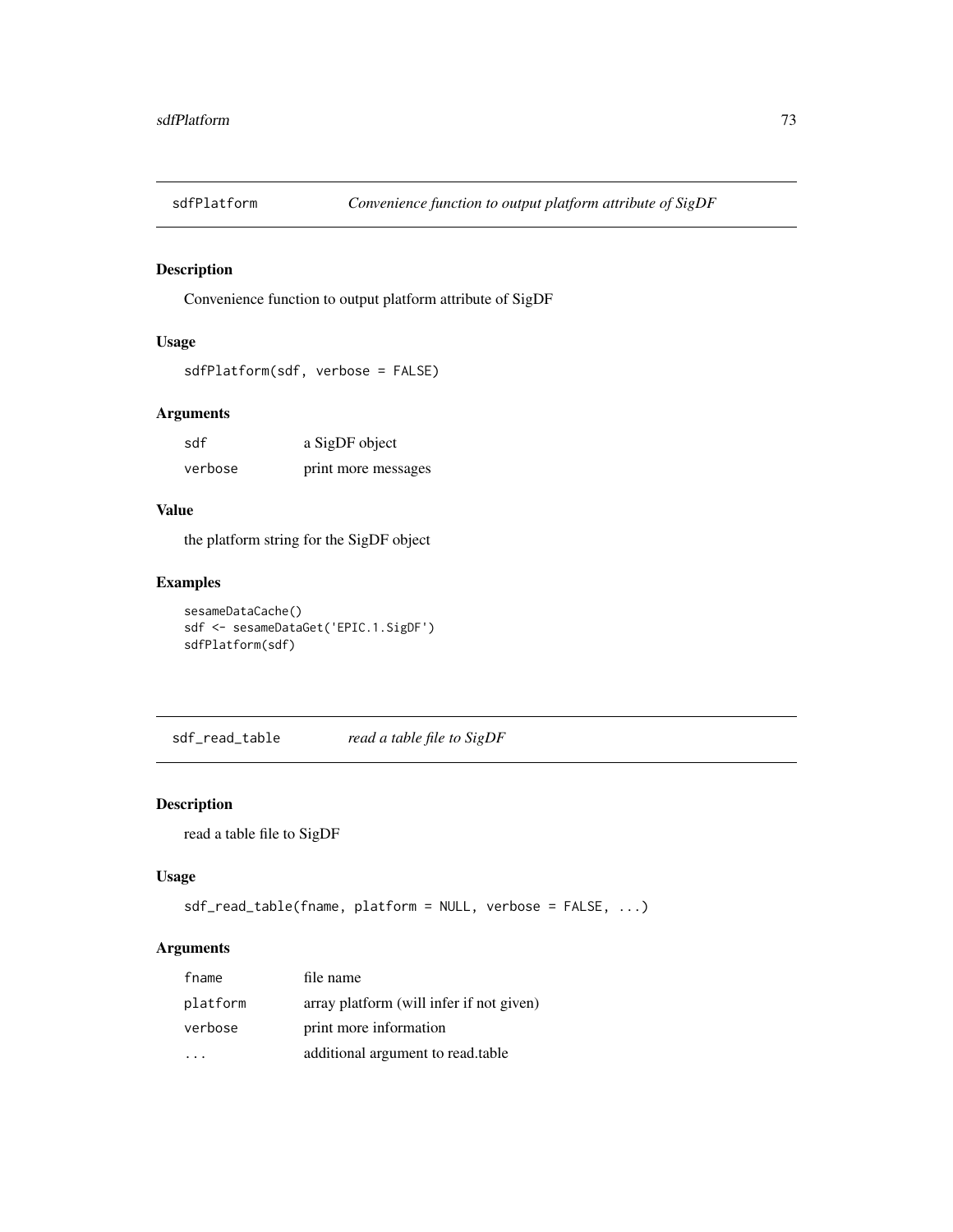# Value

read table file to SigDF

# Examples

```
sesameDataCache() # if not done yet
sdf <- sesameDataGet('EPIC.1.SigDF')
fname <- sprintf("%s/sigdf.txt", tempdir())
sdf_write_table(sdf, file=fname)
sdf2 <- sdf_read_table(fname)
```
sdf\_write\_table *write SigDF to table file*

# Description

write SigDF to table file

## Usage

sdf\_write\_table(sdf, ...)

# Arguments

| sdf | the SigDF to output                |
|-----|------------------------------------|
| .   | additional argument to write table |

## Value

write SigDF to table file

```
sesameDataCache() # if not done yet
sdf <- sesameDataGet('EPIC.1.SigDF')
sdf_write_table(sdf, file=sprintf("%s/sigdf.txt", tempdir()))
```
<span id="page-73-0"></span>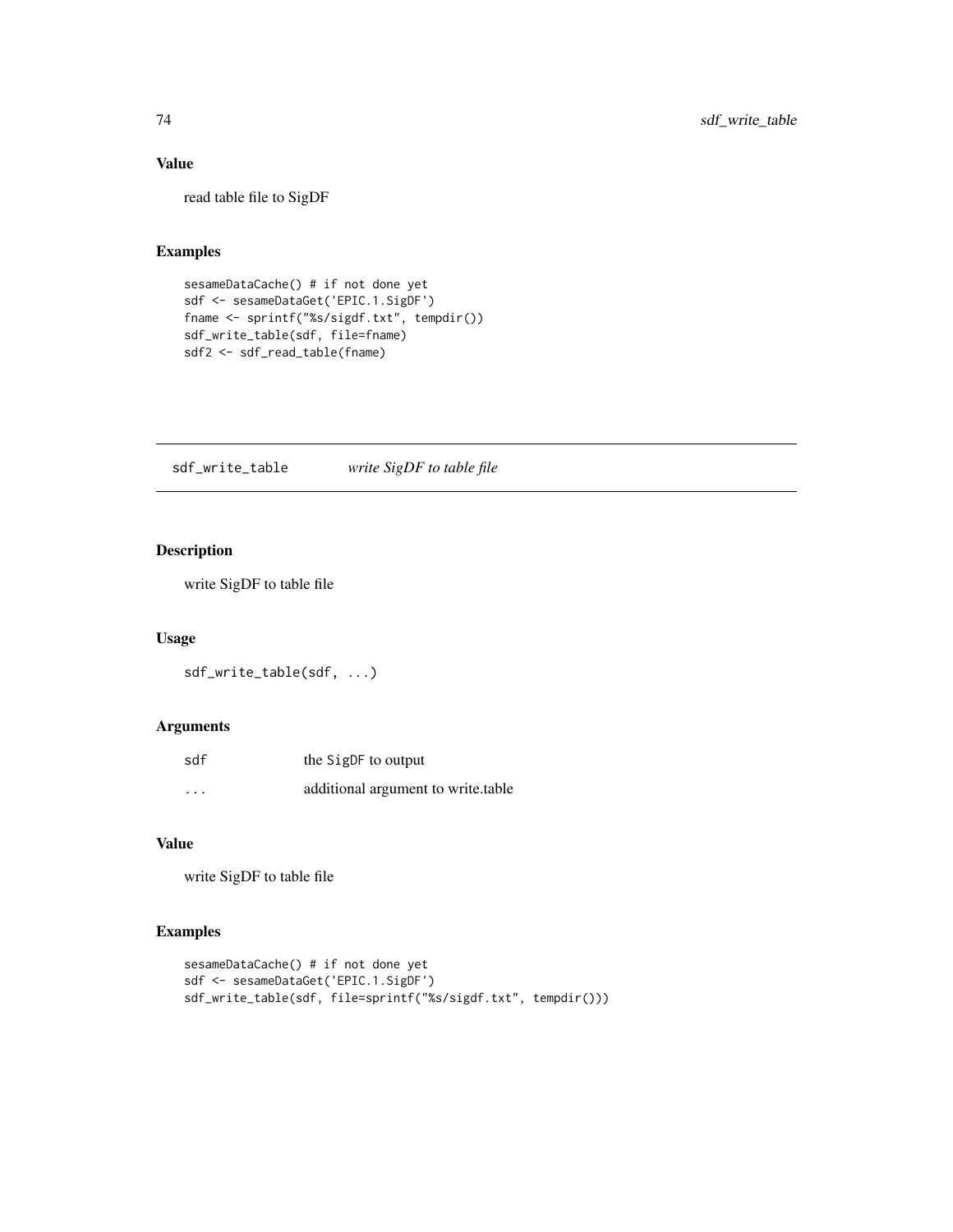<span id="page-74-0"></span>The input is the directory name as a string. The function identifies all the IDAT files under the directory. The function returns a vector of such IDAT prefixes under the directory.

#### Usage

```
searchIDATprefixes(dir.name, recursive = TRUE, use.basename = TRUE)
```
#### Arguments

| dir.name     | the directory containing the IDAT files.                                                                                     |
|--------------|------------------------------------------------------------------------------------------------------------------------------|
| recursive    | search IDAT files recursively                                                                                                |
| use.basename | basename of each IDAT path is used as sample name This won't work in rare<br>situation where there are duplicate IDAT files. |

# Value

the IDAT prefixes (a vector of character strings).

#### Examples

```
## only search what are directly under
IDATprefixes <- searchIDATprefixes(
   system.file("extdata", "", package = "sesameData"))
## search files recursively is by default
IDATprefixes <- searchIDATprefixes(
   system.file(package = "sesameData"), recursive=TRUE)
```
segmentBins *Segment bins using DNAcopy*

## Description

Segment bins using DNAcopy

#### Usage

segmentBins(bin.signals, bin.coords)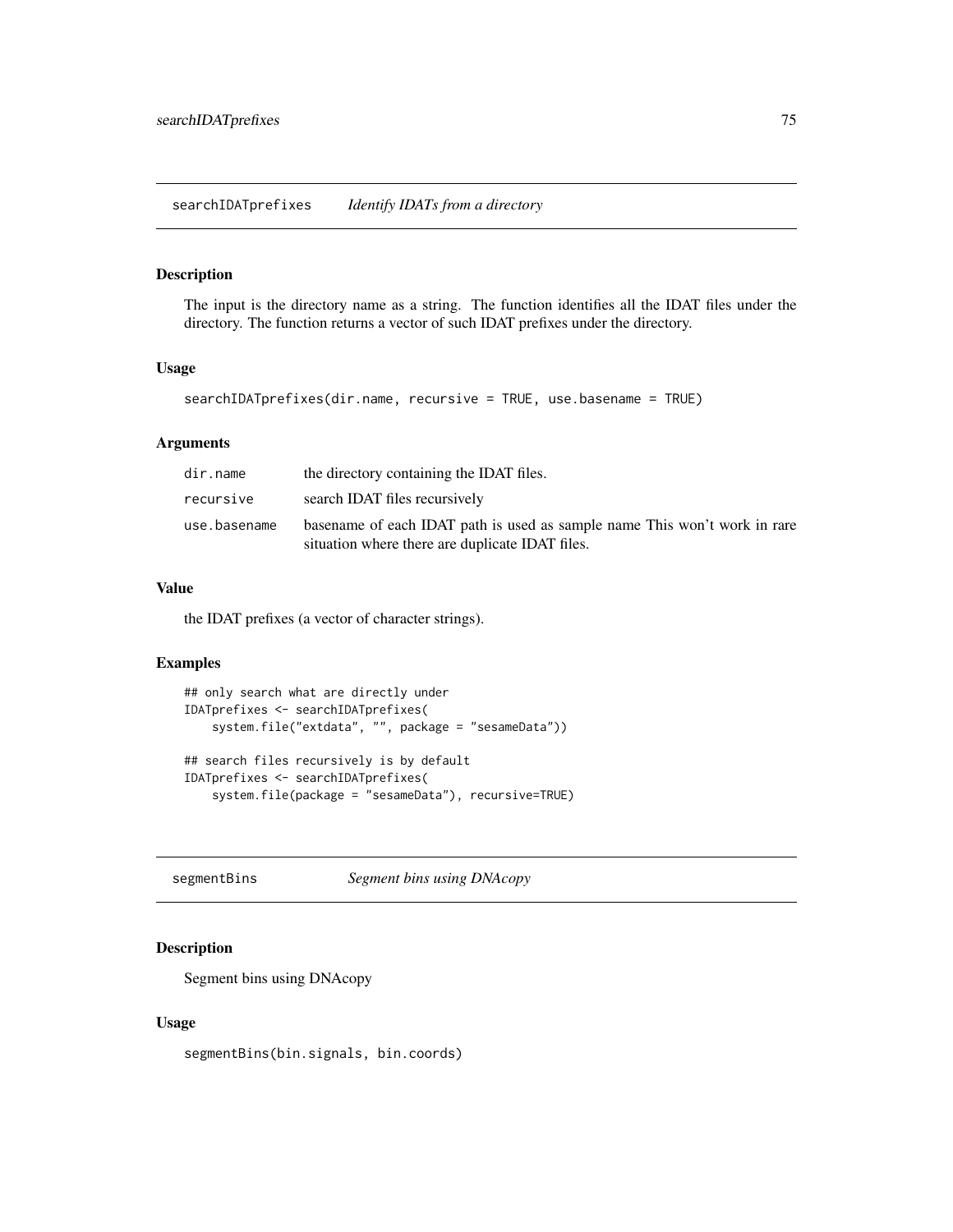#### Arguments

| bin.signals | bin signals (input) |
|-------------|---------------------|
| bin.coords  | bin coordinates     |

# Value

segment signal data frame

sesameAnno\_download *Download additional annotation files*

#### Description

From the Infinium annotation website associated github repo e.g., https://github.com/zhou-lab/InfiniumAnnotationV1

#### Usage

```
sesameAnno_download(title, dest_dir, version = anno_base_default_version)
```
## Arguments

| title    | title of the annotation file |
|----------|------------------------------|
| dest dir | download to this directory   |
| version  | version number               |

## Details

The default version number should always work. One need to refer to the actual repo to see which one of the other versions also work.

See also http://zwdzwd.github.io/InfiniumAnnotation

## Value

annotation file

```
## avoid testing as this function uses external host
if (FALSE) {
sesameAnno_download("Test/3999492009_R01C01_Grn.idat", tempdir())
}
```
<span id="page-75-0"></span>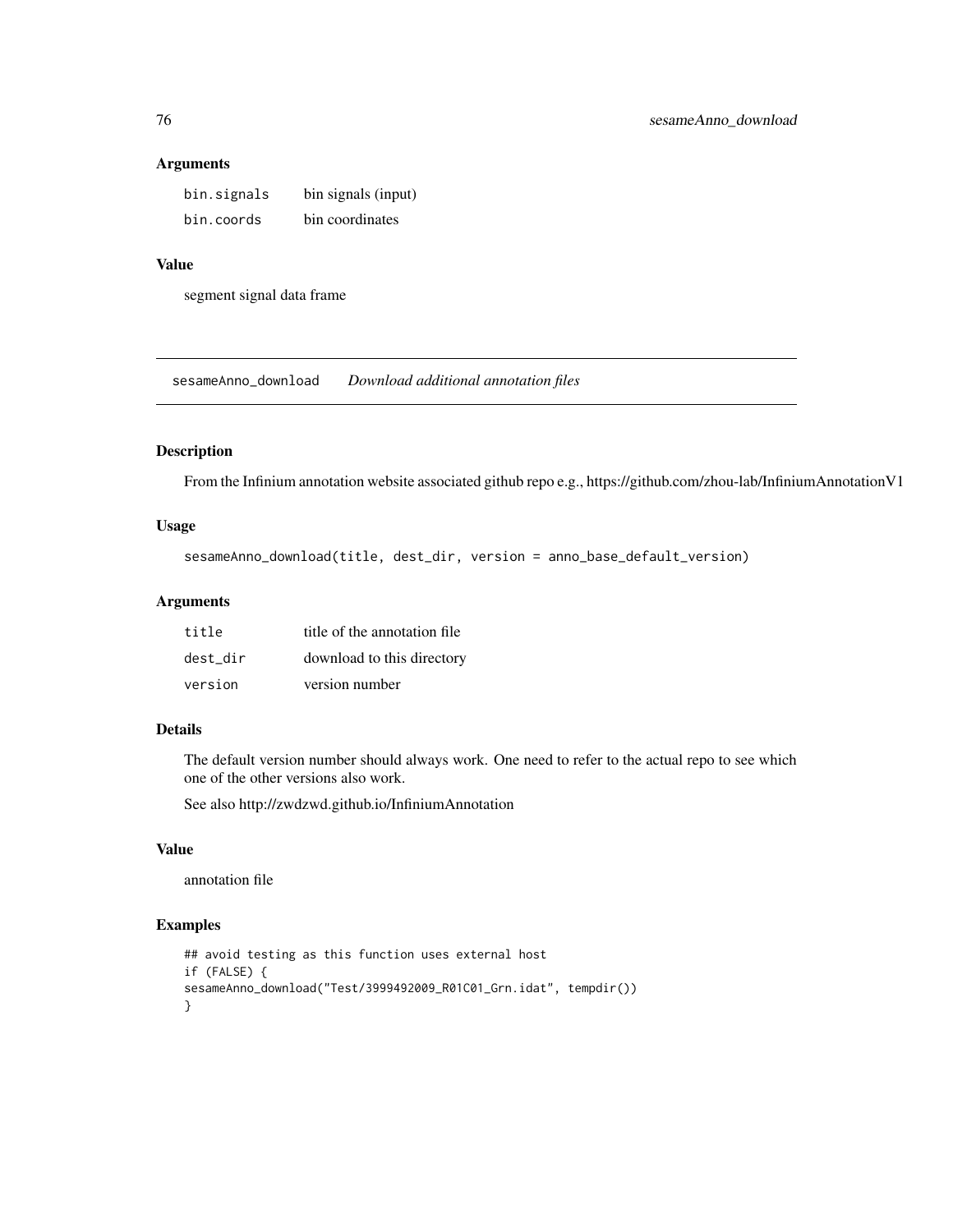<span id="page-76-0"></span>sesameAnno\_get *Retrieve additional annotation Rds data*

## Description

From the Infinium annotation website associated github repo e.g., https://github.com/zhou-lab/InfiniumAnnotationV1

## Usage

```
sesameAnno_get(title, version = anno_base_default_version, dest_dir = NULL)
```
#### **Arguments**

| title    | title of the annotation file            |
|----------|-----------------------------------------|
| version  | version number                          |
| dest dir | if not NULL, download to this directory |

#### Details

The default version number should always work. One need to refer to the actual repo to see which one of the other versions also work.

See also http://zwdzwd.github.io/InfiniumAnnotation

#### Value

annotation file

#### Examples

```
## avoided testing as this function uses external host
if (FALSE) {
annoI <- anno_get("Anno/EPIC/EPIC.hg19.typeI_overlap_b151.rds")
}
```
sesameAnno\_getManifestDF

*download Infinium manifest from Github repositories*

#### Description

download Infinium manifest from Github repositories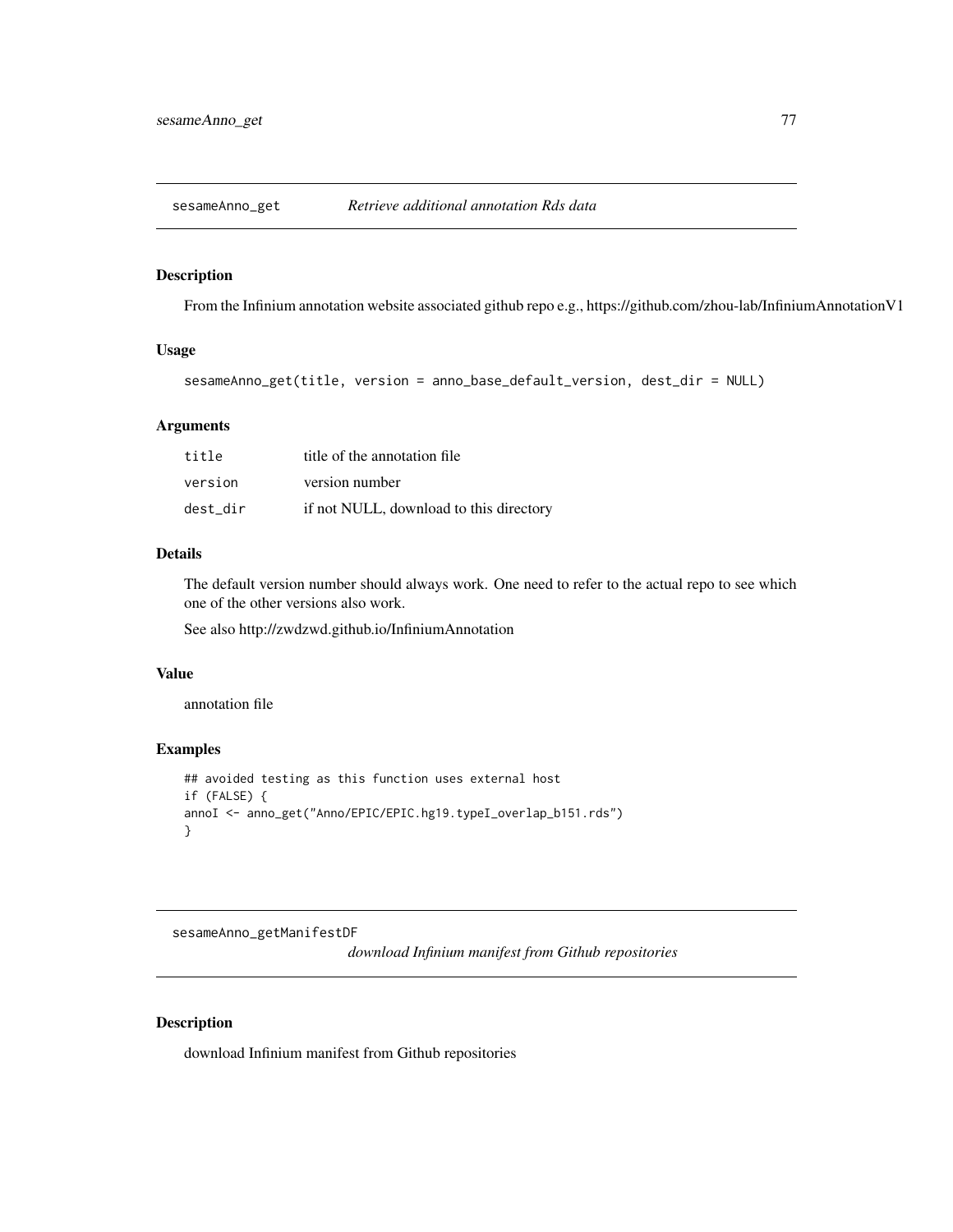## Usage

```
sesameAnno_getManifestDF(
  platform,
  genome = NULL,
  version = anno_base_default_version
\mathcal{L}
```
# Arguments

| platform | Mammal40, MM285, EPIC, and HM450       |
|----------|----------------------------------------|
| genome   | $hg38$ , mm $10$ etc.                  |
| version  | release version, default is the latest |

## Value

tibble

# Examples

```
## avoid testing since it depends on external host
if (FALSE) {
mft <- sesameAnno_getManifestDF("Mammal40")
}
```
sesameData\_getAnno *retrieve additional annotation files*

# Description

retrieve additional annotation files

# Usage

```
sesameData_getAnno(title, version = anno_base_default_version, dest_dir = NULL)
```
# Arguments

| title    | title of the annotation file            |
|----------|-----------------------------------------|
| version  | version number                          |
| dest dir | if not NULL, download to this directory |

# Value

annotation file

# Examples

cat("Deprecated!")

<span id="page-77-0"></span>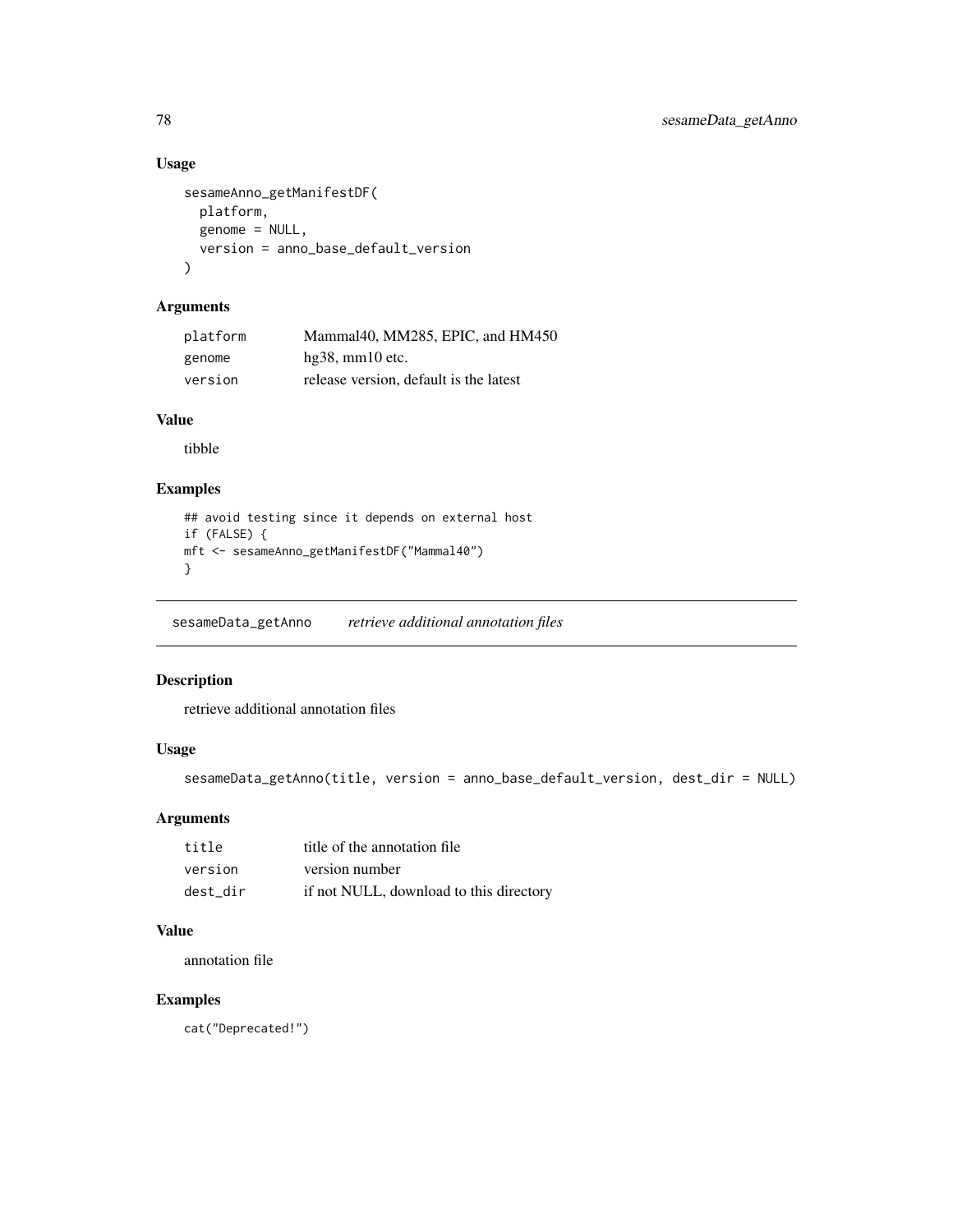<span id="page-78-0"></span>sesameQC-class *An S4 class to hold QC statistics*

#### Description

An S4 class to hold QC statistics

# Slots

stat a list to store qc stats

sesameQC\_calcStats *Calculate QC statistics*

# Description

It is a function to call one or multiple sesameQC\_calcStats functions

#### Usage

```
sesameQC_calcStats(sdf, funs = NULL)
```
# Arguments

| sdf  | a SigDF object                                                                                                                                                                   |
|------|----------------------------------------------------------------------------------------------------------------------------------------------------------------------------------|
| funs | a sesame OC calcStats * function or a list of them default to all functions. One<br>can also use a string such as "detection" or c("detection", "intensity") to reduce<br>typing |
|      |                                                                                                                                                                                  |

# Details

currently supporting: detection, intensity, numProbes, channel, dyeBias, betas

# Value

a sesameQC object

```
sesameDataCache() # if not done yet
sdf <- sesameDataGet('EPIC.1.SigDF')
sesameQC_calcStats(sdf)
sesameQC_calcStats(sdf, "detection")
sesameQC_calcStats(sdf, c("detection", "channel"))
## retrieve stats as a list
sesameQC_getStats(sesameQC_calcStats(sdf, "detection"))
## or as data frames
as.data.frame(sesameQC_calcStats(sdf, "detection"))
```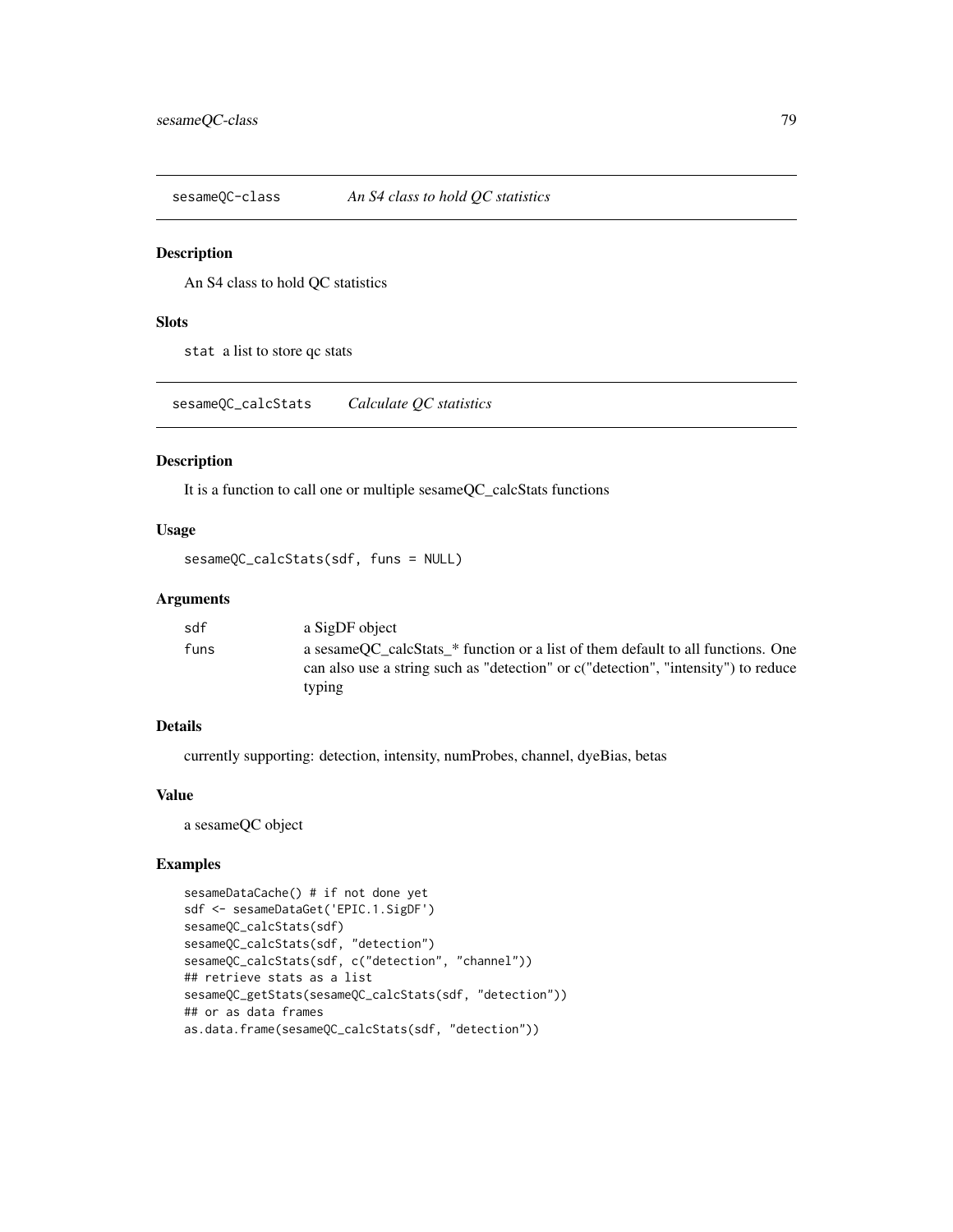<span id="page-79-0"></span>sesameQC\_getStats *Get stat numbers from an sesameQC object*

# Description

Get stat numbers from an sesameQC object

## Usage

sesameQC\_getStats(qc, stat\_names = NULL, drop = TRUE)

#### Arguments

| qc         | a sesameOC object                                                  |
|------------|--------------------------------------------------------------------|
| stat names | which stat(s) to retrieve, default to all.                         |
| drop       | whether to drop to a string when stats_names has only one element. |

#### Value

a list of named stats to be retrieved

#### Examples

```
sdf <- sesameDataGet("EPIC.1.SigDF")
qc <- sesameQC_calcStats(sdf, "detection")
sesameQC_getStats(qc, "frac_dt")
```
sesameQC\_plotBar *Bar plots for sesameQC*

# Description

By default, it plots median\_beta\_cg, median\_beta\_ch, RGratio, RGdistort, frac\_dt

#### Usage

```
sesameQC_plotBar(qcs, keys = NULL)
```
## Arguments

| acs  | a list of SigDFs                                                                    |
|------|-------------------------------------------------------------------------------------|
| kevs | optional, other key to plot, instead of the default keys can be found in the paren- |
|      | thesis of the print output of each sesame OC output.                                |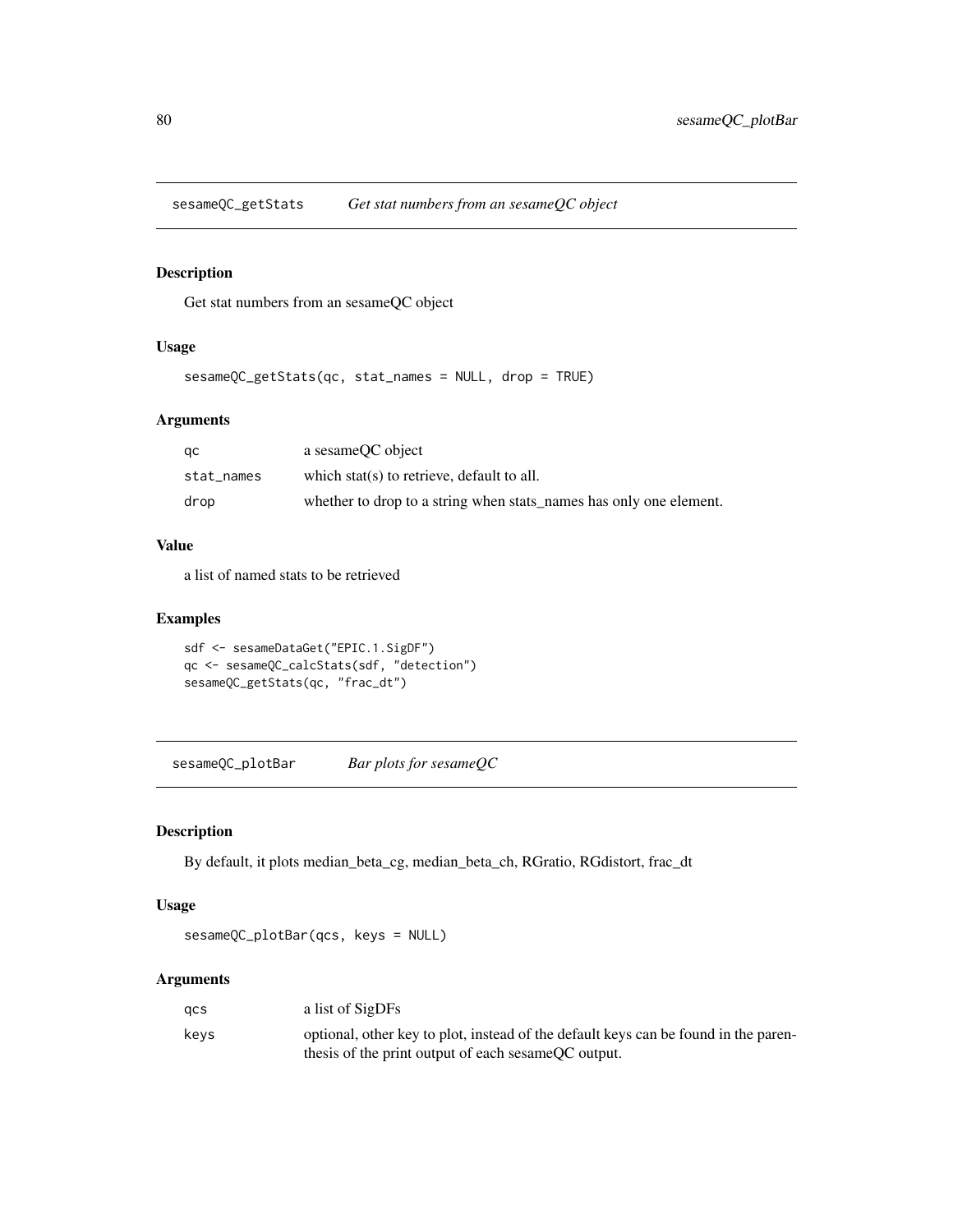# <span id="page-80-0"></span>Value

a bar plot comparing different QC metrics

#### Examples

```
sesameDataCache() # if not done yet
sdfs <- sesameDataGet("EPIC.5.SigDF.normal")[1:2]
sesameQC_plotBar(lapply(sdfs, sesameQC_calcStats, "detection"))
```
sesameQC\_plotBetaByDesign

*Plot betas distinguishing different Infinium chemistries*

#### Description

Plot betas distinguishing different Infinium chemistries

# Usage

```
sesameQC_plotBetaByDesign(
  sdf,
 prep = NULL,
  legend_pos = "top",
 mar = c(3, 3, 1, 1),main = "",...
)
```
#### Arguments

| sdf        | SigDF                                       |
|------------|---------------------------------------------|
| prep       | prep codes to step through                  |
| legend_pos | legend position (default: top)              |
| mar        | margin of layout when showing steps of prep |
| main       | main title in plots                         |
|            | additional options to plot                  |

#### Value

create a density plot

```
sdf <- sesameDataGet("EPIC.1.SigDF")
sesameQC_plotBetaByDesign(sdf, prep="DB")
```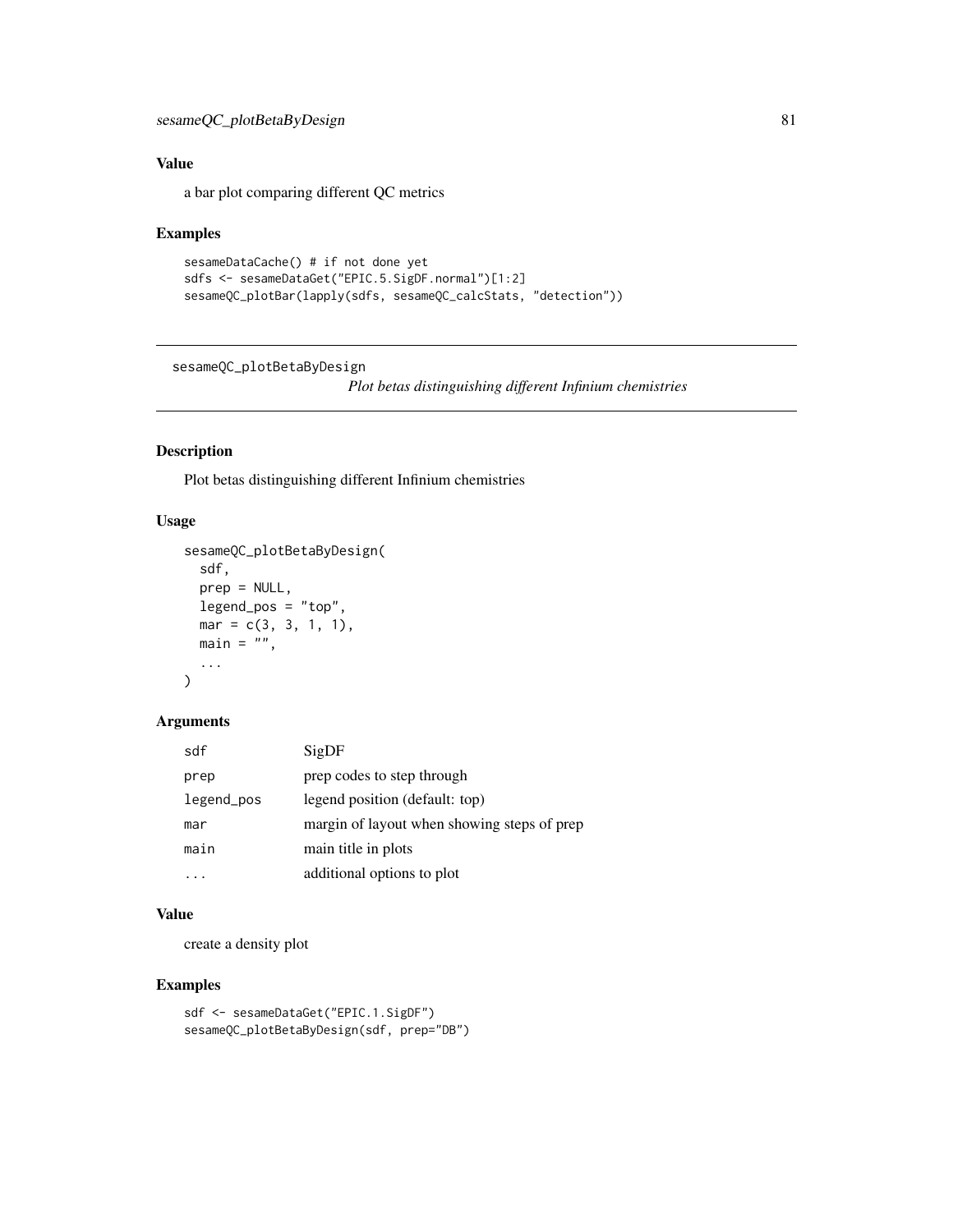<span id="page-81-0"></span>sesameQC\_plotHeatSNPs *Plot SNP heatmap*

# Description

Plot SNP heatmap

# Usage

```
sesameQC_plotHeatSNPs(sdfs, cluster = TRUE, filter.nonvariant = TRUE)
```
## Arguments

| sdfs              | beta value matrix, row: probes; column: samples |  |
|-------------------|-------------------------------------------------|--|
| cluster           | show clustered heatmap                          |  |
| filter.nonvariant |                                                 |  |
|                   | whether to filter nonvariant (range $< 0.3$ )   |  |

#### Value

a grid graphics object

#### Examples

```
sdfs <- sesameDataGet("EPIC.5.SigDF.normal")[1:2]
plt <- sesameQC_plotHeatSNPs(sdfs, filter.nonvariant = FALSE)
```
sesameQC\_plotIntensVsBetas

*Plot Total Signal Intensities vs Beta Values This plot is helpful in revealing the extent of signal background and dye bias.*

#### Description

Plot Total Signal Intensities vs Beta Values This plot is helpful in revealing the extent of signal background and dye bias.

#### Usage

```
sesameQC_plotIntensVsBetas(
  sdf,
 mask = TRUE,use_max = FALSE,intens.range = c(5, 15),
  ...
\mathcal{E}
```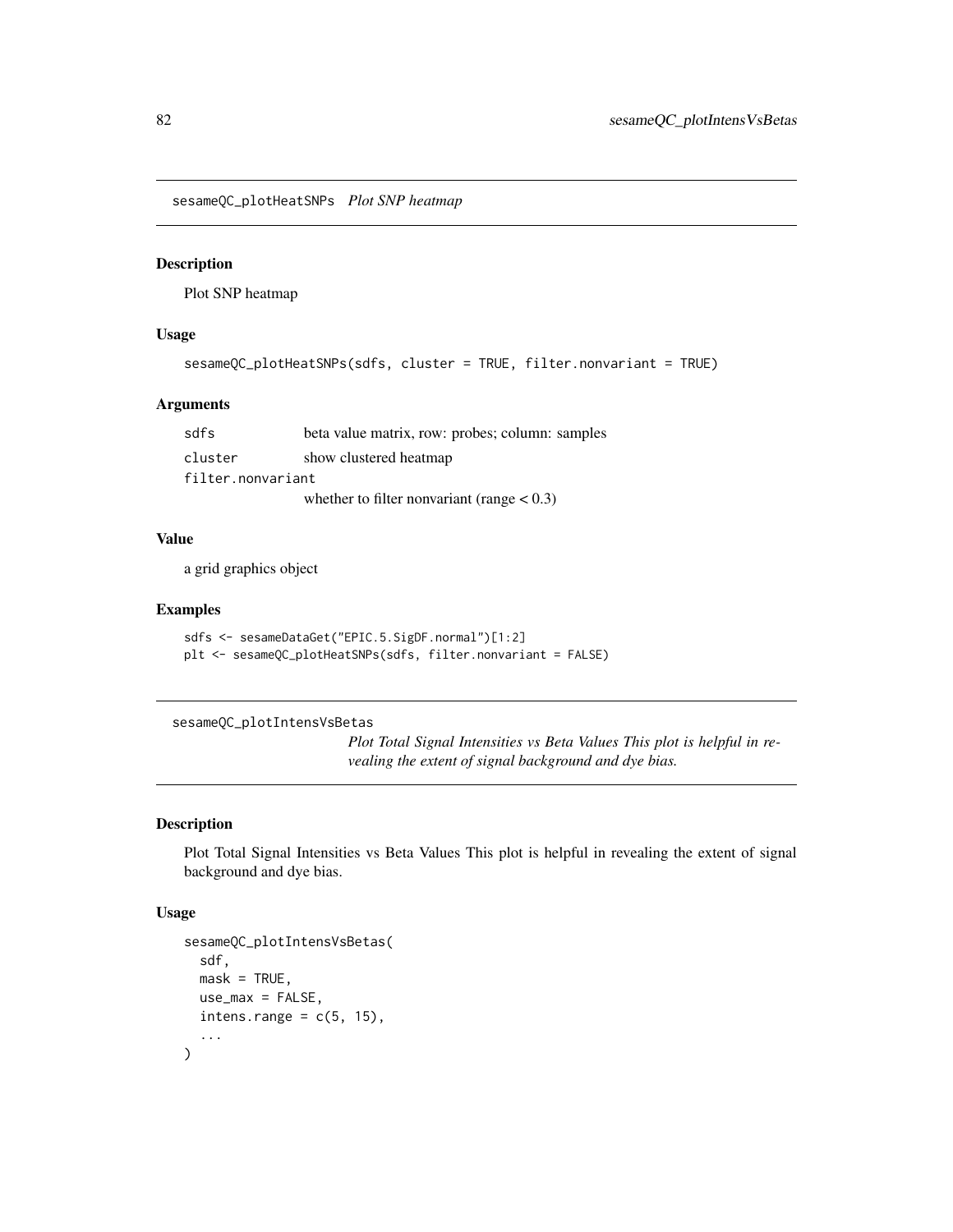## <span id="page-82-0"></span>Arguments

| sdf          | a SigDF                                  |
|--------------|------------------------------------------|
| mask         | whether to remove probes that are masked |
| use_max      | to use $max(M,U)$ or $M+U$               |
| intens.range | plot range of signal intensity           |
|              | additional arguments to smoothScatter    |

### Value

create a total signal intensity vs beta value plot

# Examples

```
sesameDataCache() # if not done yet
sdf <- sesameDataGet('EPIC.1.SigDF')
sesameQC_plotIntensVsBetas(sdf)
```
sesameQC\_plotRedGrnQQ *Plot red-green QQ-Plot using Infinium-I Probes*

#### Description

Plot red-green QQ-Plot using Infinium-I Probes

# Usage

```
sesameQC_plotRedGrnQQ(sdf, main = "R-G QQ Plot", ...)
```
## Arguments

| sdf  | a SigDF                      |
|------|------------------------------|
| main | plot title                   |
| .    | additional options to qqplot |

#### Value

create a qqplot

```
sesameDataCache() # if not done yet
sdf <- sesameDataGet('EPIC.1.SigDF')
sesameQC_plotRedGrnQQ(sdf)
```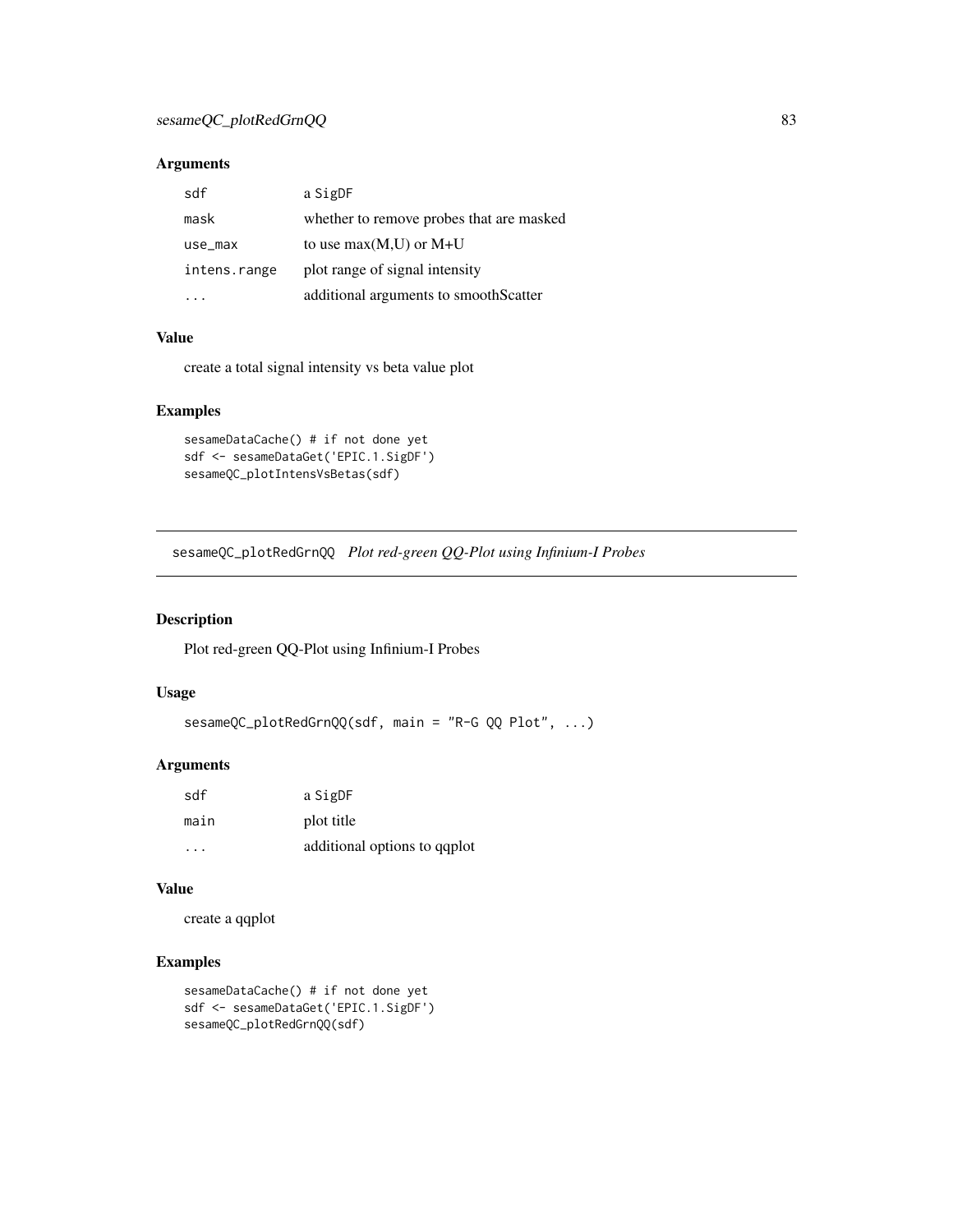<span id="page-83-0"></span>sesameQC\_rankStats *This function compares the input sample with public data. Only overlapping metrics will be compared.*

# Description

This function compares the input sample with public data. Only overlapping metrics will be compared.

#### Usage

```
sesameQC_rankStats(qc, publicQC = NULL, platform = "EPIC")
```
# Arguments

| qс       | a sesame QC object                                                                               |
|----------|--------------------------------------------------------------------------------------------------|
| publicOC | public OC statistics, filtered from e.g.: EPIC.publicOC, MM285.publicOC and<br>Mammal40.publicOC |
| platform | EPIC, MM285 or Mammal40, used when $publicQC$ is not given                                       |

#### Value

a sesameQC

# Examples

```
sesameDataCache() # if not done yet
sdf <- sesameDataGet('EPIC.1.SigDF')
sesameQC_rankStats(sesameQC_calcStats(sdf, "intensity"))
```
setMask *Set mask to only the probes specified*

# Description

Set mask to only the probes specified

#### Usage

```
setMask(sdf, probes)
```
# Arguments

| sdf    | a SigDF                                                                        |
|--------|--------------------------------------------------------------------------------|
| probes | a vector of probe IDs or a logical vector with TRUE representing masked probes |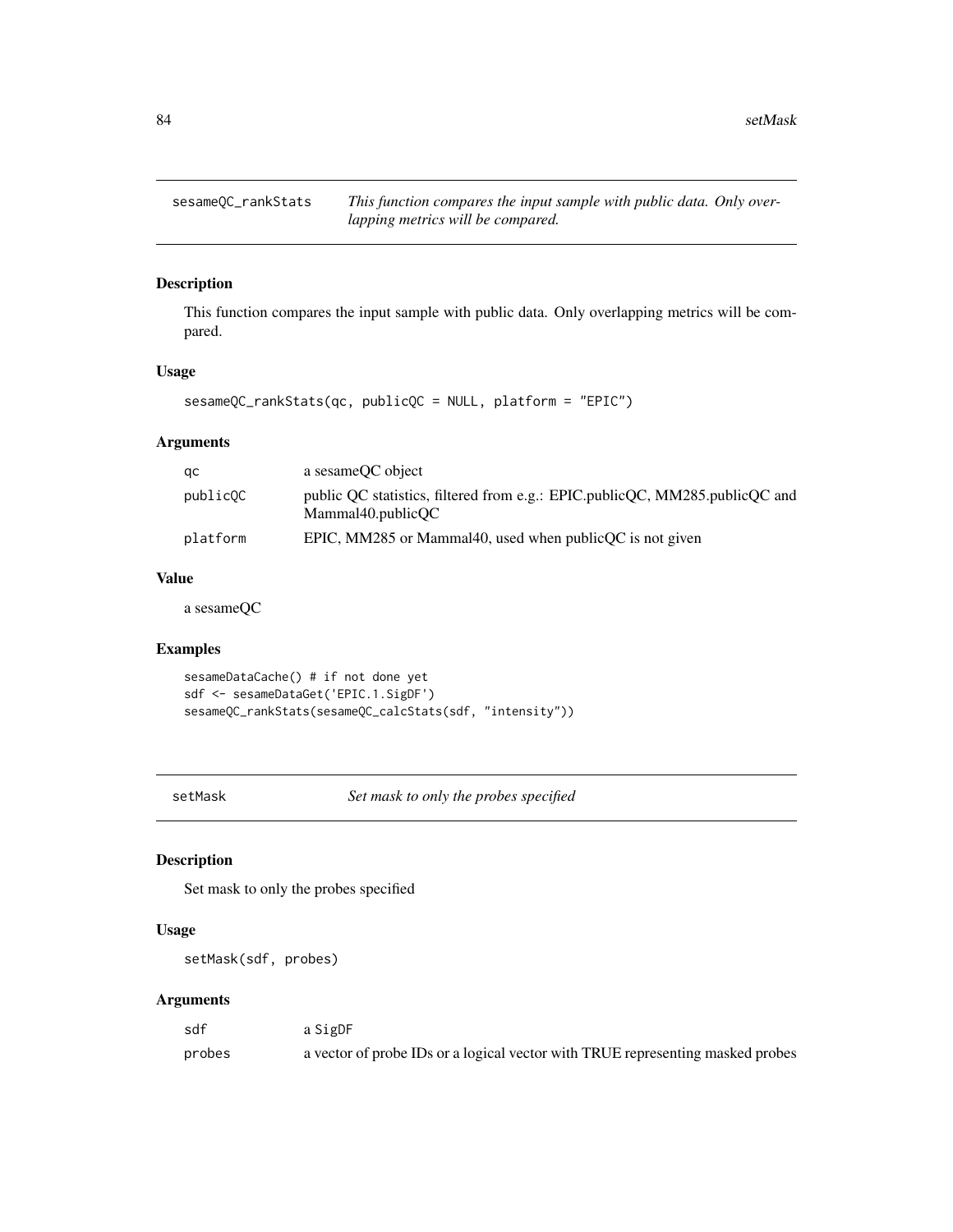#### <span id="page-84-0"></span> $SigDF$  85

# Value

a SigDF with added mask

# Examples

```
sdf <- sesameDataGet('EPIC.1.SigDF')
sum(sdf$mask)
sum(setMask(sdf, "cg14959801")$mask)
sum(setMask(sdf, c("cg14057072", "cg22344912"))$mask)
```
# SigDF *SigDF validation from a plain data frame*

# Description

SigDF validation from a plain data frame

# Usage

SigDF(df, platform = "EPIC", ctl = NULL)

## Arguments

| df       | a data. frame with Probe ID, MG, MR, UG, UR, col and mask |
|----------|-----------------------------------------------------------|
| platform | a string to specify the array platform                    |
| ctl      | optional control probe data frame                         |

# Value

a SigDF object

```
sesameDataCache() # if not done yet
sdf <- sesameDataGet('EPIC.1.SigDF')
```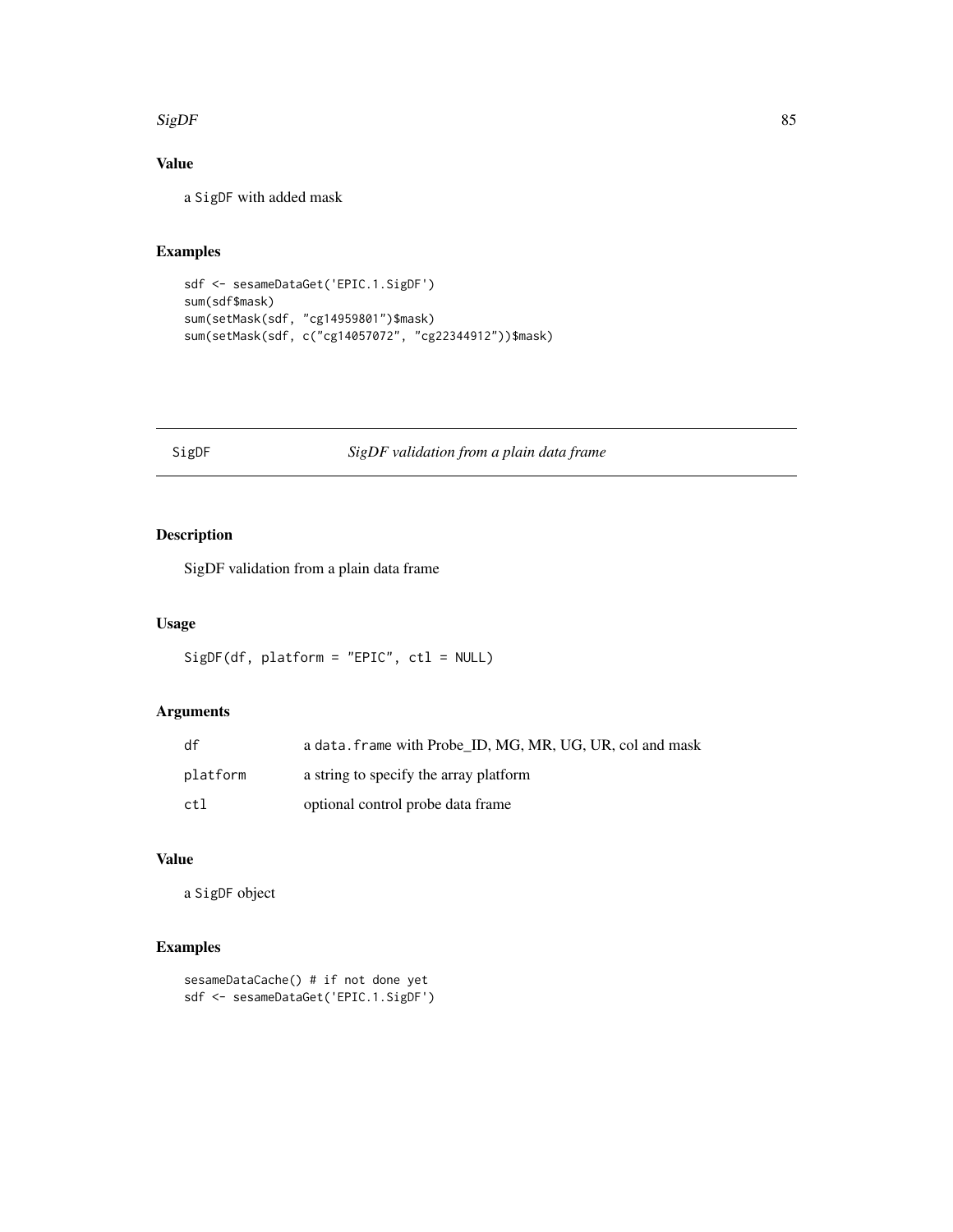<span id="page-85-0"></span>

report M and U for regular probes

# Usage

signalMU(sdf, mask = TRUE)

#### Arguments

| sdf  | a SigDF               |
|------|-----------------------|
| mask | whether to apply mask |

## Value

a data frame of M and U columns

# Examples

```
sesameDataCache() # if not done yet
sdf <- sesameDataGet('EPIC.1.SigDF')
head(signalMU(sdf))
```
sliceFileSet *Slice a fileSet with samples and probes*

# Description

Slice a fileSet with samples and probes

# Usage

```
sliceFileSet(fset, samples = fset$samples, probes = fset$probes, memmax = 10^5)
```
# Arguments

| fset    | a sesame::fileSet, as obtained via readFileSet                                              |
|---------|---------------------------------------------------------------------------------------------|
| samples | samples to query (default to all samples)                                                   |
| probes  | probes to query (default to all probes)                                                     |
| memmax  | maximum items to read from file to memory, to protect from accidental memory<br>congestion. |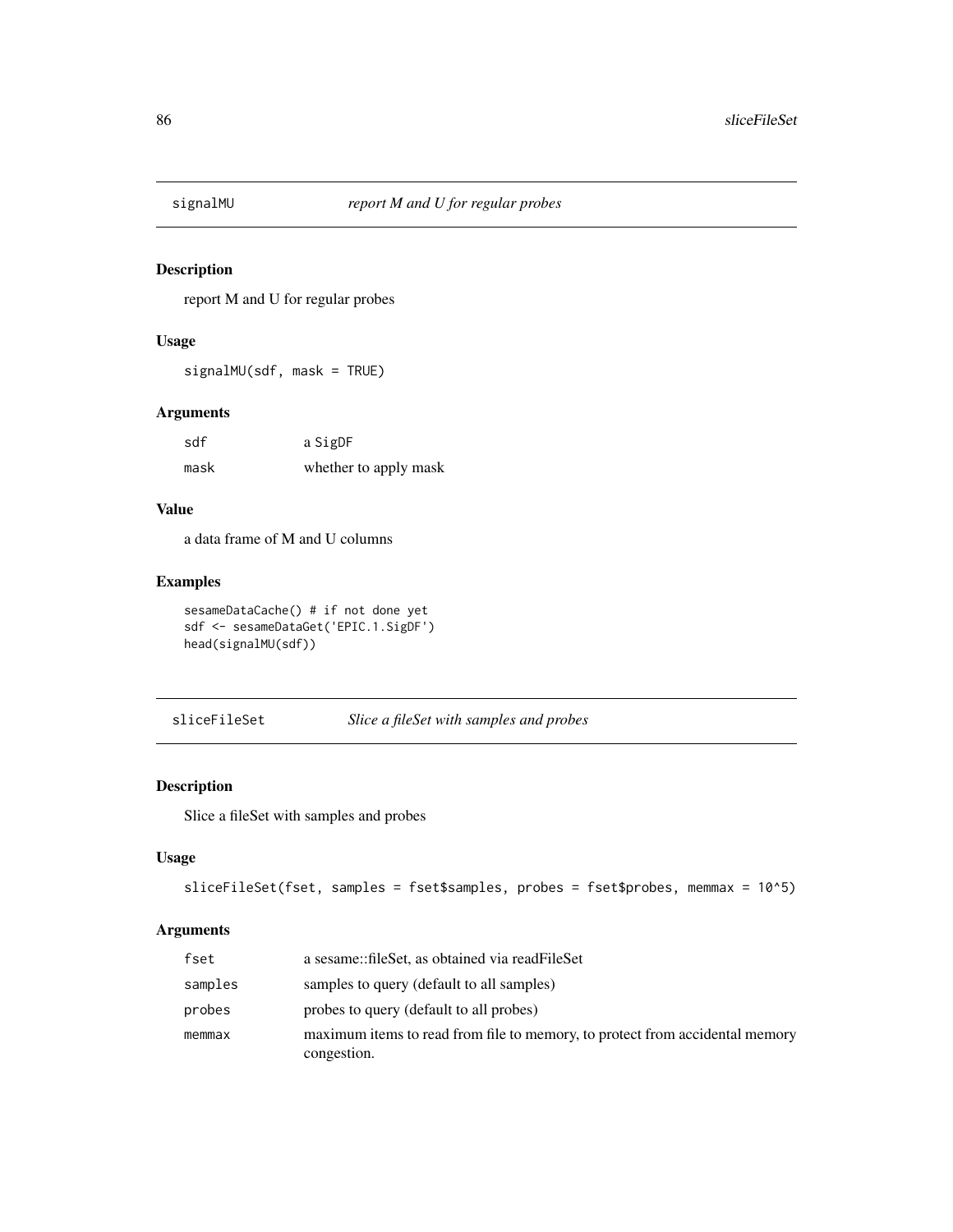# <span id="page-86-0"></span>summaryExtractTest 87

#### Value

a numeric matrix of length(samples) columns and length(probes) rows

#### Examples

```
## create two samples
fset <- initFileSet('mybetas2', 'HM27', c('s1','s2'))
## a hypothetical numeric array (can be beta values, intensities etc)
hypothetical <- setNames(runif(fset$n), fset$probes)
## map the numeric to file
mapFileSet(fset, 's1', hypothetical)
## get data
sliceFileSet(fset, 's1', 'cg00000292')
```
summaryExtractTest *Extract slope information from DMLSummary*

#### Description

Extract slope information from DMLSummary

#### Usage

```
summaryExtractTest(smry)
```
#### Arguments

smry DMLSummary from DML command

## Value

a table of slope and p-value

# Examples

```
sesameDataCache() # in case not done yet
data <- sesameDataGet('HM450.76.TCGA.matched')
smry <- DML(data$betas[1:10,], ~type, meta=data$sampleInfo)
slopes <- summaryExtractTest(smry)
```
sesameDataGet\_resetEnv()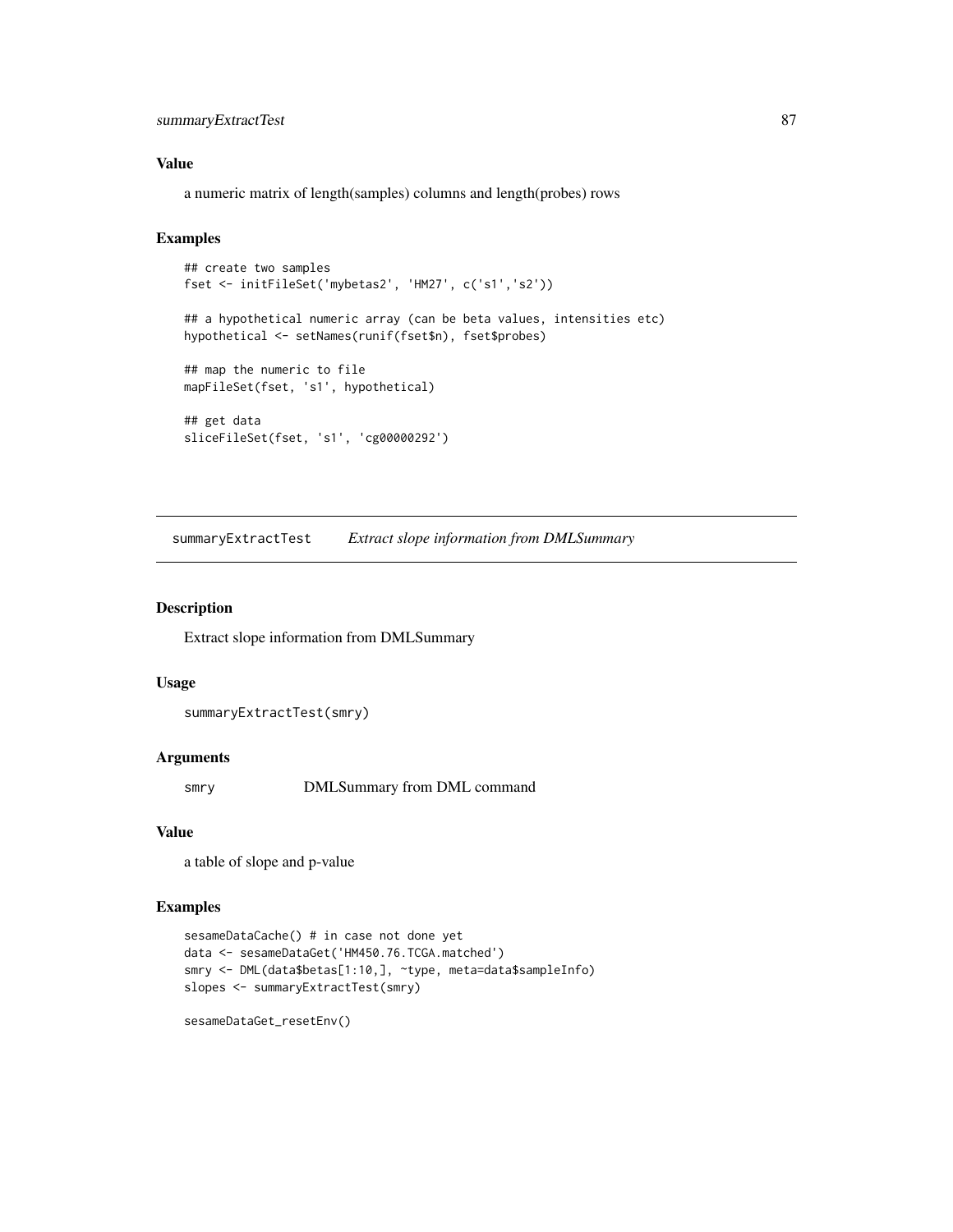<span id="page-87-0"></span>testEnrichment *testEnrichment tests for the enrichment of set of probes (query set) in a number of features (database sets).*

# Description

testEnrichment tests for the enrichment of set of probes (query set) in a number of features (database sets).

#### Usage

```
testEnrichment(
  query,
  databases = NULL,
  universe = NULL,
  alternative = "greater",
 platform = NULL,
  silent = FALSE
\mathcal{E}
```
# Arguments

| query       | Vector of probes of interest (e.g., significant probes)                                                                                                                                     |
|-------------|---------------------------------------------------------------------------------------------------------------------------------------------------------------------------------------------|
| databases   | List of vectors corresponding to the database sets of interest with associated<br>meta data as an attribute to each element. Optional. (Default: NA)                                        |
| universe    | Vector of probes in the universe set containing all of the probes to be considered<br>in the test. If it is not provided, it will be inferred from the provided platform.<br>(Default: NA). |
| alternative | "two.sided", "greater", or "less"                                                                                                                                                           |
| platform    | String corresponding to the type of platform to use. Either MM285, EPIC,<br>HM450, or HM27. If it is not provided, it will be inferred from the query set<br>probelDs (Default: NA).        |
| silent      | output message? (Default: FALSE)                                                                                                                                                            |

# Value

One list containing features corresponding the test estimate, p-value, and type of test.

```
library(SummarizedExperiment)
df <- rowData(sesameDataGet('MM285.tissueSignature'))
query <- df$Probe_ID[df$branch == "B_cell"]
res <- testEnrichment(query, "chromHMM")
sesameDataGet_resetEnv()
```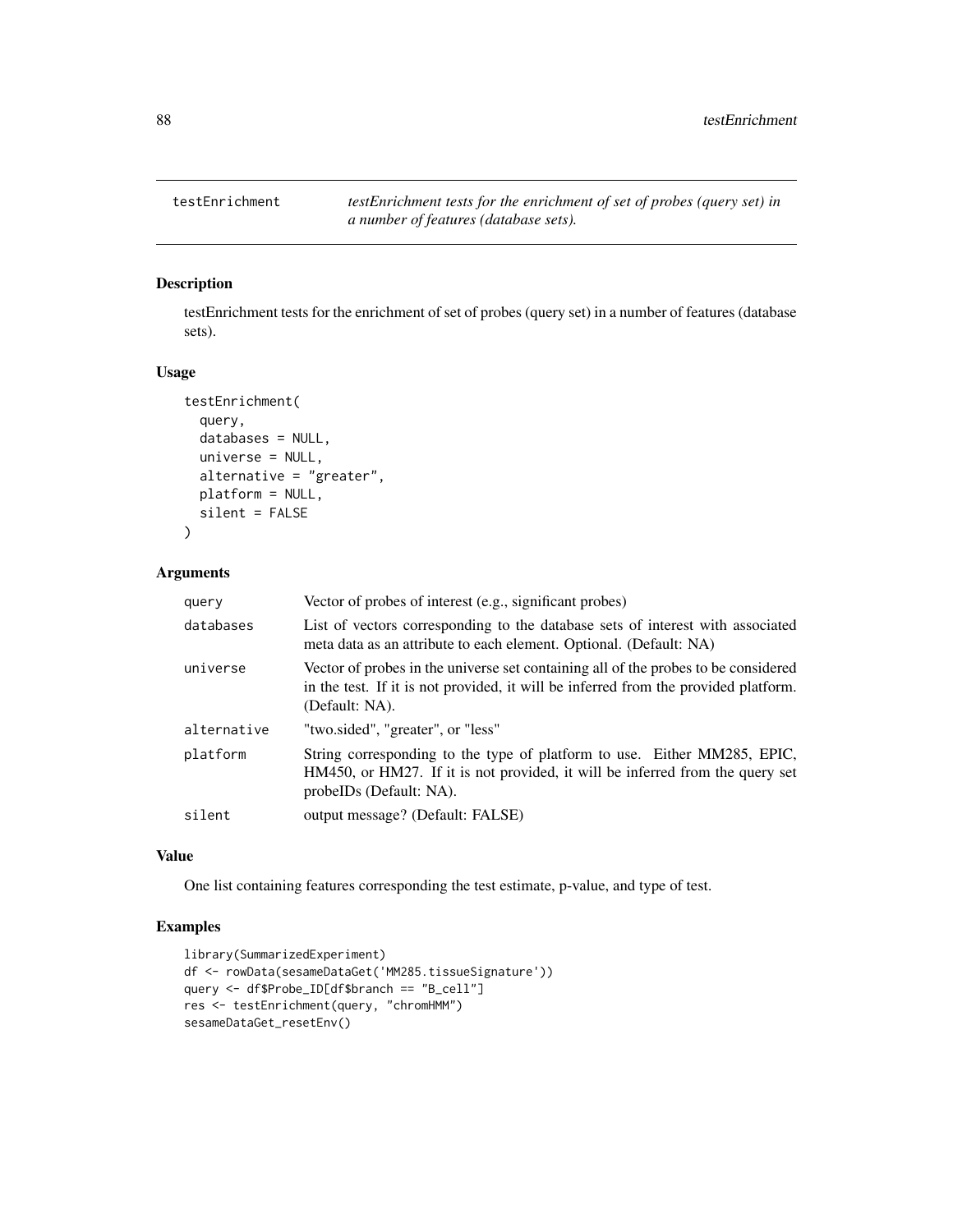<span id="page-88-0"></span>testEnrichmentFisher *testEnrichmentFisher uses Fisher's exact test to estimate the association between two categorical variables.*

# Description

Estimates log2 Odds ratio

# Usage

testEnrichmentFisher(query, database, universe, alternative = "greater")

## Arguments

| query       | Vector of probes of interest (e.g., significant probes)                                                             |
|-------------|---------------------------------------------------------------------------------------------------------------------|
| database    | Vectors corresponding to the database set of interest with associated meta data<br>as an attribute to each element. |
| universe    | Vector of probes in the universe set containing all of                                                              |
| alternative | greater or two sided (default: greater) the probes to be considered in the test.<br>(Default: NULL)                 |

#### Value

A DataFrame with the estimate/statistic, p-value, and name of test for the given results.

| testEnrichmentSEA | uses the GSEA-like test to estimate the association of a categorical |
|-------------------|----------------------------------------------------------------------|
|                   | variable against a continuous variable.                              |

# Description

estimate represent enrichment score and negative estimate indicate a test for depletion

# Usage

```
testEnrichmentSEA(
  query,
  databases,
 platform = NULL,
  silent = FALSE,
 precise = FALSE,
 prepPlot = FALSE
\mathcal{E}
```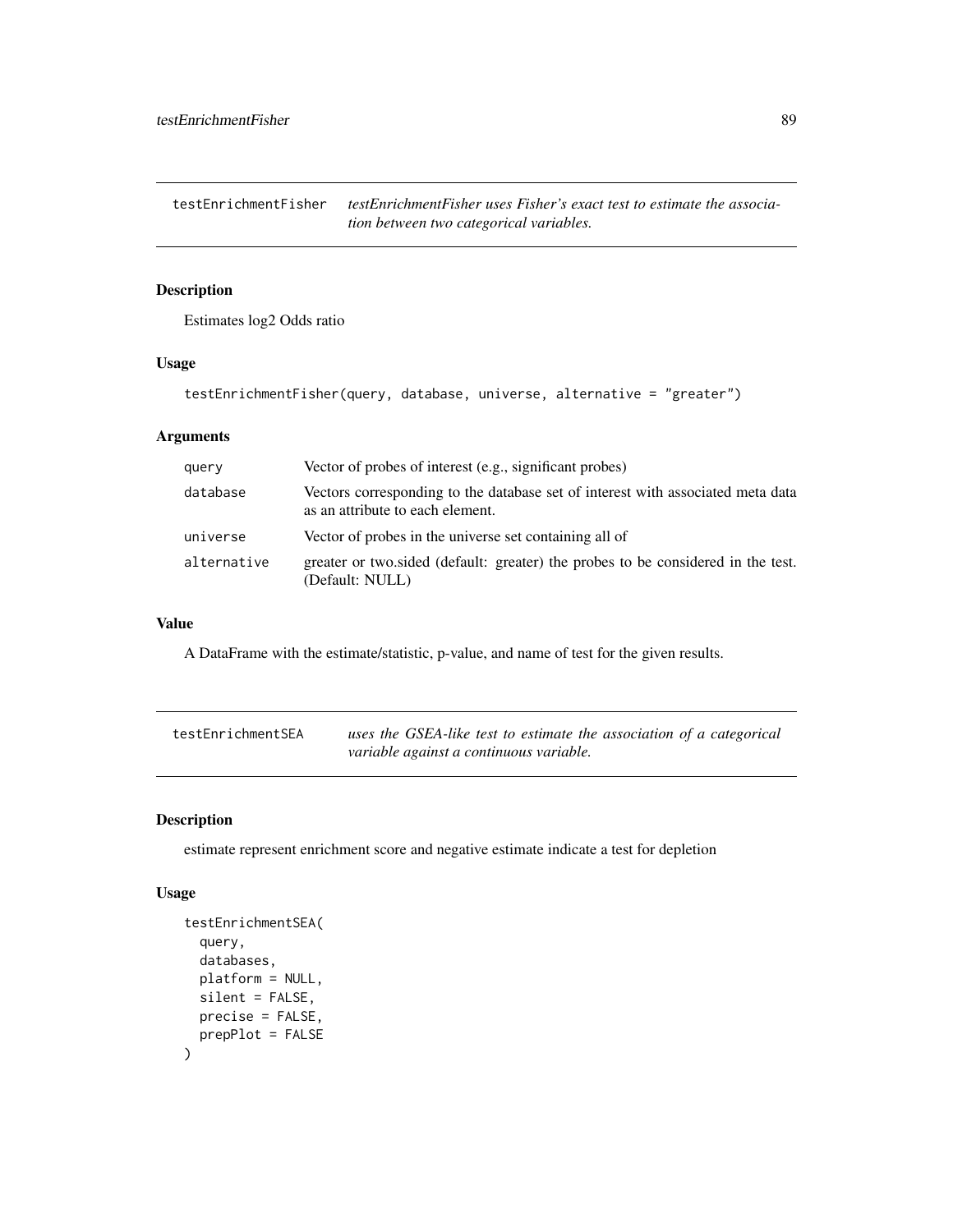# <span id="page-89-0"></span>Arguments

| query     | query, if numerical, expect categorical database, if categorical expect numerical<br>database |
|-----------|-----------------------------------------------------------------------------------------------|
| databases | database, numerical or categorical, but needs to be different from query                      |
| platform  | EPIC, MM285, , infer if not given                                                             |
| silent    | suppress message (default: FALSE)                                                             |
| precise   | whether to compute precise p-value (up to numerical limit) of interest.                       |
| prepPlot  | return the raw enrichment scores and presence vectors for plotting                            |

#### Value

A DataFrame with the estimate/statistic, p-value, and name of test for the given results.

#### Examples

```
query <- KYCG_getDBs("KYCG.MM285.designGroup")[["TSS"]]
res <- testEnrichmentSEA(query, "MM285.seqContextN")
```
testEnrichmentSpearman

*testEnrichmentSpearman uses the Spearman statistical test to estimate the association between two continuous variables.*

# Description

testEnrichmentSpearman uses the Spearman statistical test to estimate the association between two continuous variables.

#### Usage

testEnrichmentSpearman(query, database)

## Arguments

| query    | Vector of probes of interest (e.g., significant probes)                            |
|----------|------------------------------------------------------------------------------------|
| database | List of vectors corresponding to the database set of interest with associated meta |
|          | data as an attribute to each element.                                              |

#### Value

A DataFrame with the estimate/statistic, p-value, and name of test for the given results.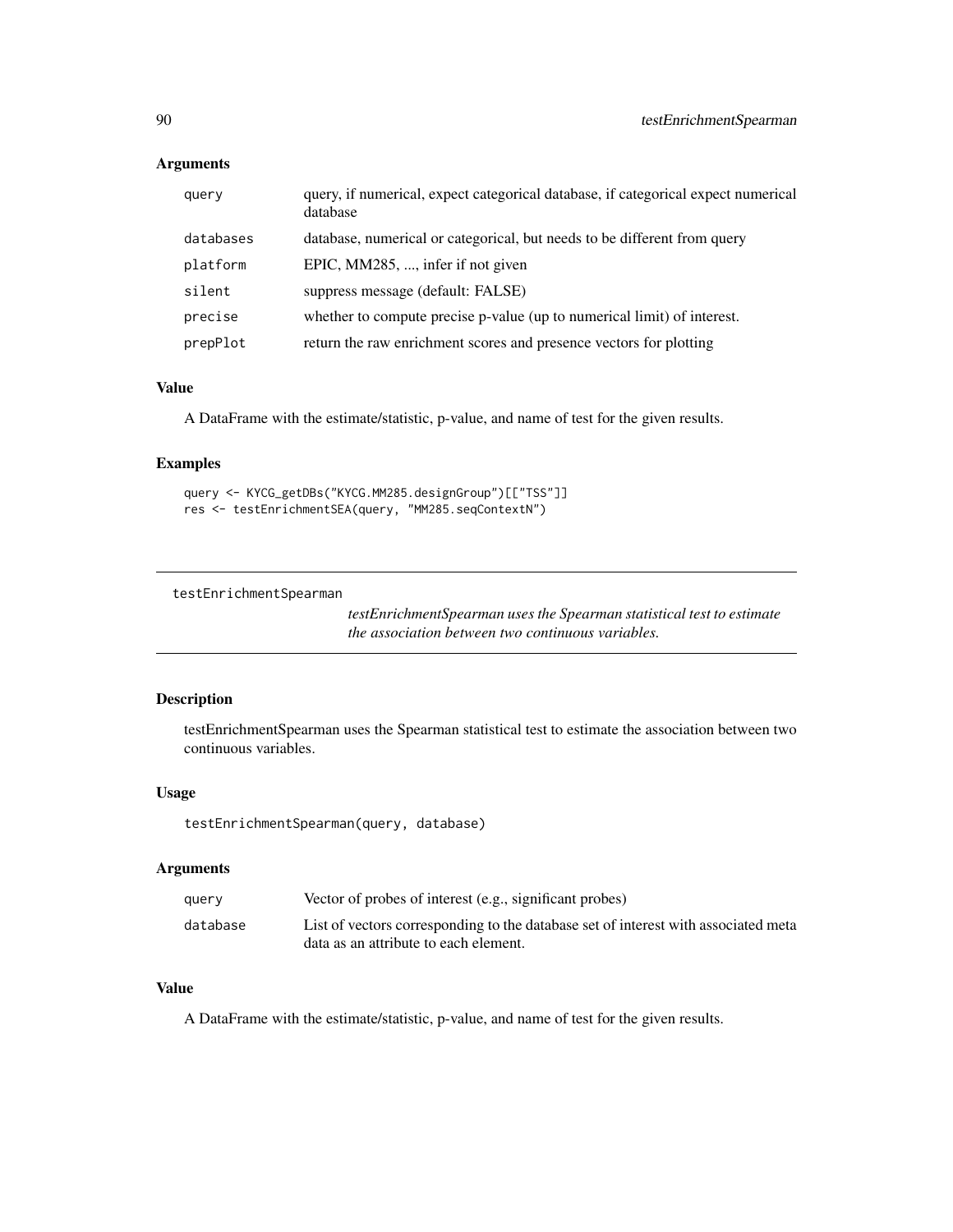<span id="page-90-0"></span>The function takes one single SigDF and computes total intensity of all the in-band measurements by summing methylated and unmethylated alleles. This function outputs a single numeric for the mean.

### Usage

totalIntensities(sdf, mask = FALSE)

#### Arguments

| sdf  | a SigDF                                  |
|------|------------------------------------------|
| mask | whether to mask probes using mask column |

#### Value

a vector of M+U signal for each probe

#### Examples

```
sesameDataCache() # if not done yet
sdf <- sesameDataGet('EPIC.1.SigDF')
intensities <- totalIntensities(sdf)
```
twoCompsEst2 *Estimate the fraction of the 2nd component in a 2-component mixture*

# Description

Estimate the fraction of the 2nd component in a 2-component mixture

#### Usage

```
twoCompsEst2(
 pop1,
 pop2,
 target,
 use.ave = TRUE,diff_1m2u = NULL,diff_1u2m = NULL
)
```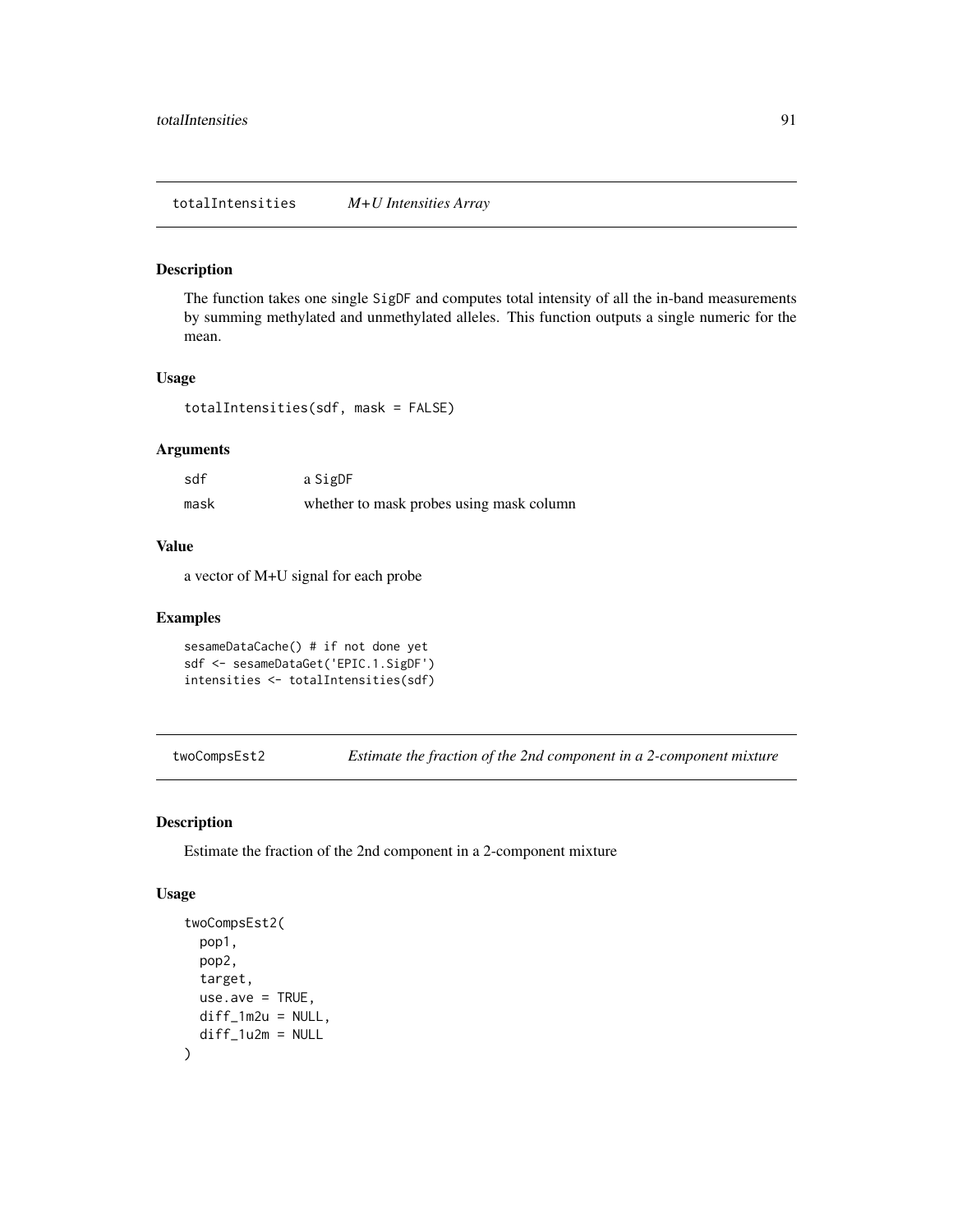# <span id="page-91-0"></span>Arguments

| pop1      | Reference methylation level matrix for population 1                                                           |
|-----------|---------------------------------------------------------------------------------------------------------------|
| pop2      | Reference methylation level matrix for population 2                                                           |
| target    | Target methylation level matrix to be analyzed                                                                |
| use.ave   | use population average in selecting differentially methylated probes                                          |
| diff_1m2u | A vector of differentially methylated probes (methylated in population 1 but<br>unmethylated in population 2) |
| diff_1u2m | A vector of differentially methylated probes (unmethylated in population 1 but<br>methylated in population 2) |

## Value

Estimate of the 2nd component in the 2-component mixture

| updateSigDF | Set color and mask using strain/species-specific manifest |  |
|-------------|-----------------------------------------------------------|--|
|-------------|-----------------------------------------------------------|--|

# Description

also sets attr(,"species")

# Usage

```
updateSigDF(sdf, species = NULL, strain = NULL, addr = NULL, verbose = FALSE)
```
# Arguments

| sdf     | a SigDF                                    |
|---------|--------------------------------------------|
| species | the species the sample is considered to be |
| strain  | the strain the sample is considered to be  |
| addr    | species-specific address species, optional |
| verbose | print more messages                        |

# Value

a SigDF with updated color channel and mask

```
sdf <- sesameDataGet('Mammal40.1.SigDF')
sdf_mouse <- updateSigDF(sdf, species="mus_musculus")
```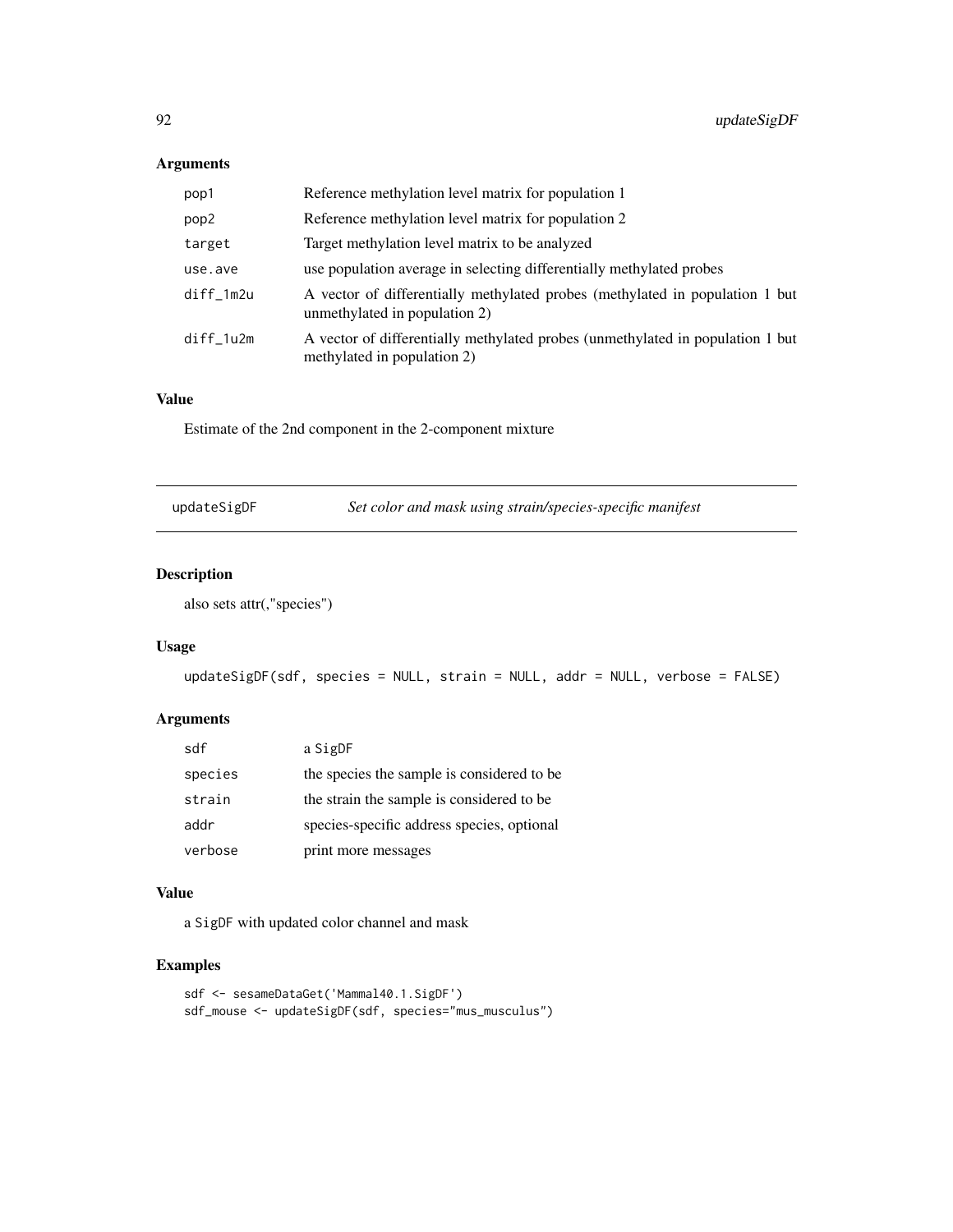<span id="page-92-0"></span>

Visualize the beta value in heatmaps for a given gene. The function takes a gene name which is taken from the UCSC refGene. It searches all the transcripts for the given gene and optionally extend the span by certain number of base pairs. The function also takes a beta value matrix with sample names on the columns and probe names on the rows. The function can also work on different genome builds (default to hg38, can be hg19).

#### Usage

```
visualizeGene(
  gene_name,
  betas,
  platform = NULL,
  genome = NULL,
  upstream = 2000,
  dwstream = 2000,
  ...
)
```
#### Arguments

| gene_name | gene name                                               |
|-----------|---------------------------------------------------------|
| betas     | beta value matrix (row: probes, column: samples)        |
| platform  | HM450, EPIC, or MM285 (default)                         |
| genome    | $hg19, hg38, or mm10$ (default)                         |
| upstream  | distance to extend upstream                             |
| dwstream  | distance to extend downstream                           |
|           | additional options, see visualizeRegion, assemble_plots |

#### Value

None

# Examples

betas <- sesameDataGet('HM450.76.TCGA.matched')\$betas visualizeGene('ADA', betas, 'HM450')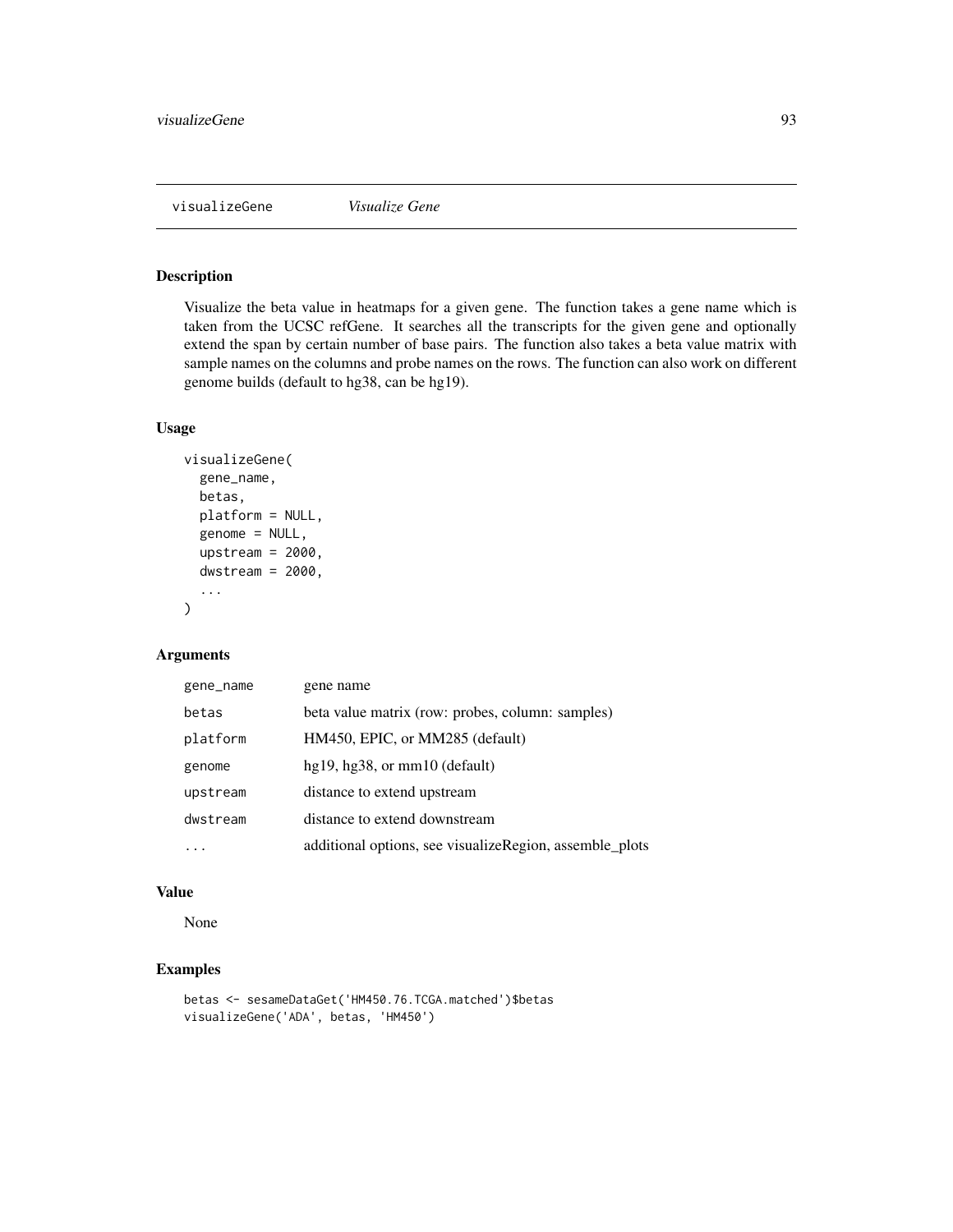Visualize the beta value in heatmaps for the genomic region containing specified probes. The function works only if specified probes can be spanned by a single genomic region. The region can cover more probes than specified. Hence the plotting heatmap may encompass more probes. The function takes as input a string vector of probe IDs (cg/ch/rs-numbers). if draw is FALSE, the function returns the subset beta value matrix otherwise it returns the grid graphics object.

#### Usage

```
visualizeProbes(
  probeNames,
  betas,
  platform = NULL,
  genome = NULL,
  upstream = 1000,
  dwstream = 1000,
  ...
)
```
#### Arguments

| probeNames | probe names                                                |
|------------|------------------------------------------------------------|
| betas      | beta value matrix (row: probes, column: samples)           |
| platform   | HM450, EPIC or MM285 (default)                             |
| genome     | hg19, hg38 or $mm10$ (default)                             |
| upstream   | distance to extend upstream                                |
| dwstream   | distance to extend downstream                              |
|            | additional options, see visualizeRegion and assemble_plots |

#### Value

None

```
betas <- sesameDataGet('HM450.76.TCGA.matched')$betas
visualizeProbes(c('cg22316575', 'cg16084772', 'cg20622019'), betas, 'HM450')
```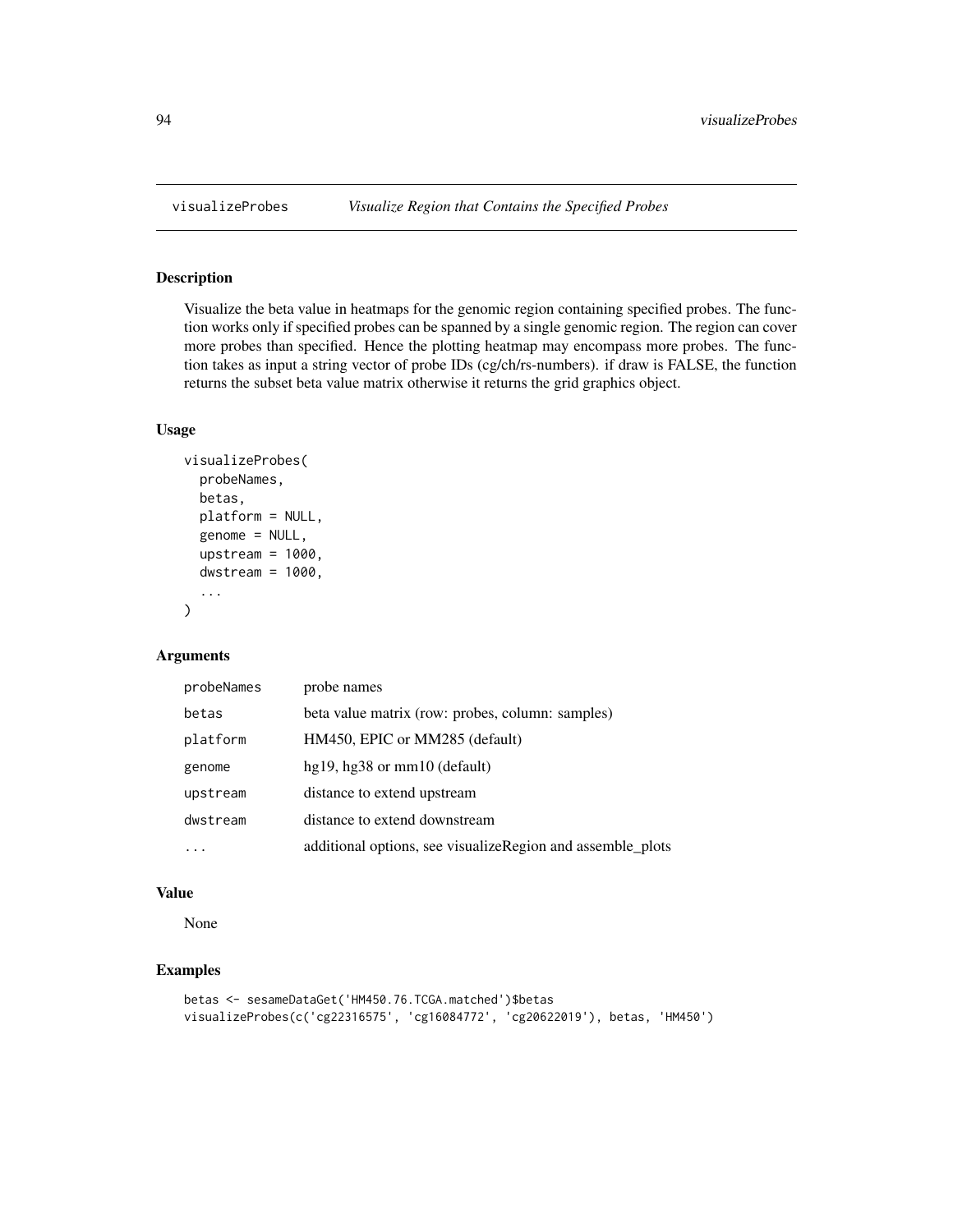<span id="page-94-0"></span>visualizeRegion *Visualize Region*

#### Description

The function takes a genomic coordinate (chromosome, start and end) and a beta value matrix (probes on the row and samples on the column). It plots the beta values as a heatmap for all probes falling into the genomic region. If 'draw=TRUE' the function returns the plotted grid graphics object. Otherwise, the selected beta value matrix is returned. 'cluster.samples=TRUE/FALSE' controls whether hierarchical clustering is applied to the subset beta value matrix.

## Usage

```
visualizeRegion(
  chrm,
  beg,
  end,
  betas,
  platform = NULL,
  genome = NULL,
  draw = TRUE,cluster.samples = FALSE,
  na.rm = FALSE,nprobes.max = 1000,txn.types = "protein_coding",
  txn.font.size = 6,
  ...
)
```
# Arguments

| chrm            | chromosome                                       |  |
|-----------------|--------------------------------------------------|--|
| beg             | begin of the region                              |  |
| end             | end of the region                                |  |
| betas           | beta value matrix (row: probes, column: samples) |  |
| platform        | EPIC, HM450, or MM285                            |  |
| genome          | hg38, hg19, or mm10                              |  |
| draw            | draw figure or return betas                      |  |
| cluster.samples |                                                  |  |
|                 | whether to cluster samples                       |  |
| na.rm           | remove probes with all NA.                       |  |
| nprobes.max     | maximum number of probes to plot                 |  |
| txn.types       | default to protein_coding, use NULL for all      |  |
| txn.font.size   | transcript name font size                        |  |
| .               | additional options, see assemble_plots           |  |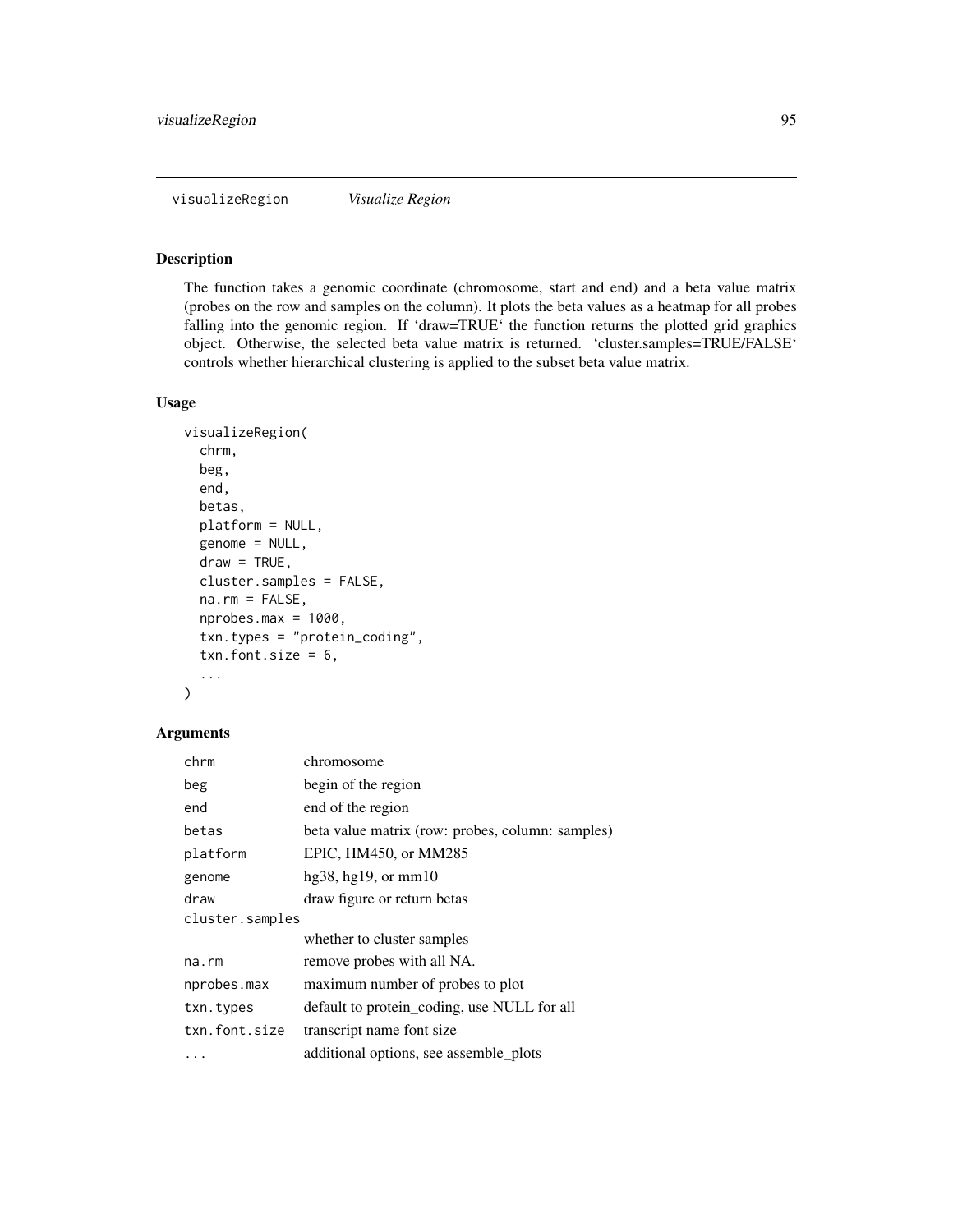#### Value

graphics or a matrix containing the captured beta values

#### Examples

```
betas <- sesameDataGet('HM450.76.TCGA.matched')$betas
visualizeRegion('chr20', 44648623, 44652152, betas, 'HM450')
```
visualizeSegments *Visualize segments*

# Description

The function takes a CNSegment object obtained from cnSegmentation and plot the bin signals and segments (as horizontal lines).

## Usage

```
visualizeSegments(seg, to.plot = NULL)
```
## Arguments

| seg     | a CNSegment object                                   |
|---------|------------------------------------------------------|
| to.plot | chromosome to plot (by default plot all chromosomes) |

## Details

require ggplot2, scales

#### Value

plot graphics

```
sesameDataCache()
## sdf <- sesameDataGet('EPIC.1.SigDF')
## sdfs.normal <- sesameDataGet('EPIC.5.SigDF.normal')
## seg <- cnSegmentation(sdf, sdfs.normal)
## visualizeSegments(seg)
```

```
sesameDataGet_resetEnv()
```
<span id="page-95-0"></span>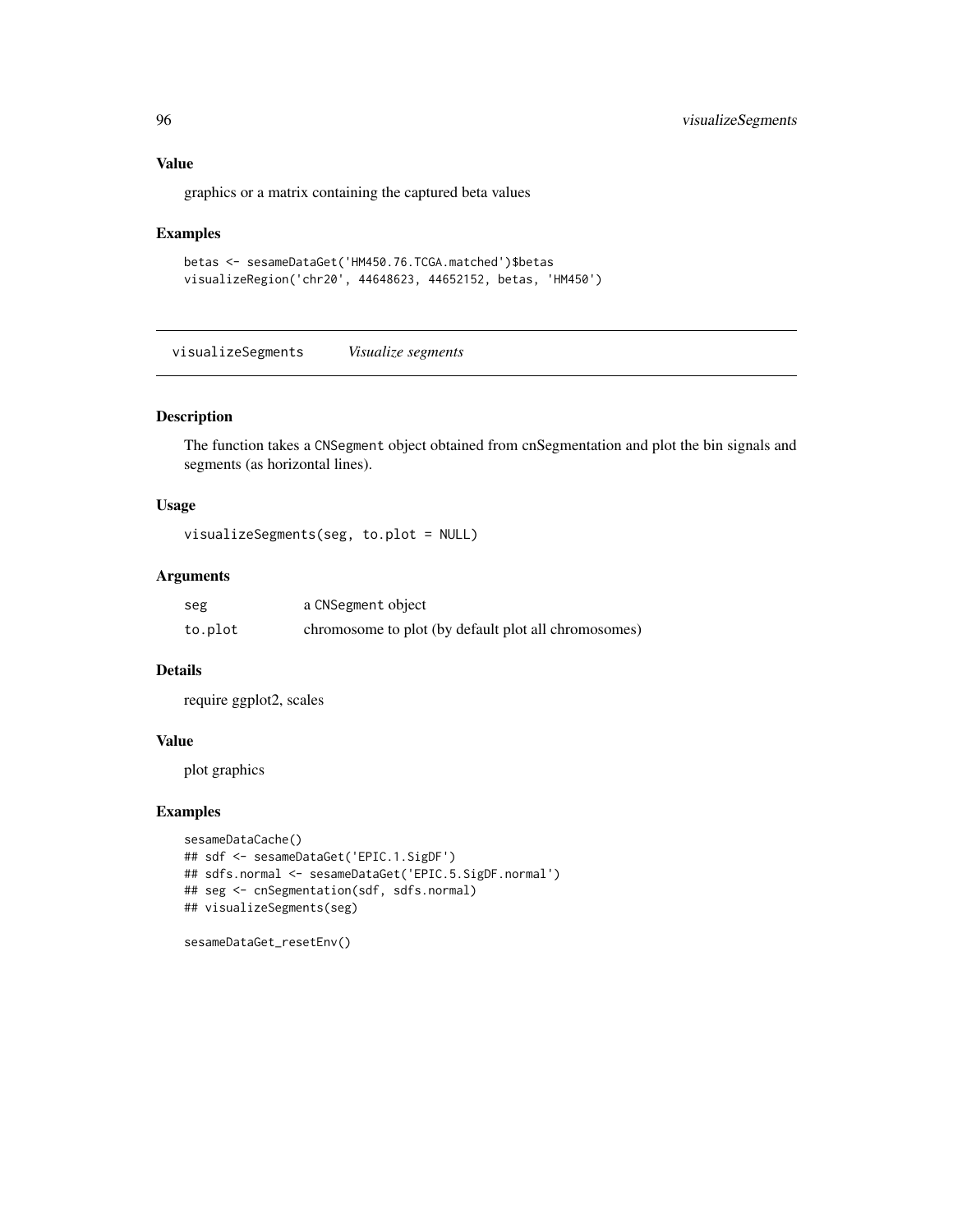# **Index**

∗ DNAMethylation sesame-package, [5](#page-4-0) ∗ Microarray sesame-package, [5](#page-4-0) ∗ QualityControl sesame-package, [5](#page-4-0) \_PACKAGE *(*sesame-package*)*, [5](#page-4-0) addMask, [6](#page-5-0) aggregateTestEnrichments, [6](#page-5-0) assemble\_plots, [7](#page-6-0) BetaValueToMValue, [8](#page-7-0) binSignals, [9](#page-8-0) bisConversionControl, [9](#page-8-0) checkLevels, [10](#page-9-0) chipAddressToSignal, [10](#page-9-0) cnSegmentation, [11](#page-10-0) compareDatbaseSetOverlap, [12](#page-11-0) compareMouseStrainReference, [12](#page-11-0) compareMouseTissueReference, [13](#page-12-0) controls, [14](#page-13-0) createDBNetwork, [14](#page-13-0) createUCSCtrack, [15](#page-14-0) dataFrame2sesameQC, [15](#page-14-0) dbStats, [16](#page-15-0) deIdentify, [17](#page-16-0) detectionIB, [17](#page-16-0) detectionPnegEcdf, [18](#page-17-0) diffRefSet, [19](#page-18-0) dmContrasts, [20](#page-19-0) DML, [20](#page-19-0) DMR, [21](#page-20-0) dyeBiasCorr, [22](#page-21-0) dyeBiasCorrMostBalanced, [23](#page-22-0) dyeBiasCorrTypeINorm *(*dyeBiasNL*)*, [24](#page-23-0) dyeBiasL, [24](#page-23-0) dyeBiasNL, [24](#page-23-0)

estimateCellComposition, [25](#page-24-0) estimateLeukocyte, [26](#page-25-0) formatVCF, [27](#page-26-0)

getAFs, [28](#page-27-0) getAFTypeIbySumAlleles, [28](#page-27-0) getBetas, [29](#page-28-0) getBinCoordinates, [30](#page-29-0) getRefSet, [30](#page-29-0) getSexInfo, [31](#page-30-0)

inferEthnicity, [31](#page-30-0) inferInfiniumIChannel, [32](#page-31-0) inferSex, [33](#page-32-0) inferSexKaryotypes, [34](#page-33-0) inferSpecies, [34](#page-33-0) inferStrain, [35](#page-34-0) inferTissue, [36](#page-35-0) initFileSet, [37](#page-36-0)

KYCG\_annoProbes, [38](#page-37-0) KYCG\_buildGeneDBs, [39](#page-38-0) KYCG\_getDBs, [39](#page-38-0) KYCG\_listDBGroups, [40](#page-39-0) KYCG\_plotBar, [41](#page-40-0) KYCG\_plotDot, [42](#page-41-0) KYCG\_plotEnrichAll, [42](#page-41-0) KYCG\_plotLollipop, [43](#page-42-0) KYCG\_plotManhattan, [44](#page-43-0) KYCG\_plotMeta, [45](#page-44-0) KYCG\_plotMetaEnrichment, [45](#page-44-0) KYCG\_plotPointRange, [46](#page-45-0) KYCG\_plotSetEnrichment, [47](#page-46-0) KYCG\_plotVolcano, [47](#page-46-0) KYCG\_plotWaterfall, [48](#page-47-0)

listAvailableMasks, [49](#page-48-0)

mapFileSet, [49](#page-48-0) mapToMammal40, [50](#page-49-0)